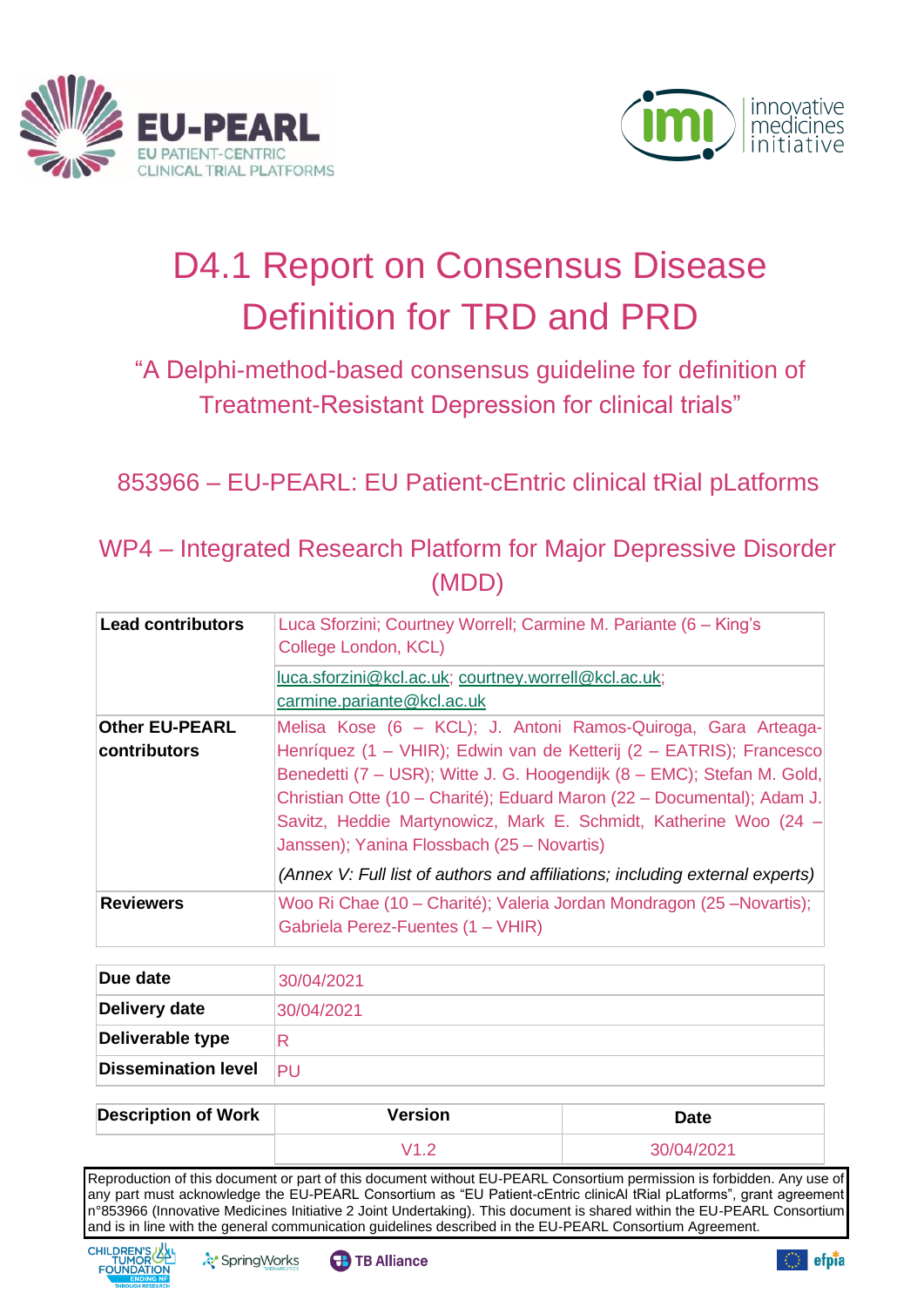

# **Table of Contents**

| $\mathbf{1}$ . |                                                                                             |   |  |
|----------------|---------------------------------------------------------------------------------------------|---|--|
| 1.1.           | Core gaps in knowledge and uncertainties of currently used MDD, TRD and PRD                 |   |  |
|                |                                                                                             |   |  |
|                | 1.1.2. Inadequate response to treatment, treatment-resistant depression (TRD) and partially |   |  |
|                |                                                                                             |   |  |
| 1.2.           |                                                                                             |   |  |
| 1.3.           |                                                                                             |   |  |
| 2.             |                                                                                             |   |  |
| 2.1.           | Delphi-method-based consensus document and consensus meetings 15                            |   |  |
| 2.2.           |                                                                                             |   |  |
| 2.3.           |                                                                                             |   |  |
| 2.4.           |                                                                                             |   |  |
| 3.             |                                                                                             |   |  |
| 3.1.           |                                                                                             |   |  |
|                |                                                                                             |   |  |
|                |                                                                                             |   |  |
|                |                                                                                             |   |  |
|                |                                                                                             |   |  |
| 3.2.           |                                                                                             |   |  |
|                |                                                                                             |   |  |
|                |                                                                                             |   |  |
|                | 3.2.3. Prospective or retrospective assessment of treatment failure or partial response  23 |   |  |
|                |                                                                                             |   |  |
|                |                                                                                             |   |  |
| 3.3.           |                                                                                             |   |  |
|                |                                                                                             |   |  |
|                |                                                                                             |   |  |
|                |                                                                                             |   |  |
|                |                                                                                             |   |  |
|                |                                                                                             |   |  |
| 3.4.           |                                                                                             |   |  |
|                | © Copyright 2021 EU-PEARL Consortium                                                        | 2 |  |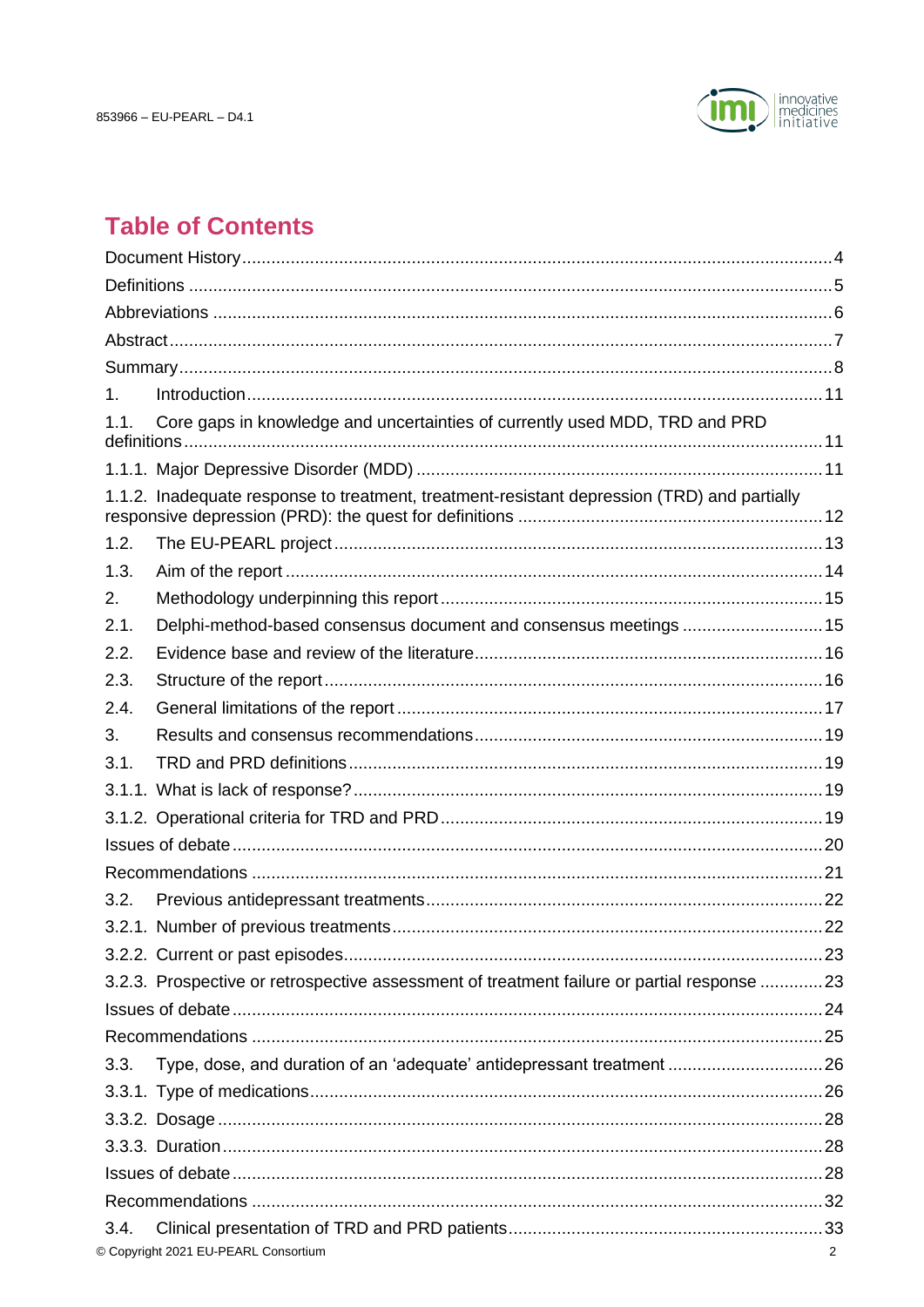

| 3.5. |                                                                                     |  |
|------|-------------------------------------------------------------------------------------|--|
|      | 3.5.1. Historical assessment of treatment resistance and diagnosis of TRD/PRD36     |  |
|      | 3.5.2. Assessment of depressive symptoms and response to antidepressant treatment37 |  |
|      |                                                                                     |  |
|      |                                                                                     |  |
| 3.6. |                                                                                     |  |
|      | 3.6.1. Clinical phenotypes of TRD and PRD and dimensional approach 40               |  |
|      |                                                                                     |  |
|      |                                                                                     |  |
|      |                                                                                     |  |
|      |                                                                                     |  |
| 4.   |                                                                                     |  |
| 5.   |                                                                                     |  |
|      |                                                                                     |  |
|      |                                                                                     |  |
|      |                                                                                     |  |
|      |                                                                                     |  |
|      |                                                                                     |  |
|      |                                                                                     |  |
|      |                                                                                     |  |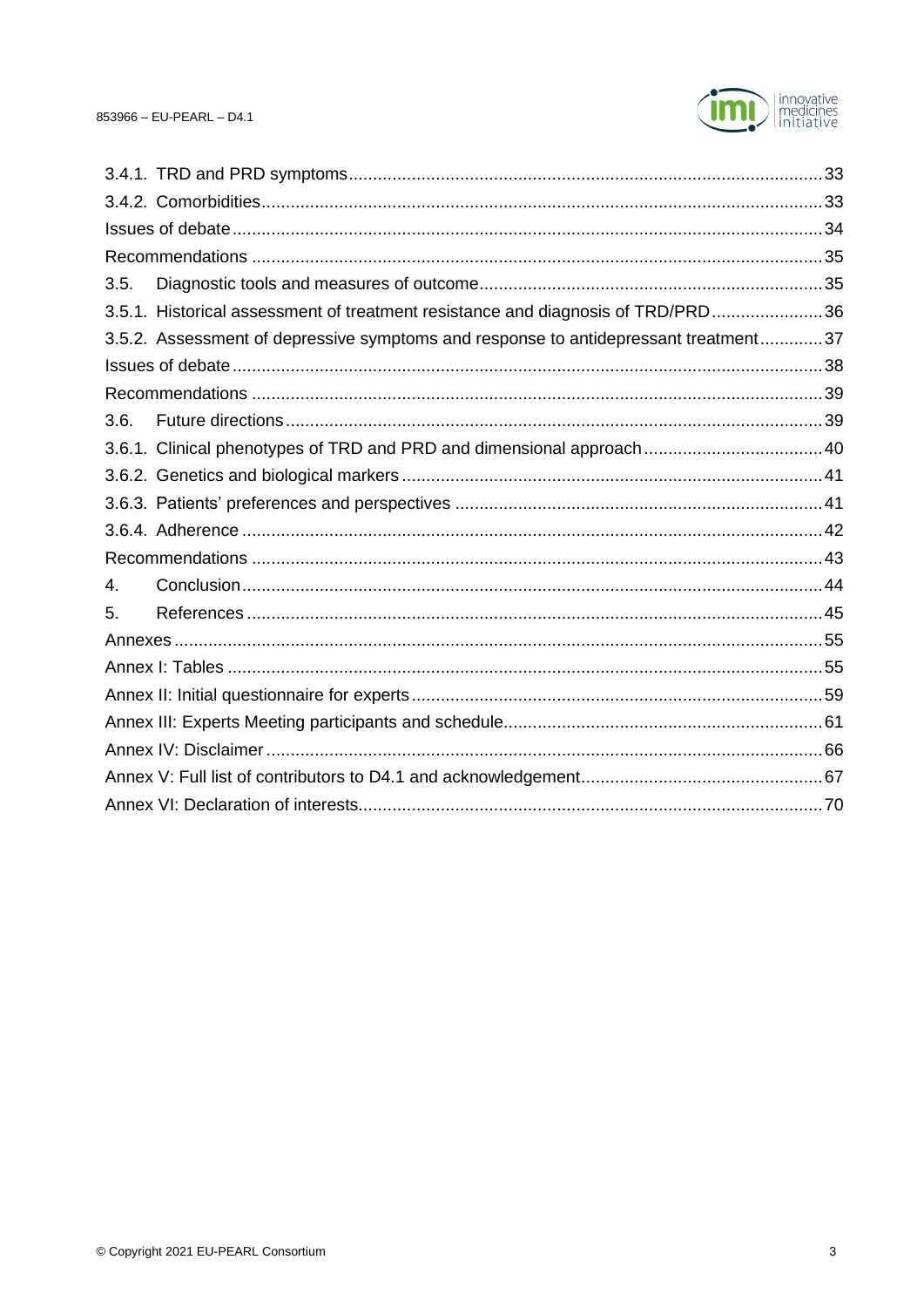

# <span id="page-3-0"></span>**Document History**

| <b>Version</b>   | <b>Date</b> | <b>Description</b>                                                                                           |
|------------------|-------------|--------------------------------------------------------------------------------------------------------------|
| VO.1             | 13/03/2020  | <b>First Draft</b>                                                                                           |
|                  | 22/05/2020  | <b>First online meeting</b>                                                                                  |
|                  | 01/06/2020  | Comments (1 <sup>st</sup> )                                                                                  |
| V <sub>0.2</sub> | 07/07/2020  | Second draft                                                                                                 |
|                  | 31/08/2020  | Comments (2 <sup>nd</sup> )                                                                                  |
|                  | 09/10/2020  | Second online meeting                                                                                        |
|                  | 01/12/2020  | Comments (3rd)                                                                                               |
| V1.1             | 10/12/2020  | Third draft                                                                                                  |
|                  | 31/01/2021  | Comments (4 <sup>th</sup> )                                                                                  |
|                  | 05/03/2021  | Version sent to peer reviewers for feedback                                                                  |
|                  | 01/04/2021  | Version updated with reviewers' comments, adjusted to Deliverable<br>template and shared with PMO for review |
| V <sub>1.2</sub> | 30/04/2021  | <b>Final Version</b>                                                                                         |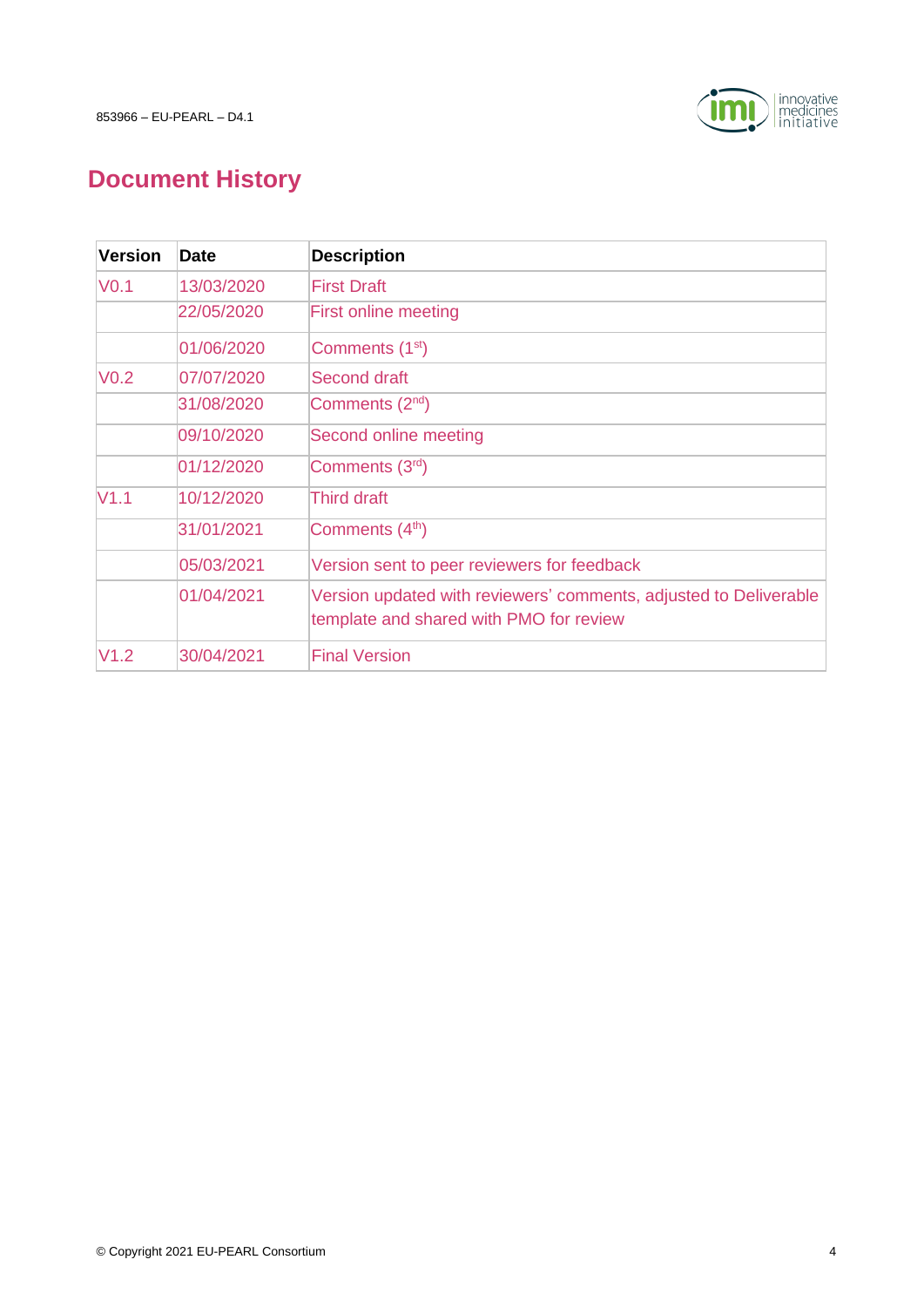853966 – EU-PEARL – D4.1



# <span id="page-4-0"></span>**Definitions**

- **Major depressive disorder (MDD).** Presence of MDEs (single or recurrent). The symptoms must not be a result of substance abuse or another medical or psychiatric conditions.
- **Major depressive episode (MDE).** Presence of depressive symptoms (according to diagnostic criteria) for at least two weeks. These symptoms must cause the individual clinically significant distress or impairment in social, occupational, or other important areas of functioning. The symptoms must also not be a result of substance abuse or another medical condition.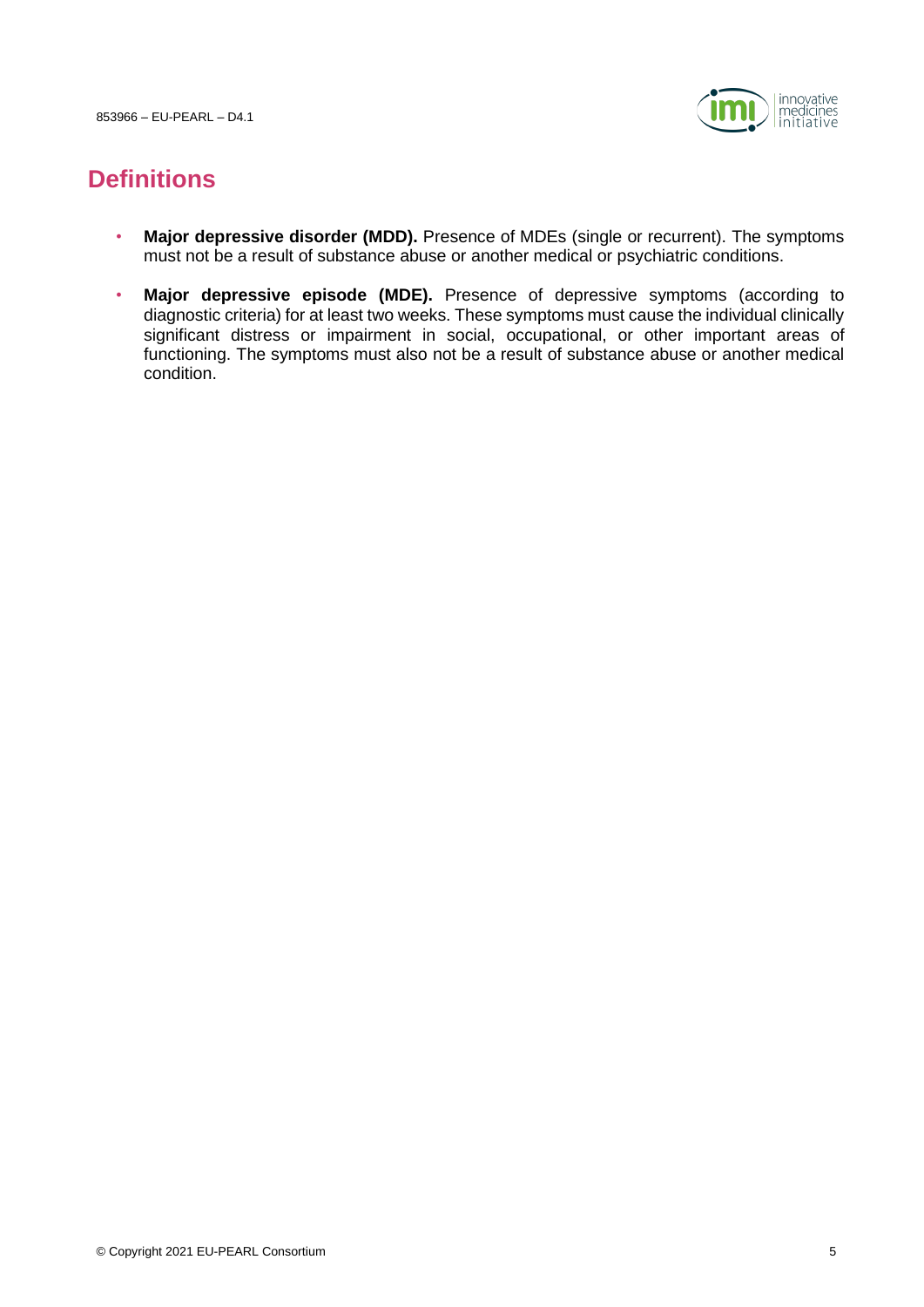

# <span id="page-5-0"></span>**Abbreviations**

| <b>Acronym / Abbreviation</b> | <b>Meaning</b>                                         |
|-------------------------------|--------------------------------------------------------|
| <b>ATHF</b>                   | Antidepressant Treatment History Form                  |
| <b>ATRQ</b>                   | Antidepressant Treatment Response Questionnaire        |
| <b>BAP</b>                    | <b>British Association for Psychopharmacology</b>      |
| D                             | Deliverable                                            |
| <b>DNA</b>                    | Deoxyribonucleic acid                                  |
| <b>DBS</b>                    | Deep brain stimulation                                 |
| <b>DSM</b>                    | Diagnostic and Statistical Manual of Mental Disorders  |
| <b>DTD</b>                    | Difficult-to-treat depression                          |
| <b>CBASP</b>                  | Cognitive behavioural analysis system of psychotherapy |
| <b>CBT</b>                    | Cognitive behavioural therapy                          |
| <b>EMA</b>                    | <b>European Medicines Agency</b>                       |
| <b>EU-PEARL</b>               | EU Patient-cEntric clinicAl tRial pLatforms            |
| <b>FDA</b>                    | Food and Drug Administration                           |
| <b>HAMD</b>                   | <b>Hamilton Depression Rating Scale</b>                |
| <b>ICD</b>                    | International Classification of Diseases               |
| <b>IMI</b>                    | the Innovative Medicines Initiative                    |
| <b>IPT</b>                    | Interpersonal therapy                                  |
| <b>IRP</b>                    | Integrated research platform                           |
| <b>MADRS</b>                  | Montgomery-Asberg Depression Rating Scale              |
| <b>MDD</b>                    | Major depressive disorder                              |
| <b>MDE</b>                    | Major depressive episode                               |
| <b>MeSH</b>                   | <b>Medical Subject Headings</b>                        |
| <b>MINI</b>                   | Mini-International Neuropsychiatric Interview          |
| <b>mRNA</b>                   | Messenger ribonucleic acid                             |
| <b>MTR</b>                    | Multi-therapy-resistant                                |
| <b>NbN</b>                    | Neuroscience-based Nomenclature                        |
| <b>NICE</b>                   | National Institute for Health and Care Excellence      |
| <b>NIH</b>                    | National Institutes of Health                          |
| <b>PRD</b>                    | Partially responsive depression                        |
| <b>PROS</b>                   | Patient-reported outcomes                              |
| <b>QIDS</b>                   | Quick Inventory of Depressive Symptomatology           |
| <b>SCID</b>                   | <b>Structured Clinical Interview for DSM</b>           |
| <b>STAR*D</b>                 | Sequenced Treatment Alternatives to Relieve Depression |
| <b>TRD</b>                    | Treatment-resistant depression                         |
| <b>VNS</b>                    | Vagus nerve stimulation                                |
| <b>WHO</b>                    | World Health Organization                              |
| <b>WP</b>                     | Work package                                           |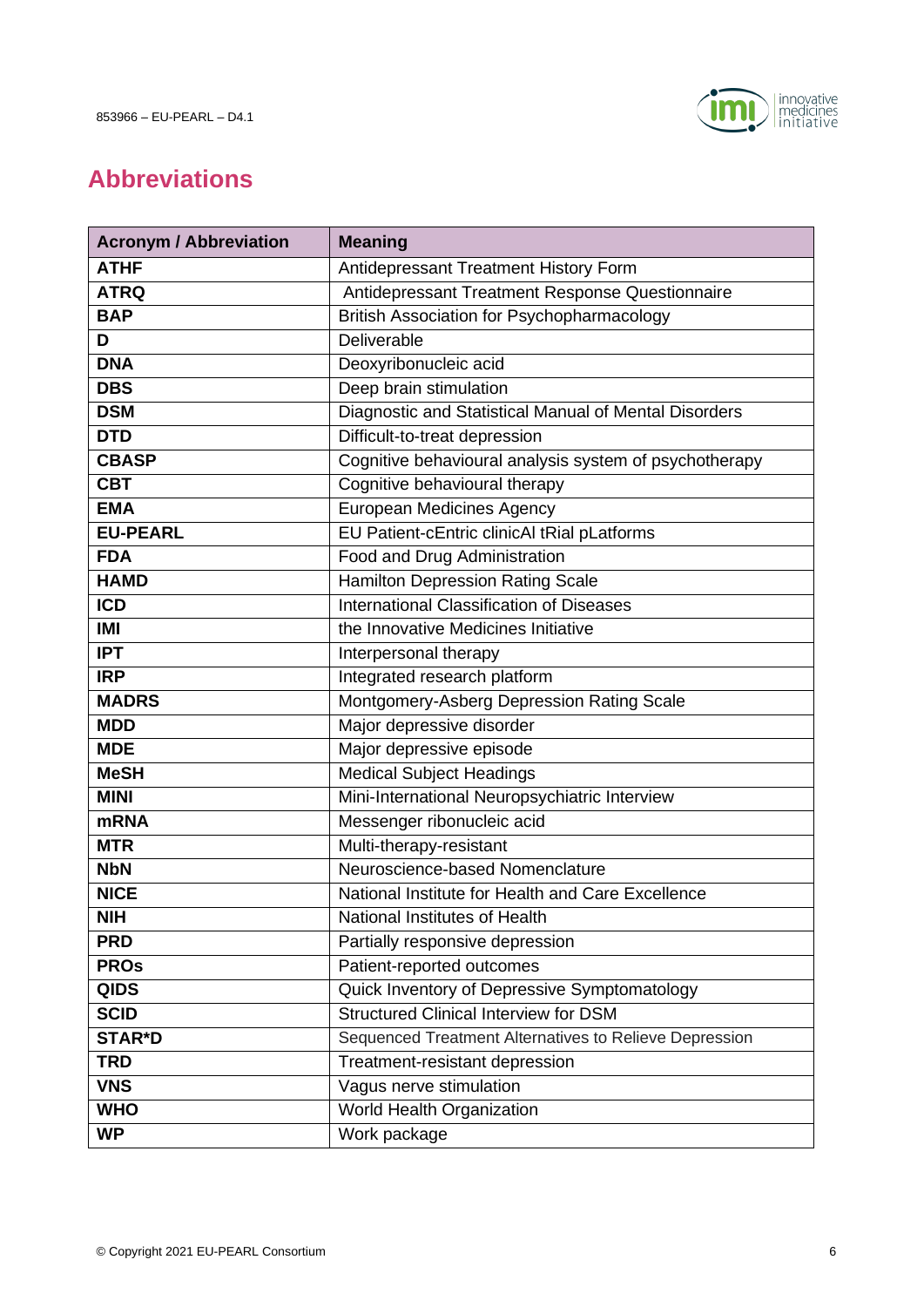

# <span id="page-6-0"></span>**Abstract**

Operational criteria for treatment-resistant depression (TRD) and partially responsive depression (PRD) as subtypes of major depressive disorder (MDD) are not unequivocally defined, with dissimilarities among different studies. In the present document we aim to use a Delphi-method-based consensus approach to define TRD and PRD and to deliver operational criteria for regulatory clinical trials, especially for Phase II/Proof of Concept. We systematically reviewed the literature and brought together a group of international experts (including clinicians, academicians, researchers, and regulatory bodies representatives) and other stakeholders. We discussed the current state-of-the-art and the main controversies regarding the current classification. Further, we provided recommendations on how to design clinical trials in the immediate future, and on how to guide research in unmet needs and knowledge gaps. This report will feed into the final and main objective of the EUropean Patient-cEntric clinicAl tRial pLatforms, Innovative Medicines Initiative (EU-PEARL, IMI) MDD project, to design a protocol for platform trials of new antidepressant treatments in TRD/PRD which could be used for regulatory protocols.

#### Keywords

*Antidepressants, Depression, Diagnosis, Guidelines, Major depressive disorder (MDD), Partially responsive depression (PRD), Regulatory Science, Refractory depression, Treatment-resistant depression (TRD).*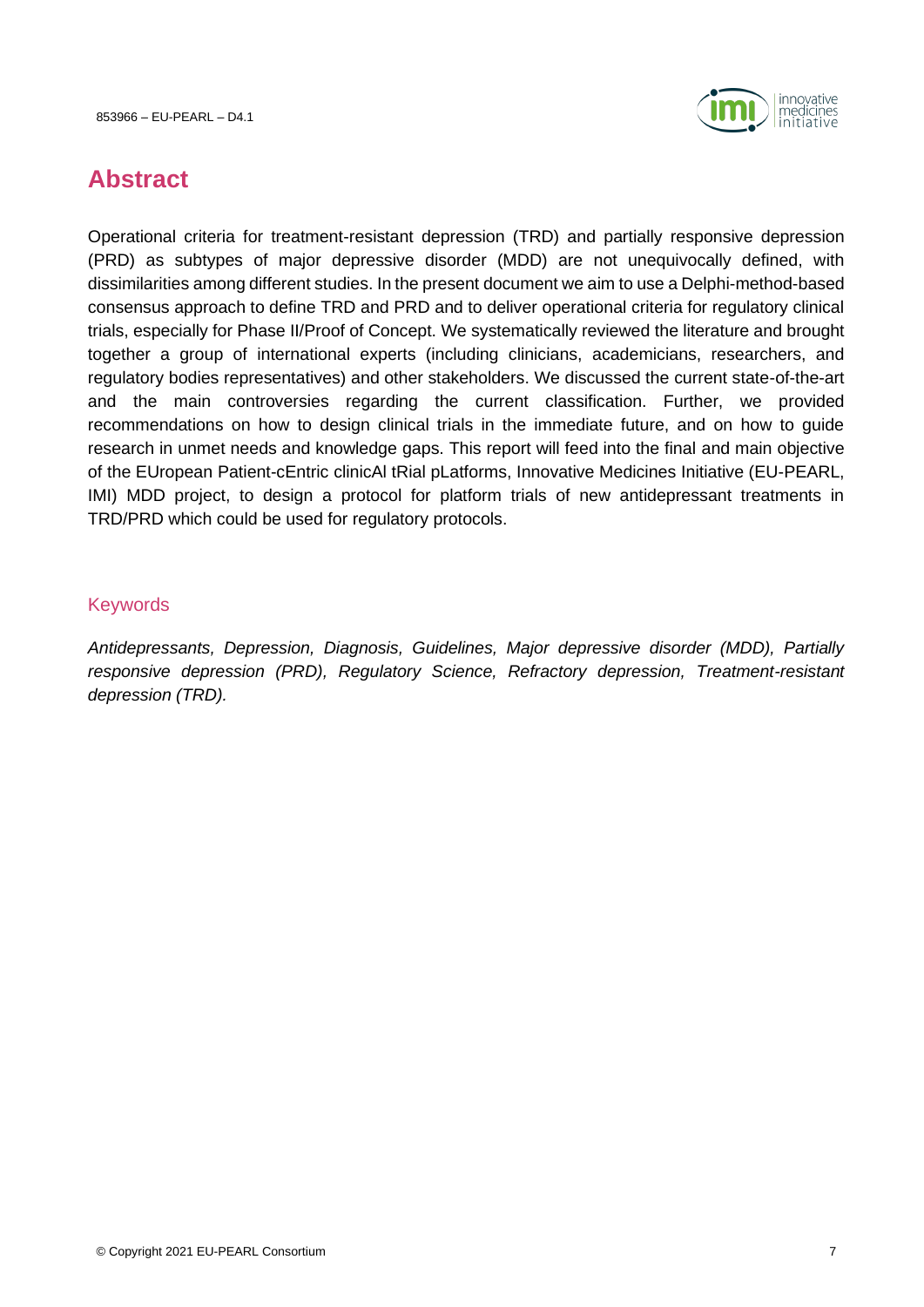

# <span id="page-7-0"></span>**Summary**

In the present report, we have systematically reviewed and summarized the evidence on treatment response in major depressive disorder (MDD) and elaborated a Delphi-method-based consensus document on treatment-resistant depression (TRD) and partially responsive depression (PRD). Our aim is to establish an explicit consensus on defining treatment resistance in MDD and to deliver operational criteria for randomized clinical trials, especially for Phase II/Proof of Concept clinical trials for new medications (or, potentially, repurposed medications) for TRD and PRD *(paragraphs [1.1](#page-10-1) and [1.3\)](#page-13-0)*.

We have identified and discussed the core gaps in knowledge and the main uncertainties of currently used TRD and PRD definitions, highlighting the absence of clear definitions and, importantly, a discrepancy between the most commonly used definitions and the most frequent inclusion criteria for clinical trials. This document has been developed as a part of the EUropean Patient-cEntric clinicAl tRial pLatforms (EU-PEARL) project, a public-private strategic partnership funded by the Innovative Medicines Initiative (IMI) to conceptualize and lead the design of an integrated research platform (IRP) *(paragraph [1.2\)](#page-12-0)*.

The Delphi-based process involved the preparation and discussion of multiple draft documents, with continuous input from many experts and stakeholders. In the first draft of the present report, we reviewed the current literature on TRD/PRD definitions and inclusion/exclusion criteria for clinical trials in these indications. We then asked a number of international experts, all key leaders in TRD, to comment on the document and to participate to a virtual consensus meeting, which was held on the 22<sup>nd</sup> of May 2020. During the meeting, we debated the main controversies which had emerged from the literature review and the experts' comments. The next version of the document was then drafted including all the previous feedbacks, and additionally integrated with the discussion with stakeholders from the pharmaceutical and regulatory sectors, and patients' representatives, arising from a subsequent stakeholder meeting held on the 9<sup>th</sup> of October 2020 and additional stakeholders' written feedback. We then finalized the document performing a new literature review and merging all the contributors' comments *(paragraph [2\)](#page-14-0)*.

We have structured the results section *(paragraph [3\)](#page-18-0)* with different consensus recommendations on every point of debate, for each one specifying the level of consensus (strong, moderate or weak, indicating, respectively, near unanimity, substantial majority, or a small majority, of experts and stakeholders, supporting the statement). Here, we have summarized the main recommendations made throughout the report *(see also Table 2).* 

# 1) TRD and PRD definitions

- A definition of TRD for clinical trials conducted for regulatory purposes is necessary. *Level of consensus – Strong*
- A definition of PRD as a distinct group from TRD for clinical trials conducted for regulatory purposes is recommended. *Level of consensus – Moderate*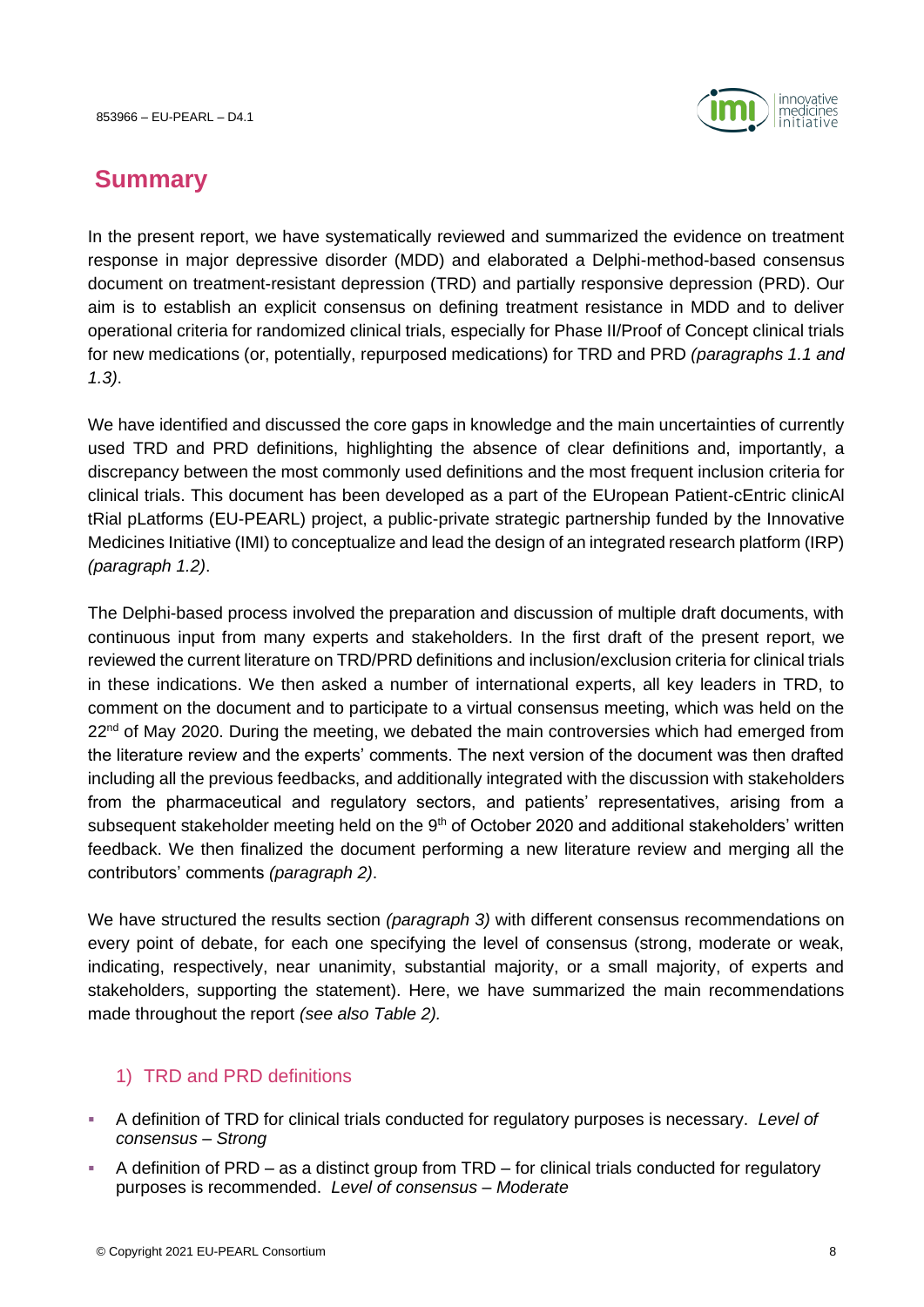

#### 2) Previous failed antidepressant treatments

- Failing at least two prior antidepressant treatments in the current episode is necessary to define TRD. *Level of consensus: Strong*
- $\blacksquare$  A partial response to one single antidepressant treatment in the current episode is sufficient to define PRD. *Level of consensus: Moderate*
- There is no maximum number of previous antidepressant treatments for patients recommended to be included in TRD (and PRD) regulatory trials, but all documentable life-time treatment response should be recorded to define the TRD (and PRD) stage of a patient (see also below). *Level of consensus: Moderate*
- TRD (and PRD) definition (and differentiation) should be based on the current depressive episode only, and in the past two years only; if the current episode has lasted more than two years, treatments prior to the last two years should not be considered. *Level of consensus: Weak*
- To define TRD (and PRD), response to previous antidepressant treatments (within the current episode and in the past two years) can be ascertained retrospectively using structured interviews and clinical documentation. *Level of consensus: Moderate*

# 3) Type, dose, and duration of an 'adequate' antidepressant treatment trial

- To define TRD, the two different treatment failures must involve two established medications for MDD, with different mechanisms of action. *Level of consensus: Moderate*
- Regulatory clinical trials for TRD (and PRD) may include patients who failed to respond (or partially responded) to augmentation/combination treatment strategies, but these need to be primarily based on medical records. *Level of consensus: Strong*
- Regulatory clinical trials for TRD (and PRD) may include patients who failed to respond (or partially responded) to brain stimulation treatments, such as transcranial magnetic stimulation (TMS) and electroconvulsive therapy (ECT). *Level of consensus: Moderate*
- Regulatory clinical trials for TRD (and PRD) should not include patients who failed to respond (or partially responded) to vagus nerve stimulation (VNS) and deep brain stimulation (DBS). *Level of consensus: Moderate*
- Regulatory clinical trials for TRD (and PRD) may include patients who failed to respond (or partially responded) to structured psychotherapy. *Level of consensus: Strong*
- The minimum effective dose of a medication indicated in MDD is enough to *define a treatment failure for the purpose of establishing* TRD (and PRD). *Level of consensus: Moderate*
- For conventional medications indicated in MDD, a treatment given for at least four weeks in duration is sufficient to define *a treatment failure for the purpose of establishing* TRD (and PRD). *Level of consensus: Moderate*
- Patients' discontinuation of treatment before the completion of the fourth week, should not be considered as *a treatment failure for the purpose of establishing* TRD (and PRD). *Level of consensus: Strong*

# 4) Clinical presentation of TRD and PRD patients

© Copyright 2021 EU-PEARL Consortium 9 ▪ No specific types of symptoms of MDD should either be prerequisite, or excluded, from the definition of TRD (and PRD), but symptoms and specifiers should always be recorded. *Level of consensus: Strong*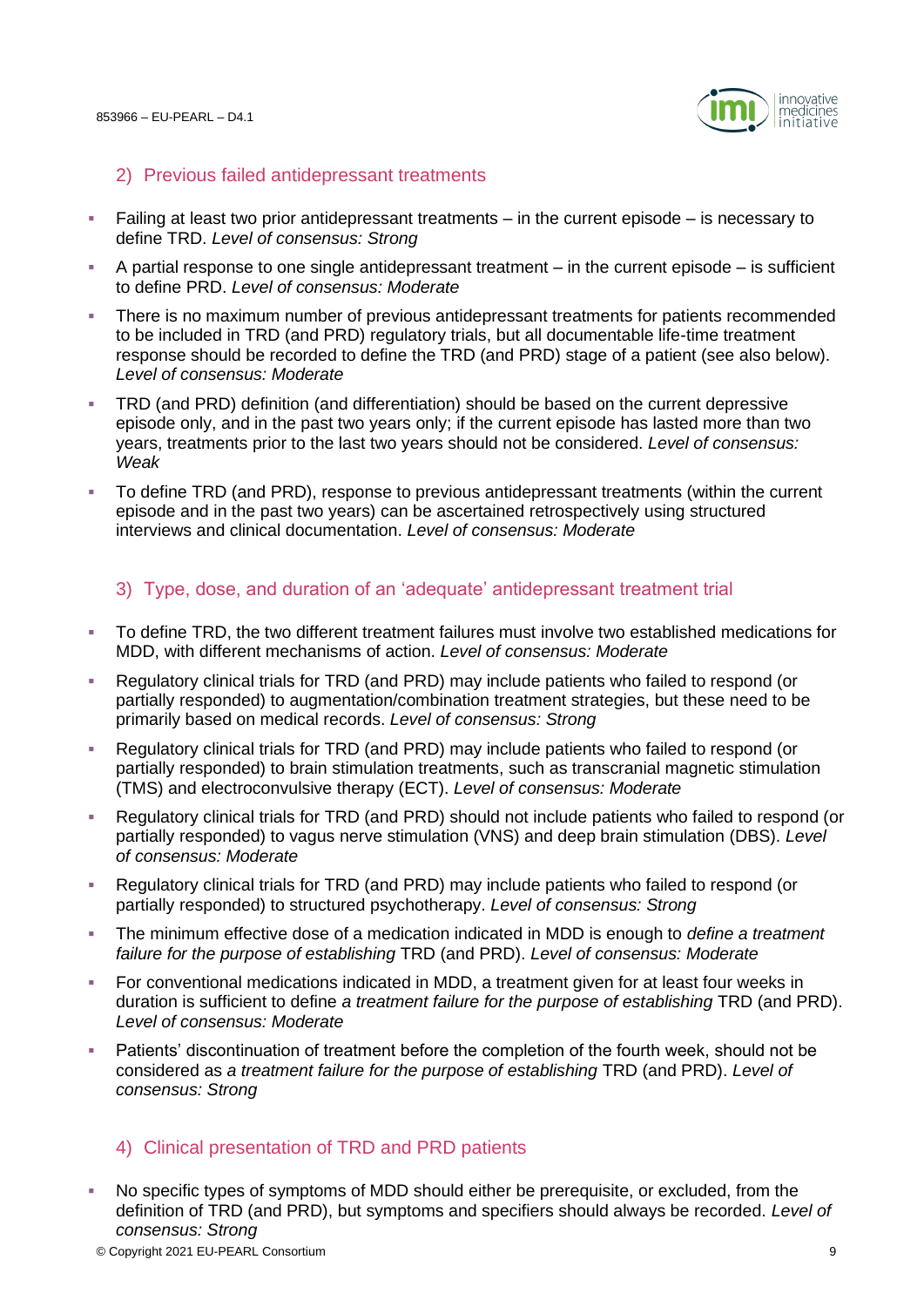

- Patients with bipolar depression should be excluded from TRD (and PRD) studies, as this is a separate condition from unipolar depression (MDD). *Level of consensus: Strong*
- Patients with comorbid personality disorders or other mental disorders should be excluded from TRD (and PRD) studies only when their onset is properly documented as independent and antecedent to the MDD diagnosis. *Level of consensus: Moderate*
- Patients with comorbid substance use disorder that is active and severe should always be excluded from TRD (and PRD) studies, independently from the onset; *in contrast*, patients with comorbid substance use disorder that is active and mild/moderate should be excluded from TRD (and PRD) studies only when the onset is properly documented as independent and antecedent to the MDD diagnosis. *Level of consensus: Moderate*

# 5) Diagnostic tools and measures of outcome

- Maudsley Staging Model is the suggested instrument to define the degree of treatment resistance historically. *Level of consensus: Moderate*
- Clinician administered MADRS10 is the suggested outcome instrument to assess treatment response (and remission) and, together with patient-reported QIDS-SR, can be used to assess TRD and PRD status. *Level of consensus: Moderate*
- Criteria for remission, response, and partial response should not be relaxed in regulatory clinical trials for TRD (and PRD); shorter versions of the traditional scales, such as the HAMD6 and the MADRS6, should not be currently preferred to traditional scales, although may become more relevant in the future with fast-acting interventions. *Level of consensus: Moderate*

# 6) Future directions

- Future research should be more patient-centred, recognizing, and targeting different clinical phenotypes of TRD and PRD underpinned by a specific biological mechanism. *Level of consensus: Strong*
- For future research, diagnostic and history-taking instruments should be implemented in clinical cohorts and electronic health records, to allow a reliable, comprehensive, and multidimensional evaluation of the patient. *Level of consensus: Strong*
- Currently, no biomarker has been validated in clinical practice or in clinical trials to identify TRD (and PRD) patients, or to further stratify them; however, collection of biological samples for subsequent subgroup or stratified analyses is recommended. *Level of consensus: Moderate*
- **EXECT** Patients' preferences, perspectives, and reported outcomes should be included in future TRD (and PRD) diagnostic tools and outcome measures. *Level of consensus: Strong*
- The usefulness of adherence assessment using blood levels or other methods (also in a run-in period) should be assessed through research, before deciding whether it should be implemented in future clinical trials. *Level of consensus: Moderate*

Standardised research for regulatory purposes is the only way to advance the MDD field towards tailored treatments. This consensus document aims to fill the gaps in knowledge within TRD and PRD research, providing straightforward and replicable criteria that we hope may help to set the stage for present and future clinical (and platform) trials.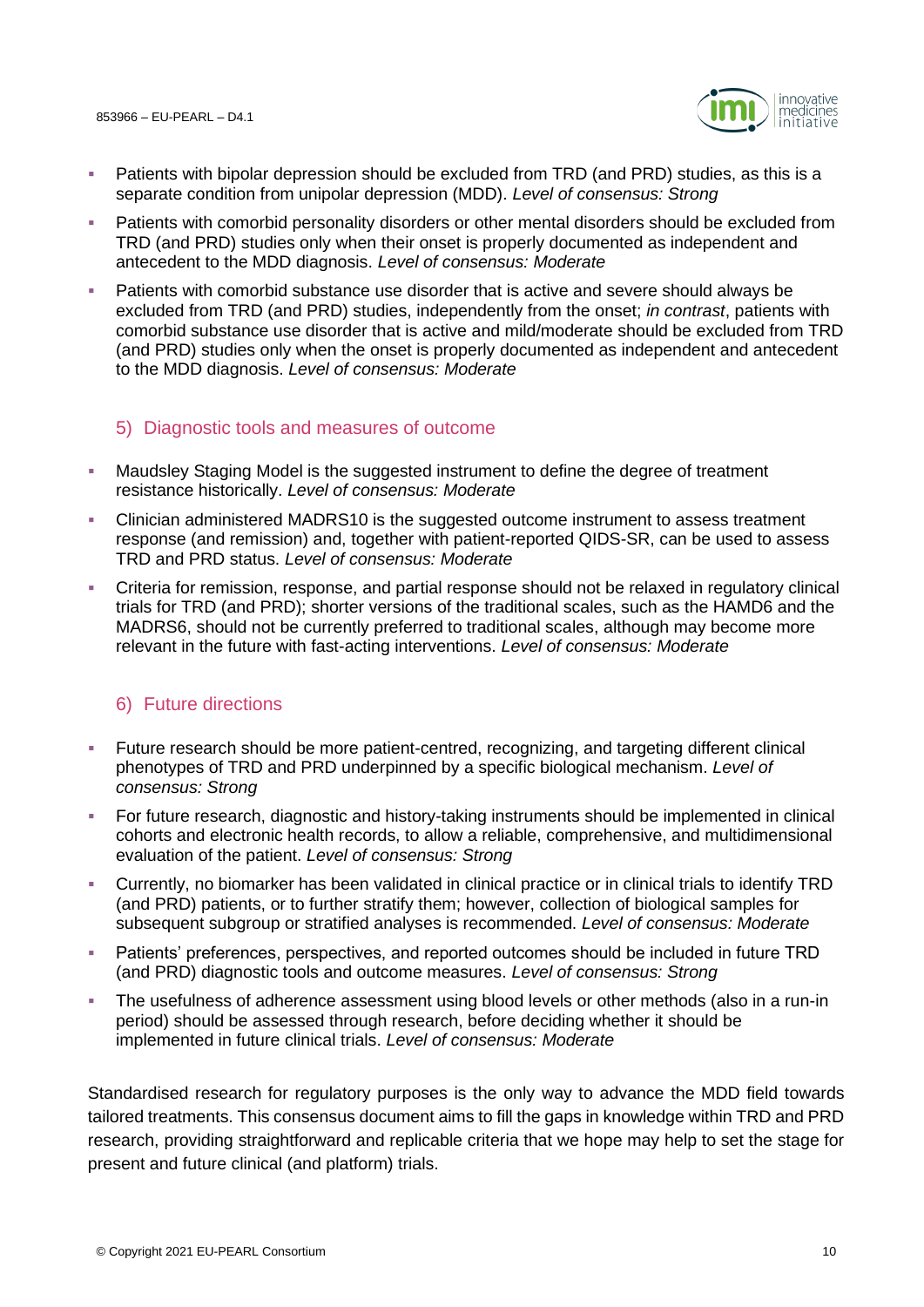

# <span id="page-10-0"></span>**1. Introduction**

# <span id="page-10-1"></span>**1.1. Core gaps in knowledge and uncertainties of currently used MDD, TRD and PRD definitions**

# <span id="page-10-2"></span>**1.1.1. Major Depressive Disorder (MDD)**

Major depressive disorder (MDD) is a complex and heterogeneous clinical condition, as outlined in the most commonly used diagnostic criteria, the fifth edition of the American Psychiatric Association Diagnostic and Statistical Manual of Mental Disorders (DSM-5) (<sup>1</sup>), and the eleventh version of the World Health Organization International Classification of Diseases (ICD-11)  $(2)$ . They both describe clinical features to diagnose MDD, including alterations in mood, interests, and pleasure, as well as impairments in cognition, and other biological functions such as sleep, appetite, and sex drive (3). According to the World Health Organization (WHO), more than 264 million people were affected by MDD in 2017, with a rising trajectory estimated at >18% increase spanning the ten-year period between years 2005-2015 (<sup>4</sup> ).

Major depressive episodes (MDE) can be either single or recurrent. Based on the duration of symptoms, two weeks (in both the DSM-5 and the ICD-11) are considered the minimum required duration of symptoms for a defined diagnosis, but the classifications also include forms of 'brief depression', if the episode lasts less than two weeks, or 'persistent depression' (or 'dysthymia'), when the episode lasts for more than two years. These can all be qualitatively similar, and distinct only based on temporal criteria. Although the clinical course of MDD may vary widely, the majority of patients (i.e., >75%) develop recurrent episodes, with recurrences usually within two years of recovery, that is, after a period of 'sustained remission' *(as we will describe later in 3.2 and 3.5)* (<sup>5</sup>; <sup>6</sup>). All the evidence abundantly demonstrates how depression impacts the lives of those who are affected ( 7 ). MDD is one of the leading contributors to the global burden of disease, being one of the three leading causes of all-age years lived with disability worldwide (4). In addition to the human capital costs and decrements in quality of life, MDD is also associated with increased medical burden, suicidal behaviour, and all-cause morbidity and mortality  $(8; 9; 10; 11)$ .

There are several specifiers of depression based on clinical features, regardless of the duration, as described in the DSM-5. For example, depression 'with melancholic features' is characterized by the main symptoms of hopelessness and lack of reactivity of mood, combined with symptoms regularly worse in the morning, early-morning awakening, marked psychomotor alterations, significant anorexia or weight loss, excessive guilt, and a distinct quality of the depressed mood described as profound despondency, despair, moroseness, or 'empty-mood'. MDD can also present 'with atypical features', characterised by reactivity of mood (e.g., mood brightens in response to actual or potential positive events), often together with reverse neurovegetative symptoms (hypersomnia and hyperphagia), a long-standing pattern of interpersonal rejection sensitivity, and so-called 'leaden limb paralysis', or heaviness in upper and lower limbs together with profound fatigue. One of the MDD specifiers most frequently observed is 'with anxious distress', when symptoms of anxiety are present during the majority of days of the MDE  $(12)$ ; this is relevant as the presence of anxiety can make the depression more difficult to treat (<sup>13</sup>). MDD may also be characterized as having 'mixed features', when manic/hypomanic symptoms (not meeting criteria for mania or hypomania) co-occur during the MDE;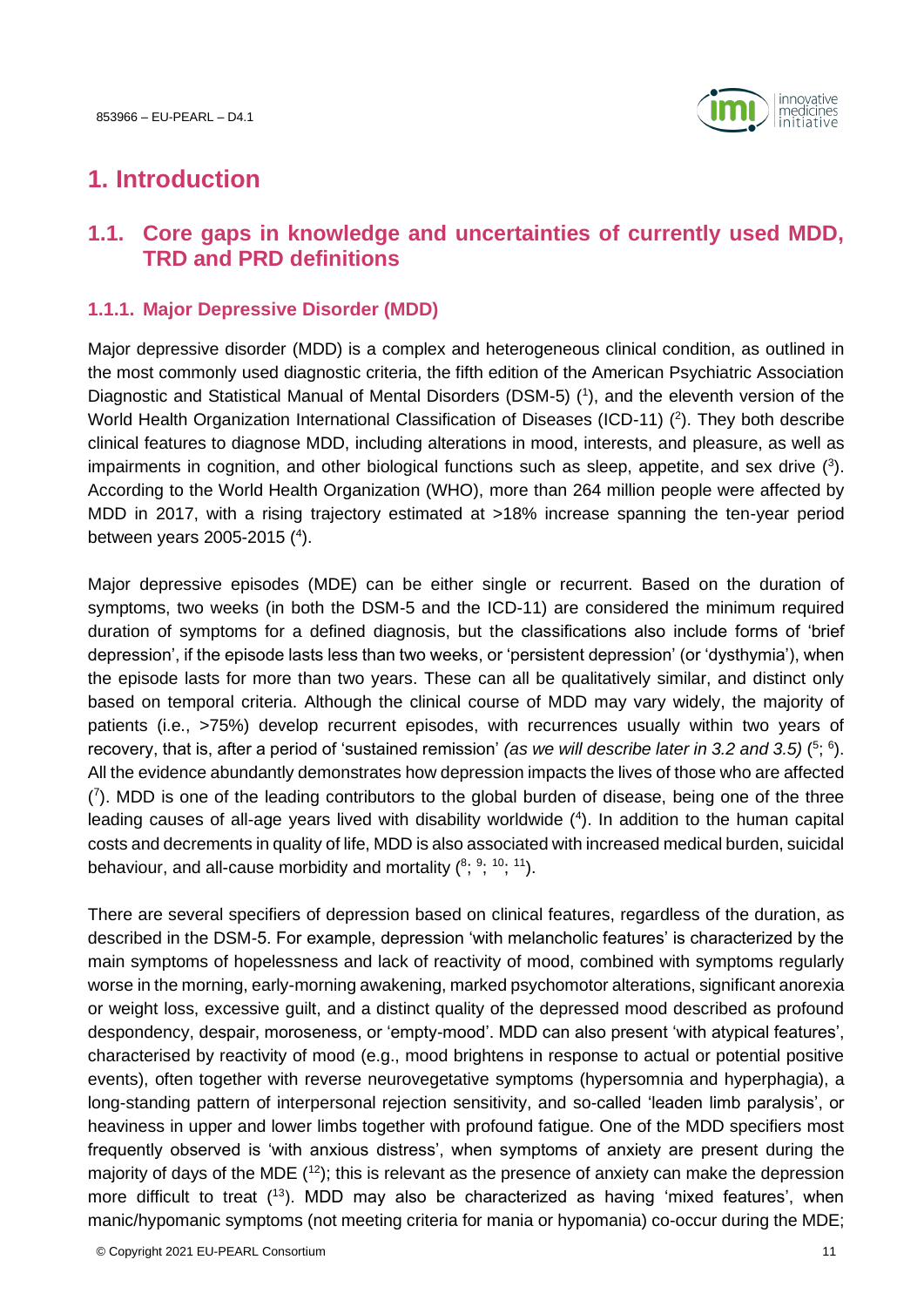

this specifier has also been associated with antidepressant resistance, and it is possible in MDD, even if it is more frequently associated to a bipolar disorder, thus a differential diagnosis is crucial  $(14; 15)$ . Finally, depression is characterised as being with 'psychotic features' in the presence of psychotic symptoms, which can be, more frequently, mood-congruent (e.g., typical depressive themes of personal inadequacy, guilt, disease, death, nihilism, or deserved punishment), or mood-incongruent. The pathogenesis, phenomenology, phenotype, and illness trajectory in MDD are highly heterogenous, inviting the need for a more personalized approached to treatment selection in individual patients (<sup>16</sup>). However, there is still a lack of individualised or personalised treatments readily available to those in need (<sup>17</sup>). In fact, despite initial attempts to shift this paradigm, and even if there are many international clinical guidelines directing treatment protocols (also based on the presence of specific symptoms), MDD treatment at an individual level is often still entrapped in a one-size-fitsall, trial and error approach.

# <span id="page-11-0"></span>**1.1.2. Inadequate response to treatment, treatment-resistant depression (TRD) and partially responsive depression (PRD): the quest for definitions**

More than two dozen medications have proven efficacy in the treatment of MDD (18), but inadequate response to treatment, even with multiple medication exposures, remains a common clinical scenario, representing an ongoing clinical challenge  $(1^9; 2^0; 2^1; 2^2; 2^3)$ . It is estimated that about one third of MDD patients (ranging from 20% up to more than 50%) do not achieve full symptomatic remission after one monoamine antidepressant treatment  $(24; 25; 19)$ , and up to 15% remain unwell after multiple treatments  $(26)$ . This percentage of patients who do not respond further increases when we also consider the functional remission together with the symptomatic one; in one study, combined symptomatic and functional remission was achieved by 23% of MDD patients after one antidepressant treatment, while symptomatic remission only was achieved by  $38\%$  ( $27$ ). Moreover, patients with inadequate responses to initial treatments, even if they finally respond to a successive treatment, will have a very high overall relapse rate while continuing the treatment (65% after 2 failed treatments, and 71% after 3) (<sup>19</sup>). As mentioned above, there are several clinical factors associated with lack of response to medications for MDD  $(^{28})$ , such as comorbid anxiety and current suicidal risk  $(^{29})$ , or early onset of MDD  $(^{30})$ .

© Copyright 2021 EU-PEARL Consortium 12 Individuals with inadequate responses can show either no response, or partial response, to medications for MDD. This has led to the introduction of different terms, such as treatment-resistant depression (or TRD) or partially responsive depression (or PRD) – two terms that are discussed and defined at length in this report. Moreover, 'inadequate response to antidepressant treatment' is not an all-or-nothing phenomenon, but rather a continuum that ranges from PRD, to TRD, to 'multi-therapyresistant MDD (MTR-MDD)'  $(31)$ , to 'refractory depression' which implies an absence of response to all currently available treatments administered over a prolonged period of time. Unfortunately, there is a lack of consensus definitions around concepts such as response, PRD, TRD, and adequate dose and duration of antidepressant treatment  $(32)$ . Even when considering the treatment of TRD/PRD, such as pharmacological augmentation, recommendations are not consistent across current guidelines  $(33)$  and evidence of effectiveness is sparse  $(34)$ . This ambiguity complicates the generalizability of results to the real-world setting, and profoundly hinders research and progress in this field. A serious consequence is that there is no uniform population for clinical studies on PRD or TRD, for clinical and biological investigations, and especially for regulatory Phase II/Proof of Concept or Phase III clinical trials for new medications (or, potentially, repurposed medications) for TRD and PRD. Thus, a better and possibly clearer definition of clinical populations to be included in regulatory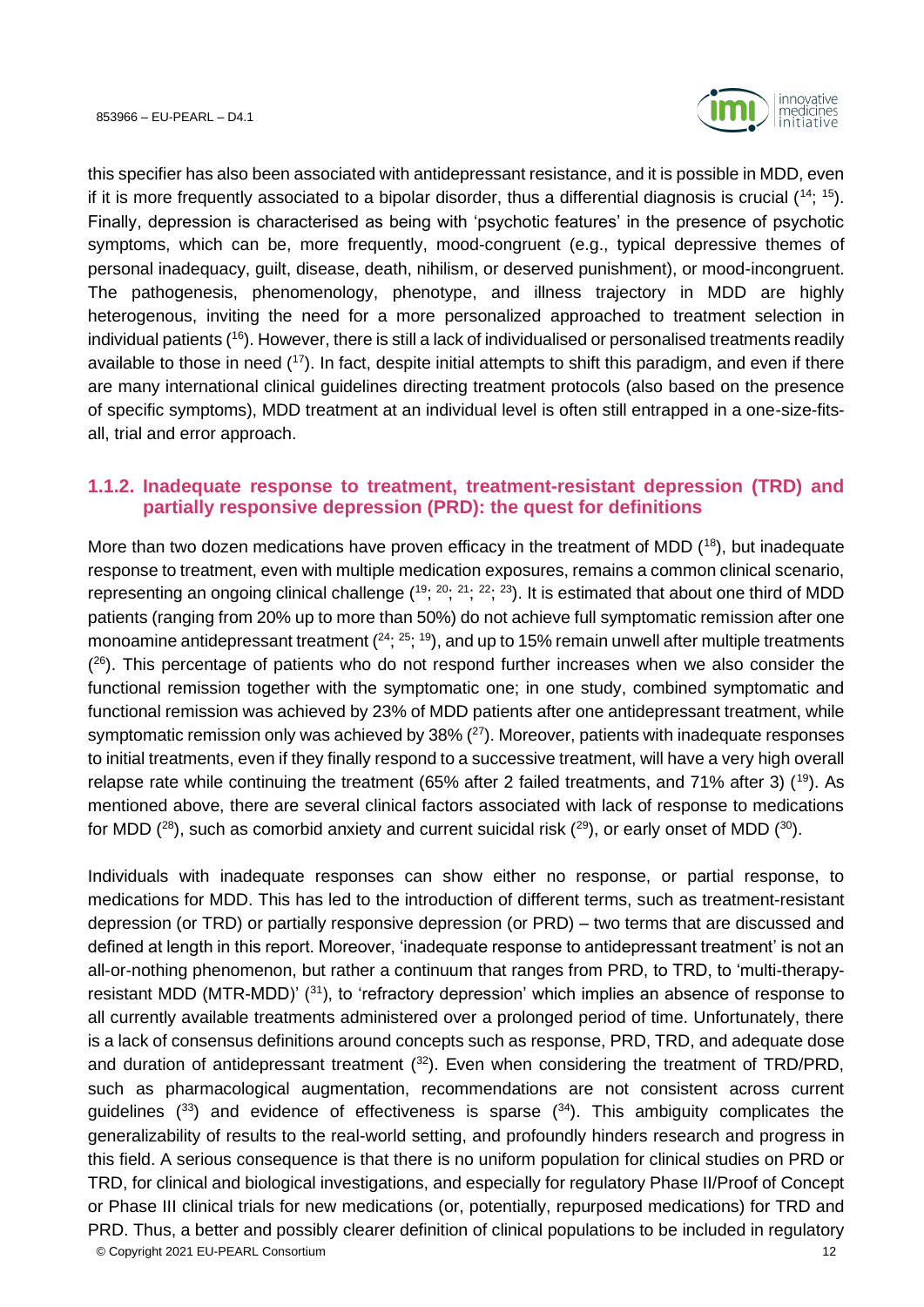

trials in TRD and PRD is at the core of the present document. These definitions should not be taken to indicate a subtype or type of depression but pragmatic criteria to enable standardisation of clinical trials. Importantly, and as extensively discussed below, regulators acknowledge that response, partial response, and nonresponse exist on a continuum without universally accepted definitions, but nevertheless distinguish between these conditions (MDD, PRD, TRD) when they consider the types of studies they require to demonstrate efficacy in depression. Indeed, treatments for TRD and adjunctive treatment of MDD (for PRD) are already accepted regulatory paths for drug approval, even if with no definitive evidence and still ongoing debate among academicians, clinicians, and regulators *(see [3.1,](#page-18-1) Issues of Debate)*.

It is also important to note that, in a recent consensus statement, a group of experts (some of them participating to the current report) have suggested that both the terms PRD and TRD are semantically and operationally not ideal, and thus have proposed to use the broader concepts of 'difficult-to-treat depression (DTD)' or 'suspected DTD'  $(2^3)$ . The authors caution that this definition may not be specific and objective enough to define clinical populations for regulatory trial objectives – something which, as we have said, is at the core of the present report. They described DTD as "depression that continues to cause significant burden despite usual treatment efforts". This concept obviously overlaps highly with PRD and TRD, but still with some important differences. The notion of DTD is clinically interesting, and introduces a more flexible, multidimensional and longitudinal definition, and as such is discussed amply in this report. Notably, the authors themselves acknowledge that, "what constitutes significant burden in the definition of DTD is subjective and likely to vary between patients", thus implicitly involving the patient's point of view, but also derogating from an operational definition of DTD. This is also likely to vary among clinicians and raters, as to what degree of reported patient burden they see as 'significant'. However, notwithstanding these limitations, the concept of DTD is important in order to highlight the complexity, the limitations, and the multiple open questions that are intrinsic in any attempts to operationalise 'inadequate treatment-response' to medications – a topic that we also discuss extensively in this report.

# <span id="page-12-0"></span>**1.2. The EU-PEARL project**

This initiative is part of a broader European project, the EU Patient-cEntric clinicAl tRial pLatforms (EU-PEARL). This is a public-private strategic partnership funded by the Innovative Medicines Initiative (IMI) to conceptualize and lead the design of an integrated research platform (IRP), that is, an infrastructure which allows the planning and completion of platform trials, through a network of investigational sites, with a federated and shared data platform and agreed regulatory pathway. The overall program will focus on four different diseases: MDD, tuberculosis, non-alcoholic steatohepatitis, and neurofibromatosis. Thirty-six institutions, including European university hospitals, research centres, patient groups, non-profit product developers and pharmaceutical companies, are cooperating in this consortium. The final objective is to shape future medication development through a systematic approach that enables cross-company collaborative platform trials that are patient-driven by design and patient-centred by outcome. One work package specifically concentrates on MDD (i.e. WP4), particularly for patients who have failed to respond adequately to first line antidepressant treatment(s), and this report has been produced as part of this work package. More information on the project can be found on [the official website](https://eu-pearl.eu/) (35).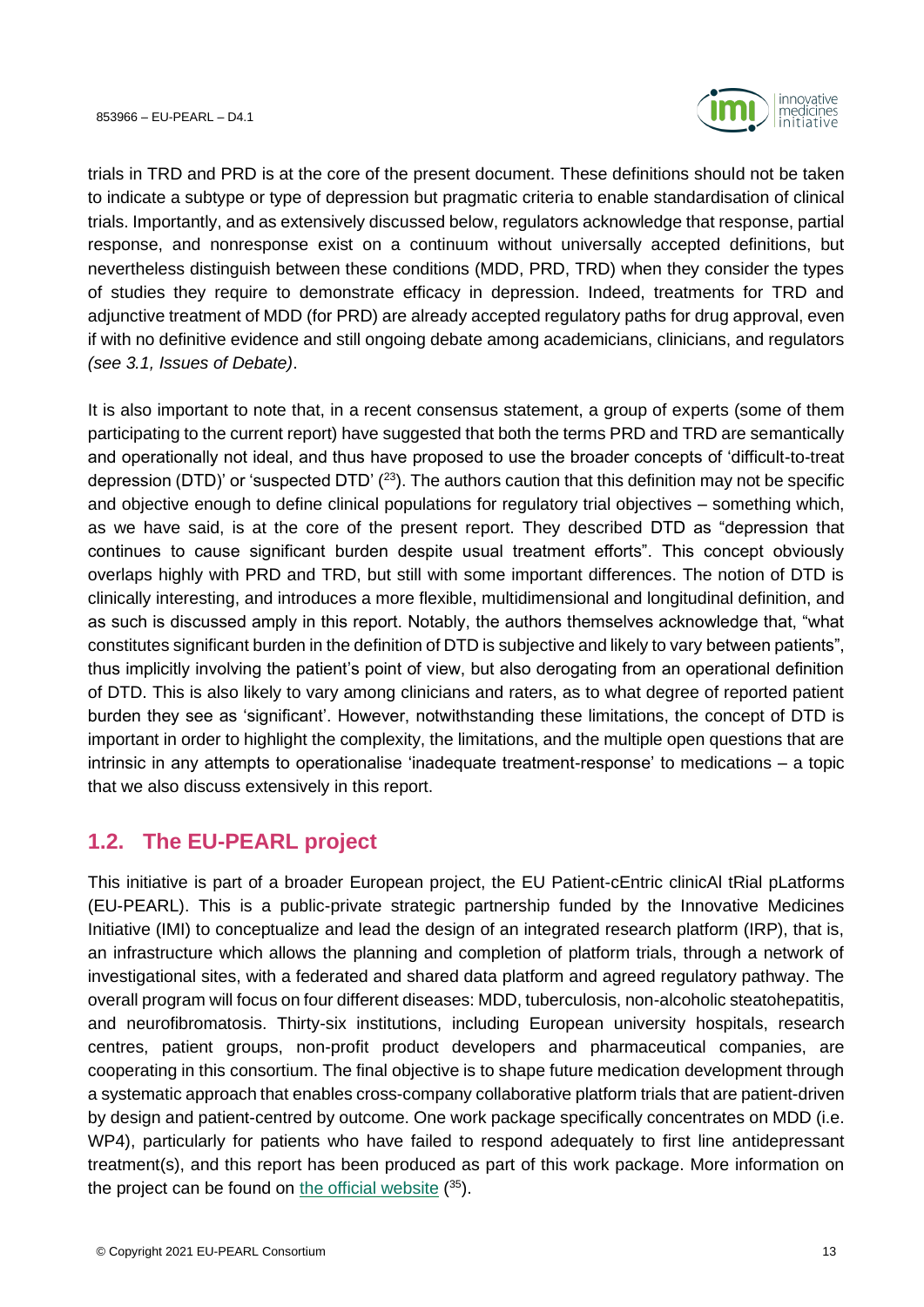

The use of IRPs could help overcome several of the current limitations in the field, both from a clinical as well as an economic perspective. To date, clinical trials typically evaluated the efficacy of one treatment at a time. This methodology implies long and sequential cycles to develop a specific medication, with substantial economic investments and delays in getting the most effective treatments to patients. Moreover, competing trials frequently pose a challenge for patient recruitment, and patients often struggle to navigate the complex trial landscape to find the clinical study best suited to them. A potential strategy to overcome these issues is the use of platform trials. These are clinical trials with a single master protocol in which multiple treatments are evaluated simultaneously and/or sequentially ( $36$ ;  $37$ ). Importantly, they can have an adaptive design – with flexible features – allowing the removal of treatments or groups (for example, for futility) or the addition of new groups or treatments during the course of the trial  $(36; 38)$ . Since there are many medications for the first line treatment of MDD (<sup>18</sup>), this project focuses on patients who do not respond adequately to initial treatment(s) (TRD and PRD), with the aim of developing methodology to demonstrate preliminary effectiveness of new medications (proof of concept) for this populations. EU-PEARL project will, for the first-time, allow adaptive platform trials to focus on TRD/PRD. In addition to developing an IRP for MDD, the MDD work package of EU-PEARL also aims to develop the protocol for a longitudinal natural history study, to better understand the course of MDD as well as to develop a prospectivelyidentified and recruitment-ready cohort for IRP studies.

# <span id="page-13-0"></span>**1.3. Aim of the report**

As stated previously, the ambition of the WP4 EU-PEARL programme of research is to establish a Phase II/Proof of Concept protocol for platform trials of potential new medications for TRD and PRD for use in randomized clinical trials for new treatments and informing confirmatory trials. While this may seem too narrow of a focus for this report, the ambition is to make this document an important consensus statement on TRD and PRD, which both offers well delineated definitions for the present and clarifies the needs and possible procedures for the future, including research needs.

The aims of this report are:

- 1. Discuss and optimise TRD and PRD definitions that could be used at an individual patient-level with information that is currently routinely collected in clinical practice, including clinical interviews of current and retrospective symptoms and treatments, and hospital-, pharmacy- and other electronic health data;
- 2. Make firm recommendations for measures and variables that should be included in future clinical trials for TRD/PRD, including measures of outcomes, and in longitudinal cohorts or electronic health records, so that the proposed definition of TRD/PRD could be further refined in the future with input from regulatory experts; and, finally,
- 3. Indicate which are the important areas of uncertainty that require further research, including broader theoretical issues and specific research questions.

While providing consensus statements on these three issues, we will also express the level of agreement for each specific recommendation and discuss their limitations. Finally, throughout the document we will balance the need of regulatory authorities with those of clinicians and scientists, and describe the difference when indicated. This document will fit as a deliverable for the WP4 EU-PEARL programme. A shorter version of it will be submitted for open-access publication.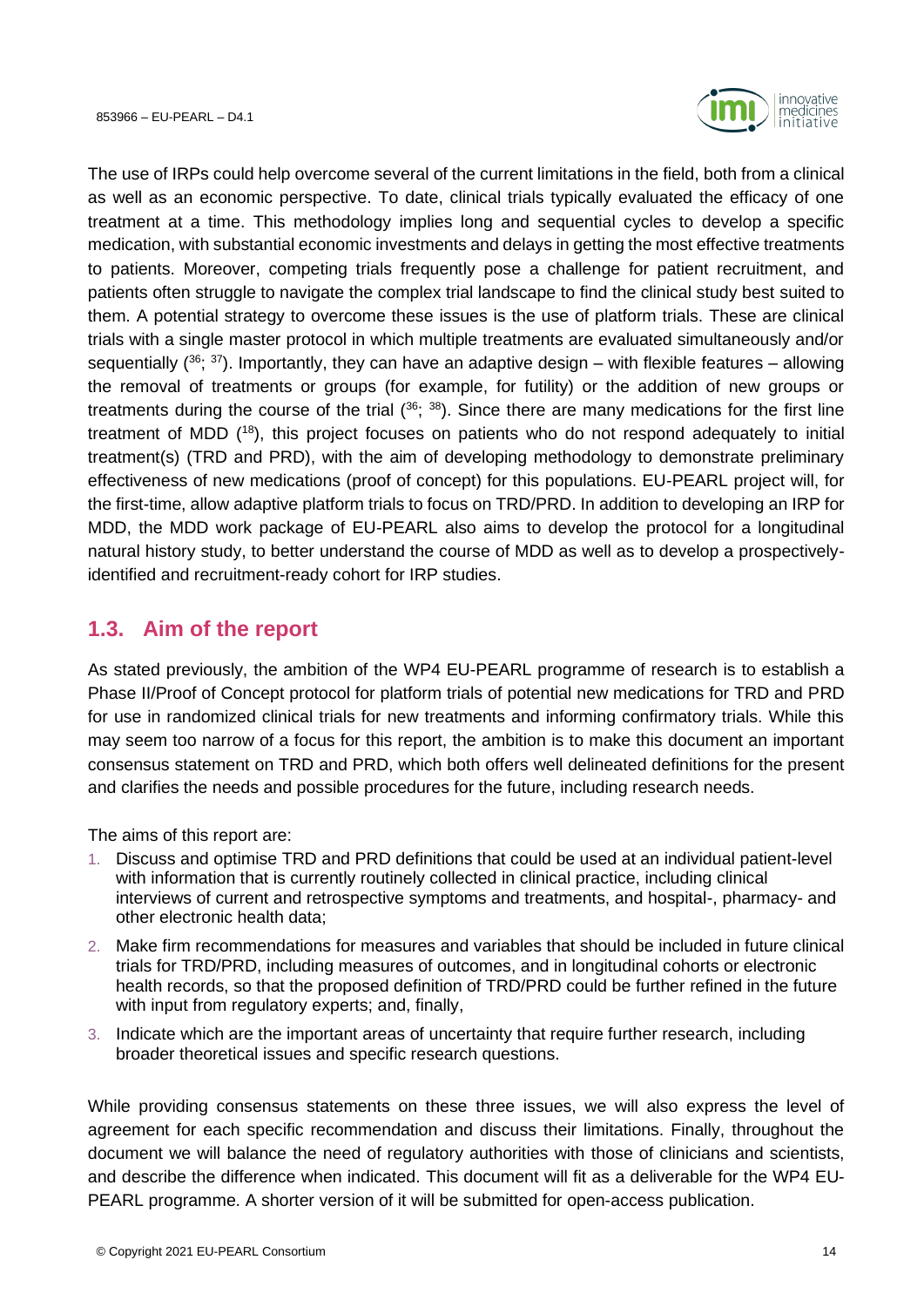

# <span id="page-14-0"></span>**2. Methodology underpinning this report**

# <span id="page-14-1"></span>**2.1. Delphi-method-based consensus document and consensus meetings**

We have decided to structure our consensus document following a Delphi approach. This method is particularly useful to gain consensus where an investigational approach is not possible. In summary, it relies on a panel of experts through several rounds of anonymized feedback on progressively updated versions of a report/questionnaire  $(39)$ . This method has been recommended as the method of choice for developing reporting guidelines in health research in a recent guidance  $(40)$ . Notably, in this same guidance, the authors endorsed the use of face-to-face consensus meetings together with a Delphi approach, as we did in the present manuscript *(see below)* ( <sup>40</sup>). Despite its wide application in medical and psychiatric research (41), a recent systematic review found only 25% of the reporting guidelines used the Delphi method to develop consensus  $(42)$ , advocating the use of this methodology.

In order to gather experts' opinion on these gaps in knowledge, we invited experts with a track record of publications in this area or stakeholders with clear expertise, from a broad range of specialties and diverse experiences in clinical practice, academia, industry, and regulatory agencies, including clinicians and scientists associated with the EU-PEARL project (see [Annex V: Full list of contributors](#page-66-0)  to D4.1 [and acknowledgement\)](#page-66-0).

As a first step, we developed a draft document on the up-to-date literature on current TRD/PRD definitions and inclusion/exclusion criteria for regulatory clinical trials and for clinical trials for new treatments in these indications, with a questionnaire at the end to gather opinions on the most debated issues *(questionnaire and list of contributors in and [Annex V: Full list of contributors to D4.1](#page-66-0) and acknowledgement, respectively)*.

After we received experts' comments and answers, we then organized a first consensus meeting by video conference, conducted on the 22nd of May 2020 *(consensus meeting agenda in the Annex II),* with international experts and EU-PEARL members. Here, the experts gave presentations focused on key points of uncertainty. Each session was followed by a discussion within the whole group about the requirements for future regulatory studies.

We merged all the comments and answers to the first draft with those arisen from the meeting; the resulting draft was circulated again to all the contributors for their feedback. The resulting document (with an updated literature review) was circulated to a group of stakeholders, including regulatory authorities and patients' representatives, and discussed in a second online consensus meeting on the 9<sup>th</sup> of October 2020, with stakeholders and EU-PEARL members, with additional stakeholders providing written feedback *(see Annex II)*.

The final version was then circulated and approved by all authors. Contributors' identity was revealed, also to allow face-to-face meetings, however, the different versions of the document and summary of previous feedback were always anonymized.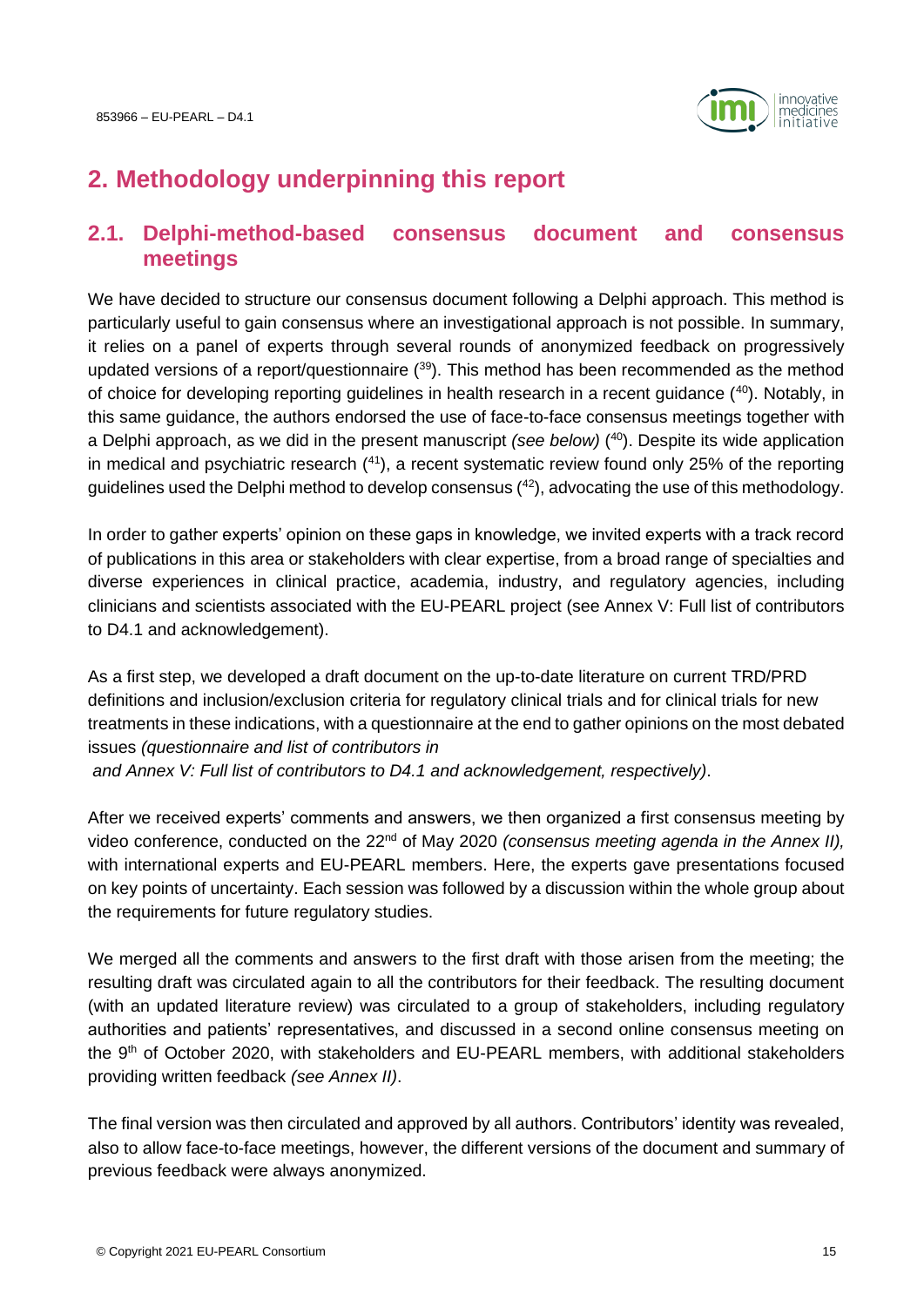

# <span id="page-15-0"></span>**2.2. Evidence base and review of the literature**

In order to develop the initial draft and start the discussion, we performed a comprehensive review of recent systematic reviews, consensus papers, and regulatory documents on TRD/PRD, up to the end of February 2020. A subsequent search was performed after the completion of the report in January 2021.

Using MEDLINE PubMed® we searched for the following MeSH terms and keywords: ("treatmentresistant depression" or TRD), ("partially responsive depression" or PRD), and ("major depressive disorder" or MDD or "unipolar depression" and "response to treatment"). We have further filtered results including only systematic reviews, meta-analyses, books, and documents. In addition, we searched for consensus statements, management guidelines, and regulatory documents through other website and platforms, including British Association for Psychopharmacology (BAP), European Medicines Agency (EMA), Food and Drug Administration (FDA), National Institute for Health and Care Excellence (NICE), National Institutes of Health (NIH), and World Federation of Societies of Biological Psychiatry (WFSBP). We then summarized evidence from the most recent papers. More specifically, these included the reviews by Gaynes et al.  $(2^1)$ , Salloum and Papakostas  $(2^2)$  and McAllister-Williams et al.  $(31)$ , as well as the consensus statement by McAllister-Williams et al.  $(23)$ . In particular, the review by Gaynes et al. ( $^{21}$ ) comprises 185 unique studies in TRD; the one by Salloum and Papakostas ( $^{22}$ ) discusses 18 articles with proposed TRD definition and staging model, and empirical work to support the model/definition; McAllister-Williams et al.  $(31)$  discuss a concept of multi-therapy resistant depression, defining patients well in excess of a TRD definition and representing a potential 'upper limit' for inclusion in this kind of studies; and the consensus statement  $(^{23})$  discusses the concept of DTD, as mentioned above. Key documents from regulatory authorities included FDA draft guidance ( <sup>43</sup>) and the EMA guideline (<sup>44</sup>) on depression *(Table 1).* 

To complete the final version of the document, before final approval of all the contributors, we performed a systematic review to identify any relevant paper published in the last few months. Using MEDLINE PubMed® database, we searched for reviews, systematic reviews, meta-analyses, and guidelines published from the 1<sup>st</sup> of March 2020 to the 22<sup>nd</sup> of January 2021, using the following search string: ((Treatment-resistant depression) or (TRD) or (partially responsive depression) or (PRD) or (difficult-to-treat depression) or (DTD)) and ((definition) or (diagnosis) or (criteria)). The electronic search returned 50 records, 20 of which specifically evaluating MDD non-responder patients. Only one article – besides the aforementioned statement by McAllister-Williams et al.  $(^{23})$  – provided a rationale for TRD or PRD definitions  $(45)$ . In this review, the authors stressed the importance of distinguishing between inadequate response (PRD) and non-response (TRD), presenting the same definitions and the same cut-offs we endorse in our document, further corroborating our recommendations *(see point [3.1\)](#page-18-1)* (<sup>45</sup>). In order to develop the initial draft and start the discussion, we performed a comprehensive review of recent systematic reviews, consensus papers, and regulatory documents on TRD/PRD, up to the end of February 2020.

# <span id="page-15-1"></span>**2.3. Structure of the report**

In the core part of the present report, the *'Results and consensus recommendations'*, we report the strongest view, that is, the view supported by the largest number of the experts. At the end of each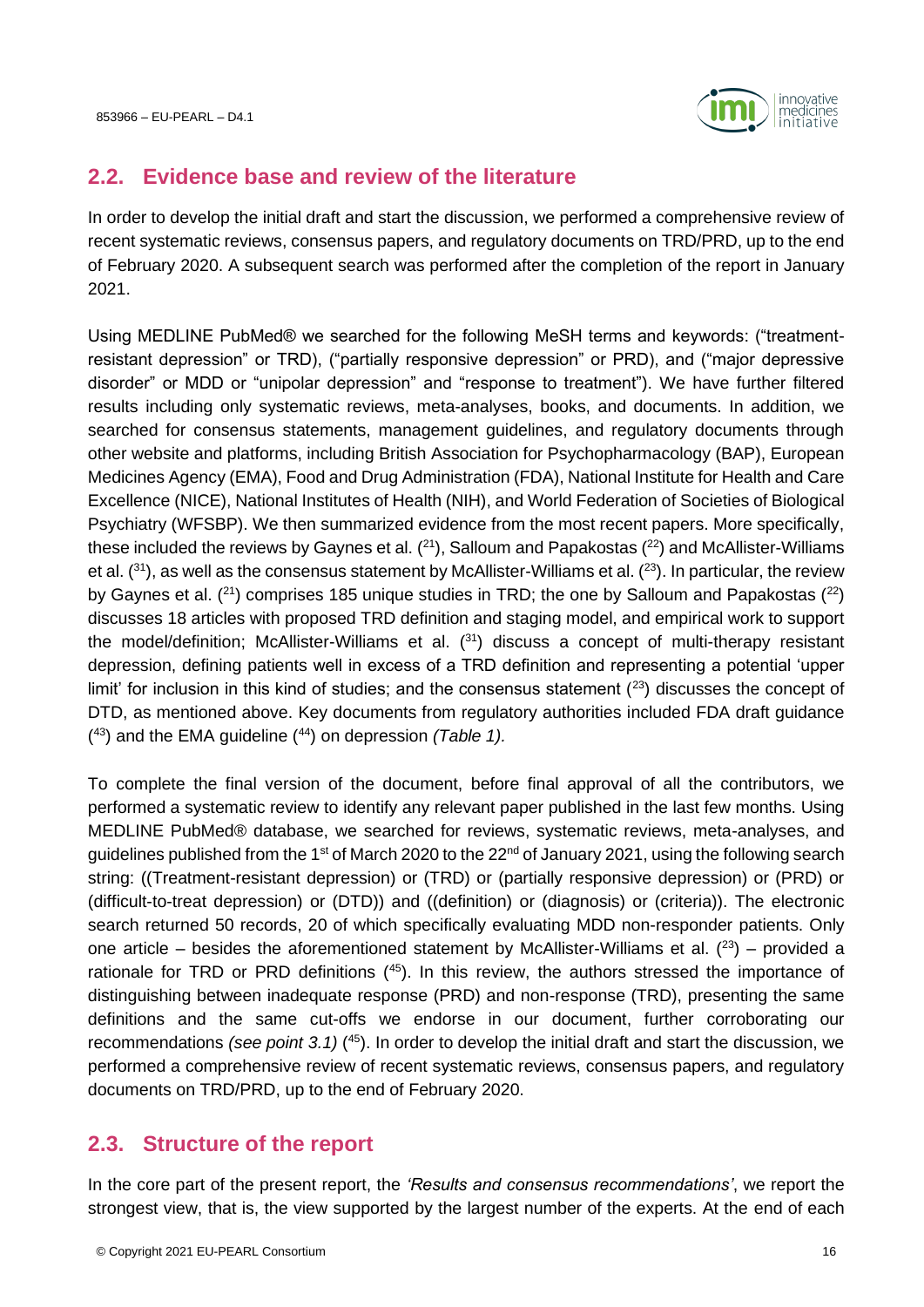

section, we provide consensus recommendations for that specific topic or issue (listed as bullet points). However, we also highlight the most important areas of uncertainty inferred from the literature or from the further discussion in the online meetings, and we also discuss the 'level of consensus' (strong, moderate, or weak) on each specific point. In the first five sections *(from [3.1](#page-18-1) to [3.5\)](#page-34-1)*, we have provided key recommendations which can be immediately implemented, within current research practice, discussing the main 'issues of debate' for each section, while in *section [3.6](#page-38-1)* we have discussed specific needs and directions for future research. We have summarised all the recommendations with their respective level of consensus in *Table 2*.

# <span id="page-16-0"></span>**2.4. General limitations of the report**

We have to acknowledge that the recommendations in this report are based on the experts' (and stakeholders') views and consent, and not on any hard piece of research or clinical evidence. As mentioned above, specific open questions and points for debate or further research are mentioned in each section, but we wanted to highlight here the general theoretical limitations of this report. While doing this, we also want to emphasise that all experts agreed for the need of these consensus-based definitions proposed here, in order to improve the future evidence-base. For specific recommendations we present here only statements where a majority agreement was expressed among the experts and stakeholders, although this agreement was at times strong (unanimous, or almost unanimous), at times moderate (a substantial majority) and at times weak (a small majority).

Perhaps the most important conceptual limitation is that we cannot exclude that significant phenotypic (and potentially biological) heterogeneity is present in the defined samples, even if our aim is to create definitions that identify 'clinically homogenous' samples, based on a pragmatic and non-aetiologically based approach. Future research in these homogeneous samples will allow to define exactly this: the inherent variability, if any, in clinical features, biomarkers, and clinical response. Second, the opposite risk is also present: that we define groups so narrowly that the findings are not generalisable to the larger population of depressed patients. This is important, as the aim of the initiative is not just about identifying specific groups of MDD patients for research studies, but to produce data that are representative of patients in clinical settings, finally translating into better care. In order to avoid definitions that are too intrinsically narrow, in the present report we continue to identify patients based on diagnostic criteria, as reported in the DSM-5 and ICD-11, thus including all MDD patients regardless of their clinical presentation; exceptions are MDD patients with particular comorbidities, who fail certain brain stimulation techniques, and who are aged below 18 and over 65 years, who will require to be studied separately *(see sections [3.3.1](#page-25-1) and [3.4\)](#page-32-0)*. Moreover, to fully understand 'who are' the patients that are defined by a specific TRD (or PRD) definition, and where do they stand on the tension between heterogeneity (within the samples, and potentially across samples) and homogeneity (and potential lack of generalisability), we recommend the type of information that we need to collect in future studies employing these definitions.

It is also important to emphasise that TRD and PRD concepts are often based upon a conceptualisation of depression as being an episodic illness with good inter-episode recovery; this is however not the case for several patients, who often have a chronic illness with waxing and waning course. Merging these two types of patients into a single TRD (and PRD) definition has some intrinsic problems, for example when trying to identify the beginning of the current episode in order to define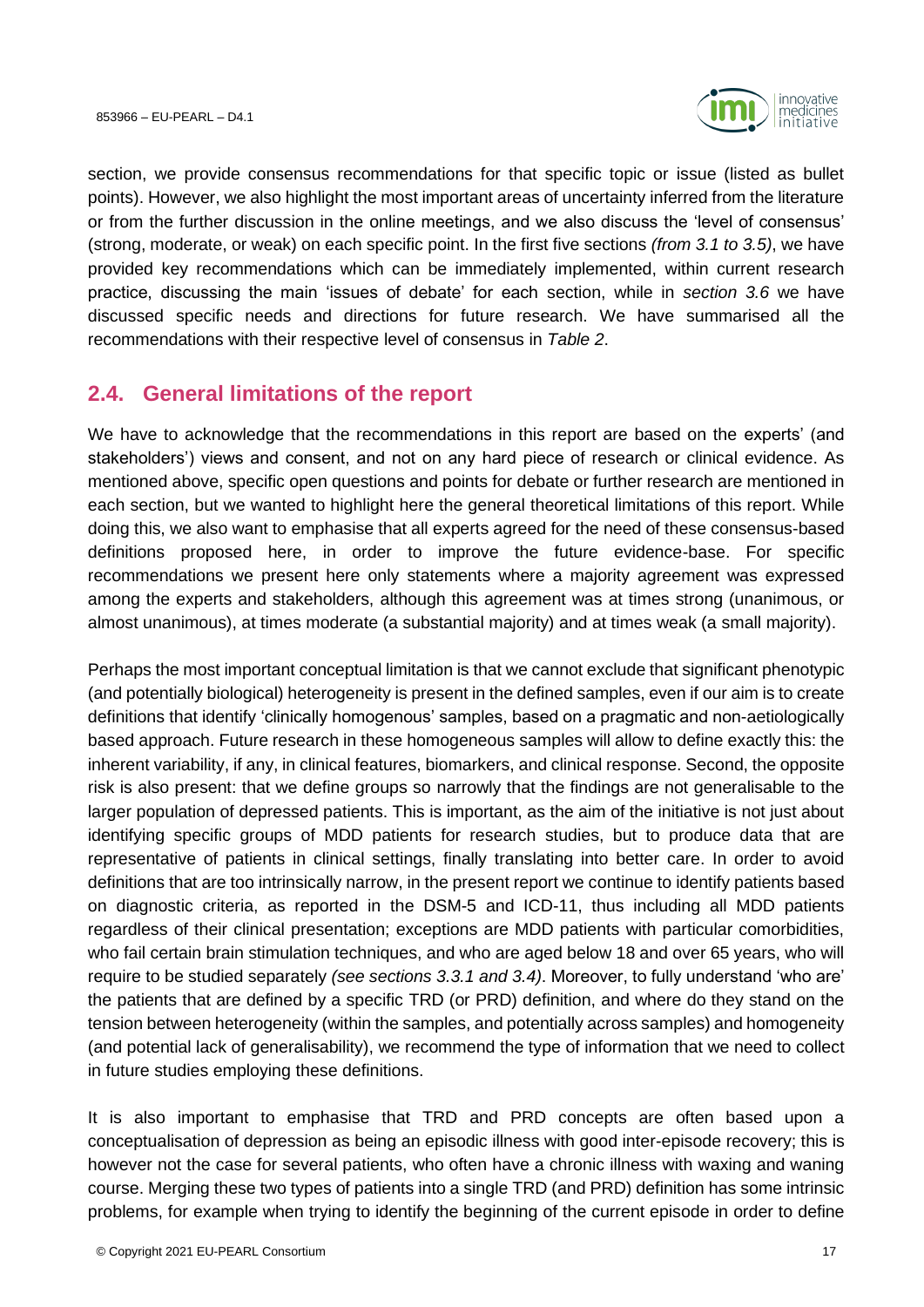

response to current and recent antidepressants. However, we recognise the disease continuum between TRD, PRD, and response to treatment, and that, over time, and depending on response to treatments, a subject may fall into different disease states. We therefore want to emphasise that *at any one time* a patient who is not a responder necessarily falls into one of these two disease states, TRD or PRD. Our aim is to help defining these two putative disease states as much as possible, while acknowledging all the limitations of this approach. More limitations for different topics will be discussed separately in the *Issues of debate* sections.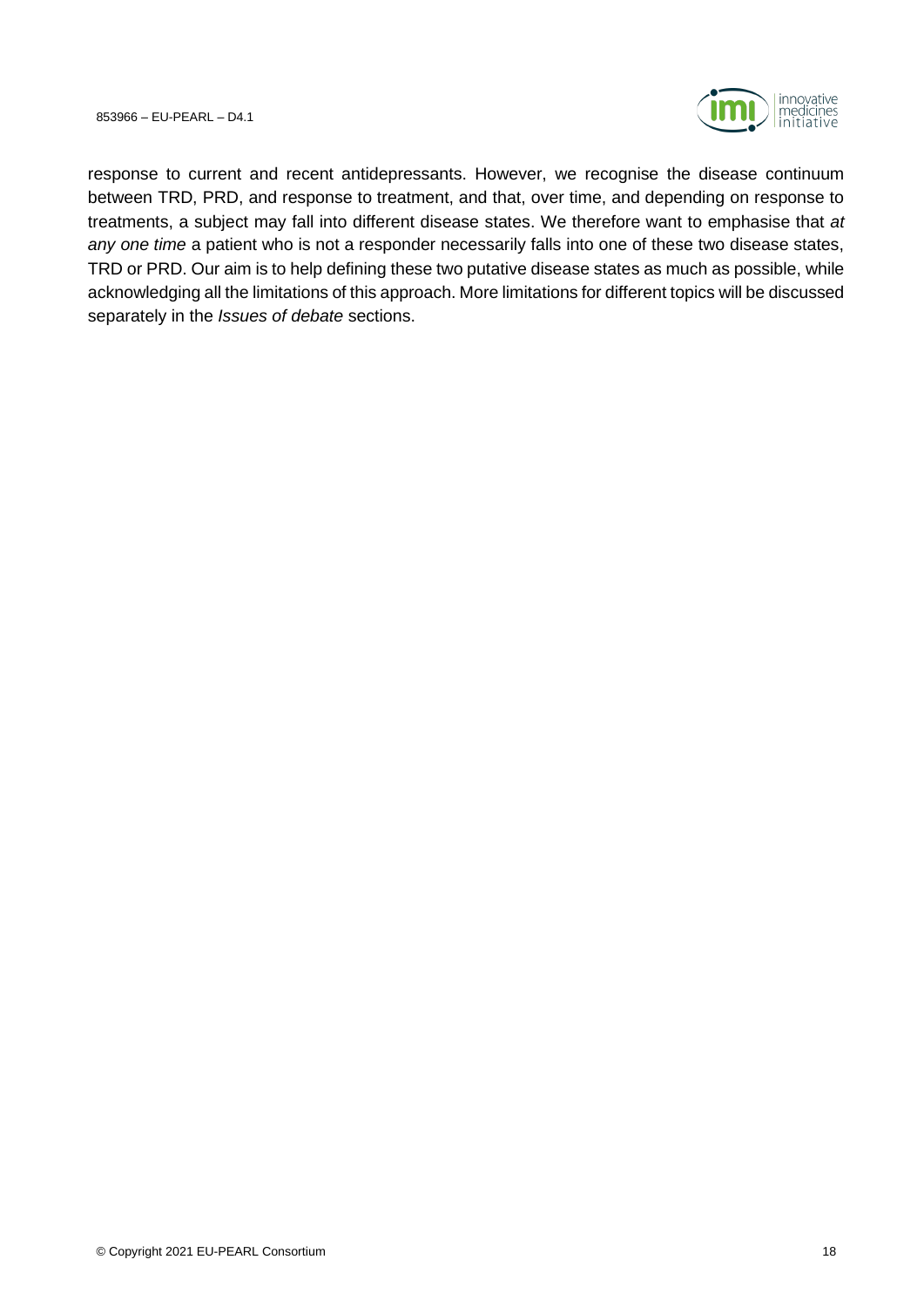

# <span id="page-18-0"></span>**3. Results and consensus recommendations**

# <span id="page-18-1"></span>**3.1. TRD and PRD definitions**

# <span id="page-18-2"></span>**3.1.1. What is lack of response?**

A treatment response (or 'complete response') in MDD is a response to a treatment defined by a reduction of at least 50% in MDD severity *(this definition will be further discussed in section [3.5\)](#page-34-1)*. What is a 'lack of response', encompassing both TRD and PRD, is thus the mirror image of this definition, that is, a less than 50% reduction in depression severity, with TRD further associated, in most definitions, with lack of response to at least *two* medications at an adequate dose and duration.

There is, however, much variability around the definition of TRD, as is evidenced through TRD clinical trials. In a recent review, Gaynes and colleagues  $(21)$  firstly performed a narrative literature review on the most commonly used TRD definitions, comprised of systematic reviews and guidelines or consensus statements. Following this, they systematically reviewed whether those definitions coincided with the inclusion criteria for patients in TRD studies. Surprisingly, they found that only 37% of intervention studies in TRD had enrolled patients meeting the most recommended criteria (at least two failed antidepressant treatments of adequate dose and duration). In fact, the most common definition for inclusion in TRD intervention trials involved a minimum of only one previous failed treatment (48%), though it was not always clear if this failure was in a past or current episode *(we will discuss these specific issues in sections [3.2](#page-21-0) and [3.3\)](#page-25-0)*. When the authors additionally considered adequate dose and duration of treatments *(point[s 3.3.2,](#page-27-0) [3.3.3\)](#page-27-1)*, they reported that only 19% of studies enrolled patients fulfilling all the criteria. This is particularly relevant because it suggests that the majority of studies on TRD do not use the most recommended definition described above, and therefore the data across these TRD studies cannot be pooled or compared, as they evaluate potentially different populations. Moreover, studies in which patients were not treated with an adequate dose of an approved medication for MDD, and for an adequate duration, may consequentially include patients who do not truly meet the criteria for TRD *(see below)*.

# <span id="page-18-3"></span>**3.1.2. Operational criteria for TRD and PRD**

The use of the term 'PRD' for clinical and regulatory studies further complicates the situation, as both TRD and PRD tend to be used for patients that show 'lack of response'. Based on most papers in the literature and feedback from the experts and stakeholders, we propose here that TRD should be used to indicate a more narrow definition of patients who show *a reduction of less than 25% in depression severity using prospective psychometric assessments*, or an equally insufficient improvement in depression severity as assessed retrospectively through a clinical interview.

On the other hand, PRD should be used to indicate patients who show *a reduction of between 25% and <50% in depression severity using prospective psychometric assessments*, or by an equal improvement in depression severity as assessed retrospectively through a clinical interview. This defines TRD and PRD as two subgroups of non-complete responders (<50% improvement), independent from each other (<25% and 25–<50%, respectively), as supported by a number of quidelines and other expert documents  $(46, 24, 47, 45)$ .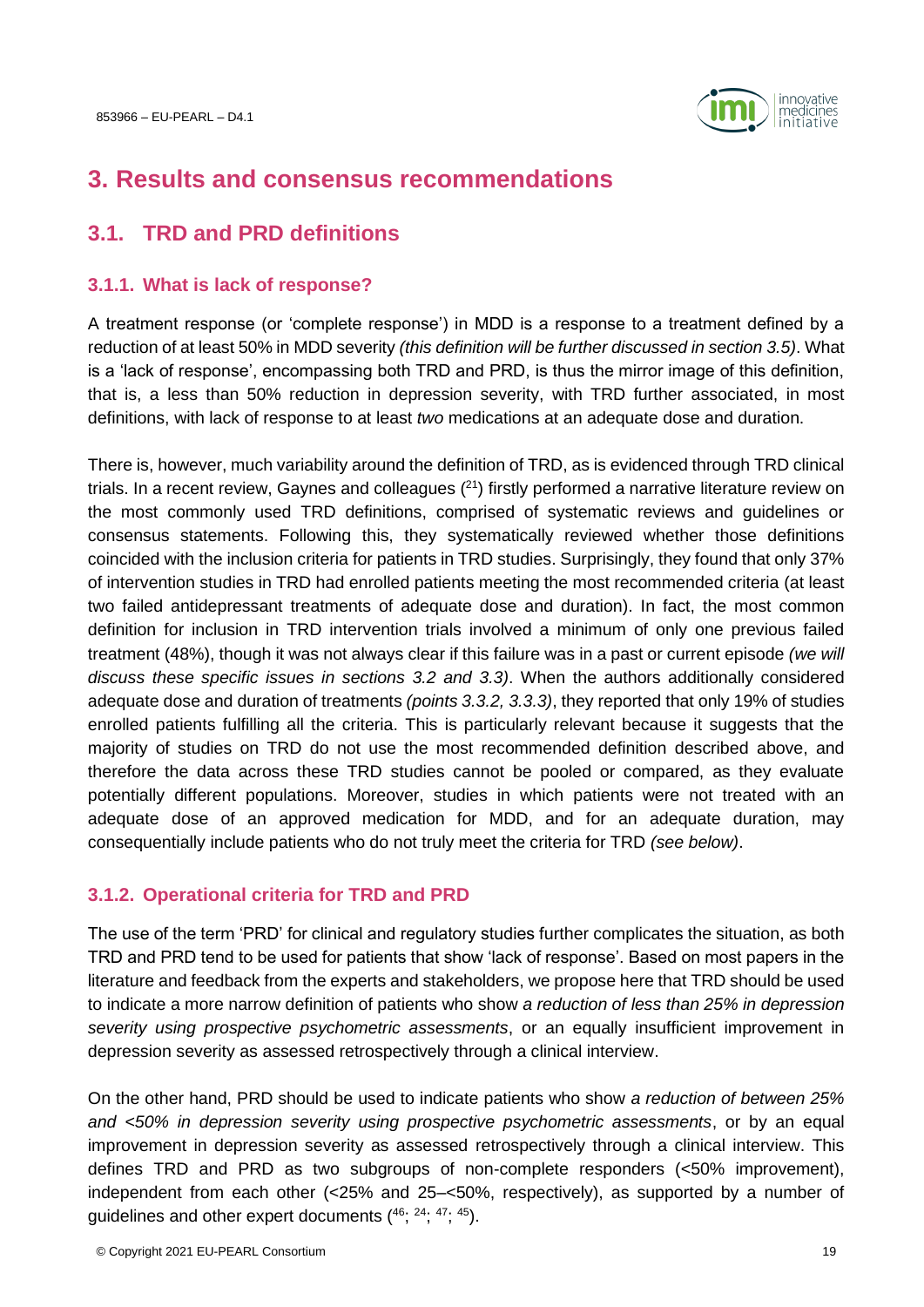

Another important difference between TRD and PRD is that, while two different failed antidepressant treatments are necessary for the TRD definition, only one is sufficient to define PRD *(as we will further elaborate in section [3.2\)](#page-21-0)*. The majority of the experts, even though with moderate consensus, highlighted the importance of this distinction between TRD and PRD for randomized clinical trials for new treatments, in terms of differentiating between true TRD patients (<25% improvement to *two* medications), and those who respond but not completely (PRD, 25-<50% improvement to *one* medication), mostly because of the potential advantage of subgrouping patients for different randomized controlled trials (for example, involving augmentation vs. switching*, see below*) rather than considering all non-responder MDD patients as the same *(see also next section and [3.4\)](#page-32-0)*.

# <span id="page-19-0"></span>Issues of debate

While most experts endorsed the importance of developing a clear definition of TRD and PRD for clinical trials, some have argued that these definitions could be unhelpful from a clinical and a conceptual perspective, as they would be arbitrary to apply (defining an arbitrary threshold on a continuum) and influenced by different healthcare systems. The potential benefits and disadvantages of such a distinction were among the most highly debated topics of the present document.

The EMA guideline does highlight the discrepancy between everyday practice and the conceptual elaboration and definition of clear criteria for TRD and PRD, and indeed they highly recommend the generation of validated criteria  $(44)$  to address this. It is however unclear whether two distinct definitions are needed, or a single category (also on a continuum) would be more appropriate. In fact, some experts, also representatives of regulatory agencies, even when overtly supporting the need for TRD/PRD definitions, acknowledged the continuum between response, PRD, TRD, multi-therapyresistant MDD, and refractory depression (as discussed in the *Introduction*), and that TRD/PRD should thus be better characterised using a dimensional, 'staging' approach (as discussed below in *section [3.6](#page-38-1)*). Of course, the regulatory implications of differentiating between TRD and PRD are quite clear, and the positive impact comes from the opportunity to test key clinical questions leading to different licensed treatments for different indications or clinical situations.

However, even for regulatory purposes these definitions create a potential confusion between a generic, broader definition of TRD (a reduction in depression severity between 0 and <50%, which includes PRD, viewing TRD and PRD as on a continuum) and a more stringent definition of TRD (<25% improvement)) to be distinguished from PRD (25–<50% improvement). Specifically, the stricter TRD definition could be used to enrol patients in randomized controlled trials for new medications, while PRD patients may be preferentially recruited for trials to study augmentation/add-on treatments  $(44; 47; 43)$ .

However, this 'design-based' distinction is not entirely supported from literature evidence. As an example, in a pooled analysis of two studies examining the efficacy of adjunctive aripiprazole in MDD, patients with TRD seemed to have a larger treatment effect compared with those with PRD (48); or also, treatment with intranasal esketamine, which has been proven effective in augmentation to oral antidepressant therapy in TRD patients  $(49)$ . While most experts endorsed the importance of developing a clear definition of TRD and PRD for clinical trials, some have argued that these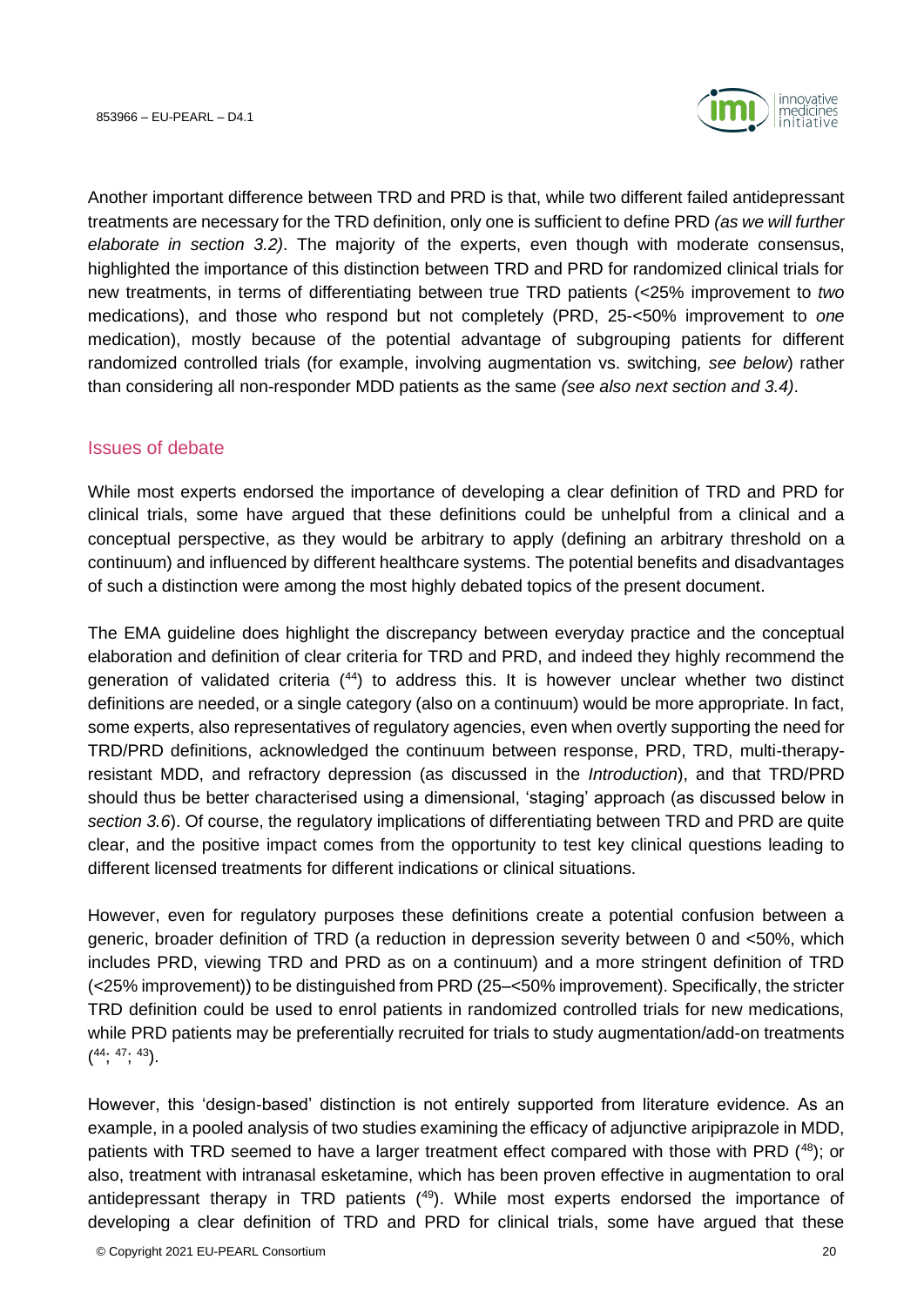

definitions could be unhelpful from a clinical and a conceptual perspective, as they would be arbitrary to apply (defining an arbitrary threshold on a continuum) and influenced by different healthcare systems. The potential benefits and disadvantages of such a distinction were among the most highly debated topic of the present document. The EMA guideline does highlight the discrepancy between everyday practice and the conceptual elaboration and definition of clear criteria for TRD and PRD, and indeed they highly recommend the generation of validated criteria (<sup>44</sup>) to address this. It is however unclear whether two distinct definitions are needed, or a single category (also on a continuum) would be more appropriate. In fact, some experts, also representatives of regulatory agencies, even when overtly supporting the need for TRD/PRD definitions, acknowledged the continuum between response, PRD, TRD, multi-therapy-resistant MDD, and refractory depression (as discussed in the *Introduction*), and that TRD/PRD should thus be better characterised using a dimensional, 'staging' approach (as discussed below in *section [3.6](#page-38-1)*). Of course, the regulatory implications of differentiating between TRD and PRD are quite clear, and the positive impact comes from the opportunity to test key clinical questions leading to different licensed treatments for different indications or clinical situations. However, even for regulatory purposes these definitions create a potential confusion between a generic, broader definition of TRD (a reduction in depression severity between 0 and <50%, which includes PRD, viewing TRD and PRD as on a continuum) and a more stringent definition of TRD (<25% improvement)) to be distinguished from PRD (25–<50% improvement). Specifically, the stricter TRD definition could be used to enrol patients in randomized controlled trials for new medications, while PRD patients may be preferentially recruited for trials to study augmentation/add-on treatments (44; 47; 43). However, this 'design-based' distinction is not entirely supported from literature evidence. As an example, in a pooled analysis of two studies examining the efficacy of adjunctive aripiprazole in MDD, patients with TRD seemed to have a larger treatment effect compared with those with PRD  $(48)$ ; or also, treatment with intranasal esketamine, which has been proven effective in augmentation to oral antidepressant therapy in TRD patients (49).

Taken all this issues into consideration, for the purpose of this report, we will define TRD in its stricter meaning, thus different from PRD, in order to define separate categories for clinical trials that intend to focus on one or the other of these types of patients (or also on both, with subsequent stratification). We therefore think that, despite all the uncertainties, this distinction may be useful to provide a more tailored classification of non-responder MDD patients, to pursue a 'precision medicine' with more tailored interventions.

# <span id="page-20-0"></span>Recommendations

- A definition of TRD for clinical trials conducted for regulatory purposes is necessary.
	- o *Level of consensus – Strong*
- A definition of  $PRD as a$  distinct group from  $TRD for$  clinical trials conducted for regulatory purposes is recommended.
	- o *Level of consensus – Moderate*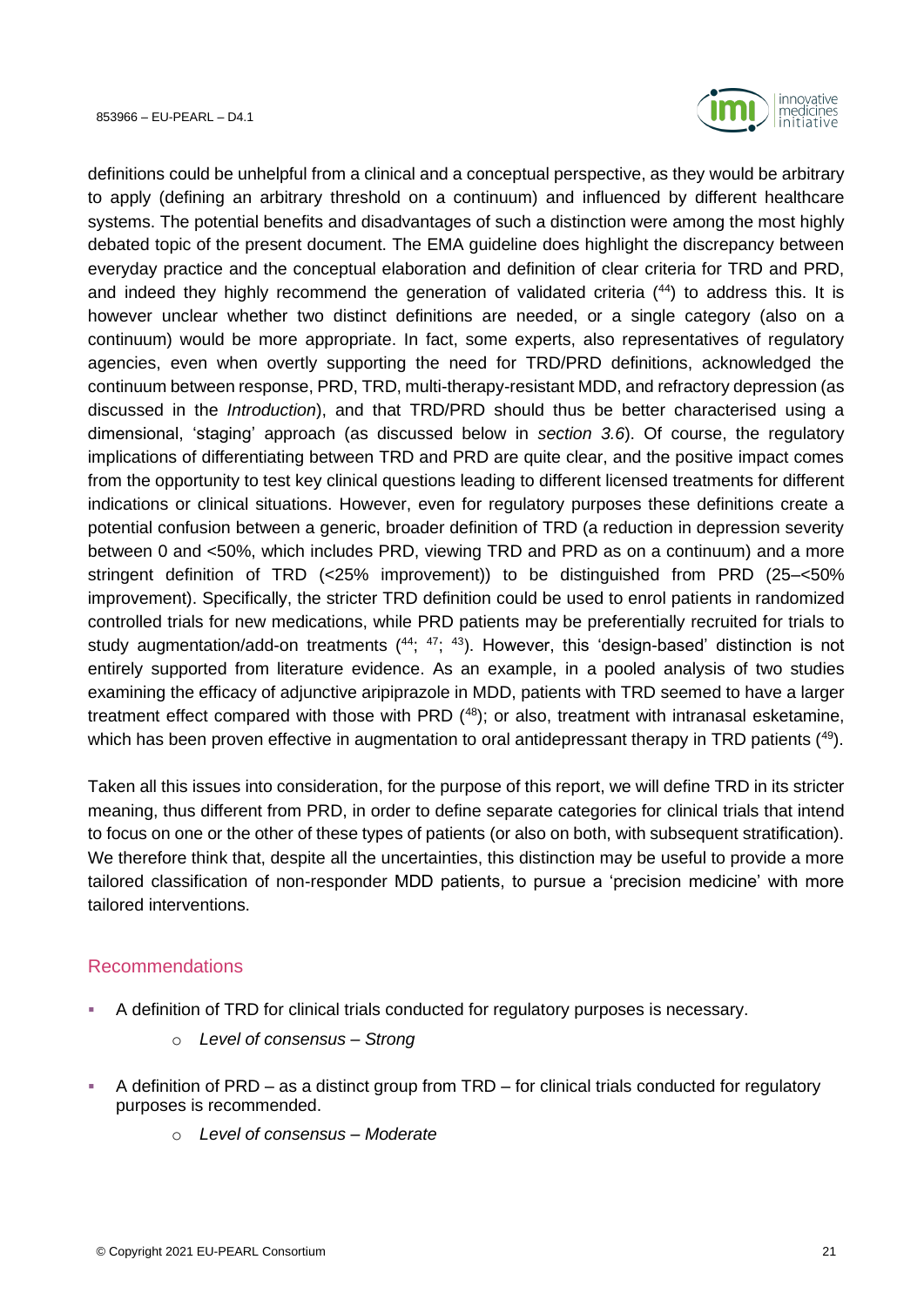

# <span id="page-21-0"></span>**3.2. Previous antidepressant treatments**

TRD and PRD definitions are built around the failure to respond to antidepressant treatments. Before discussing specific issues related to the treatment itself *(next section, [3.3\)](#page-25-0)*, we will here focus broadly on how to investigate previous treatments. We will provide recommendations for (1) how many previous treatments should be considered, (2) in which episode (current and/or past) and (3) the way the treatment failure or partial response should be assessed for inclusion in clinical trials (prospectively and/or retrospectively).

# <span id="page-21-1"></span>**3.2.1. Number of previous treatments**

No agreement exists on how many previous treatment failures are required in order to define TRD (and PRD) in an identified patient. The vast majority of systematic reviews and guidelines or consensus statements concur in defining TRD as the presence of at least one or, more often, two, failed sequential treatment attempts at an adequate dose and for an adequate duration during the index episode. The FDA guidance  $(43)$  confirms that no universally accepted definitions or cut-offs exist for TRD or PRD; they propose that TRD studies should include patients who have not responded to *more than one* prior medication administered at an adequate dose and duration. Similarly, the EMA opts for the same definition when considering the matter "in a clinical pragmatic view" – at least *two failed treatments (Table 1)* – still highlighting that no validated clinical criteria and thresholds to define TRD and PRD are available, and supporting the generation of such data. This same definition of at least two failed medications is confirmed as the most commonly used in the review by Gaynes and colleagues  $(2^1)$ . In their consensus statement, McAllister-Williams and colleagues  $(2^3)$  endorsed this position, suggesting that suspected DTD should normally be considered after patients have failed at least two adequate treatments. Nevertheless, under certain conditions – for example, where standard treatments are contraindicated – some patients might be considered to also have DTD with a single treatment failure *(Table 1)*. There is also an uncertainty around PRD, even if a partial response to a single antidepressant treatment is considered enough. EMA documents do not specify a precise number of previous treatments to diagnose PRD  $(44)$ , while the FDA broadly indicates that "for adjunctive treatment, studies should include patients with partial responses to other antidepressant therapies"  $(43)$ .

Consistent with the most commonly used criteria, the majority of our experts agreed on the fact that, for regulatory purposes, TRD should be defined after a minimum of *two* failed treatments with <25% of improvement with adequate dosing and duration, while PRD can be defined even after a single treatment (improvement 25-<50%) with adequate dosing and duration. We will further discuss in detail what an adequate antidepressant treatment is (type, dose, and duration) *(section [3.3\)](#page-25-0)*.

We also discussed whether to set a limit on the maximum number of previous failed treatments. Some experts were in favour of defining a maximum number of previous treatments (mostly from three to five), as a maximum number of failed medications for MDD is an exclusion criterion in many clinical trials. However, the agreed consensus was *not* to exclude multiple-resistant patients, but rather to include this information – recorded both for the current episode and lifetime – as part of the staging (dimensional) approach, to capture the complexity and variability of the TRD population *(see also section [3.6\)](#page-38-1)*.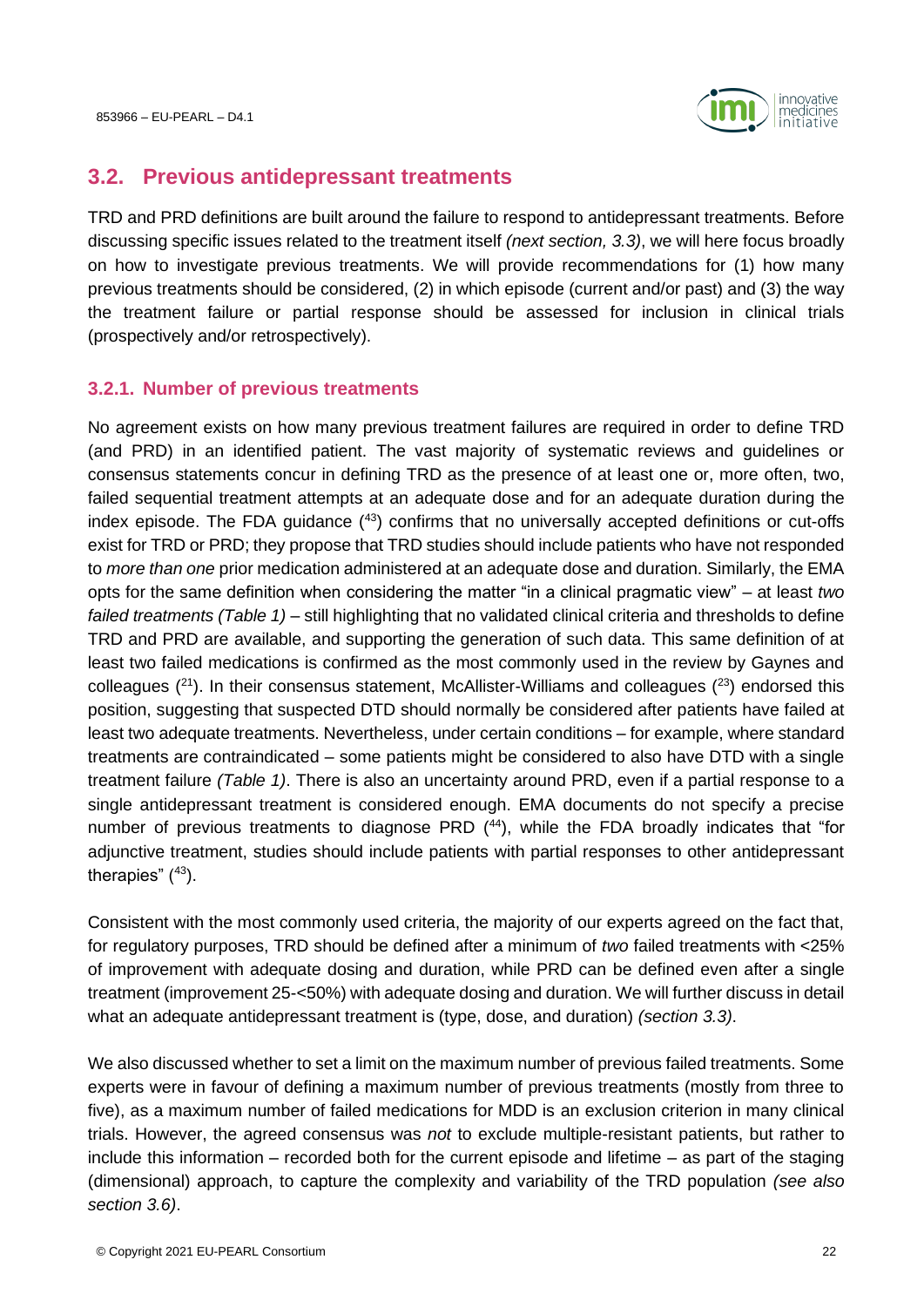

#### <span id="page-22-0"></span>**3.2.2. Current or past episodes**

Another conceptual and pragmatic issue is whether the evaluation of non-response or partial response should include prior episodes or be confined to the current/index episode. In general, the agreed definition of TRD for clinical trial purposes would normally include a current failure and a past failure at minimum (i.e., someone is currently receiving a medication indicated for MDD and they are still depressed according to current clinician's assessment; also they were treated with another one in the past, and it is assessed retrospectively that they did not respond); however, it is unclear whether both of these treatments should apply to the same (current) episode or to clearly distinct episodes. Although the EMA definition of MDD (44) emphasizes the current episode for the characterisation of the disease, it does not clarify whether the two failures should both be during the current episode.

The experts' majority opinion was that, in order to have a clear and reproducible definition for research and regulatory purposes, the definition of TRD should include two treatment failures (<25% improvement) within the *current* episode, and for PRD should include partial response (25-<50% improvement) to at least one treatment within the *current* episode. Of course, the focus on current episode does not reduce the importance of a correct assessment of the patient's treatment history that could further guide therapeutic decisions and choices. In addition, we all acknowledged the great difficulty in retrospectively defining the response to a past treatment, especially if the current episode is of long duration and the treatment was closer to the onset of the episode. To address these concerns, the additional recommendation (besides focusing on the current episode only) is that only treatment failures within the last two years should be considered, although it is important to stress that the consensus on this point was weak, with both shorter and longer periods proposed *(see Issues of Debate below)*.

#### <span id="page-22-1"></span>**3.2.3. Prospective or retrospective assessment of treatment failure or partial response**

A separate, related issue, which is particularly important for regulatory clinical trials, is whether at least one treatment failure should be 'prospective within the trial' (i.e., the trial starts with an established medication for MDD, and then the person is offered a new intervention only if they fail to improve on an adequate dose of the conventional medication within an adequate period of time during the trial). This is an important consideration for a clinical trial, which may lead to operational execution challenges and increased complexity and burden for the sites and study participants.

Even though nearly everyone agreed on the advantages of a prospective evaluation because of the intrinsic greater reliability of controlled conditions, the majority concurred this is *not* essential, and hence it would be possible to assess treatment failure to past/current antidepressant treatment attempts, but only if properly documented *(as explained below)*, and in the past 2 years *(previous subsection, [3.2.2\)](#page-22-0)*. We additionally recommend that these retrospective assessments must be based not only on standardised instruments to assess psychiatric history and previous treatments *(see section [3.5\)](#page-34-1)*, but also on clinical documentation, such as pharmacy, hospital, or primary care records (which can also indicate some degree of adherence to the failed treatments). Such clinical documentation should be used also to carefully screen patients for previous episodes of mania, hypomania, or sub-threshold bipolarity, since it is desirable to have such population excluded, as discussed in [3.4.1](#page-32-1)*.*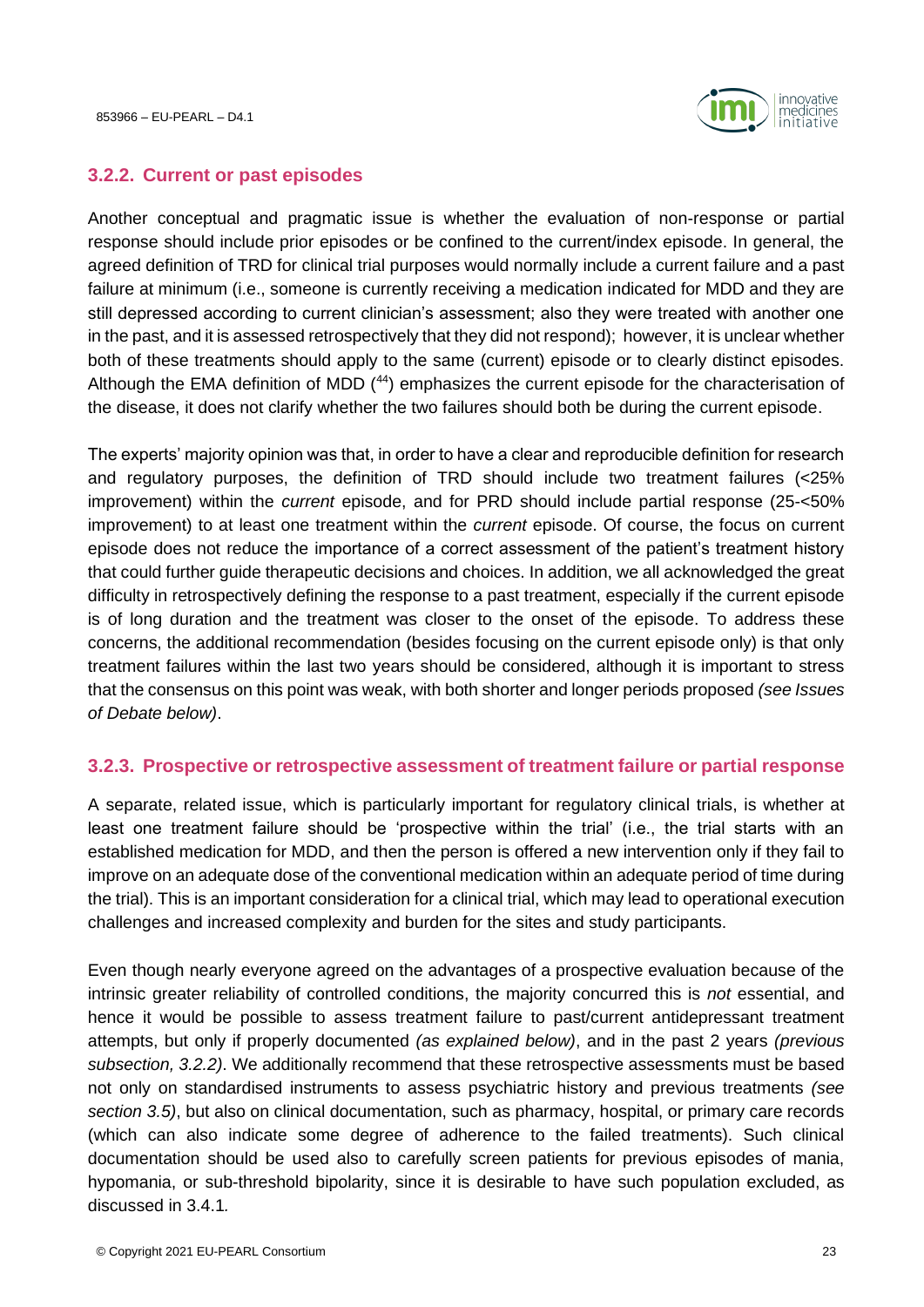

#### <span id="page-23-0"></span>Issues of debate

As for other recommendations in this report, we all recognised that the number of previous treatments required to define TRD and PRD is an arbitrary decision, but we also all agreed on the need of such decision in order to standardise recruitment of such samples in clinical studies and trials. An issue to discuss is that the precise threshold number for treatment failures may be influenced by the level of care. For example, in real-world clinical practice, it is more likely that a patient in primary care settings would be considered as resistant after one single treatment (first treatment attempt), while it is more common to consider the resistance after two (or three) treatments in secondary care (e.g., because the first treatment was administered in primary care). That is another reason why it is important to define a precise number of previous treatments to define TRD/PRD, allowing an across-the-board approach, applicable to all clinical scenarios.

There was more debate concerning the maximum number of failed treatments. The consensus (moderate) was that the number of failed trials should be used as a moderator in the analysis, rather than as an exclusion criterion. Some experts suggested to not include multiple resistant patients in TRD definition, in order to have a more homogeneous group. However, it is possible that some novel compounds might work even for patients with multiple failed treatments, and by excluding such subjects we would be negating the chances of testing new treatments for such individuals. This concept has been discussed by McAllister-Williams et al.  $(31)$  in their paper on MTR-MDD. The authors suggest that a threshold indicating MTR could be used in specific studies to look at the features of this subgroup of very resistant patients, or at least to describe how many such patients are present in a specific TRD cohort. However, it is important to consider that, with increasing numbers of failed treatments allowed, there could be increasing heterogeneity between patients in a study, although this is partly addressed by limiting the relevant period to the current episode and the last two years only.

Indeed, the issue of current/past episodes was one of the most debated. Even though we achieved only a weak consensus, there is a number of issues that needs to be taken into account when considering what defines the end of a previous episode and the beginning of the current one, and thus distinguish a 'relapse' (the return of MDD symptoms after remission, but before recovery) from a 'recurrence' (the onset of a new episode following recovery)  $(50)$ . A patient is considered in remission if presenting no, or very few, symptoms (*as further discussed in section 3.5*), and recovered after a sufficient period – for example, of at least 4 months – of sustained remission  $(^{19})$ . A patient experiencing a recurrence should be considered as having a new MDE, so distinct from the previous (past) episode. Nevertheless, importantly, relapses and recurrences occurring while taking an adequately dosed medication should be considered as the same (current) episode. Indeed, it is often problematic to correctly differentiate between true 'treatment-resistance' and other conditions, such as 'tachyphylaxis' (the loss of treatment efficacy after a transient improvement)  $(51)$ , 'pseudoresistance' (due to inappropriate or inadequate treatments, like suboptimal prescriptions) (<sup>52</sup>), or illness relapses and recurrences following successful response  $(53)$ . Ideally, these conditions should be clearly distinguished from TRD/PRD, but more research is needed to accurately define them.

Strictly related to the issue of current vs. past episodes is the issue of what is the longest period of time within the current episode during which a valid retrospective assessment of the response can be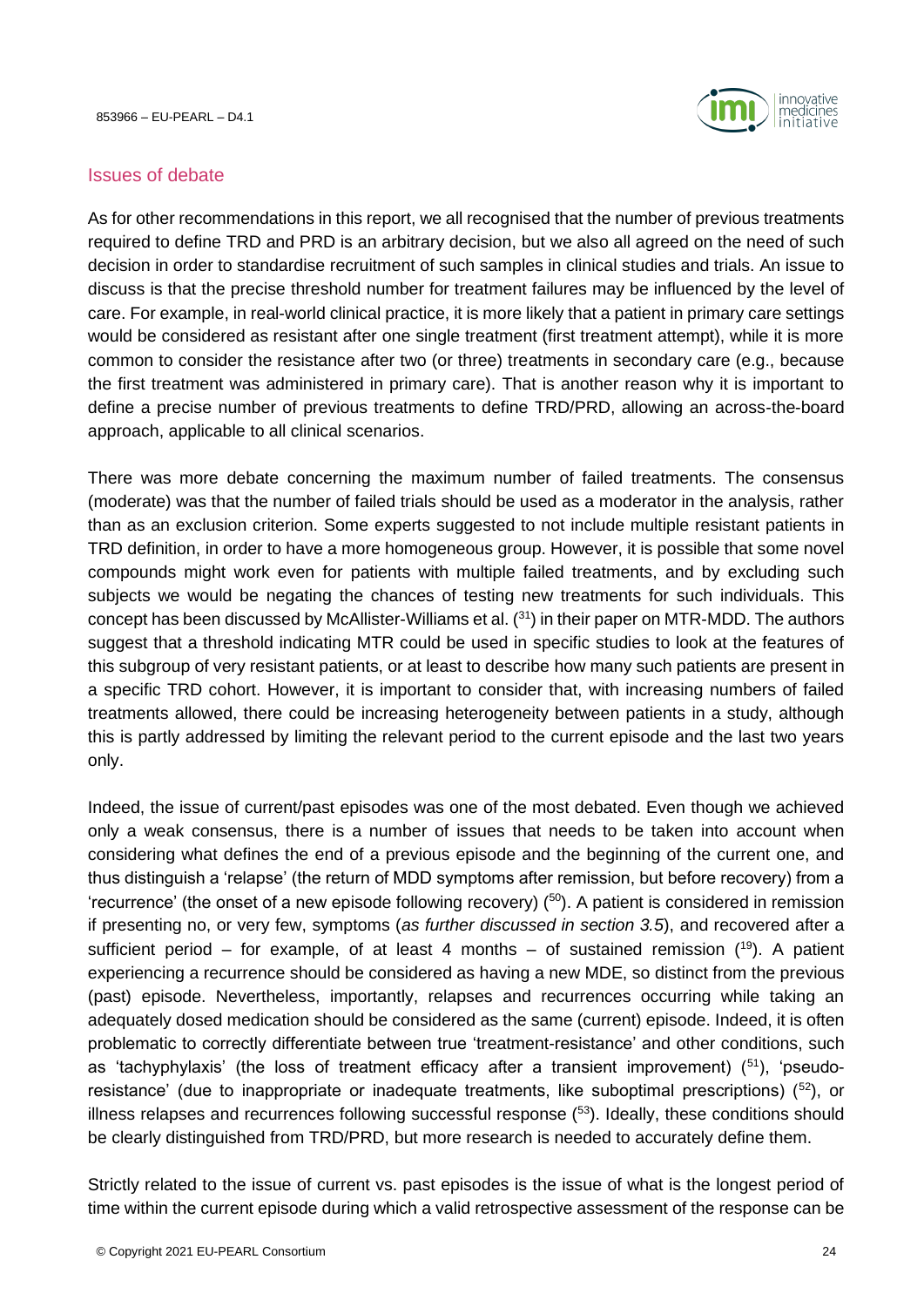

made. As mentioned above, only a weak consensus was reached around the 'two years' limit. Some experts suggested that only the past one year can be reliably assessed retrospectively, some suggested that up to 5 years should be assessed retrospectively, and some suggested to use a generic definition of 'only for a period when the assessor is convinced that adequate and clear evidence is available'. A number of apparent incongruities were highlighted based on any preferred definition. For example, with 5 years, you could include patients as TRD if they had been depressed for 5 years and took one medication 5 years ago for a few months with no response, and a second medication now also with no response. However, with the proposed 2 years, we would exclude patients if they had been on a single medication (and not responding) for the last two years, even if the current episode is longer than 2 years, as we would ignore all treatments prior to 2 years ago; this might be a problem, especially in countries like the UK, where 70% of patients who are on an antidepressant to which they are not responding have been on it for over a year, as we would be excluding a lot of patients who are TRD. As mentioned above, we can only recommend the consensus decision, in the hope that better research from more homogenous groups can provide answers to this kind of questions, and eventually lead to better definitions.

# <span id="page-24-0"></span>Recommendations

- Failing at least two prior antidepressant treatments  $-$  in the current episode  $-$  is necessary to define TRD.
	- o *Level of consensus – Strong*
- $\blacksquare$  A partial response to one single antidepressant treatment in the current episode is sufficient to define PRD.
	- o *Level of consensus – Moderate*
- There is no maximum number of previous antidepressant treatments for patients recommended to be included in TRD (and PRD) regulatory trials, but all documentable life-time treatment response should be recorded to define the TRD (and PRD) stage of a patient (see also below).
	- o *Level of consensus – Moderate*
- TRD (and PRD) definition (and differentiation) should be based on the current depressive episode only, and in the past two years only; if the current episode has lasted more than two years, treatments prior to the last two years should not be considered.
	- o *Level of consensus – Weak*
- To define TRD (and PRD), response to previous antidepressant treatments (within the current episode and in the past two years) can be ascertained retrospectively using structured interviews and clinical documentation.
	- o *Level of consensus – Moderate*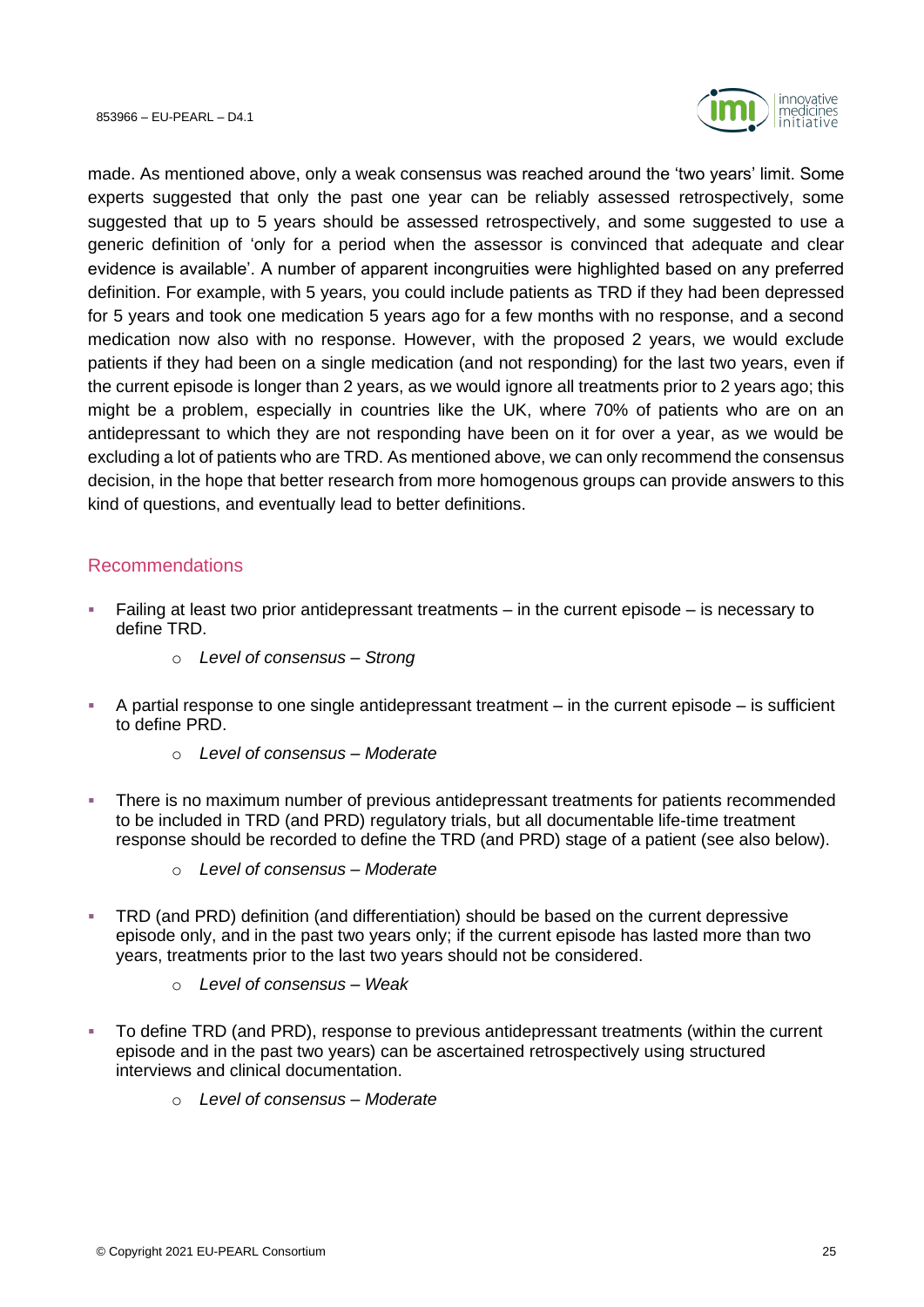

# <span id="page-25-0"></span>**3.3. Type, dose, and duration of an 'adequate' antidepressant treatment**

There is uncertainty in the definition of an adequate antidepressant treatment, regarding the type of antidepressant treatment (whether one with a primary indication for MDD only, or also other pharmacological agents), the role of non-pharmacological interventions, and the definition of adequate dose and duration  $(2^1)$ . This section is predominantly dedicated to recommendations for the retrospective assessment of TRD/PRD of patients to be included in a clinical trial and to help the design of future clinical trials. It may be expected that with fast acting medications such as esketamine ( <sup>49</sup>), and others in development, these definitions may need further revision.

# <span id="page-25-1"></span>**3.3.1. Type of medications**

#### **Different classes and mechanisms of action of medications for MDD**

Not all definitions of TRD specify whether the two failures could be with medications from the same class or whether they must be in different classes. A number of pharmacological classes of agents exist, based on their pharmacological mechanism of action. These include several tricyclic agents (TCAs), monoamine oxidase inhibitors (MAOIs), selective serotonin reuptake inhibitors (SSRIs), serotonin–norepinephrine reuptake inhibitors (SNRIs), and other atypical compounds such as the noradrenergic and serotonergic antagonists mianserin and mirtazapine. The EMA (2013) ( <sup>44</sup>) specifically mentions that the two treatment failures could be with medications of "same or different class". Other guidelines, including the FDA guidance (2018) ( <sup>43</sup>), do not make this distinction *(see also*  Table 1). The McAllister-Williams et al. (<sup>23</sup>) paper on DTD stresses the importance of adequate past treatments; however, they do not strictly define what should be considered as "usual treatment efforts" and include any pharmacological or non-pharmacological treatment modality. Moreover, they specify that treatment efforts "will depend on the health care setting and environment and relate to local treatment guidelines and practice". Although useful in clinical settings, this emphasis on clinical judgement and local environment limits the use of this approach for regulatory purposes.

To minimise variability associated with TRD/PRD definitions, we recommend that the two antidepressant treatment failures should consist of two medications of *different mechanisms of action*. The concept of 'different mechanisms' may overlap with 'different classes', although the pharmacological overlap between classes and mechanisms of action is not absolute; the Neuroscience-based Nomenclature (NbN) for psychotropic agents has greatly contributed to clarify this issue  $(54)$ .

Finally, we consider two failed trials regardless of whether the two treatments are separated by a drug free period (and there is failure to both), are prescribed sequentially (switching, with failure to both), or whether one is prescribed as augmentation to the other (because of the first drug failing, and with the augmentation also failing).

#### **Augmentation with medications not approved for the treatment of MDD**

Following on from the point above, this report also recommends that both failures should be with two established medications for MDD, and not with, for example, a medication for MDD and an adjunctive drug (not approved for MDD) (either as switching or augmentation). The agreement on this point was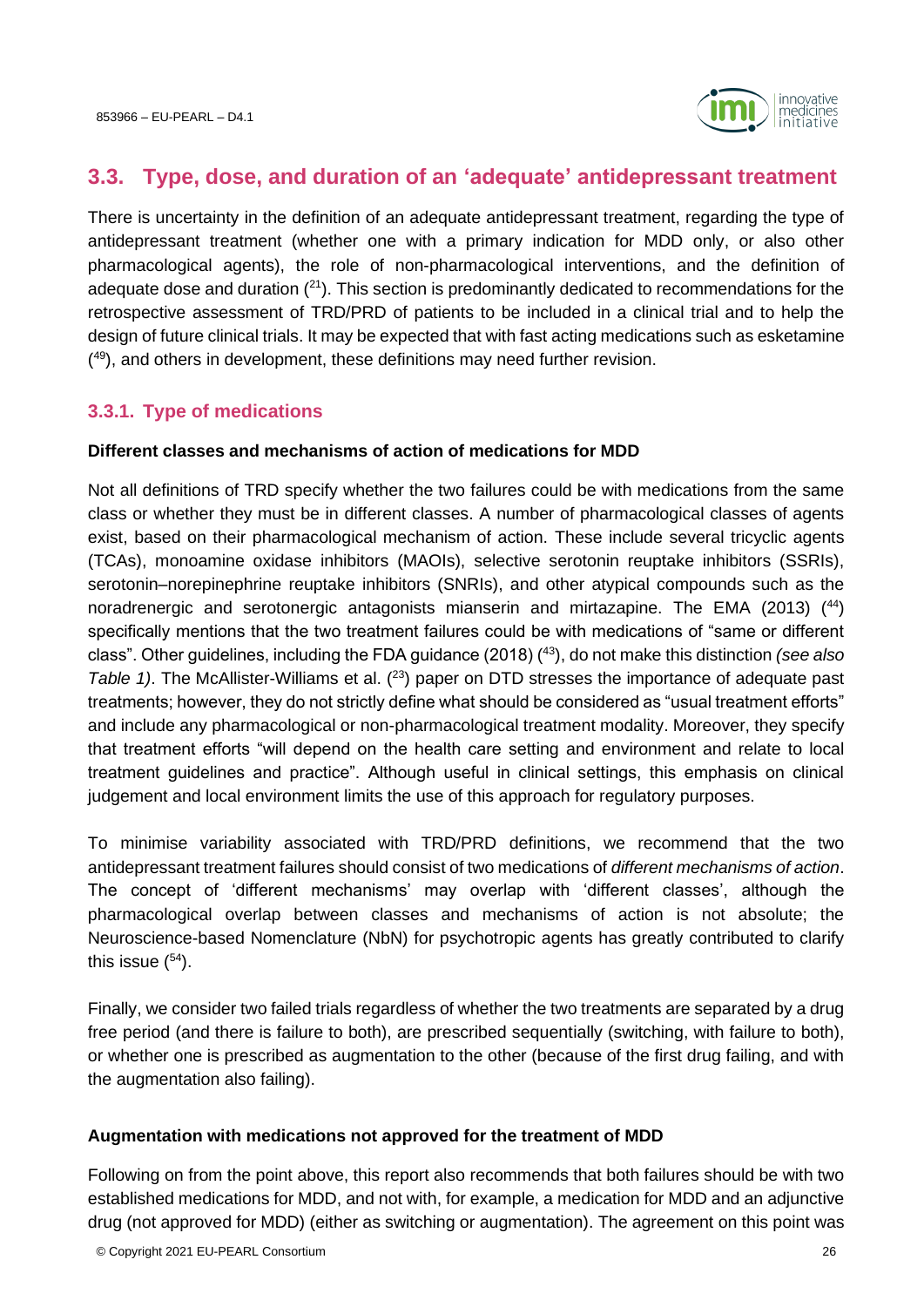

only moderate (and the issues of debate are extensively discussed below) but such a strict approach will improve the homogeneity of the TRD (and PRD) defined samples.

However, many patients who fulfil the proposed criteria for TRD may have failed to respond to both two (or more) medications *and* to one or more augmentation/combination strategies, including two medications (for MDD), or a medication (for MDD) and a different drug (not approved for MDD). Pharmacological augmentation interventions encompass mainly low-dose drugs for psychosis (<sup>55</sup>), but also mood stabilizers and other treatments, including NMDA-targeting medications, such as esketamine (<sup>56</sup>). We therefore discussed whether these patients should be considered to have TRD which is 'too severe' for inclusion in clinical trials. We already argued that there should *not* be an exclusion of patients from TRD studies because of a maximum number of failed medications (lifetime or in the last two years), but that this should be recorded and possibly used for subgroup analyses of MTR-MDD (*see Section [3.2](#page-21-0)*). Similarly, we recommend that patients who failed augmentation strategies should *not* be excluded from clinical trials on TRD/PRD (providing they fulfil the TRD/PRD criteria), but that this information should always be collected, for subgroup analyses. Of note, augmentation strategies are not classically proposed for TRD patients (only the fluoxetine plus olanzapine combination is licensed for TRD), but rather they are advised as a treatment strategy for PRD patients (<sup>44</sup>; <sup>43</sup>; <sup>47</sup>), even if this differentiation is not always straightforward *(see section [3.1\)](#page-18-1)*.

#### **Non-pharmacologic interventions**

#### **1. Brain stimulation**

Deep brain stimulation (DBS) and vagus nerve stimulation (VNS) are continuous treatments in which a neurostimulator (usually implanted in the chest wall) is connected to intracerebral electrodes or the left vagus nerve, continuously (though reversibly) affecting neuronal functions  $\binom{57}{7}$ . Because of the invasiveness of these intervention, patients selected for these treatments are often unique individuals who have failed an unusually large number of treatments, and thus may be different from other TRD patients in their characteristics. Based on these considerations, and only with moderate consensus *(see below)*, failure to respond to these two interventions is thus indicated as an exclusion criterion. However, failure to respond to other non-continuous/non-invasive brain stimulation interventions, such as electroconvulsive therapy (ECT) or as transcranial magnetic stimulation (TMS), is not considered an exclusion criterion (in the same way that failure to multiple medications and to augmentations strategies are also not considered exclusion criteria), but of course information on the past brain stimulation treatments should be collected for subgroup analyses and staging of the patients.

#### **2. Psychotherapy**

The experts highlighted that some patients may prefer to start their treatment with psychotherapy, and if they fail, they go on to medications, alone or in combination with the psychotherapy; thus, considerable debate ensued as to whether to include psychotherapy interventions as one of the two 'antidepressant' failed treatments required for the TRD definition. The majority view (albeit with moderate consensus) was that a failed course of psychotherapy should *not* be included as one of the two failed antidepressant treatments required for the definition of TRD, but this information should be always reported.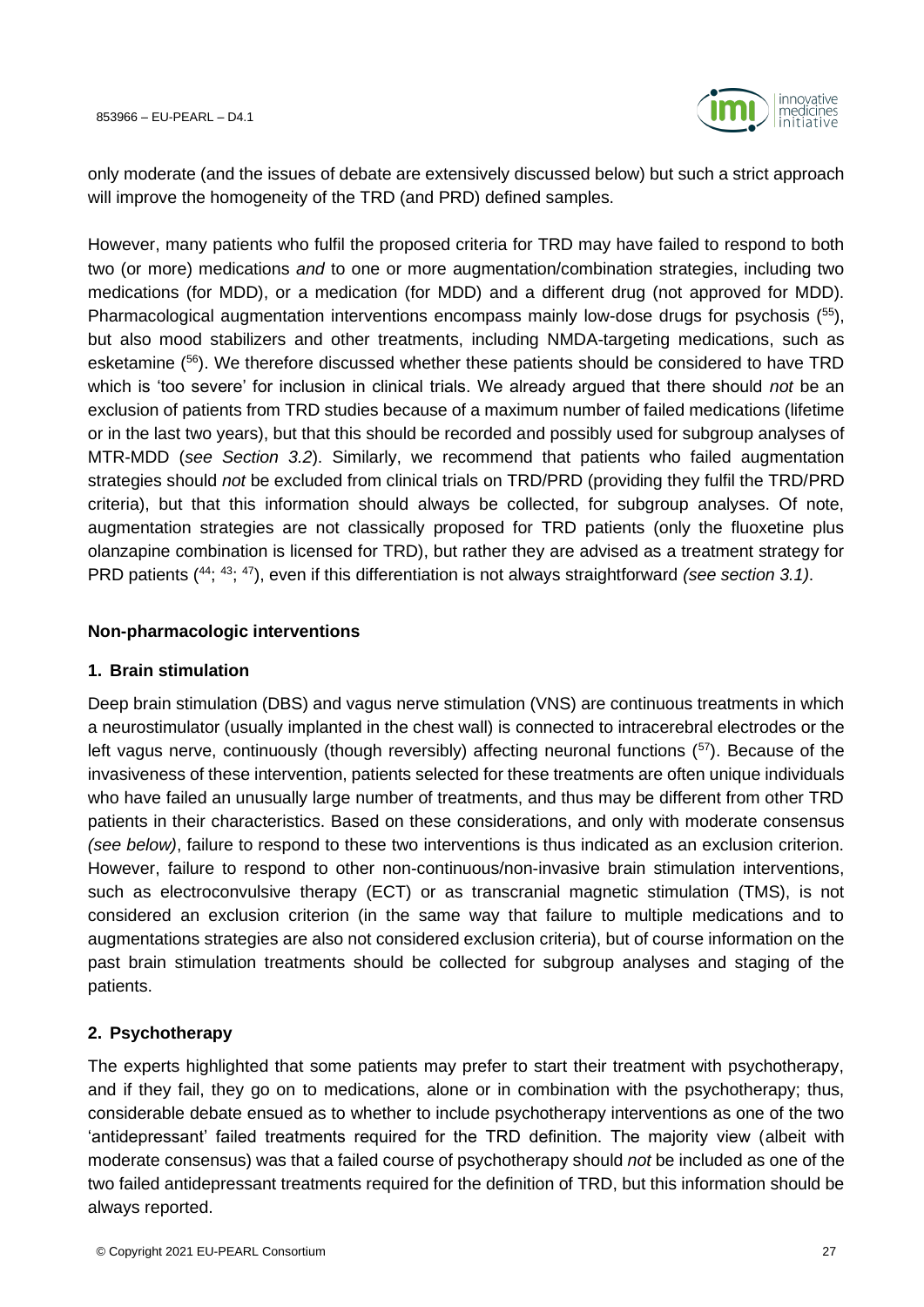

As for augmentation and brain stimulation, we also debated whether or not TRD patients who have also failed to respond to adequate psychotherapy trials are 'more' treatment-resistant and thus should be excluded. Again, as with the other strategies, and considering also the intrinsic difficulty in the standardized appraisal of previous psychological interventions, we recommend that failure to respond to a previous psychotherapy should *not* be an exclusion criterion for interventional studies, but that data should be properly collected and recorded, and possibly used for sub-analyses and staging.

# <span id="page-27-0"></span>**3.3.2. Dosage**

The majority of medications indicated for MDD have a wide therapeutic index, with a large range between the minimally effective dose and the maximum licensed dose. Moreover, some medications can be prescribed at higher than approved doses. There is limited and conflicting evidence for increased efficacy after medication dose increase, and most studies have found no benefit for dose escalation over staying on the minimum licensed dose, with an increased risk of side effects and discontinuation ( <sup>58</sup>; <sup>59</sup>). However, meta-analyses of RCTs suggest that higher doses of medications used for the treatment of MDD may have superior efficacy compared with lower dosages  $(^{60}; ^{61})$  and that higher starting doses can be associated with higher rates of response ( ${}^{62}$ ).

After considerable debate, the consensus proposal is that the criteria of 'adequate dose' is *the minimal effective dosage*, that is, the minimal approved dosage.

# <span id="page-27-1"></span>**3.3.3. Duration**

After much debate, the most commonly held position considered four weeks to be the minimum duration of an antidepressant treatment before it is considered a failure. Importantly, this recommendation would not apply to ECT, which typically leads to a significant response within 2 weeks of initiating therapy, or to new fast acting medications, such as esketamine. Finally, in the context of regulatory clinical trials, patients' discontinuation of treatments may be considered as equivalent to a failure. However, we recommend that, because of the difficulty in distinguishing between non-response and intolerance when retrospectively assessing TRD/PRD, especially when people stop their therapeutic treatment before 4 weeks, patients' discontinuation of treatment *per se*, without clear evidence of lack of symptoms change, should not be considered as a demonstration of resistance.

# <span id="page-27-2"></span>Issues of debate

# **Type of medications**

The rationale of choosing medications with different mechanisms of action was highly debated, and the overall consensus was moderate. Of course, this recommendation is applicable only to TRD, where two failed medications are recommended. This could seem rather restrictive compared with other guidelines stating that these two failed treatments could be with any two medications for MDD ( <sup>44</sup>). As an example, the recent EMA approval of intranasal esketamine in TRD patients considered two treatment failures regardless from the mechanism of action  $(44)$ . However, clinically there is some evidence that switching between medications of the same mechanism of action used under equivalent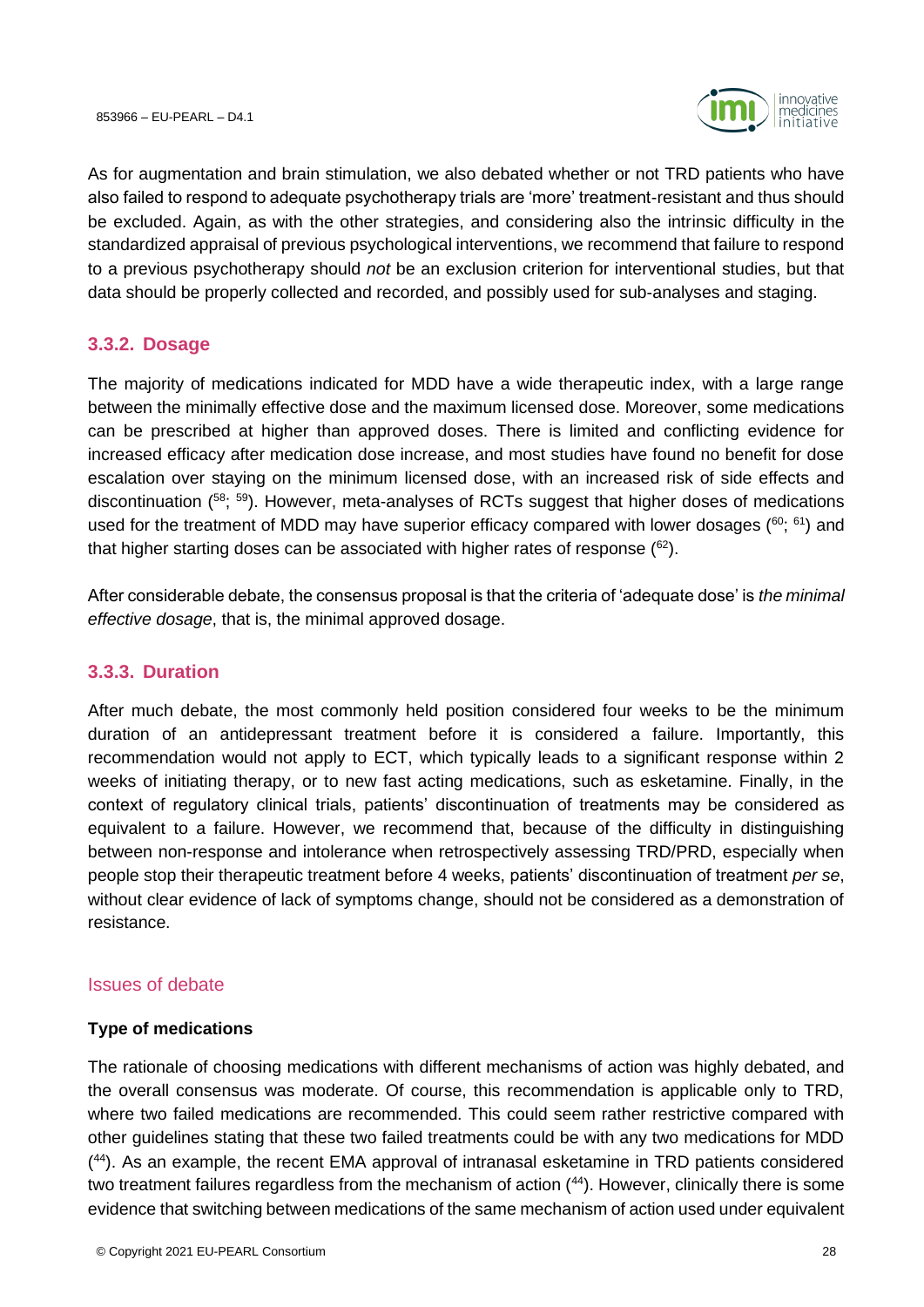

regimens is less likely to produce a different clinical response, while switching between compounds from different classes could be more effective  $(^{63})$ . The main issue of contention was how accurate our understanding of the concept of 'similar vs. different mechanism of action' is. While the NbN has improved our classification, it has not solved all the problems. Indeed, medications for MDD are usually pharmacologically complex, and their mechanism of action can be different from the biological (or neurobiological) effects or the downstream physiological effects. This report does accept that there is a certain degree of variability in judging whether, at an individual-level, two different failed medications could be considered 'from different classes' or not, based on the type and the dose of each medication, and their overall pharmacological profiles. Nevertheless, we also felt that allowing any sequential combinations of two (failed) medications for MDD regardless of the mechanism of action as criteria for TRD would include patients that have just taken potentially identical drugs, and could (relatively easily) respond to a different drug. Moreover, this definition (of two drugs from two different classes) is also consistent with the effectiveness of this approach from the clinical perspective of choosing the next-step treatment during clinical practice. As for other debated recommendations based only on some level of consensus, this report is keen to stress that some guidance is needed to provide the required evidence from future studies, in order to make more informed decisions in the future.

The issue of considering augmentation with medications not approved for the treatment of MDD in TRD/PRD definitions was also highly debated. Some experts supported the inclusion of patients who failed only one medication for MDD plus, for example, an adjunctive agent, like aripiprazole or quetiapine. This is also a valid point in relation to the debate about 'classes of antidepressants', as these drugs have several pharmacological targets and thus could theoretically be considered 'antidepressants of another class'. However, in the end the (moderate) agreement was to use a regulatory approach, that is, only considering augmentation with another approved medication. In fact, while studies indicate that adjunctive treatment with low doses of medications used in psychosis such as quetiapine ( $64$ ), olanzapine ( $65$ ), aripiprazole ( $66$ ), brexpiprazole ( $67$ ), risperidone ( $68$ ), and ziprasidone  $(69)$ , can be efficacious for TRD even in the absence of psychotic features  $(70)$ , there are some geographically-relevant label limitations to their usage in TRD/PRD. Specifically, none of them are approved for clinical use in MDD, PRD, or TRD in the EU; and, in the US, the olanzapine/fluoxetine combination is approved for TRD, while aripiprazole and brexpiprazole are approved as adjunctive treatment for MDD (thus, also for PRD patients). Notably, quetiapine is approved in bipolar depression only (both in EU and US), and not for unipolar depression. Another medication with evidence of effectiveness in augmentation for MDD is lithium  $(^{71})$  but again this is not FDA or EMA approved in unipolar depression. Based on these considerations, and aware that definitions may diverge from the real-world clinical practice, the consensus was to require that both (failed) treatments should be with two approved antidepressant agents, again to limit variability within/between different TRD samples, and indeed to make sure no depressed patient would be defined TRD after treatment with only one proper antidepressant medication.

Results from the STAR\*D study demonstrate that the chances of ameliorating depressive symptoms diminish as additional treatment strategies are used in switching or augmentation because of previous failure (<sup>19</sup>). This decrease is particularly relevant after level 2 of the study, in which different treatment options were provided besides the original SSRI, citalopram (given at level 1); this level randomly allowed for a switch (to bupropion, sertraline, or venlafaxine, or cognitive therapy) or augmentation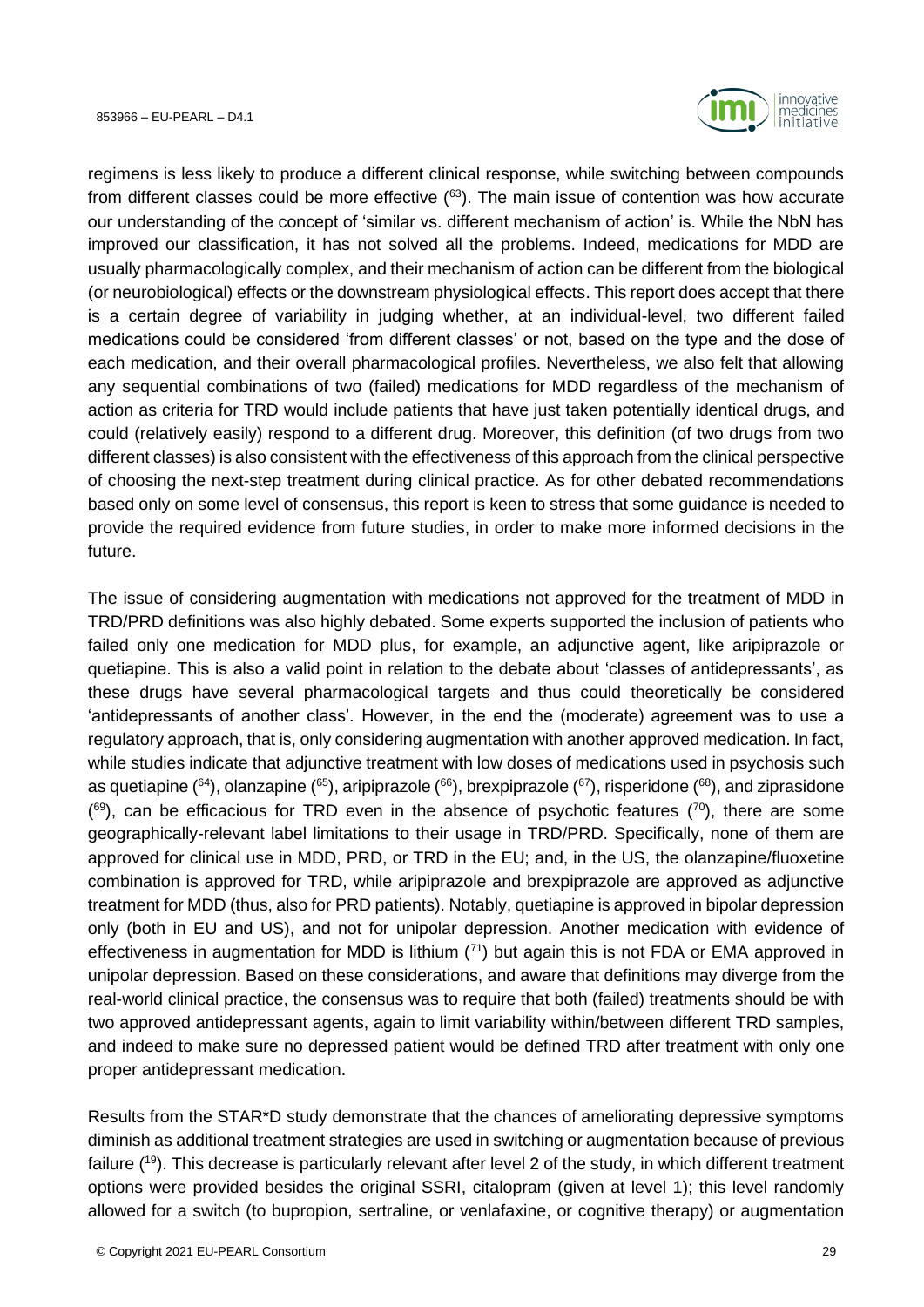

(citalopram plus bupropion, buspirone, or cognitive therapy). After the first two levels, almost half of the patients achieved remission (37% in level one and 31% in level 2). In level 3, patients were given lithium or a thyroid hormone (triiodothyronine) in augmentation to their reuptake inhibitor, or they were switched to mirtazapine or nortriptyline monotherapy; the proportion of patients achieving remission dropped to 14%. Finally, level 4 consisted of the non-selective and irreversible MAOI, tranylcypromine, or a combination of venlafaxine and mirtazapine ( <sup>19</sup>), and at this level, the rate of remission was 13%. This evidence would imply that patients who have failed to 2 or more treatment strategies have progressively less chance to respond to switching to/adding a third one or even a fourth one, and this consideration would suggest the possibility that such patients should be excluded from TRD trials. However, notably, low-dose medications for psychosis were not used in STAR\*D, which is a widely used strategy nowadays, and a failure to respond to some medications for MDD does not unequivocally imply failure to respond to new treatments.

There was some debate on the point of excluding patients who have failed DBS/VNS. Some experts argued that there is no evidence to justify the concept that there is a threshold that defines patients who are so treatment resistant that are never going to respond to anything – not even to medications or interventions that currently do not exist; and, indeed, this is the argument we have used in order to include TRD patients with failure to multiple medications and augmentation strategies in our definition. Other experts commented that it was arbitrary to include patients who failed to respond to ECT but not patients who failed to respond to VNS/DBS, although others replied that ECT, with its episodic administration and non-invasive approach, would still be offered to patients that have 'less severe TRD' compared with patients who are offered VNS/DBS, which are continuous and surgically invasive. Thus, there were serious concerns about including patients who failed to respond to VNS/DBS in a TRD definition that would also be used for regulatory clinical trials, as these patients usually have greater levels of resistance, and their inclusion would excessively increase the heterogeneity of the clinical phenotype, potentially distorting the results. Instead, we recommend these patients to be included in specific research studies and clinical trials for 'refractory depression'.

Opinions from the experts were also quite discordant on the role of psychotherapy as one of the two antidepressant treatments for TRD definition. Psychotherapy has been proved to be an effective treatment for TRD patients  $(^{72}$ ;  $^{73}$ ). However, evidence is still sparce and psychological treatments are extremely variable in type and approach. Some argued that failure to respond to psychotherapeutic interventions should be regarded as equivalent to failure to respond to pharmacotherapy, if the interventions have been carried out as an evidence-based treatment for depression, such as cognitive behavioural therapy (CBT), interpersonal therapy (IPT), or cognitive behavioural analysis system of psychotherapy (CBASP). Others expressed the opposite opinion, i.e., against its inclusion in the definition, because of conflicting evidence of efficacy. Moreover, some argued that the failure to respond to psychotherapy does not necessarily imply a greater resistance to pharmacological treatments, while others claimed the opposite, namely, that patients who have failed to respond to psychotherapy as well as medication are 'more' treatment resistant. Others suggested that failure to respond to psychotherapy may instead presage a reduced likelihood to respond to placebo, and thus a better candidate for regulatory trials. In our recommendations, we decided *not* to include psychotherapy as one of the two failed treatments, even if we recommend including patients who failed psychotherapy and to always record it and analyse the data for subgroup analyses. Of note, clinical trials for purposes of regulatory approval, including platform trials, may in the future include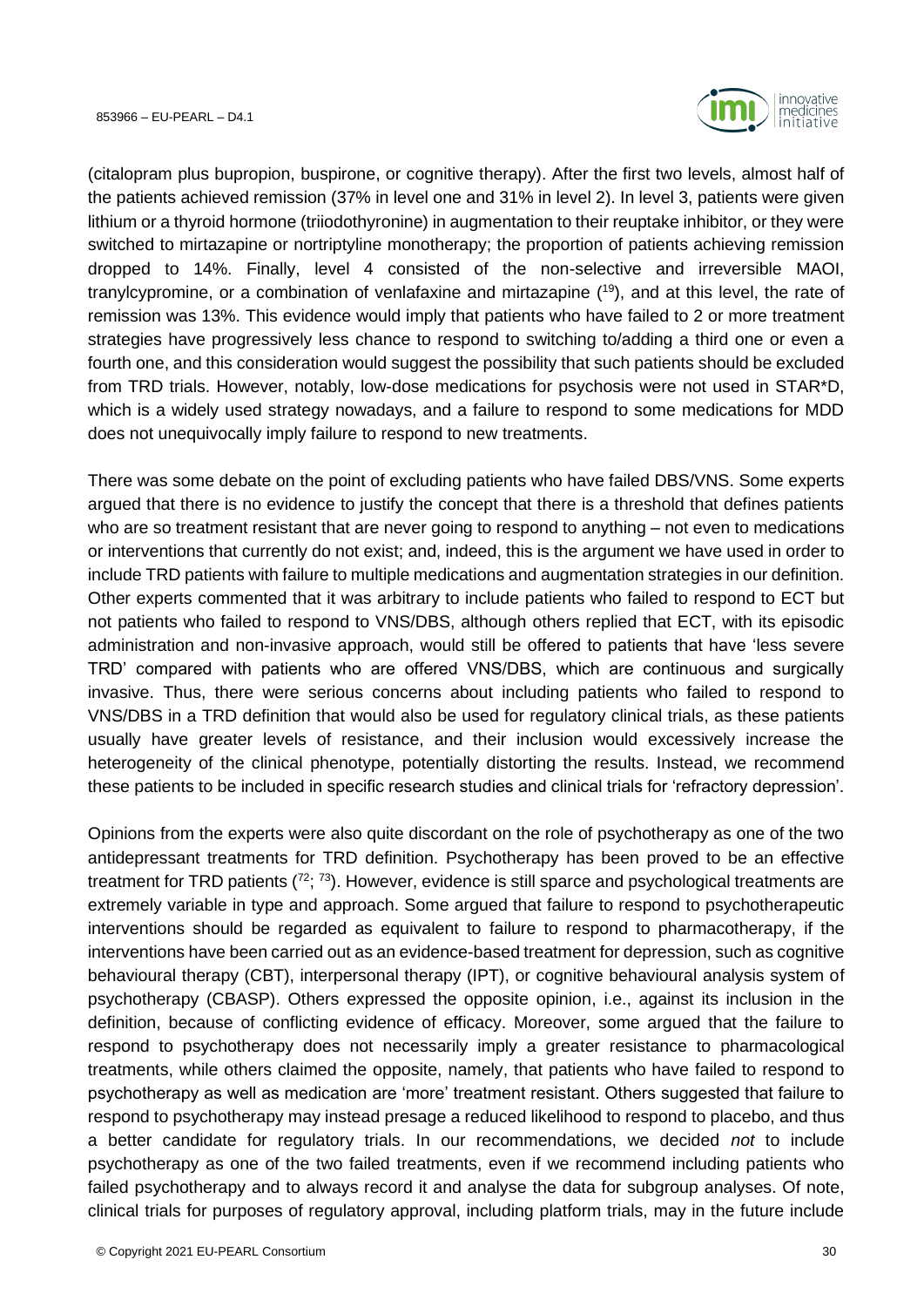

trials of psychotherapies or computer-based apps as new treatments or as comparisons. Even if this is still not available nowadays, we acknowledge that this recommendation will need to be revisited if trials of psychotherapies for depression will be conducted in parallel with medication trials.

#### **Dosage**

Opinions were particularly split regarding the recommended minimum antidepressant dosage to be used to define a failure. Of course, experts agreed that some patients only respond to higher doses, or the maximum licensed dosage, or also the maximum tolerated dosage (which can be even higher than the maximum licensed dosage). For example, venlafaxine is used at higher doses to induce a full noradrenergic effect  $(74)$ , and there is some evidence that fluoxetine is more effective at a higher dose than the minimal licensed one  $(^{75})$ . Thus, despite conflicting evidence, increasing the dosage can be a reasonable step in the clinical management of some patients, (especially in PRD); and indeed, it is established good clinical practice to increase the dosage when a medication is well tolerated and has produced a partial response at a low dosage. Nevertheless, there is no clear evidence in TRD *(see [3.3.2\)](#page-27-0)*. Some experts highlighted the possible consequences of such an approach, for example that failure to respond to 50 mg of sertraline would be enough to count as one of the two required treatment failures. However, on balance, it was felt that, when applied to select TRD patients for clinical trials, using higher doses would restrict patients' selection excessively, to a point where many non-responders would be wrongly excluded from TRD trials because their doses were not pushed up to the maximum tolerated or licenced doses. Moreover, as discussed, the evidence for the efficacy of increasing dosage above the minimally effective one, especially for SSRIs, is scarce and too variable to include as an inclusion criterion for regulatory clinical trials. Importantly, pharmacogenetic interindividual differences in medication metabolism – fast or slow metaboliser status for different cytochromes – could also affect the effective or tolerated dosage and thus the response, but we have no systematic use of genetic information in TRD definitions *(see Future directions section, point [3.6.2\)](#page-40-0)*.

#### **Duration**

In terms of minimum duration, we had experts suggesting both shorter and longer durations of treatment than the recommended four weeks. In particular, it was mentioned that just two weeks can be enough to observe an initial response, and therefore to predict non-response to treatment  $(76)$ , and that exploring the trajectory of improvements, thus looking for early response, could be an important indicator of treatment resistance even following longer duration of treatments  $(77)$ . In the end, the consensus reached was four weeks.

Besides minimum duration of treatments, some experts also raised the issue of the maximum duration. Indeed, patients who respond to treatment after 4 months or more (*see recovery definition in 3.3*; <sup>78</sup>) may also be considered as unresponsive, since this may be a spontaneous resolution of the current MDE rather than a response to the medication. They should therefore be distinguished from the cases where clinical improvement is experienced within 2-8 weeks after the treatment is initiated, which is more consistent with the typical time to improvement. While this report felt that there was not enough evidence to offer a clear indication, it was nevertheless felt that this point should be highlighted for future research.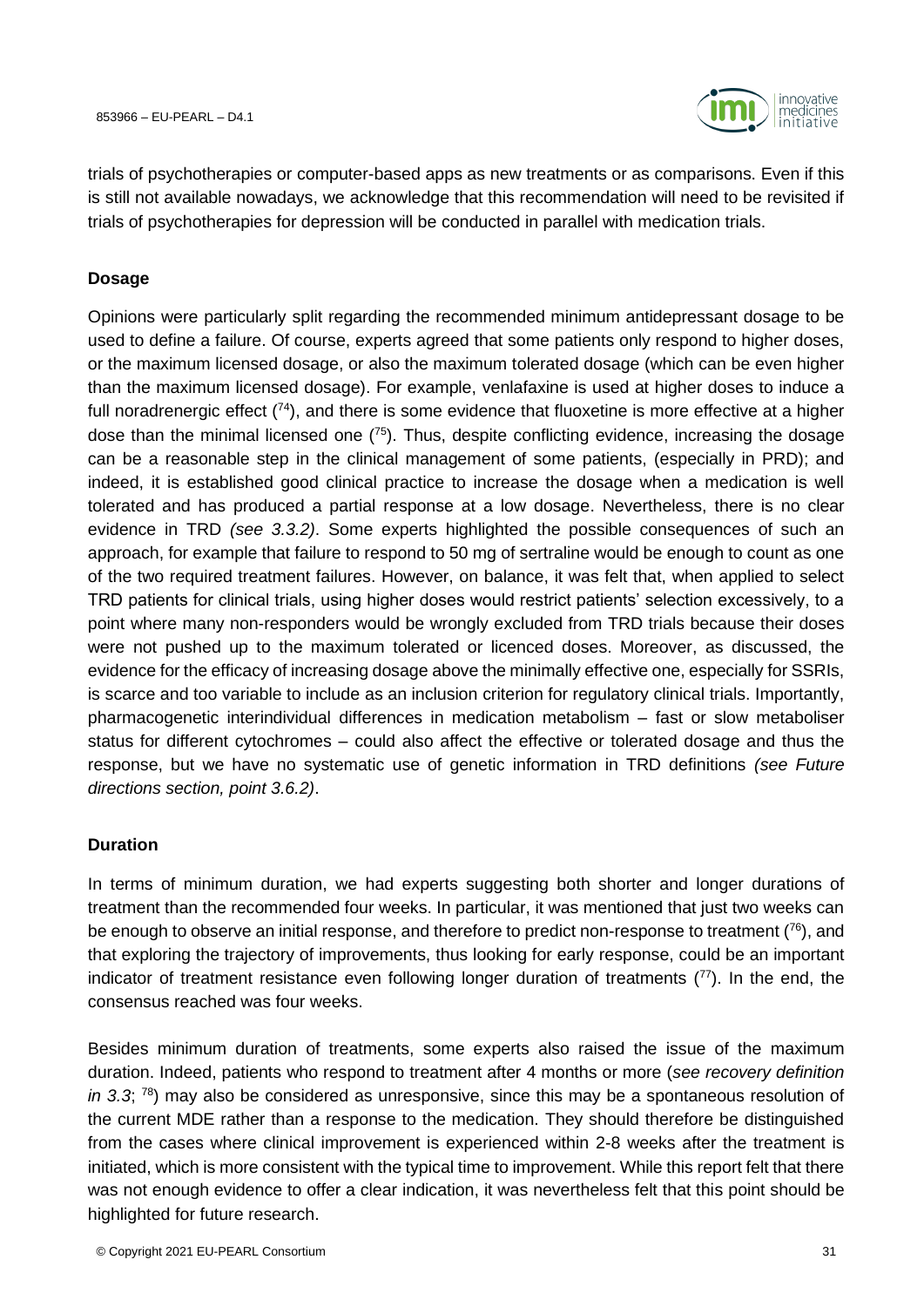

Finally, we discussed that we should not consider the discontinuation of treatment (before the completion of the fourth week) for any cause, such as intolerance, as treatment resistance. Of course, these patients can still be included in TRD/PRD studies, provided they have two failures to at least 4 weeks of two medications for MDD, but not if they are only intolerant to two or more medications for MDD.

# <span id="page-31-0"></span>Recommendations

- To define TRD, the two different treatment failures must involve two established medications for MDD, with different mechanisms of action.
	- o *Level of consensus – Moderate*
- Regulatory clinical trials for TRD (and PRD) may include patients who failed to respond (or partially responded) to augmentation/combination treatment strategies, but these need to be primarily based on medical records.
	- o *Level of consensus – Strong*
- Regulatory clinical trials for TRD (and PRD) may include patients who failed to respond (or partially responded) to brain stimulation treatments, such as transcranial magnetic stimulation (TMS) and electroconvulsive therapy (ECT).
	- o *Level of consensus – Moderate*
- Regulatory clinical trials for TRD (and PRD) should not include patients who failed to respond (or partially responded) to vagus nerve stimulation (VNS) and deep brain stimulation (DBS).
	- o *Level of consensus – Moderate*
- Regulatory clinical trials for TRD (and PRD) may include patients who failed to respond (or partially responded) to structured psychotherapy.
	- o *Level of consensus – Strong*
- **•** The minimum effective dose of a medication indicated in MDD is enough to define a treatment failure for the purpose of establishing TRD (and PRD).
	- o *Level of consensus – Moderate*
- For conventional medications indicated for MDD, a treatment given for at least four weeks in duration is sufficient to define a treatment failure for the purpose of establishing TRD (and PRD).
	- o *Level of consensus – Moderate*
- Patients' discontinuation of treatment before the completion of the fourth week, should not be considered as a treatment failure for the purpose of establishing TRD (and PRD).
	- o *Level of consensus – Strong*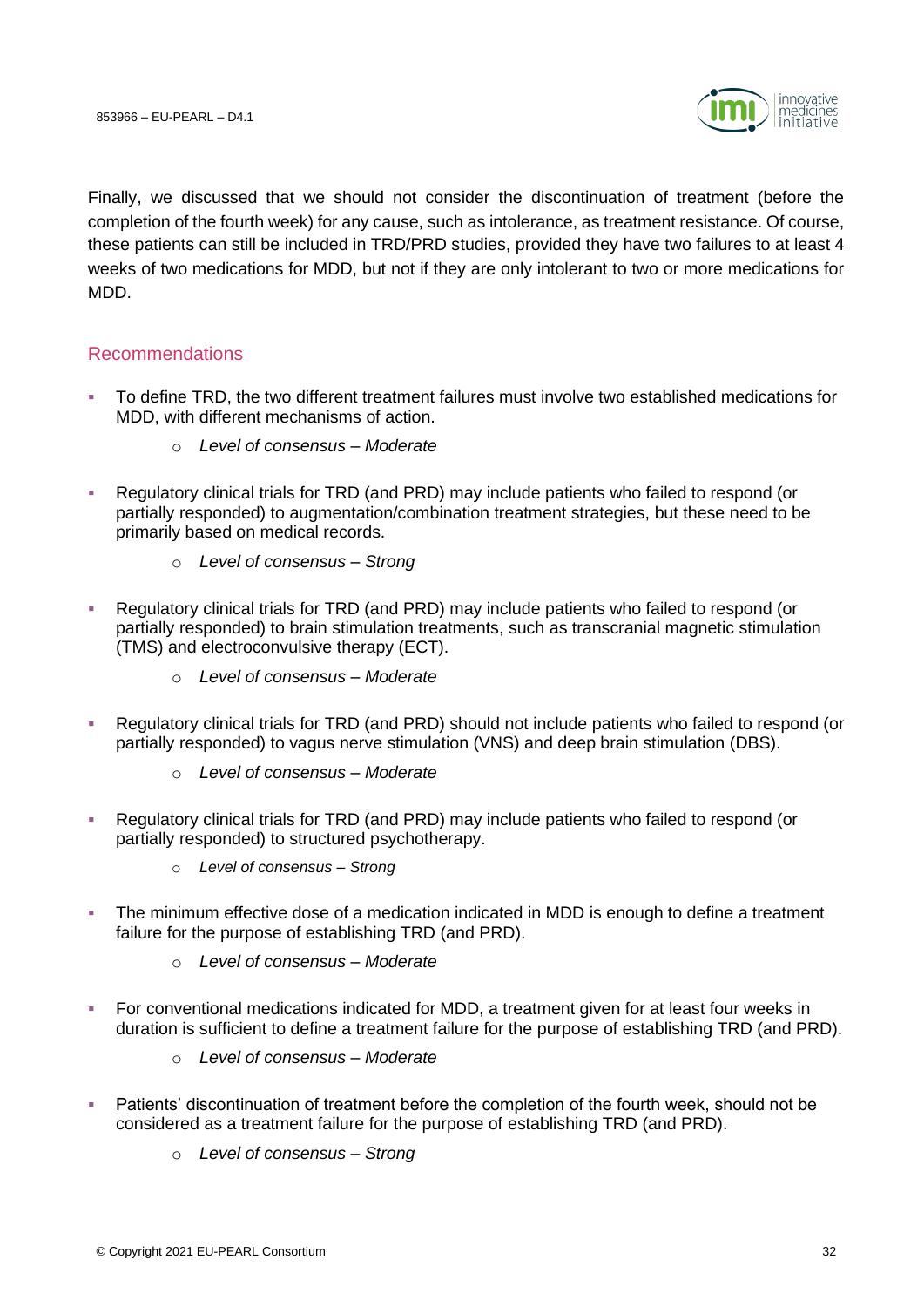

# <span id="page-32-0"></span>**3.4. Clinical presentation of TRD and PRD patients**

As discussed in the *Introduction*, the diagnosis of MDD comprises a multitude of distinctive clinical features, with a multitude of signs and symptoms, and frequently with different psychiatric comorbidities. In this section, we will try to provide clear recommendations on how to deal with different clinical presentations in TRD/PRD research. While we believe the majority of the issues on this topic have consensus and are ready to be currently implemented (as summarised in the *Recommendations* at the end of this section), we will further discuss specific aspects to be addressed in future research in *section [3.6](#page-38-1)*.

# <span id="page-32-1"></span>**3.4.1. TRD and PRD symptoms**

It is important to examine the different specifiers of MDD (for example, with melancholic features, with atypical features, with psychotic features), as well as the presence of comorbid symptoms or conditions (for example, comorbid anxiety, bipolar depression). Potentially, some of these symptoms may be more difficult to treat compared with others or may respond differently to different types of treatments. As an example, MDD with anxious distress is associated with poor response to conventional medications  $(^{29}$ ;  $^{79}$ ;  $^{13}$ ;  $^{80}$ ); this specific subtype could therefore be considered as an indicator of higher treatment resistance compared with other forms of depression, as also shown by its better response with adjunctive treatment aripiprazole  $(^{81})$ , quetiapine  $(^{82})$ , and brexpiprazole  $(^{83})$ . Similarly, comorbidity with personality disorders (<sup>84</sup>; <sup>29</sup>; <sup>13</sup>) or substance use disorders (<sup>85</sup>) *(see later in this section, point 3.4.3*) also makes depression more resistant to antidepressant treatment  $(23)$ .

There was a very clear consensus to consider all specifiers of depression (melancholic, atypical, anxious, psychotic, mixed) within the TRD/PRD definition, *except for bipolar depression*, as this is a separate illness, part of bipolar disorder. Moreover, the majority view was that, at present, the assessment of changes in severity (upon which the TRD/PRD definitions rely) should include the entirety of symptoms that a patient displays, using broad-spectrum symptoms scales or checklists (*see below, [3.5](#page-34-1)*). However, sub-analyses on specific clusters of classic symptoms (such as suicidal, atypical, or psychotic symptoms) could be used to generate hypotheses for future studies on targeted medication licenses and for clinical trials using symptoms-based subgroups of patients as inclusion criteria. This may be especially important for future research directions, because some symptom profiles might be best treated by targeting relevant biological mechanisms, such as inflammation for anhedonia and vegetative symptoms, or hypothalamic-pituitary-adrenal (HPA) axis overactivity for psychotic symptoms – an area of research within the regulatory framework that is still currently at its infancy *(see Future Research below)*.

# <span id="page-32-2"></span>**3.4.2. Comorbidities**

As mentioned above, comorbidity with personality disorders or with substance use disorders can exacerbate a depressive disorder, or make antidepressant treatments less effective  $(86, 87)$ . The inclusion of these patients in regulatory clinical trials could thus influence the results. For example, patients with a primary diagnosis of personality disorder (especially borderline personality disorder) may frequently meet criteria for MDD, but they are often unlikely to respond well to antidepressant treatments and may hence mimic a non-response. Also, active substance users could distort the results of clinical trials because of pharmacological interactions (both pharmacokinetic and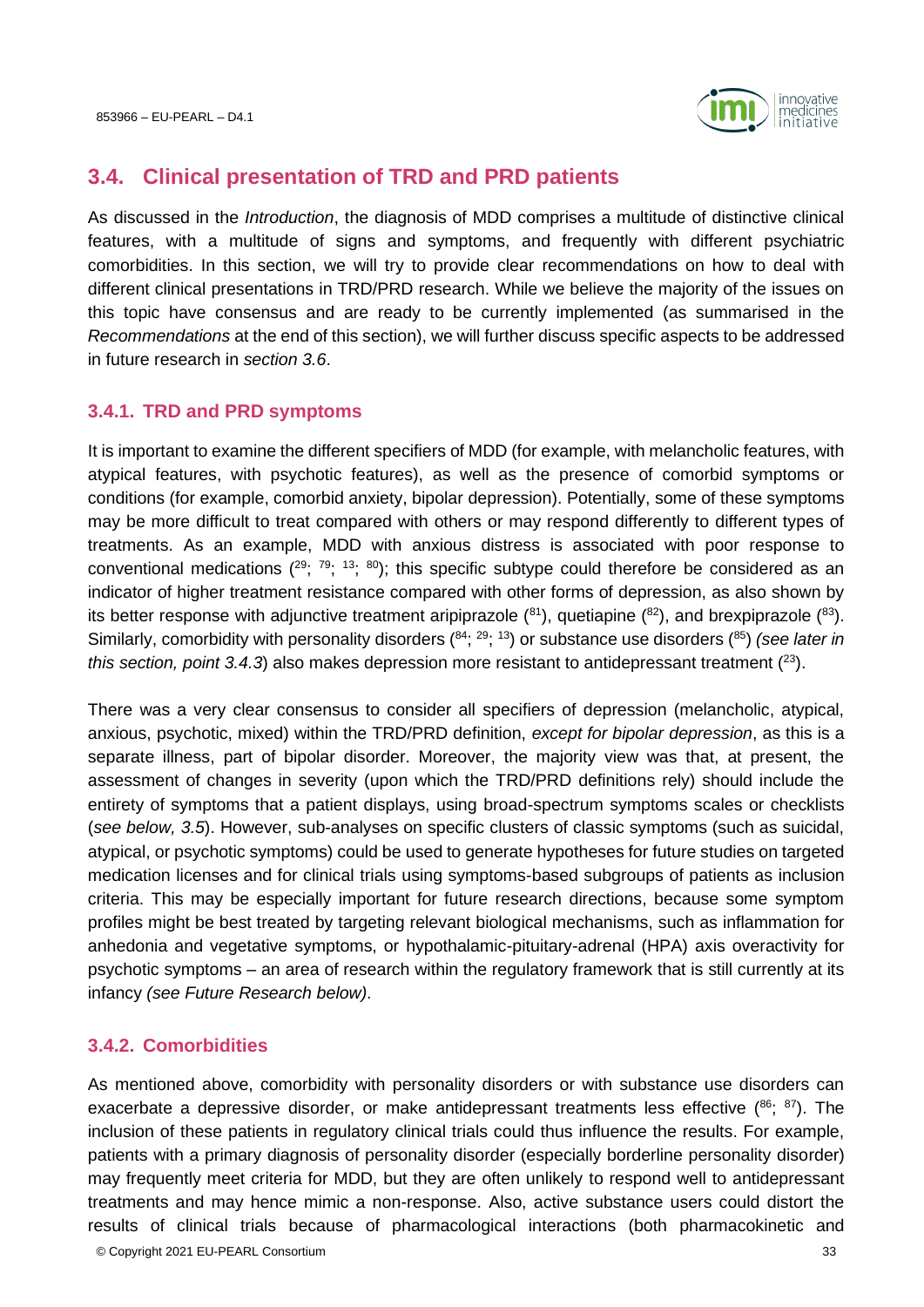

pharmacodynamic), side effects, and mood symptoms during substance abuse or withdrawal which may appear as a 'phenocopy' of MDD. However, it is important to also point out that these conditions are so frequently co-morbid with depression that they cannot be routinely excluded, otherwise there is a risk that the proposed TRD/PRD definitions are so strict that the results are not generalisable to patients seen in everyday clinics (as also discussed in the *Methods*).

The FDA guidance for inclusion in TRD/PRD studies also captures this tension between homogeneity and generalisability, stating that "investigators should seek demographically broad populations and avoid unnecessary restriction of study populations (e.g., by excluding patients with concomitant illness)"  $(43)$ . Indeed, the FDA does not explicitly take position on the inclusion or exclusion of personality disorders, and it explicitly *encourages* to consider patients with a history of substance abuse, "although such inclusions should be weighed against concerns about diagnostic and medication effect confounders", and further states that "patients whose substance use disorder is not at least in partial remission will likely be excluded from antidepressant trials depending on the level of particular confounding concerns". On the other hand, the EMA document only broadly indicates that MDD occurring comorbid with other psychiatric disorders is not in the focus of the guideline (44).

Our conclusion was that these conditions must be excluded, but only if they reflect a *primary* diagnosis of a personality disorder or substance use disorder, that is, diagnosed before, and independently from, MDD. Moreover, in accordance with the FDA draft quidance  $(43)$ , we recommend excluding subjects with an *active* substance use disorder, intended as a severe substance use disorder and not in remission (according to DSM-5 criteria), yet allowing for the inclusion of subjects with a history of substance abuse or with mild or moderate substance abuse with onset subsequent to the MDD diagnosis.

Similarly, this approach is also advocated for other psychiatric comorbidities, such as generalized anxiety disorder (GAD), obsessive–compulsive disorder (OCD), attention deficit hyperactivity disorder (ADHD), and post-traumatic stress disorder (PTSD): to exclude these conditions if they are the primary diagnosis, but allow the inclusion of these patients if the conditions develop after the MDD. Also, somatic comorbidities should be systematically recorded, but not excluded *a priori*. This should apply also to conditions such as inflammatory, neuroendocrine, and metabolic diseases, which importantly can influence the response to treatments  $(^{88}$ ;  $^{89}$ ;  $^{90}$ ).

# <span id="page-33-0"></span>Issues of debate

The main issue with psychiatric comorbidities is that their onset, independently from MDD, should be corroborated, when possible, by clinical records or other collateral history, and not only by patients' accounts. Moreover, because of the symptoms overlap, it is sometimes difficult to distinguish diagnostically between MDD and other psychiatric conditions, such as GAD  $(91)$ . In the future, this issue could be addressed by a more dimensional (and transdiagnostic) approach *(see also section 3.6)*. The experts also suggested that individuals with a primary diagnosis of personality disorder or with active and severe substance use (thus, excluded from the present definition) should be included in future research, on treatments specifically targeting MDD in those subjects.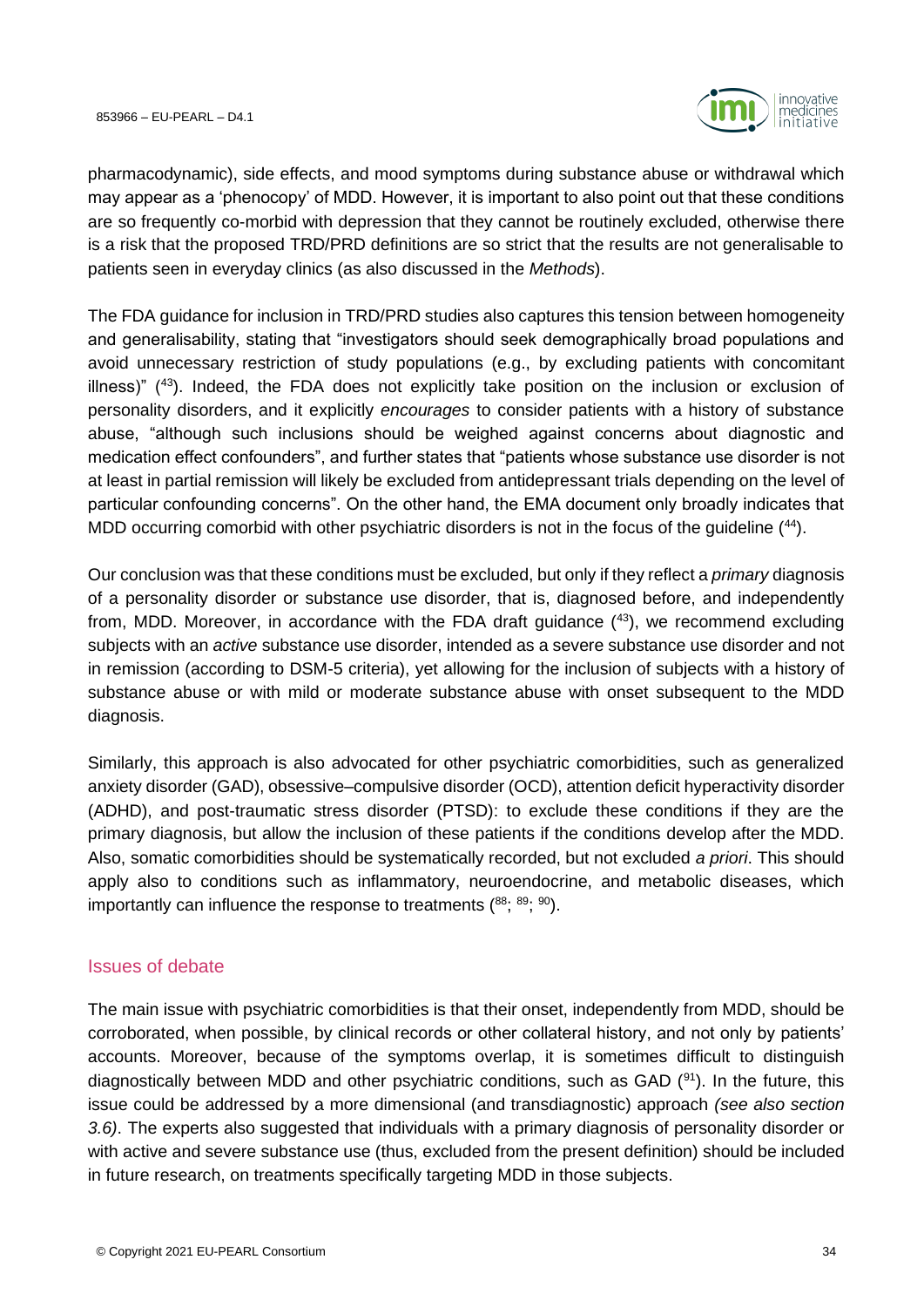

A related issue is how to weigh differences in sociodemographic characteristics, particularly age. Indeed, depression in elderly may be associated with delays in antidepressant response and greater susceptibility to side effects  $(92)$ . Moreover, the prevalence of MDD increases in late life, and it is often comorbid with other physical illnesses and consequent polymedication  $(93)$ . It is also crucial to properly assess MDD symptoms in older patients and to distinguish early-onset depression from late-onset depression, as this latter may be subsequent to organic diseases, such as prodromal states of dementia (<sup>94</sup>). Because of these differences and complexities, most of the clinical trials for regulatory purposes set a maximum age for inclusion (usually 60-65 years). Given the aim of this document and to avoid excessive heterogeneity *(section [2.4,](#page-16-0) General limitations of the report)*, we aligned with this view. All the recommendations made throughout this report must be considered for adults aged between 18 and 65 years. Instead, we recommend including patients aged over 65 years in different and specific research studies and clinical trials, as seen for patients who failed to respond to VNS and DBS *(section [3.3\)](#page-25-0)*.

# <span id="page-34-0"></span>Recommendations

- No specific types of symptoms of MDD should either be prerequisite, or excluded, from the definition of TRD (and PRD), but symptoms and specifiers should always be recorded.
	- o *Level of consensus – Strong*
- Patients with bipolar depression should be excluded from TRD (and PRD) studies, as this is a separate condition from unipolar depression (MDD).
	- o *Level of consensus – Strong*
- Patients with comorbid personality disorders or other mental disorders should be excluded from TRD (and PRD) studies only when their onset is properly documented as independent and antecedent to the MDD diagnosis.
	- o *Level of consensus – Moderate*
- Patients with comorbid substance use disorder that is active and severe should always be excluded from TRD (and PRD) studies, independently from the onset; in contrast, patients with comorbid substance use disorder that is active and mild/moderate should be excluded from TRD (and PRD) studies only when the onset is properly documented as independent and antecedent to the MDD diagnosis.
	- o *Level of consensus - Moderate*

# <span id="page-34-1"></span>**3.5. Diagnostic tools and measures of outcome**

The experts were keen to establish a consensus on the best psychometric tools to measure antidepressant response (and thus TRD diagnosis and staging) both retrospectively, to improve the way we diagnose TRD (and PRD) before entering a trial, but also prospectively, as tools to use in future regulatory trials for these indications.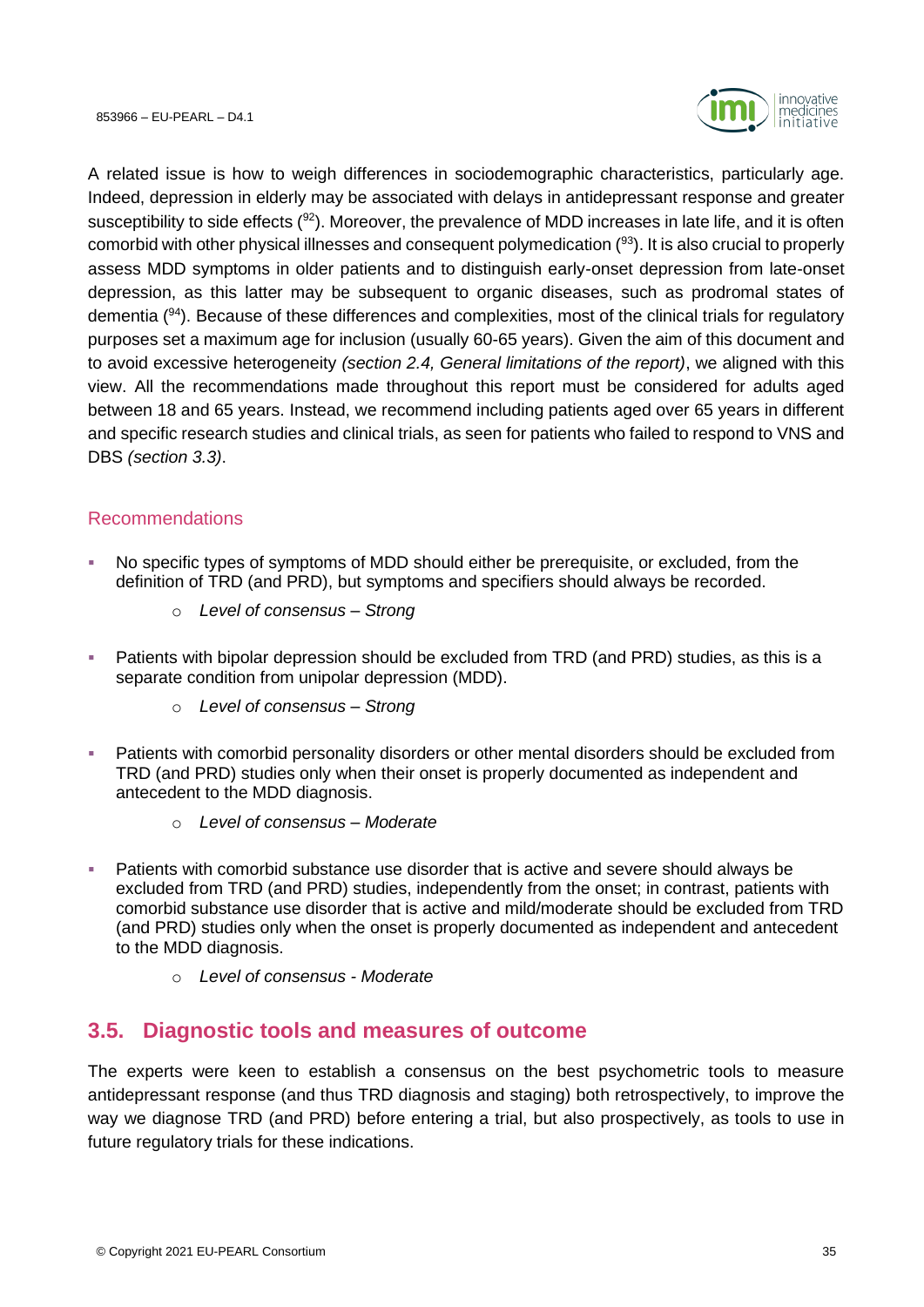

#### <span id="page-35-0"></span>**3.5.1. Historical assessment of treatment resistance and diagnosis of TRD/PRD**

The minimum required approach to assess treatment resistance consists of using structured clinical interviews for the diagnosis of MDD, such as the Structured Clinical Interview for DSM (SCID) (<sup>95</sup>; <sup>96</sup>) and the Mini-International Neuropsychiatric Interview (MINI) (<sup>97</sup>), together with specific scales to assess the patient's antidepressant history, such as the ATRQ (Massachusetts General Hospital Antidepressant Treatment Response Questionnaire) (<sup>98</sup>), and the Antidepressant Treatment History Form (ATHF) (<sup>99</sup>). The essential value of the structured interviews is to confirm the diagnosis of MDD and to assess the presence of TRD throughout the patient's entire clinical history, also allowing the identification of comorbidities. The antidepressant history scales, ATRQ and ATHF, examine the previous antidepressant treatments as told by the patient, and both have pros and cons: the ATRQ is easier to use for both patients and clinicians, but includes only the patients' recollection of how much they improved on any antidepressant trial  $(100)$ ; the ATHF has the advantage of integrating clinical judgement in evaluating the adequacy of a treatment, but is quite long, and thus has been recently revised and updated in a short form  $(ATHF-SF)$   $(101)$ .

A highly more structured method is to use staging models  $(102; 22)$ . Probably the most commonly used model is the Thase and Rush method (<sup>103</sup>), with TRD (as described in this report) being equivalent to stage 2 of this model, which considers the "failure of at least 2 adequate trials of medications (of different classes)". Despite its wide use, the Thase and Rush approach has some limitations, including the absence of a clear definition of what is an appropriate antidepressant trial in terms of dosing and duration, with the risk of also including interventions which did not have the opportunity to show an effect because of either too low of a dosage or too short of a duration, or both. Furthermore, MDD patients do not necessarily progress in a linear way through the proposed hierarchy of medications (SSRIs < TCAs < MAOIs), so more treatment-resistant patients may not necessarily reach higher stages of their scheme. Finally, there is no consideration of augmentation strategies and psychotherapy.

Another staging model is the Massachusetts General Hospital Staging model (MGH-s) (<sup>24</sup>). This model defines TRD as the "failure to respond to at least one antidepressant trial of standard doses lasting 6 weeks or more", so it is less restrictive than the EMA and FDA criteria as well as the consensus recommendation proposed in this report, albeit more restrictive in duration. This model generates a continuous score, with different points attributed to different clinical features, reflecting the total level of resistance. Interestingly, this scale includes "optimization of dose and duration, augmentation or combination options", as additional steps beyond the adequate trial, attributing the same score to each of these steps.

A third, more recent tool, is the Maudsley Staging Model (MSM) (<sup>104</sup>). As with the MGH-s, the MSM also considers one antidepressant treatment failure as enough to define TRD; however, it supports the notion that TRD exists as a continuum, further elaborating that "failure of the first treatment is influential in treatment resistance and may be a useful starting point in any measure of this conceptual continuum"  $(22)$ . The MSM has been proven to have a very high predictive utility for future treatment response  $(^{102}$ ;  $^{22}$ ); it can be used both as a continuous score (from 3 to 15) and divided into three ordinal categories (mild: 3-6, moderate: 7-10, severe: 11-15). The MSM also allows a 'dimensional' staging, based on duration, severity, and treatment, and it is also predictive in non-antidepressanttreated patients, being a more general indicator of duration, chronicity, and severity, beyond treatment

© Copyright 2021 EU-PEARL Consortium 36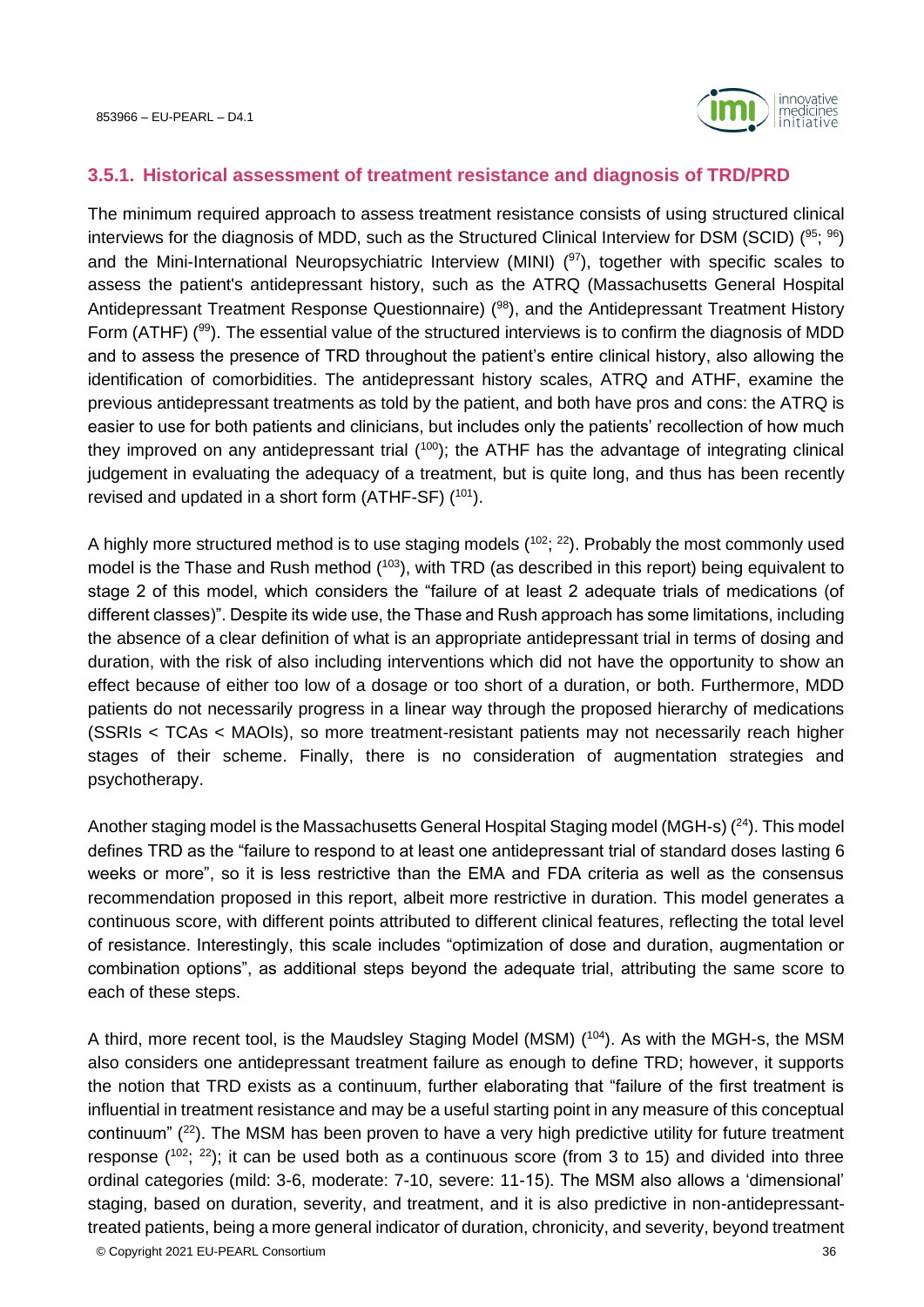

response alone ( <sup>105</sup>). Finally, the MSM also allows the assessment of previous antidepressant treatment failure, using the Maudsley Treatment Inventory (MTI), which is a new tool to assess a patient's antidepressant treatment history developed for the purposes of completing the MSM  $(32)$ . As a potential limitation, MSM arbitrarily divides the duration of illness into three categories (acute: ≤ 12 months, sub-acute: 12-24 months, chronic: > 24 months), giving a 'higher score' for TRD for longer duration, irrespective of the treatment history, while one could argue that longer duration of illness is not necessarily an index of treatment-resistance.

Among the experts, there was a substantial agreement that staging models are preferred compared to clinical interviews for the diagnosis of TRD/PRD, even if many experts recognize the validity of the ATRQ to assess patients' antidepressant treatment history, often accepted in regulatory clinical trials. The largest consensus emerged in favouring the MSM, mostly because it captures the dimensional nature of TRD (although some debate emerged on this point, *see below*). However, both the Thase and Rush and the MGH-s models were considered valid alternatives.

#### **3.5.2. Assessment of depressive symptoms and response to antidepressant treatment**

The presence and severity of depression are usually established through depression assessment scales: clinician-administered scales include mainly the Hamilton Depression Rating Scale (HAMD 17, 21, 24 items) (<sup>106</sup>), the Montgomery-Asberg Depression Rating Scale (MADRS10) (<sup>107</sup>), and the Quick Inventory of Depressive Symptomatology (QIDS) Clinician Rating (QIDS-C) (108), while selfreported instruments include mainly the Beck Depression Inventory (BDI) (<sup>109</sup>), the Patient Health Questionnaire-9 Item (PHQ-9) (<sup>110</sup>) and the QIDS Self-Report (QIDS-SR) (<sup>108</sup>). When possible, these scales should be administered before and after a specific treatment has started, to measure the variation in depressive symptoms, but they can also be used as a single measure to determine the current presence and severity of the depression (for example, in people taking a medication), even if no pre-treatment measures are available. Outcome measures are crucially important because they are the most reliable method to define (either for the current episode, or prospectively) TRD/PRD patients, and to distinguish them from full responders.

In addition to these depression-specific scales, there are also more generic instruments to assess psychiatric global status which are frequently used, such as the Clinical Global Impression (CGI) scales (<sup>111</sup>). Furthermore, even antidepressant treatment responders may continue to have significant residual symptoms and functional impairment. A valid instrument frequently used to assess functional impairment is the Sheehan Disability Scale (SDS) (<sup>112</sup>). Finally, patients often define treatment success quite differently, with a heavy emphasis on broadly-based, functional outcomes rather than remission of individual symptoms. Their perspective could also be included in the outcome measures through patient-reported outcomes (PROs), such as quality of life, individual's perspective, wellbeing, impact of symptoms, and social and occupational functioning  $(113)$ .

The ideal treatment goal of every treatment is remission, considered as the absence of a relevant MDD symptomatology, as we discussed in *3.2 Issues of debate*. Specifically, a patient is considered as a remitter when the score in a specific scale is below a fixed cut-off value, usually – but not universally – considered as being ≤ 7 at the HAMD17 (<sup>114</sup>) or ≤ 10 at the MADRS10 (<sup>115</sup>; <sup>116</sup>) or equivalent. Given that 'remission' is a static construct, as it does not consider the variation in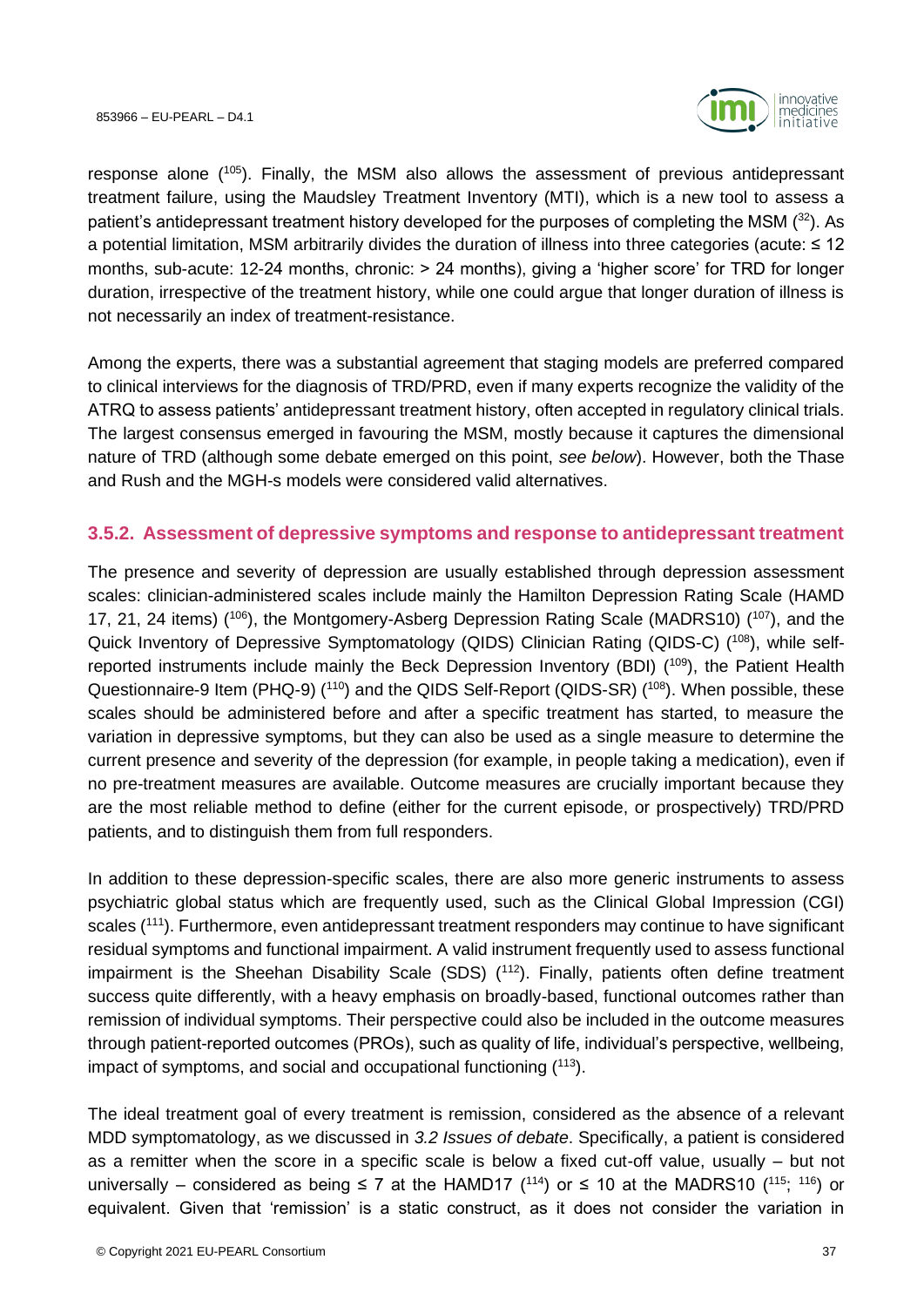

symptoms over time, it can be used at a single time-point assessment. However, the most widely used approach to assess the outcome of an intervention is 'response' (≥50% complete response, 25- 49% partial response (used for PRD), <25% non-response (used for TRD), *as discussed in section [3.1](#page-18-0)*).

Of note, as part of this consensus process, we also discussed if these criteria of remission and response were valid in the context of TRD/PRD, or needed to be changed, for example redefining response criteria in a less conservative way, so to identify more cases which are responding to a treatment but would still be considered non-responders using the 'usual' thresholds. Another approach in order to optimize our chances of detecting an improvement in TRD/PRD patients in the course of clinical trials may be the use of shorter versions of the most commonly used scales, such as the HAMD6 and the MADRS6, which are focused only on core symptoms of depression, not measuring accessory symptoms or 'trait' features; the latter scales tend to be more sensitive to changes in severity, and thus more suitable to measure treatment response (although at the cost of missing the entirety of the clinical picture).

The experts agree that the favoured instrument was the clinician-administered MADRS10, rather than the HAMD17, because the latter puts too much weight on anxiety and somatic symptoms, and has a lesser focus on core depressive symptoms. Moreover, most of the experts believed that the association of a clinician-administered scale with a patient-reported instrument, especially the QIDS-SR, is the most helpful in capturing the whole clinical picture (<sup>117</sup>) *(see also point [3.6.3\)](#page-40-0)*. Also, there are suggestions that a mismatch between scores in clinician-administered and self-reported scales is a poor prognostic sign (<sup>118</sup>), supporting the position endorsed in this report. Finally, the majority of experts agreed that we do not need to relax criteria for response or remission, or to switch to shorter versions of the scales.

#### Issues of debate

There are two elements that we should clarify when speaking about historical assessment of treatment resistance. One is that it is critical to have tools to aid the systematic collection of data. Secondly, it is important to be able to give a score for degree of TRD/PRD. Staging models, as debated, are currently the most valid instrument to be used, but it is not necessarily the only possible one. This 'score' could be a 'stage', but also a 'scoring system' or a 'semi-structured tool'. Thus, and many contributors agreed on this point, a more flexible continuous scale may be more useful. It is also important to highlight that a raw staging score *per se* (like in the MSM) does not indicate the different elements of the clinical history, like treatments failed or illness severity and duration, which should all be separated out when reporting it, so that the reader can understand the patient population being studied. Future directions of research to address the limitation of the available tools will be discussed later in *[3.6](#page-38-0)*.

Concerning the assessment of depressive symptoms, it is important to highlight that currently available outcome measurement tools have some intrinsic problems. Firstly, there is a lack of content overlap between the different tools (<sup>119</sup>). Therefore, measuring different symptoms, they could potentially provide different classifications of MDD patients. In addition, the measurement error at each assessment and the lack of measurement invariance across timepoints, may contribute to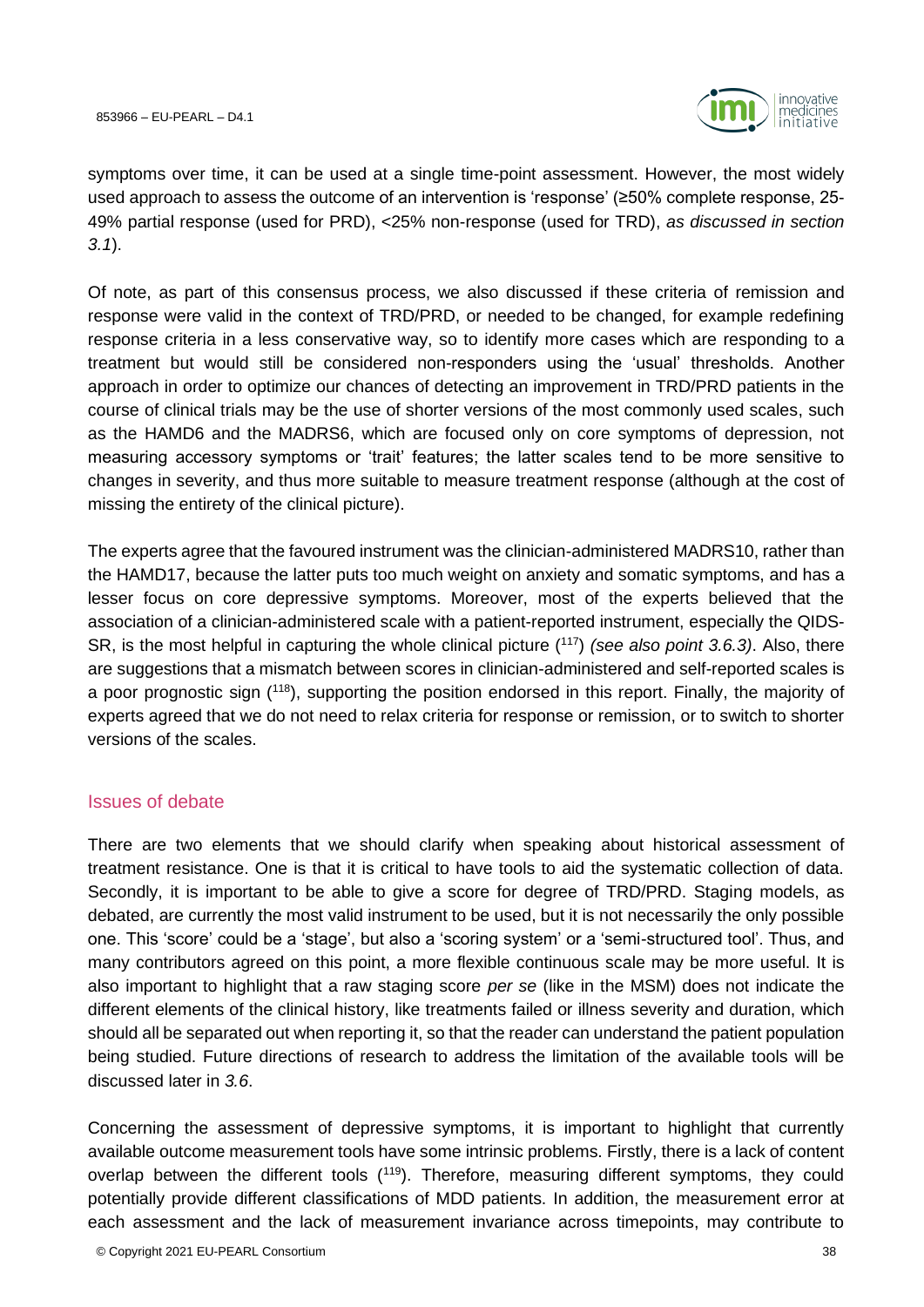

complicate the identification a population based on a percentage reduction on clinical scales. Some contributors also pointed out a potential limitation of using the MADRS, which as discussed, only measures core depressive symptoms, and not, for example, anxiety symptoms. While this is generally an advantage when evaluating MDD scores, it may not catch the clinical complexity of the patient, thus other specific scales could be used to assess different MDD specifiers (e.g., Hamilton Anxiety Rating Scale (HAM-A) (<sup>120</sup>), for anxiety symptoms). Another issue is that traditional scales address depressive symptoms in the emotional and physical clusters, with a lower attention on the cognitive ones, which may frequently remain as residual symptoms indicating poor response and be a trigger for relapse. We therefore recommend, where possible, to perform the broadest assessment possible with full-scales or additional scales, in order to capture the entirety of symptoms and identify potential treatments efficacious on specific clusters of symptoms *(see also Future directions, [3.6.1\)](#page-39-0)*.

Finally, we acknowledge that, especially in research settings, the capacity to measure response occurring within hours rather than days is becoming increasingly relevant. This is clearly the case with esketamine, but also, for example, some forms of DBS and psilocybin (<sup>121</sup>). Although, as discussed, this report does not recommend the routine use of shorter versions of traditional MDD scales, we acknowledge these may more adequately cover the symptoms of relevance for patients in these specific cases. In fact, traditional scales are not the most effective to be used for this purpose as they include items such as sleep and appetite, which clearly cannot vary in such a brief time. Instruments that are sensitive to measure short term changes should be developed and validated for future research.

### Recommendations

- **■** Maudsley Staging Model is the suggested instrument to define the degree of treatment resistance historically.
	- o *Level of consensus - Moderate*
- Clinician administered MADRS10 is the suggested outcome instrument to assess treatment response (and remission) and, together with patient-reported QIDS-SR, can be used to assess TRD and PRD status.
	- o *Level of consensus – Moderate*
- Criteria for remission, response, and partial response should not be relaxed in regulatory clinical trials for TRD (and PRD); shorter versions of the traditional scales, such as the HAMD6 and the MADRS6, should not be currently preferred to traditional scales, although may become more relevant in the future with fast-acting interventions.
	- o *Level of consensus - Moderate*

### <span id="page-38-0"></span>**3.6. Future directions**

In this section, as mentioned in the *Methodology (point [2\)](#page-14-0)*, we discuss the potential implications for future TRD and PRD research, which include some of the most hotly debated issues among the experts. This section makes recommendations that are not immediately applicable to clinical trials but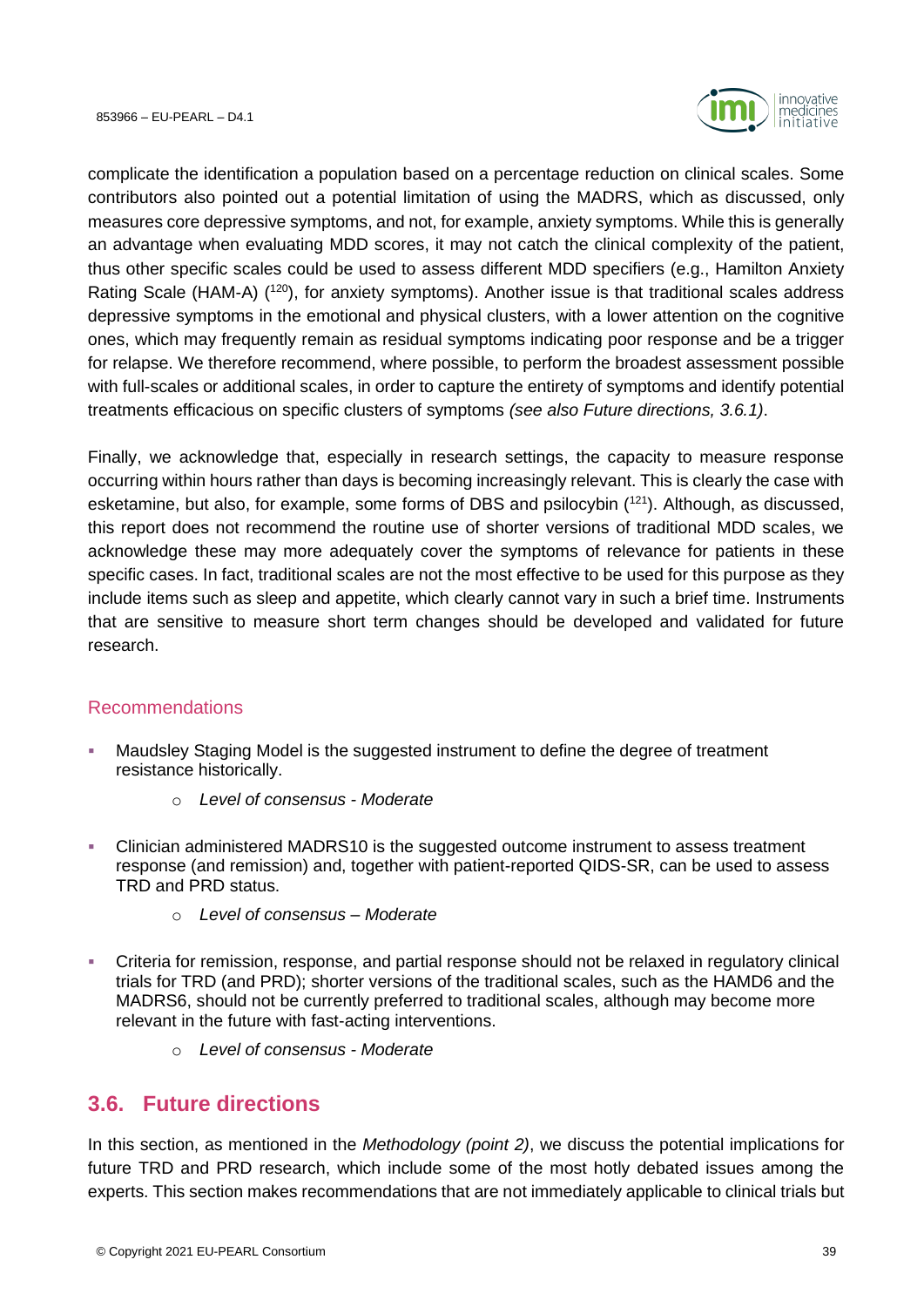

should be addressed by collecting new data as part of clinical research, longitudinal cohorts, or electronic health records.

#### <span id="page-39-0"></span>**3.6.1. Clinical phenotypes of TRD and PRD and dimensional approach**

As mentioned in the *[Introduction](#page-10-0)* and in the *Clinical presentation* section, it is essential for MDD research to move away from the idea that all depressed patients are the same. Even though it is compellingly clear from the clinical picture, and response to treatments, that MDD is *not* a single entity, this is the view commonly endorsed by clinicians, pharmaceutical companies, and regulatory agencies. In contrast, targeting treatments to 'biologically-based subgroups of patients' can bring 'personalised medicine' to psychiatry, akin to what has happened in oncology where cancer types are treated more in relation to their biological and molecular features than to their diagnostic classification. In MDD, genetic factors are far more complex than in cancer, with a myriad of risk genes rather than few genes of relatively large effect. However, we could be focusing on MDD patient subgroups based on specific clusters of symptoms, especially if mediated by a specific biological abnormality. This concept is also valid from a regulatory perspective and for the development of trial platforms; future trials may aim to enrich for symptom domains based on the medication to be tested. In order to do this, we need research using full scales assessing a broad range of depressive symptoms (such as the HAMD28), or scales assessing specific symptoms that may have an underlying biological mechanism, such as anhedonia, putatively linked to inflammation and dopamine deficit  $(^{122})$ . These would also allow research in specific symptoms that remain *after treatment,* and thus in the development of adjunctive therapies targeting residual depressive symptoms. In addition, new digital applications for monitoring patients' symptoms, mainly as self-assessment instruments, may be implemented for future research.

Another approach to be examined in future research comes with the use of a 'continuum' approach in defining treatment-resistance. For example, in hypertension there is a clear definition for treatmentresistant hypertension, that is, resistance to maximal doses of 3 antihypertensives of different classes. This is different from other categories but on a continuum of severity of resistance which progresses to controlled resistant hypertension (blood pressure controlled on 4 or more antihypertensives) and then to refractory hypertension (blood pressure uncontrolled despite maximal doses of 5 or more antihypertensives of different classes) (<sup>123</sup>). Interestingly, in treatment-resistant hypertension the therapeutic approach is multidimensional, with a strong emphasis not only on clinical data (symptoms and treatments), but also on risk factors, demographic data, and lifestyle factor, mainly diet and physical exercise – something which has not been tested coherently in TRD yet, but could be extremely important in the future.

Another approach to be examined in future research comes the use of a 'continuum' approach in defining treatment-resistance. For example, in hypertension there is a clear definition for treatmentresistant hypertension, that is, resistance to maximal doses of 3 antihypertensives of different classes. This is different from other categories but on a continuum of severity of resistance which progresses to controlled resistant hypertension (blood pressure controlled on 4 or more antihypertensives) and then to refractory hypertension (blood pression uncontrolled despite maximal doses of 5 or more antihypertensives of different classes)  $(123)$ . Interestingly, in treatment-resistant hypertension the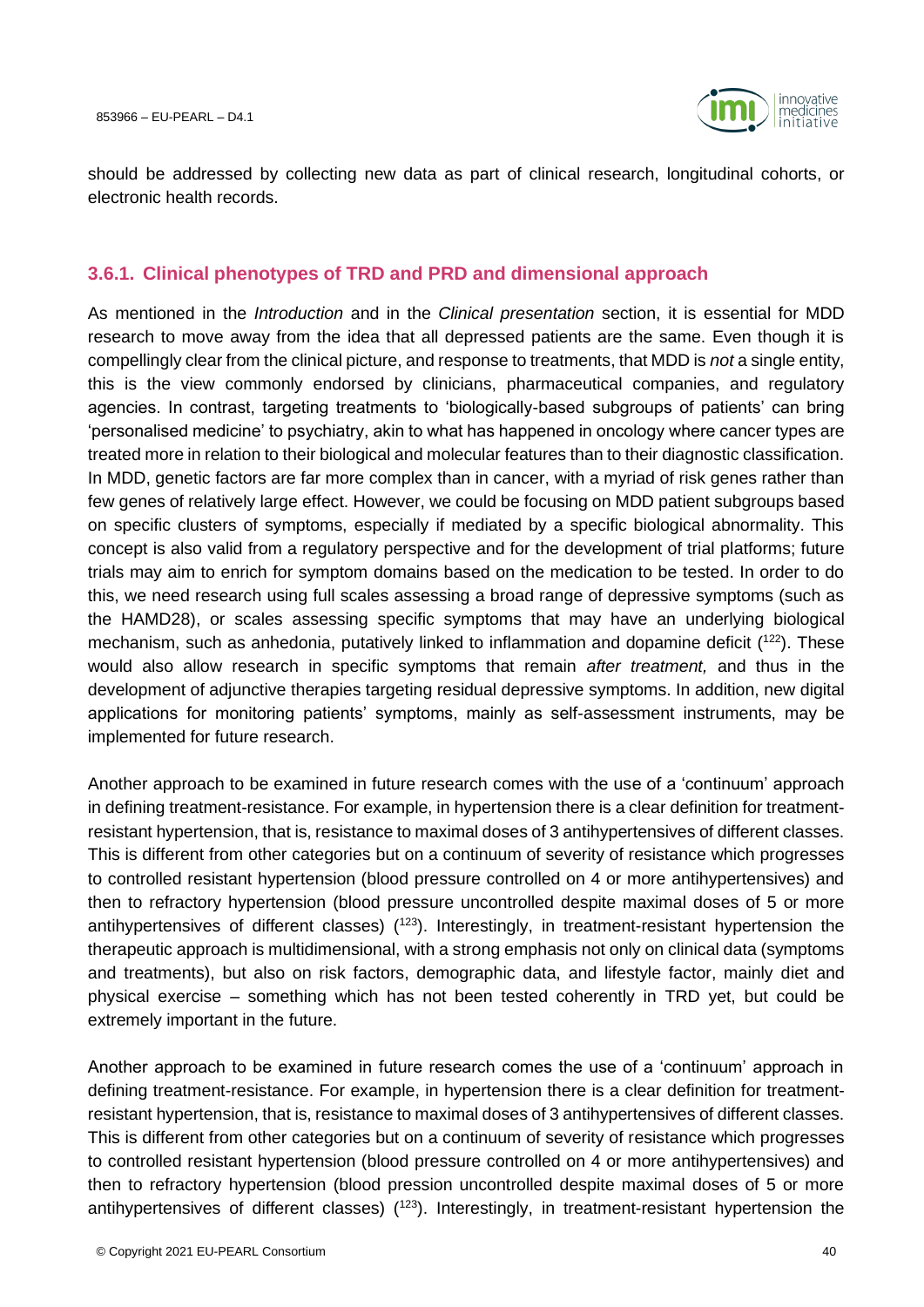

therapeutic approach is multidimensional, with a strong emphasis not only on clinical data (symptoms and treatments), but also on risk factors, demographic data, and lifestyle factor, mainly diet and physical exercise – something which has not been tested coherently in TRD yet, but could be extremely important in the future.

#### **3.6.2. Genetics and biological markers**

All the experts agreed that biomarkers are extremely important for future research, but a consensus emerged that there are no genetic/biological markers currently ready to use for inclusion/exclusion of TRD-PRD patients in clinical trials. However, several biomarkers held promise for future research, especially as part of more complex diagnostic and predictive algorithms, which include clinical, cognitive, blood based, genetic, and neuroimaging markers.

Among the most discussed genetic markers of treatment response in MDD, the experts highlighted cytochrome P450 polymorphisms, especially of the enzymes CYP2D6 and CYP2C19 (Kirchheiner *et al.*, 2004), which could affect an individual's metabolism of different compounds. Also, biomarkers related to immune function were discussed as markers of TRD, including gene expression signatures  $(124; 125)$ , cellular immunophenotype  $(126)$ , and soluble factors such as C-reactive protein (CRP)  $(127;$  $128$ ). Other candidate markers include genetic profile or expression levels of biomarkers of HPA axis activity  $(1^{29}; 1^{30})$ ; channels controlling efflux of drugs from brain, e.g., ABCB-1  $(1^{31})$ ; serotonin transporter promoter (<sup>132</sup>); serotonin 1A or 2A receptors (<sup>133</sup>; <sup>134</sup>); olfactomedin-4 (<sup>135</sup>); and brainderived neurotrophic factor (BDNF) gene (<sup>134</sup>).

Even though we recognize the validity of these encouraging findings, we support the need for further research before the inclusion of specific biomarkers in recommendations for regulatory trials. With this in mind, of course we advocate that current and future clinical trials at least collect the biological samples needed for subsequent testing of candidate biomarkers (DNA, whole blood mRNA, serum or plasma), or candidate biomarkers that are clearly related to the drug's mechanisms of action (for example, an immune biomarker for an anti-inflammatory drug), so that post-hoc analyses on sub/stratified samples are possible, and can inform future confirmatory trials. Interestingly, the development of biomarkers for subtypes of depression could be used to assess outcome for Phase II/Proof of Concept studies that have the potential to improve our ability to eliminate treatment targets that are not ultimately going to pan out earlier (at lower cost) and more reliably than currently possible; this approach is referred to as 'Fast-Fail'  $(136)$ .

### <span id="page-40-0"></span>**3.6.3. Patients' preferences and perspectives**

There was a substantial agreement on the value of including patients' preferences when evaluating treatment resistance. This is another important point which could help to move MDD research away from a one-size-fits-all approach. Indeed, there was a general consensus on the importance of looking at TRD and PRD from a patient's perspective, thus not only including patients' preferences, but also integrating them into the definition, together with their subjective experience, to better understand this condition.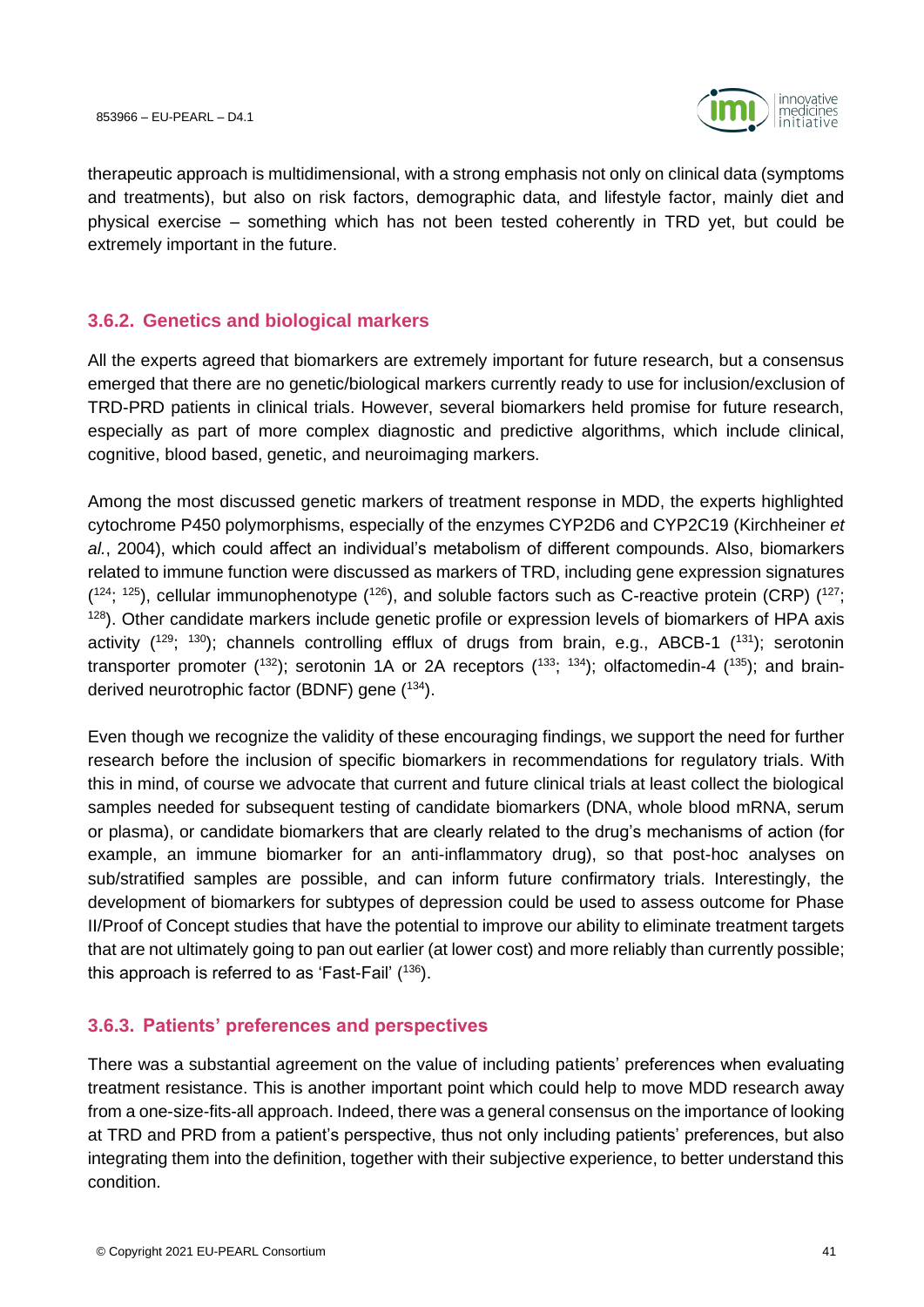

To develop this report, we involved patients' representatives in the stakeholders meeting and feedback, to fully consider their viewpoint (*see [Annex V: Full list of contributors to D4.1](#page-66-0) and [acknowledgement](#page-66-0)*). An important message that came out of people with lived experience is that clinical scales often do not adequately consider the patients' perspective, with a consequent potential discrepancy between clinician- and patient- reported outcomes (PROs) (<sup>137</sup>). The key example of this is the fact that a considerable proportion of remitted depressed patients (remitted according to the traditional clinical scales) do not consider themselves as remitted, because of the persistence of specific symptoms not adequately recorded, such as persistent residual cognitive symptoms or poor functionality, which obviously affect the outcome  $(^{138})$ .

As mentioned above, this discussion is relevant for the development of future protocols to assess depressed patients longitudinally and to improve the future clinical trials for TRD/PRD, both of which are key aims of this IMI EU-PEARL programme. Indeed, various approaches have been suggested to include patients' preferences and perspectives in TRD/PRD definitions, including the importance of recording which symptoms are the most disabling for the patient and what are the relevant functional outcomes, which may be more important than purely symptomatic ones. Some experts suggested the use of specific scales, such as quality of life (QoL) scales, specific checklists, or a visual analogue scale (VAS). Because there is no evidence of clear superiority of a single instrument over others, we do not recommend the use of any specific scale. It was also discussed whether PROs should be included, as opposed to being reported as a secondary outcome measure in trials, in the definition of TRD and PRD.

The recommendation is to integrate patients' preferences and perspectives in future studies, as also clearly highlighted by stakeholders. While we endorse the use of self-reported measures of depression, such as QIDS-SR, the feedback from the stakeholder clearly indicated that these instruments, whilst offering a patient's viewpoint, still do not provide a comprehensive assessment of the patient's preferences, perspectives, and reported outcomes, which should be included in a standardized manner in future protocols.

Ultimately, future research should better identify the outcomes which are important to patients and consider them to better define what clinical measures to prioritise. For example, it is important to understand the patient target, whether it is a return to premorbid status or reaching an 'optimal' functioning level. Setting the bar too high could be counterproductive for the patient himself, potentially masking an effective treatment.

### **3.6.4. Adherence**

Finally, adherence to treatment is a well-recognized critical issue in both clinical and research settings. Rates of adherence vary across the literature and generally are limited by different and restricted time periods (139). However, MDD individuals have typically high reported rates of non-adherence (up to more than 50%) (<sup>140</sup>; <sup>141</sup>). It is therefore vital to properly confirm the patient's adherence in order to define non-response: many cases of TRD may not be true TRD, but, instead, represent partial or full non-adherence. Several factors have been associated with future poor adherence to antidepressant treatments, including personal and cultural attitudes, such as stigma and health beliefs; sociodemographic features, such as unemployment and living alone; and clinical features, such as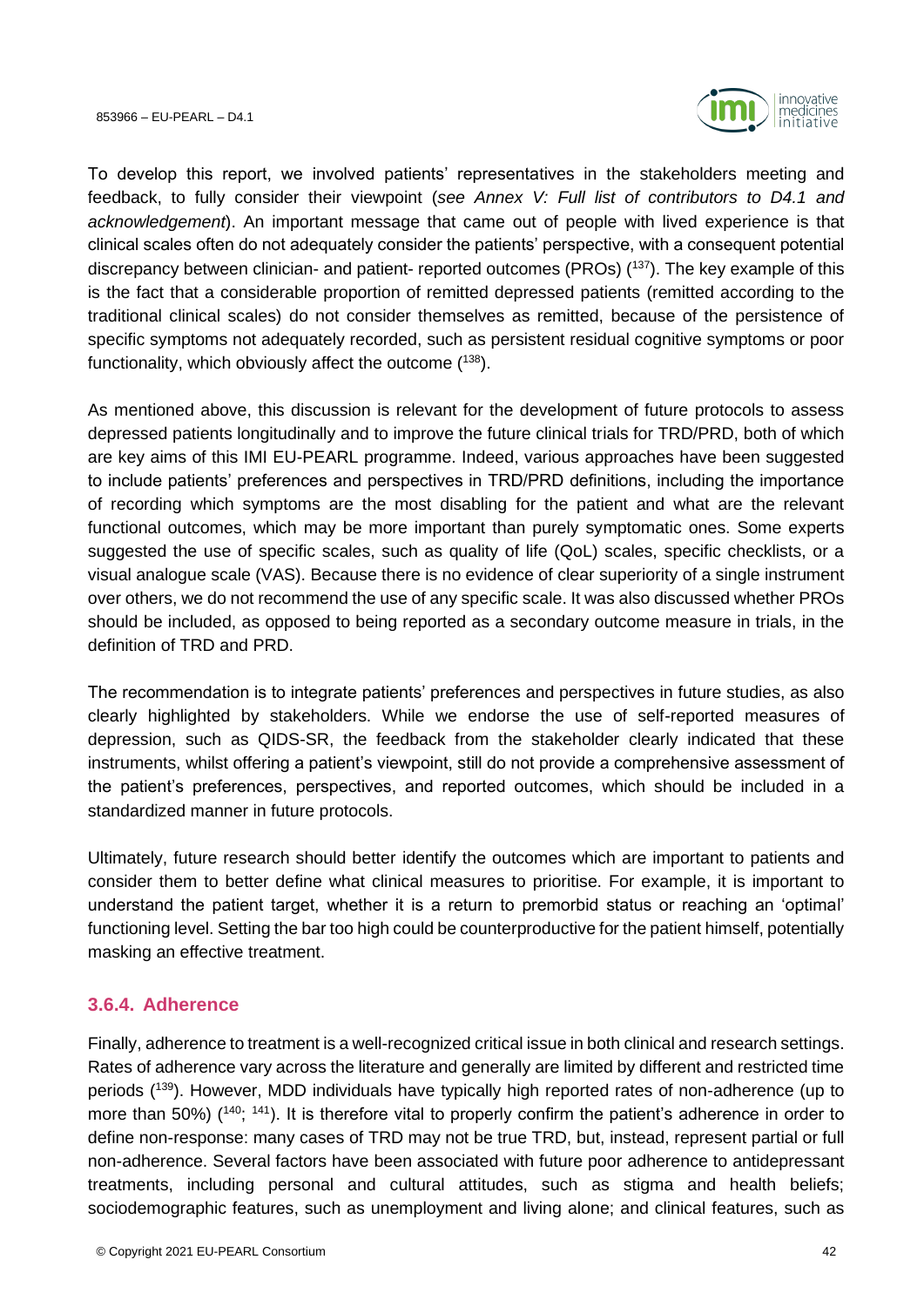

comorbid personality disorders and alcohol/substance abuse  $(142)$ . The assessment of treatment adherence can be quite difficult and is often not addressed in everyday settings, or in most current studies in TRD.

The most reliable method to assess adherence is to perform a blood test to measure the concentration of the medication in the patients' plasma (which would also allow the recognition of fast and slow metabolisers), even though it may increase patients' burden during the trial. Although this suggestion was clearly supported by the experts, systematic use of plasma level monitoring in TRD/PRD definitions is not current practice.

Experts also suggested the potential use of other specific methods to assess compliance in clinical trials. These could, for example, detect specific markers, such as odorous compounds or olfactory markers, upon breath exhalation after medication is taken (Xhale®), or use of digital applications, such as diaries and reminders, or artificial intelligence to confirm the identities of the patient and the medication and verify intake (AiCure®). Finally, future research should assess whether it may be useful to measure compliance in the run-in period, prior to the clinical trial is initiated, to screen out non-compliant patients (<sup>143</sup>). This could be integrated into future protocols for regulatory purposes, to guarantee the reliability of findings. It is however important to note that the FDA does not accept an analysis that excludes patients not compliant to the previous treatment based on a blood dosing of the medicine. This created a debate. For some contributors, indeed, ensuring minimal compliance, estimating plasma penetration, and verifying adequacy of the dispensing, is absolutely essential. Therefore, in their opinion, assessing participant's adherence, by at least a plasma sampling at estimated steady-state and at the end of the study should be mandatory. Our position is that, at the current state, such a recommendation for current implementation is not possible. However, we recommend assessing the usefulness of different methods to measure a patient's adherence for a potential (and desirable) future implementation.

#### Recommendations

- Future research should be more patient-centred, recognizing, and targeting different clinical phenotypes of TRD and PRD underpinned by a specific biological mechanism.
	- o *Level of consensus - Strong*
- **For future research, diagnostic and history-taking instruments should be implemented in clinical** cohorts and electronic health records, to allow a reliable, comprehensive, and multidimensional evaluation of the patient.
	- o *Level of consensus – Strong*
- Currently, no biomarker has been validated in clinical practice or in clinical trials to identify TRD (and PRD) patients, or to further stratify them; however, collection of biological samples for subsequent subgroup or stratified analyses is recommended.
	- o *Level of consensus - Moderate*
- **EXECT AT ATTS:** Patients' preferences, perspectives, and reported outcomes should be included in future TRD (and PRD) diagnostic tools and outcome measures.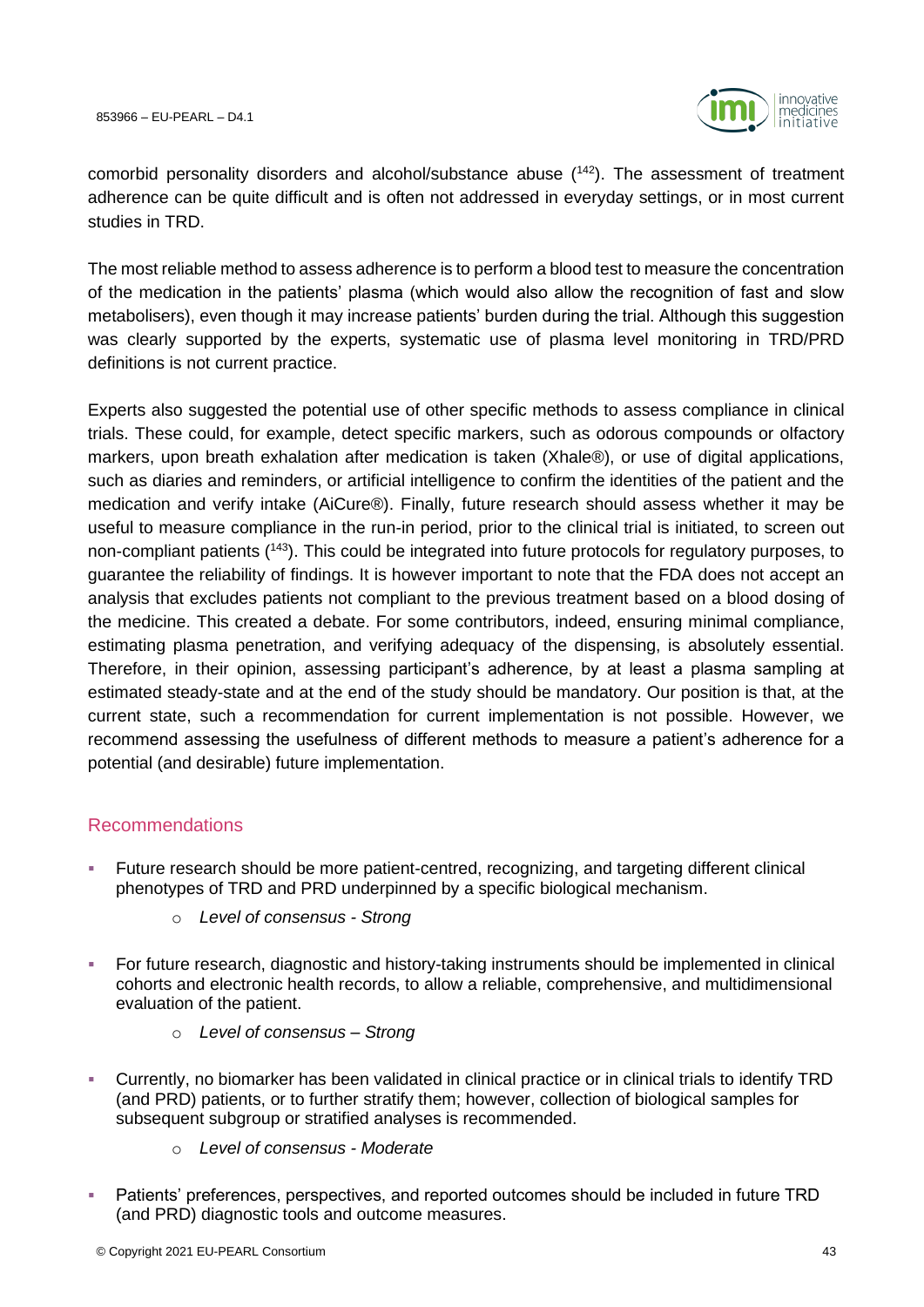

- o *Level of consensus – Strong*
- The usefulness of adherence assessment using blood levels or other methods (also in a run-in period) should be assessed through research, before deciding whether it should be implemented in future clinical trials.
	- o *Level of consensus - Moderate*

### **4. Conclusion**

There is a highly recognised need for clear and consistent definitions of treatment response in MDD for regulatory clinical trials, which can no longer be further delayed. This consensus document aims to fill the gaps in knowledge within TRD (and PRD) research, providing straightforward and replicable criteria agreed among a large group of experts, including clinicians, academicians, researchers, members of industry, regulatory agencies, and patients' representatives.

Reaching consensus of key definitions is the first deliverable of the WP4 EU-PEARL project, the larger goal of which is to design a Phase II/Proof of Concept platform trial. Standardised research is the only way to advance the MDD field towards tailored treatments. This 'precision medicine' would finally help to deliver better care for patients suffering from this severely disabling illness, which remains too often not adequately treated.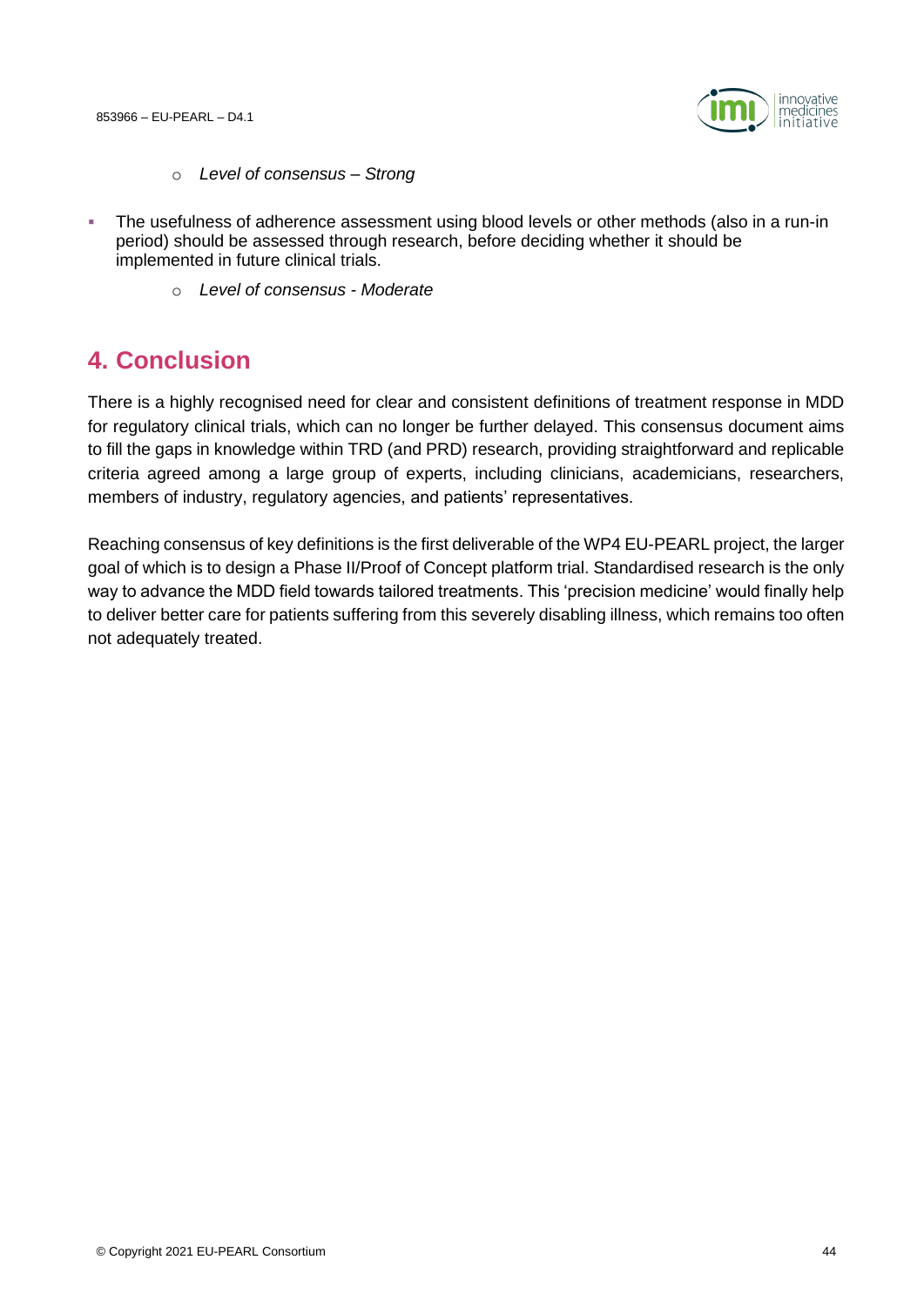

# **5. References**

- 1. American Psychiatric Association. *Diagnostic and Statistical Manual DSM 5*.; 2013. doi:10.1176/appi.books.9780890425596.744053
- 2. World Health Organisation. ICD-11 for Mortality and Morbidity Statistics (ICD-11 MMS) 2018 version. *Https://IcdWhoInt/Browse11/L-M/En*. 2018.
- 3. Otte C, Gold SM, Penninx BW, et al. Nature disease primer: Major Depressive Disorder. *Nat Publ Gr*. 2016. doi:10.1038/nrdp.2016.65
- 4. James SL, Abate D, Abate KH, et al. Global, regional, and national incidence, prevalence, and years lived with disability for 354 Diseases and Injuries for 195 countries and territories, 1990- 2017: A systematic analysis for the Global Burden of Disease Study 2017. *Lancet*. 2018. doi:10.1016/S0140-6736(18)32279-7
- 5. Mueller TI, Leon AC, Keller MB, et al. Recurrence after recovery from major depressive disorder during 15 years of observational follow-up. *Am J Psychiatry*. 1999. doi:10.1176/ajp.156.7.1000
- 6. Solomon DA, Keller MB, Leon AC, et al. Multiple recurrences of major depressive disorder. *Am J Psychiatry*. 2000. doi:10.1176/appi.ajp.157.2.229
- 7. Ishak WW, Mirocha J, James D, et al. Quality of life in major depressive disorder before/after multiple steps of treatment and one-year follow-up. *Acta Psychiatr Scand*. 2015. doi:10.1111/acps.12301
- 8. J.-P. L, M. B. The increasing burden of depression. *Neuropsychiatr Dis Treat*. 2011.
- 9. Mols F, Husson O, Roukema JA, van de Poll-Franse L V. Depressive symptoms are a risk factor for all-cause mortality: Results from a prospective population-based study among 3,080 cancer survivors from the PROFILES registry. *J Cancer Surviv*. 2013. doi:10.1007/s11764-013- 0286-6
- 10. Plana-Ripoll O, Pedersen CB, Agerbo E, et al. A comprehensive analysis of mortality-related health metrics associated with mental disorders: a nationwide, register-based cohort study. *Lancet*. 2019. doi:10.1016/S0140-6736(19)32316-5
- 11. Momen NC, Plana-Ripoll O, Agerbo E, et al. Association between Mental Disorders and Subsequent Medical Conditions. *N Engl J Med*. 2020. doi:10.1056/nejmoa1915784
- 12. Hasin DS, Sarvet AL, Meyers JL, et al. Epidemiology of adult DSM-5 major depressive disorder and its specifiers in the United States. *JAMA Psychiatry*. 2018. doi:10.1001/jamapsychiatry.2017.4602
- 13. Bartova L, Dold M, Kautzky A, et al. Results of the European Group for the Study of Resistant Depression (GSRD) — basis for further research and clinical practice. *World J Biol Psychiatry*. 2019. doi:10.1080/15622975.2019.1635270
- 14. Sharma V, Khan M, Smith A. A closer look at treatment resistant depression: Is it due to a bipolar diathesis? *J Affect Disord*. 2005. doi:10.1016/j.jad.2004.01.015
- 15. Stahl SM, Morrissette DA, Faedda G, et al. Guidelines for the recognition and management of mixed depression. *CNS Spectr*. 2017. doi:10.1017/S1092852917000165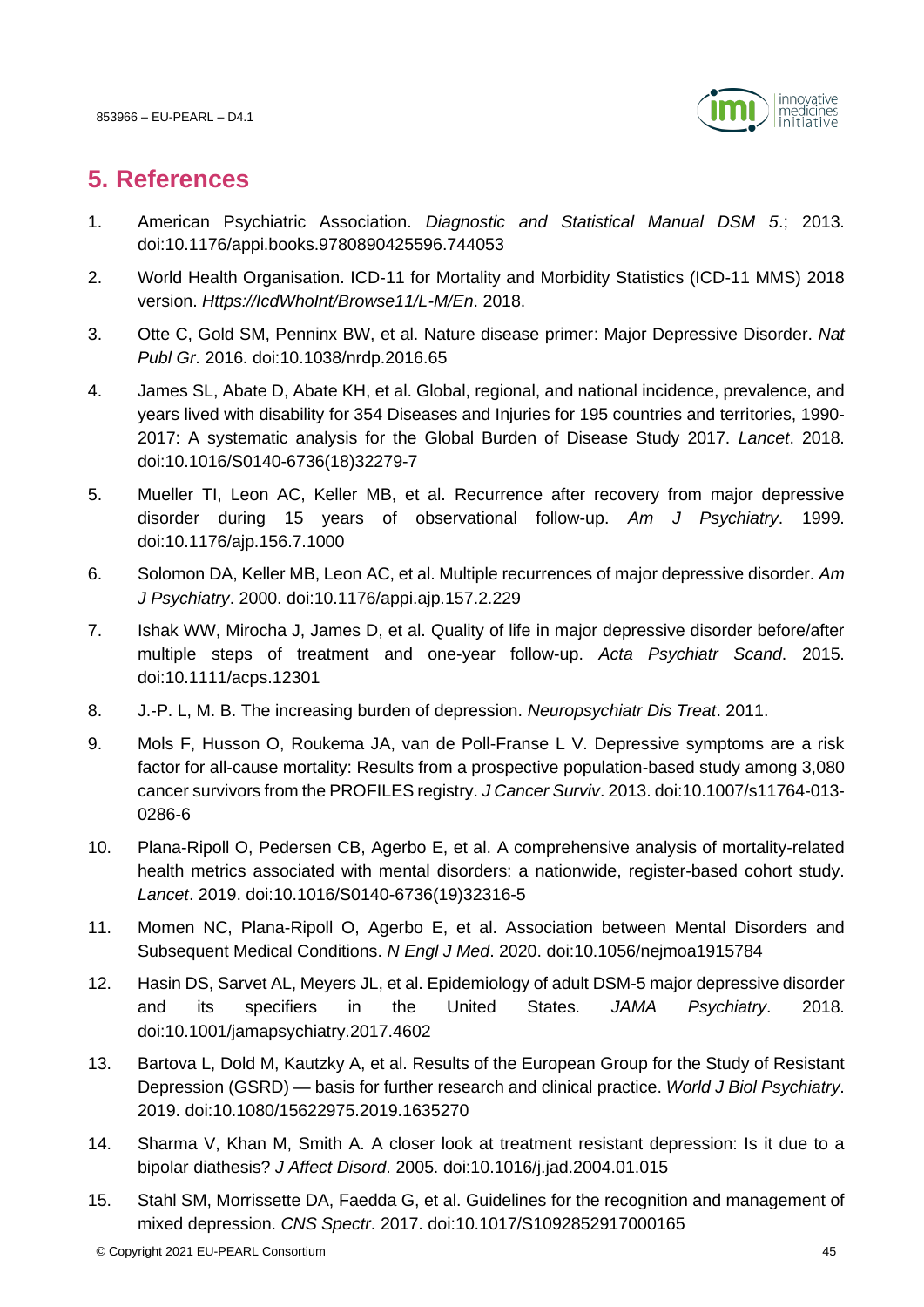

- 16. Maj M, Stein DJ, Parker G, et al. The clinical characterization of the adult patient with depression aimed at personalization of management. *World Psychiatry*. 2020. doi:10.1002/wps.20771
- 17. Arnow BA, Blasey C, Williams LM, et al. Depression subtypes in predicting antidepressant response: A report from the iSPOT-D trial. *Am J Psychiatry*. 2015. doi:10.1176/appi.ajp.2015.14020181
- 18. Cipriani A, Furukawa TA, Salanti G, et al. Comparative efficacy and acceptability of 21 antidepressant drugs for the acute treatment of adults with major depressive disorder: a systematic review and network meta-analysis. *Lancet*. 2018. doi:10.1016/S0140- 6736(17)32802-7
- 19. Rush AJ, Trivedi MH, Wisniewski SR, et al. Acute and longer-term outcomes in depressed outpatients requiring one or several treatment steps: A STAR\*D report. *Am J Psychiatry*. 2006. doi:10.1176/ajp.2006.163.11.1905
- 20. McIntyre RS, Filteau MJ, Martin L, et al. Treatment-resistant depression: Definitions, review of the evidence, and algorithmic approach. *J Affect Disord*. 2014. doi:10.1016/j.jad.2013.10.043
- 21. Gaynes BN, Lux L, Gartlehner G, et al. Defining treatment‐resistant depression. *Depress Anxiety*. 2019. doi:10.1002/da.22968
- 22. Salloum NC, Papakostas GI. Staging treatment intensity and defining resistant depression: Historical overview and future directions. *J Clin Psychiatry*. 2019. doi:10.4088/JCP.18r12250
- 23. McAllister-Williams RH, Arango C, Blier P, et al. The identification, assessment and management of difficult-to-treat depression: An international consensus statement. *J Affect Disord*. 2020. doi:10.1016/j.jad.2020.02.023
- 24. Fava M. Diagnosis and definition of treatment-resistant depression. *Biol Psychiatry*. 2003. doi:10.1016/S0006-3223(03)00231-2
- 25. Kessler RC, Berglund P, Demler O, et al. The Epidemiology of Major Depressive Disorder: Results from the National Comorbidity Survey Replication (NCS-R). *J Am Med Assoc*. 2003. doi:10.1001/jama.289.23.3095
- 26. Berlim MT, Turecki G. Definition, assessment, and staging of treatment-resistant refractory major depression: A review of current concepts and methods. *Can J Psychiatry*. 2007. doi:10.1177/070674370705200108
- 27. Sheehan D V., Harnett-Sheehan K, Spann ME, Thompson HF, Prakash A. Assessing remission in major depressive disorder and generalized anxiety disorder clinical trials with the discan metric of the Sheehan disability scale. *Int Clin Psychopharmacol*. 2011. doi:10.1097/YIC.0b013e328341bb5f
- 28. Bennabi D, Aouizerate B, El-Hage W, et al. Risk factors for treatment resistance in unipolar depression: A systematic review. *J Affect Disord*. 2015. doi:10.1016/j.jad.2014.09.020
- 29. Souery D, Oswald P, Massat I, et al. Clinical factors associated with treatment resistance in major depressive disorder: Results from a European multicenter study. *J Clin Psychiatry*. 2007. doi:10.4088/jcp.v68n0713
- © Copyright 2021 EU-PEARL Consortium 46 30. Dudek D, Rybakowski JK, Siwek M, et al. Risk factors of treatment resistance in major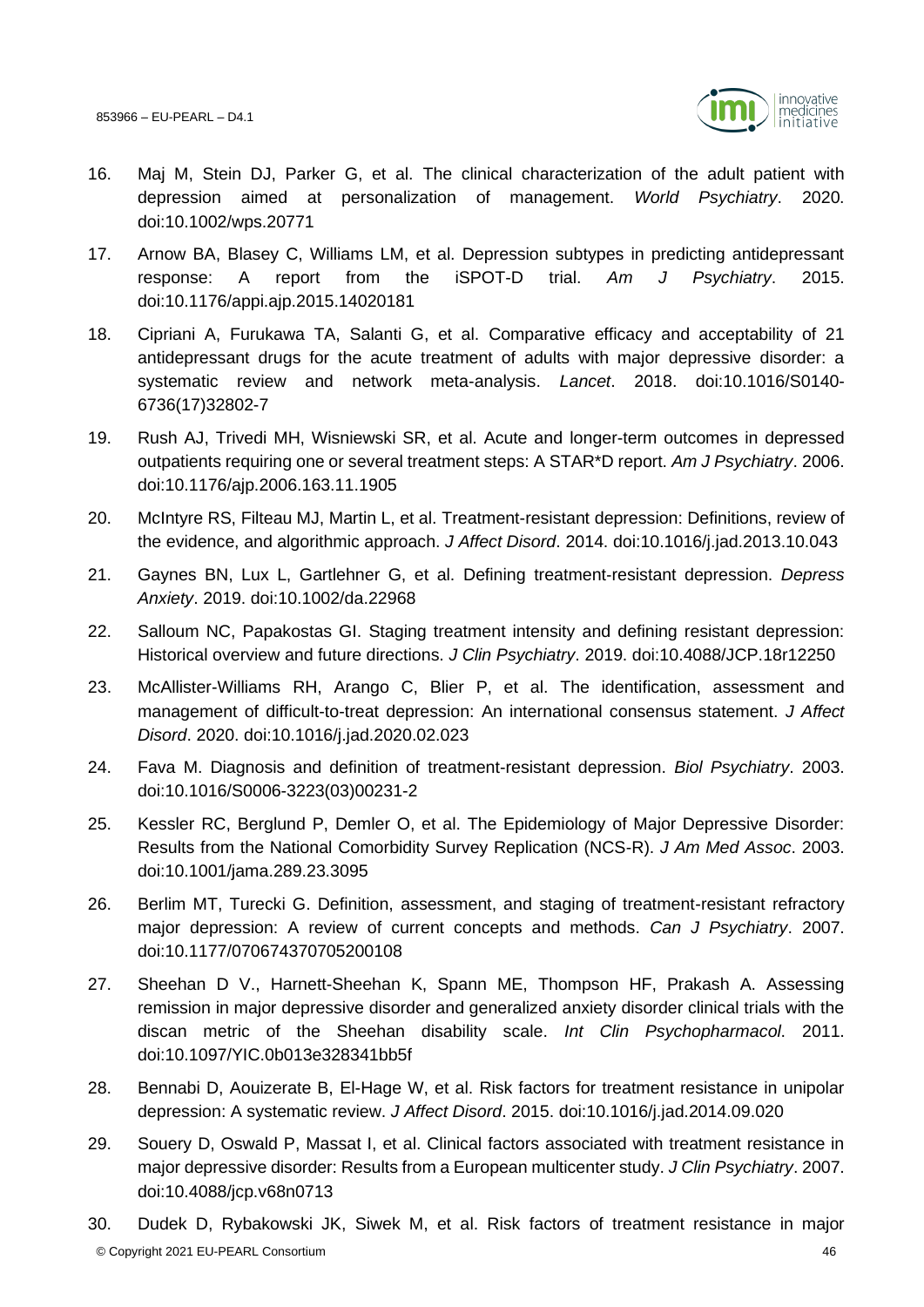

depression: Association with bipolarity. *J Affect Disord*. 2010. doi:10.1016/j.jad.2010.03.001

- 31. McAllister-Williams RH, Christmas DMB, Cleare AJ, et al. Multiple-therapy-resistant major depressive disorder: A clinically important concept. *Br J Psychiatry*. 2018. doi:10.1192/bjp.2017.33
- 32. Fekadu A, Donocik JG, Cleare AJ. Standardisation framework for the Maudsley staging method for treatment resistance in depression. *BMC Psychiatry*. 2018. doi:10.1186/s12888-018-1679 x
- 33. Taylor RW, Marwood L, Oprea E, et al. Pharmacological Augmentation in Unipolar Depression: A Guide to the Guidelines. *Int J Neuropsychopharmacol*. 2021. doi:10.1093/ijnp/pyaa033
- 34. Strawbridge R, Carter B, Marwood L, et al. Augmentation therapies for treatment-resistant depression: Systematic review and meta-analysis. *Br J Psychiatry*. 2019. doi:10.1192/bjp.2018.233
- 35. EU-PEARL webpage. https://eu-pearl.eu/.
- 36. Saville BR, Berry SM. Efficiencies of platform clinical trials: A vision of the future. *Clin Trials*. 2016. doi:10.1177/1740774515626362
- 37. Woodcock J, LaVange LM. Master Protocols to Study Multiple Therapies, Multiple Diseases, or Both. *N Engl J Med*. 2017. doi:10.1056/nejmra1510062
- 38. Angus DC, Alexander BM, Berry S, et al. Adaptive platform trials: definition, design, conduct and reporting considerations. *Nat Rev Drug Discov*. 2019. doi:10.1038/s41573-019-0034-3
- 39. J. JE, Linstone HA, Turoff M. The Delphi Method: Techniques and Applications. *Technometrics*. 1976. doi:10.2307/1268751
- 40. Moher D, Schulz KF, Simera I, Altman DG. Guidance for developers of health research reporting guidelines. *PLoS Med*. 2010. doi:10.1371/journal.pmed.1000217
- 41. Jorm AF. Using the Delphi expert consensus method in mental health research. *Aust N Z J Psychiatry*. 2015. doi:10.1177/0004867415600891
- 42. Banno M, Tsujimoto Y, Kataoka Y. The majority of reporting guidelines are not developed with the Delphi method: a systematic review of reporting guidelines. *J Clin Epidemiol*. 2020. doi:10.1016/j.jclinepi.2020.04.010
- 43. Food and Drug Administration. *Major Depressive Disorder: Developing Drugs for Treatment, Guidance for Industry', DRAFT GUIDANCE. U.S. Department of Health and Human Services, Food and Drug Administration, Center for Drug Evaluation and Research (CDER), Revision 1*.; 2018.
- 44. European Medicines Agency. *Guideline on Clinical Investigation of Medicinal Products in the Treatment of Depression. EMA/CHMP/185423/2010 Rev 2.*; 2013.
- 45. Jackson WC, Papakostas GI, Rafeyan R, Trivedi MH. Recognizing Inadequate Response in Patients With Major Depressive Disorder. *J Clin Psychiatry*. 2020. doi:10.4088/JCP.OT19037BR2
- 46. Hirschfeld RMA, Montgomery SA, Aguglia E, et al. Partial response and nonresponse to antidepressant therapy: Current approaches and treatment options. *J Clin Psychiatry*. 2002.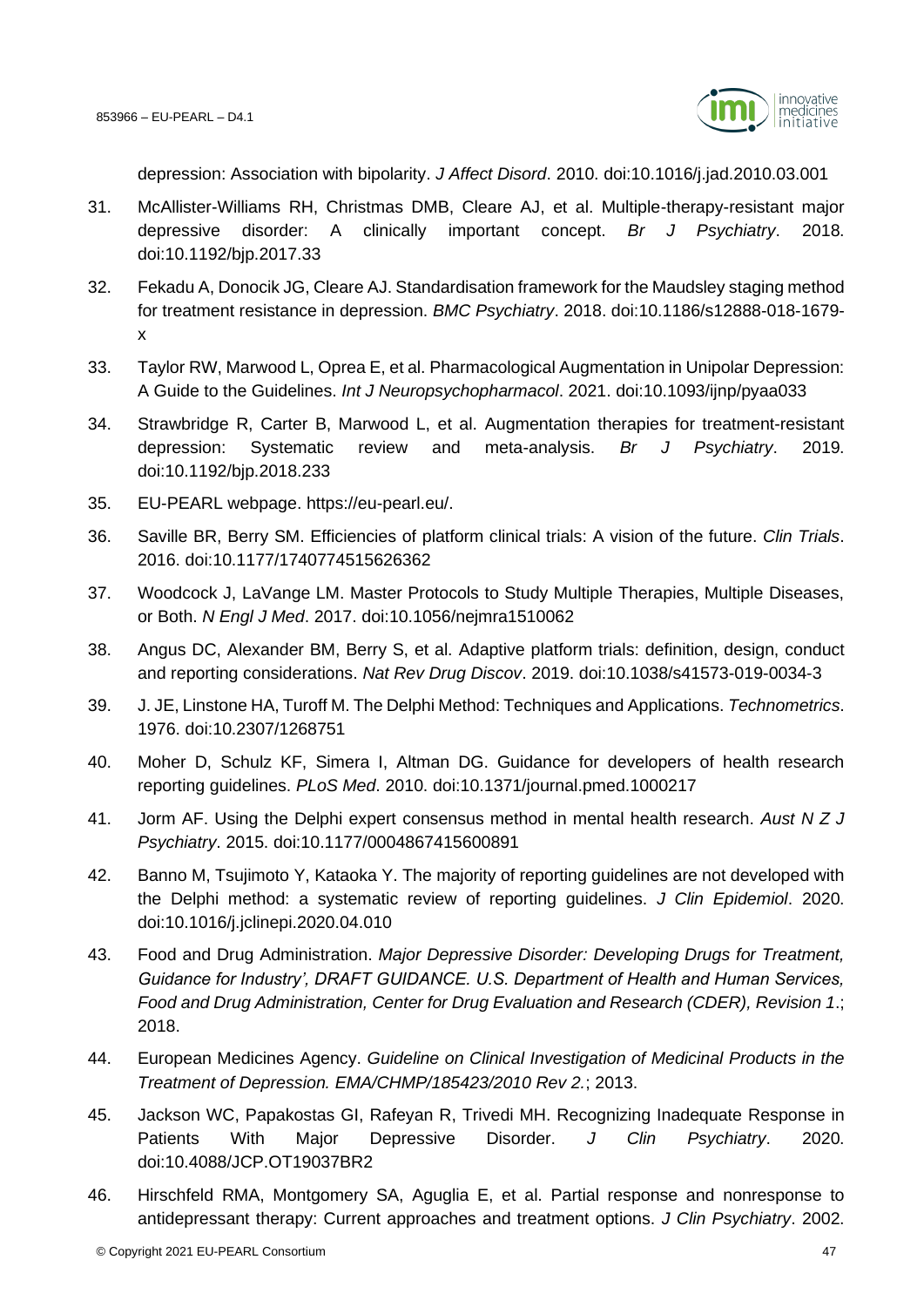

doi:10.4088/JCP.v63n0913

- 47. Kennedy SH, Lam RW, McIntyre RS, et al. Canadian Network for Mood and Anxiety Treatments (CANMAT) 2016 clinical guidelines for the management of adults with major depressive disorder: Section 3. Pharmacological Treatments. *Can J Psychiatry*. 2016. doi:10.1177/0706743716659417
- 48. Thase ME, Trivedi MH, Nelson JC, et al. Examining the efficacy of adjunctive aripiprazole in major depressive disorder: A pooled analysis of 2 studies. *Prim Care Companion J Clin Psychiatry*. 2008. doi:10.4088/PCC.v10n0603
- 49. Daly EJ, Singh JB, Fedgchin M, et al. Efficacy and safety of intranasal esketamine adjunctive to oral antidepressant therapy in treatment-resistant depression: A randomized clinical trial. *JAMA Psychiatry*. 2018. doi:10.1001/jamapsychiatry.2017.3739
- 50. Buckman JEJ, Underwood A, Clarke K, et al. Risk factors for relapse and recurrence of depression in adults and how they operate: A four-phase systematic review and metasynthesis. *Clin Psychol Rev*. 2018. doi:10.1016/j.cpr.2018.07.005
- 51. Fava GA, Offidani E. The mechanisms of tolerance in antidepressant action. *Prog Neuro-Psychopharmacology Biol Psychiatry*. 2011. doi:10.1016/j.pnpbp.2010.07.026
- 52. Voineskos D, Daskalakis ZJ, Blumberger DM. Management of treatment-resistant depression: Challenges and strategies. *Neuropsychiatr Dis Treat*. 2020. doi:10.2147/NDT.S198774
- 53. Luo Y, Kataoka Y, Ostinelli EG, Cipriani A, Furukawa TA. National Prescription Patterns of Antidepressants in the Treatment of Adults With Major Depression in the US Between 1996 and 2015: A Population Representative Survey Based Analysis. *Front Psychiatry*. 2020. doi:10.3389/fpsyt.2020.00035
- 54. Frazer A, Blier P. A Neuroscience-based Nomenclature (NbN) for psychotropic agents. *Int J Neuropsychopharmacol*. 2016. doi:10.1093/ijnppy/pyw066
- 55. Cantù F, Ciappolino V, Enrico P, Moltrasio C, Delvecchio G, Brambilla P. Augmentation with Atypical Antipsychotics for Treatment-Resistant Depression. *J Affect Disord*. 2021. doi:10.1016/j.jad.2020.11.006
- 56. Carter B, Strawbridge R, Husain MI, et al. Relative effectiveness of augmentation treatments for treatment-resistant depression: a systematic review and network meta-analysis. *Int Rev Psychiatry*. 2020. doi:10.1080/09540261.2020.1765748
- 57. Bauer M, Severus E, Köhler S, Whybrow PC, Angst J, Möller HJ. World Federation of Societies of Biological Psychiatry (WFSBP) guidelines for biological treatment of unipolar depressive disorders. part 2: Maintenance treatment of major depressive disorder-update 2015. *World J Biol Psychiatry*. 2015. doi:10.3109/15622975.2014.1001786
- 58. Cleare A, Pariante CM, Young AH, et al. Evidence-based guidelines for treating depressive disorders with antidepressants: A revision of the 2008 British Association for Psychopharmacology guidelines. *J Psychopharmacol*. 2015. doi:10.1177/0269881115581093
- 59. Furukawa TA, Salanti G, Cowen PJ, Leucht S, Cipriani A. No benefit from flexible titration above minimum licensed dose in prescribing antidepressants for major depression: systematic review. *Acta Psychiatr Scand*. 2020. doi:10.1111/acps.13145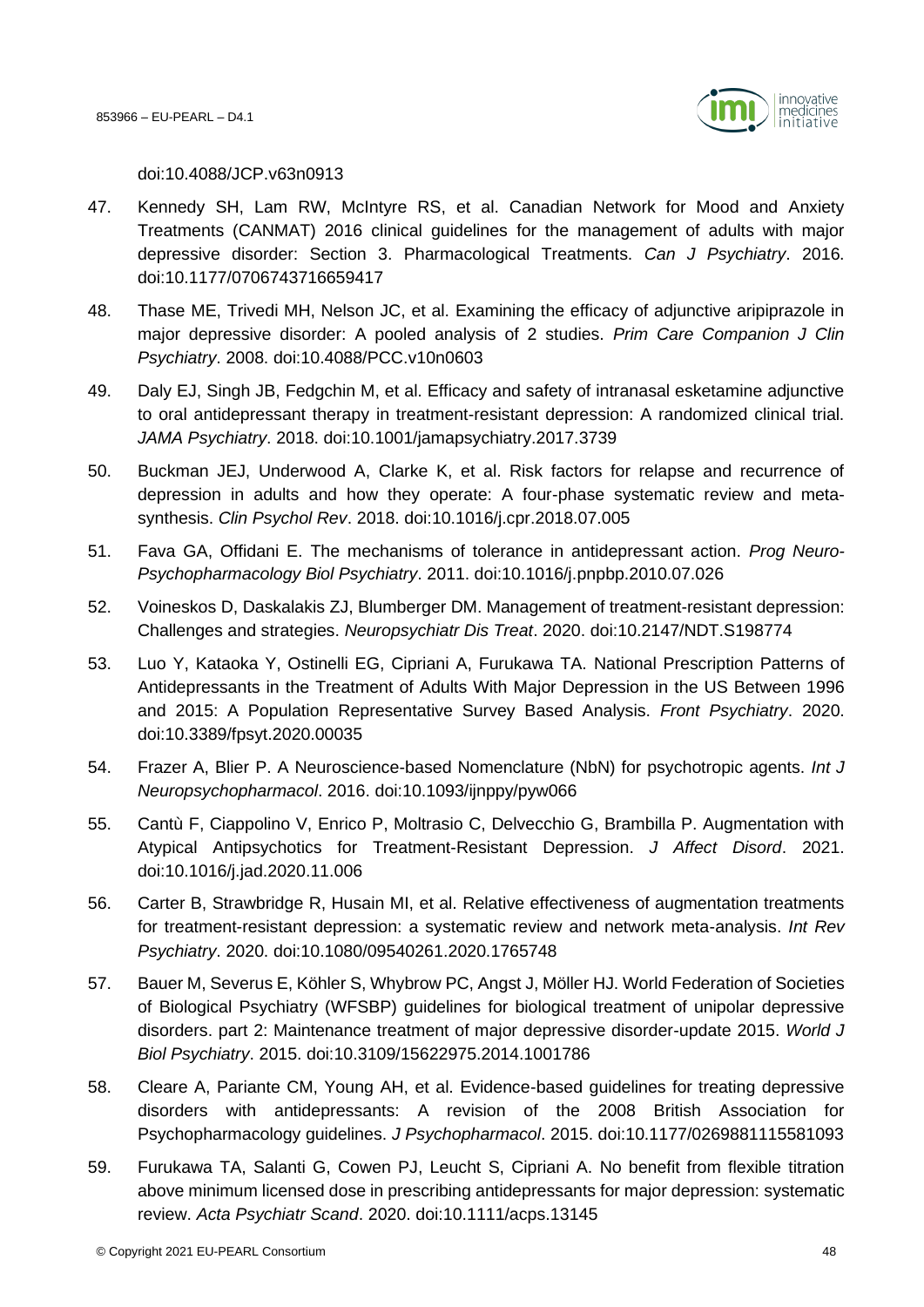

- 60. Hieronymus F, Nilsson S, Eriksson E. A mega-Analysis of fixed-dose trials reveals dosedependency and a rapid onset of action for the antidepressant effect of three selective serotonin reuptake inhibitors. *Transl Psychiatry*. 2016. doi:10.1038/tp.2016.104
- 61. Jakubovski E, Varigonda AL, Freemantle N, Taylor MJ, Bloch MH. Systematic review and meta-analysis: Dose-response relationship of selective serotonin reuptake inhibitors in major depressive disorder. *Am J Psychiatry*. 2016. doi:10.1176/appi.ajp.2015.15030331
- 62. Papakostas GI, Charles D, Fava M. Are typical starting doses of the selective serotonin reuptake inhibitors sub-optimal? A meta-analysis of randomized, double-blind, placebocontrolled, dose-finding studies in major depressive disorder. *World J Biol Psychiatry*. 2010. doi:10.3109/15622970701432528
- 63. Papakostas GI, Fava M, Thase ME. Treatment of SSRI-Resistant Depression: A Meta-Analysis Comparing Within- Versus Across-Class Switches. *Biol Psychiatry*. 2008. doi:10.1016/j.biopsych.2007.08.010
- 64. Bauer M, El-Khalili N, Datto C, Szamosi J, Eriksson H. A pooled analysis of two randomised, placebo-controlled studies of extended release quetiapine fumarate adjunctive to antidepressant therapy in patients with major depressive disorder. *J Affect Disord*. 2010. doi:10.1016/j.jad.2010.08.032
- 65. Brunner E, Tohen M, Osuntokun O, Landry J, Thase ME. Efficacy and Safety of Olanzapine/Fluoxetine Combination vs Fluoxetine Monotherapy Following Successful Combination Therapy of Treatment-Resistant Major Depressive Disorder. *Neuropsychopharmacology*. 2014. doi:10.1038/npp.2014.101
- 66. Marcus RN, McQuade RD, Carson WH, et al. The efficacy and safety of aripiprazole as adjunctive therapy in major depressive disorder: A second multicenter, randomized, doubleblind, placebo-controlled study. *J Clin Psychopharmacol*. 2008. doi:10.1097/JCP.0b013e31816774f9
- 67. Thase ME, Youakim JM, Skuban A, et al. Efficacy and safety of adjunctive brexpiprazole 2 mg in major depressive disorder: A phase 3, randomized, placebo-controlled study in patients with inadequate response to antidepressants. *J Clin Psychiatry*. 2015. doi:10.4088/JCP.14m09688
- 68. Mahmoud RA, Pandina GJ, Turkoz I, et al. Risperidone for treatment-refractory major depressive disorder: A randomized trial. *Ann Intern Med*. 2007. doi:10.7326/0003-4819-147-9- 200711060-00003
- 69. Papakostas GI, Fava M, Baer L, et al. Ziprasidone augmentation of escitalopram for major depressive disorder: Efficacy results from a randomized, Double-Blind, Placebo-Controlled Study. *Am J Psychiatry*. 2015. doi:10.1176/appi.ajp.2015.14101251
- 70. Nelson JC, Papakostas GI. Atypical antipsychotic augmentation in major depressive disorder: A meta-analysis of placebo-controlled randomized trials. *Am J Psychiatry*. 2009. doi:10.1176/appi.ajp.2009.09030312
- 71. Bauer M, Adli M, Ricken R, Severus E, Pilhatsch M. Role of lithium augmentation in the management of major depressive disorder. *CNS Drugs*. 2014. doi:10.1007/s40263-014-0152- 8
- © Copyright 2021 EU-PEARL Consortium 49 72. Van Bronswijk S, Moopen N, Beijers L, Ruhe HG, Peeters F. Effectiveness of psychotherapy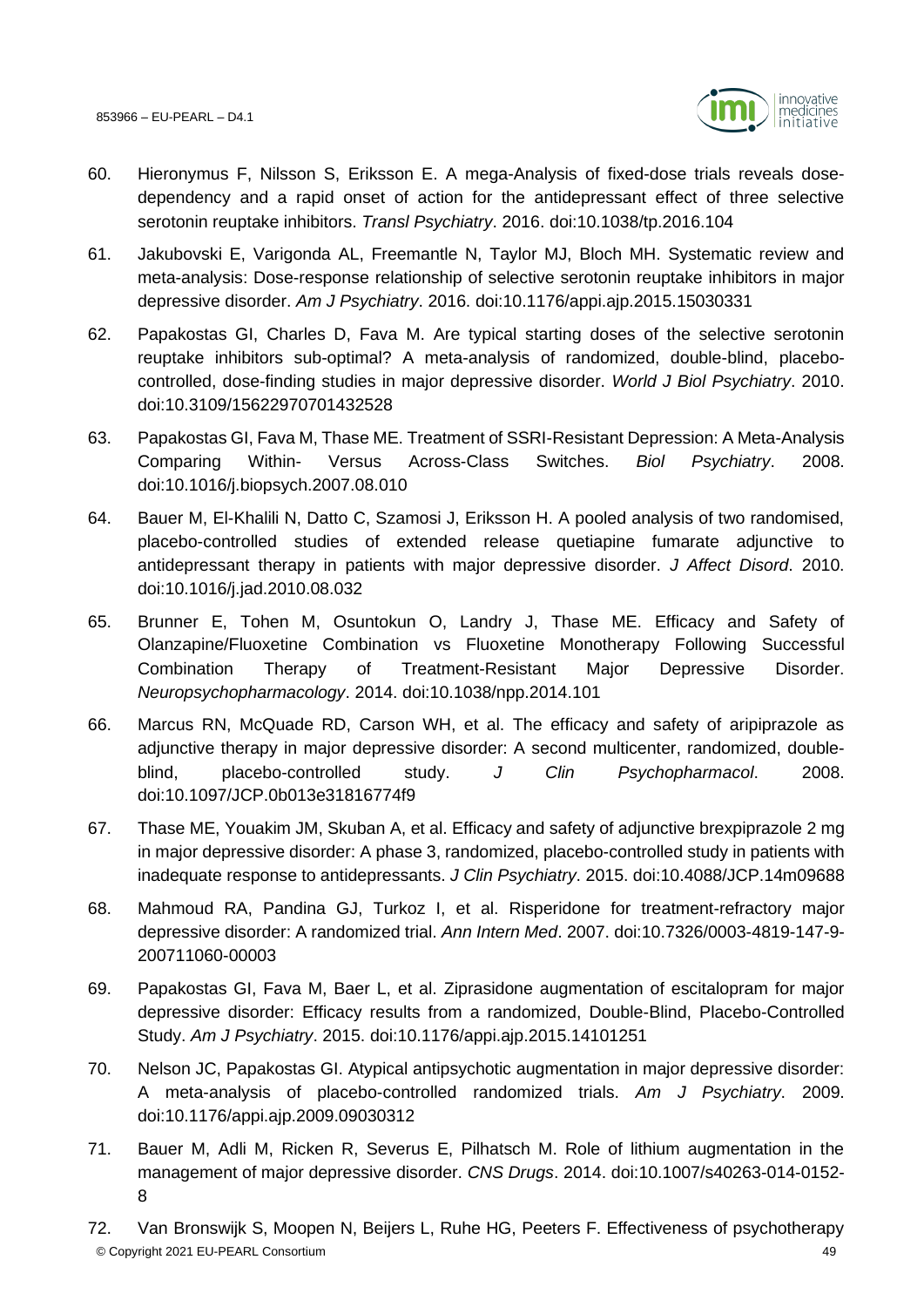

for treatment-resistant depression: A meta-analysis and meta-regression. *Psychol Med*. 2019. doi:10.1017/S003329171800199X

- 73. Gloster AT, Rinner MTB, Ioannou M, et al. Treating treatment non-responders: A meta-analysis of randomized controlled psychotherapy trials. *Clin Psychol Rev*. 2020. doi:10.1016/j.cpr.2019.101810
- 74. Debonnel G, Saint-André É, Hébert C, De Montigny C, Lavoie N, Blier P. Differential physiological effects of a low dose and high doses of venlafaxine in major depression. *Int J Neuropsychopharmacol*. 2007. doi:10.1017/S1461145705006413
- 75. Furukawa TA, Cipriani A, Cowen PJ, Leucht S, Egger M, Salanti G. Optimal dose of selective serotonin reuptake inhibitors, venlafaxine, and mirtazapine in major depression: a systematic review and dose-response meta-analysis. *The Lancet Psychiatry*. 2019. doi:10.1016/S2215- 0366(19)30217-2
- 76. Szegedi A, Jansen WT, Van Willigenburg APP, Van Der Meulen E, Stassen HH, Thase ME. Early improvement in the first 2 weeks as a predictor of treatment outcome in patients with major depressive disorder: A meta-analysis including 6562 patients. *J Clin Psychiatry*. 2009. doi:10.4088/JCP.07m03780
- 77. Kelley ME, Dunlop BW, Nemeroff CB, et al. Response rate profiles for major depressive disorder: Characterizing early response and longitudinal nonresponse. *Depress Anxiety*. 2018. doi:10.1002/da.22832
- 78. Rush AJ, Kraemer HC, Sackeim HA, et al. Report by the ACNP Task Force on response and remission in major depressive disorder. *Neuropsychopharmacology*. 2006. doi:10.1038/sj.npp.1301131
- 79. Rush AJ, Wisniewski SR, Warden D, et al. Selecting among second-step antidepressant medication monotherapies: Predictive value of clinical, demographic, or first-step treatment features. *Arch Gen Psychiatry*. 2008. doi:10.1001/archpsyc.65.8.870
- 80. Braund TA, Palmer DM, Williams LM, Harris AWF. Characterising anxiety in major depressive disorder and its use in predicting antidepressant treatment outcome: An iSPOT-D report. *Aust N Z J Psychiatry*. 2019. doi:10.1177/0004867419835933
- 81. Trivedi MH, Thase ME, Fava M, et al. Adjunctive aripiprazole in major depressive disorder: Analysis of efficacy and safety in patients with anxious and atypical features. *J Clin Psychiatry*. 2008. doi:10.4088/JCP.v69n1211
- 82. Bandelow B, Bauer M, Vieta E, et al. Extended release quetiapine fumarate as adjunct to antidepressant therapy in patients with major depressive disorder: Pooled analyses of data in patients with anxious depression versus low levels of anxiety at baseline. *World J Biol Psychiatry*. 2014. doi:10.3109/15622975.2013.842654
- 83. Thase ME, Weiller E, Zhang P, Weiss C, McIntyre RS. Adjunctive brexpiprazole in patients with major depressive disorder and anxiety symptoms: Post hoc analyses of three placebocontrolled studies. *Neuropsychiatr Dis Treat*. 2019. doi:10.2147/NDT.S185815
- 84. Papakostas GI, Petersen TJ, Farabaugh AH, et al. Psychiatric Comorbidity as a Predictor of Clinical Response to Nortriptyline in Treatment-Resistant Major Depressive Disorder. *J Clin Psychiatry*. 2003. doi:10.4088/JCP.v64n1112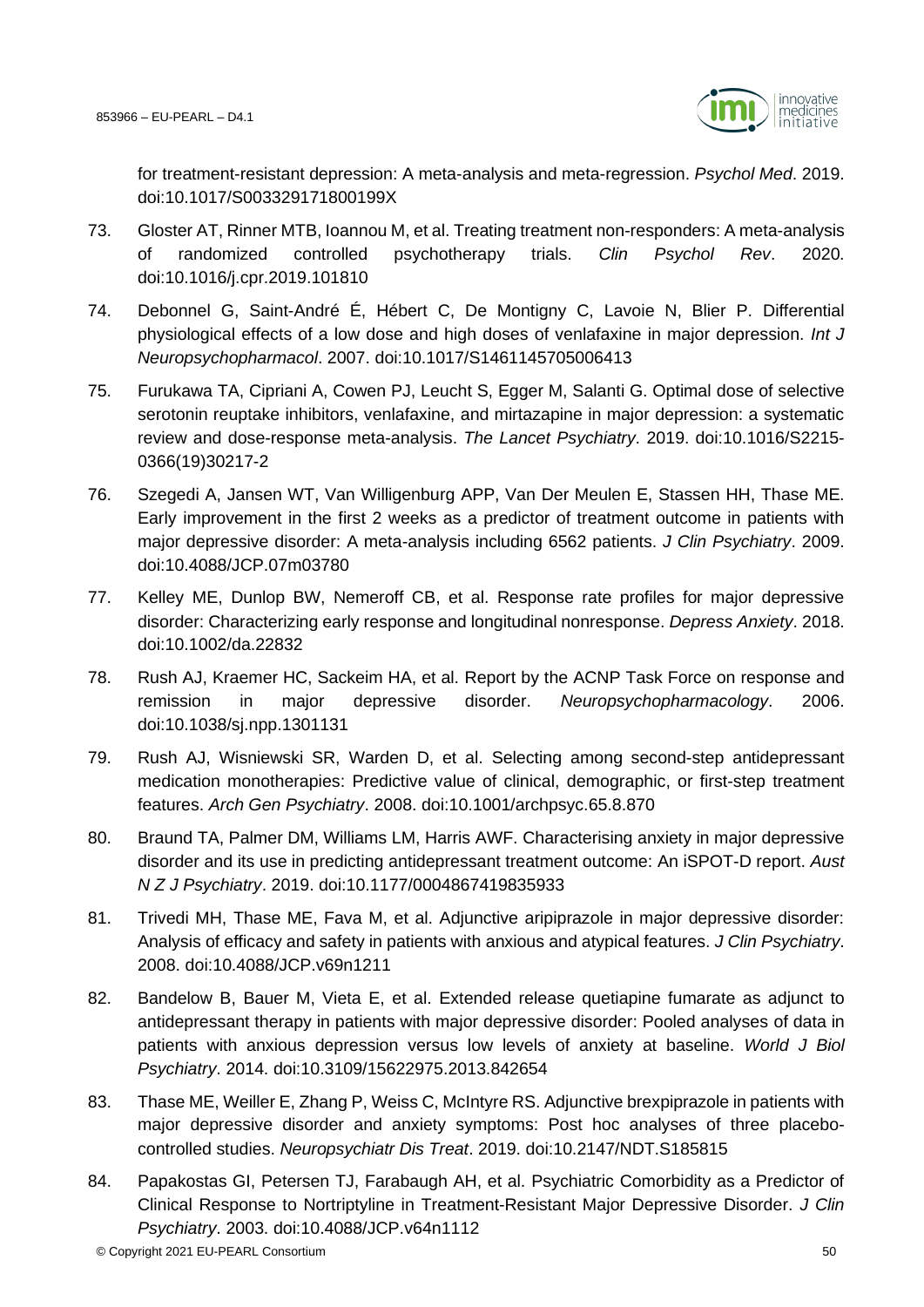

- 85. Brenner P, Brandt L, Li G, DiBernardo A, Bodén R, Reutfors J. Substance use disorders and risk for treatment resistant depression: a population-based, nested case-control study. *Addiction*. 2020. doi:10.1111/add.14866
- 86. Nunes E V., Levin FR. Treatment of Depression in Patients with Alcohol or Other Drug Dependence: A Meta-analysis. *J Am Med Assoc*. 2004. doi:10.1001/jama.291.15.1887
- 87. Newton-Howes G, Tyrer P, Johnson T. Personality disorder and the outcome of depression: Meta-analysis of published studies. *Br J Psychiatry*. 2006. doi:10.1192/bjp.188.1.13
- 88. Juruena MF, Pariante CM, Papadopoulos AS, Poon L, Lightman S, Cleare AJ. The role of mineralocorticoid receptor function in treatment-resistant depression. *J Psychopharmacol*. 2013. doi:10.1177/0269881113499205
- 89. Strawbridge R, Arnone D, Danese A, Papadopoulos A, Herane Vives A, Cleare AJ. Inflammation and clinical response to treatment in depression: A meta-analysis. *Eur Neuropsychopharmacol*. 2015. doi:10.1016/j.euroneuro.2015.06.007
- 90. Pan LA, Martin P, Zimmer T, et al. Neurometabolic disorders: Potentially treatable abnormalities in patients with treatment-refractory depression and suicidal behavior. *Am J Psychiatry*. 2017. doi:10.1176/appi.ajp.2016.15111500
- 91. Regier DA, Narrow WE, Clarke DE, et al. DSM-5 field trials in the United States and Canada, part II: Test-retest reliability of selected categorical diagnoses. *Am J Psychiatry*. 2013. doi:10.1176/appi.ajp.2012.12070999
- 92. Taylor, D.M., Barnes, T.R. and Young A. *The Maudsley Prescribing Guidelines in Psychiatry*. John Wiley & Sons.; 2018.
- 93. Cheruvu VK, Chiyaka ET. Prevalence of depressive symptoms among older adults who reported medical cost as a barrier to seeking health care: findings from a nationally representative sample. *BMC Geriatr*. 2019. doi:10.1186/s12877-019-1203-2
- 94. Yalin N, Young AH. The age of onset of unipolar depression. In: *Age of Onset of Mental Disorders: Etiopathogenetic and Treatment Implications*. ; 2018. doi:10.1007/978-3-319- 72619-9\_6
- 95. First, M. B., Spitzer, R.L, Gibbon M., and Williams JB. *Structured Clinical Interview for DSM-IV-TR Axis I Disorders*.; 2002.
- 96. First MB, Williams JBW, Karg RS, Spitzer RL. Structured clinical interview for DSM-5 research version. *Am Psychiatr Assoc Washingt DC*. 2015.
- 97. Sheehan D V., Lecrubier Y, Sheehan KH, et al. The Mini-International Neuropsychiatric Interview (M.I.N.I.): The development and validation of a structured diagnostic psychiatric interview for DSM-IV and ICD-10. In: *Journal of Clinical Psychiatry*. ; 1998.
- 98. Chandler GM, Iosifescu D V., Pollack MH, Targum SD, Fava M. Validation of the massachusetts general hospital Antidepressant Treatment History Questionnaire (ATRQ). *CNS Neurosci Ther*. 2010. doi:10.1111/j.1755-5949.2009.00102.x
- 99. Sackeim HA. The definition and meaning of treatment-resistant depression. *J Clin Psychiatry*. 2001.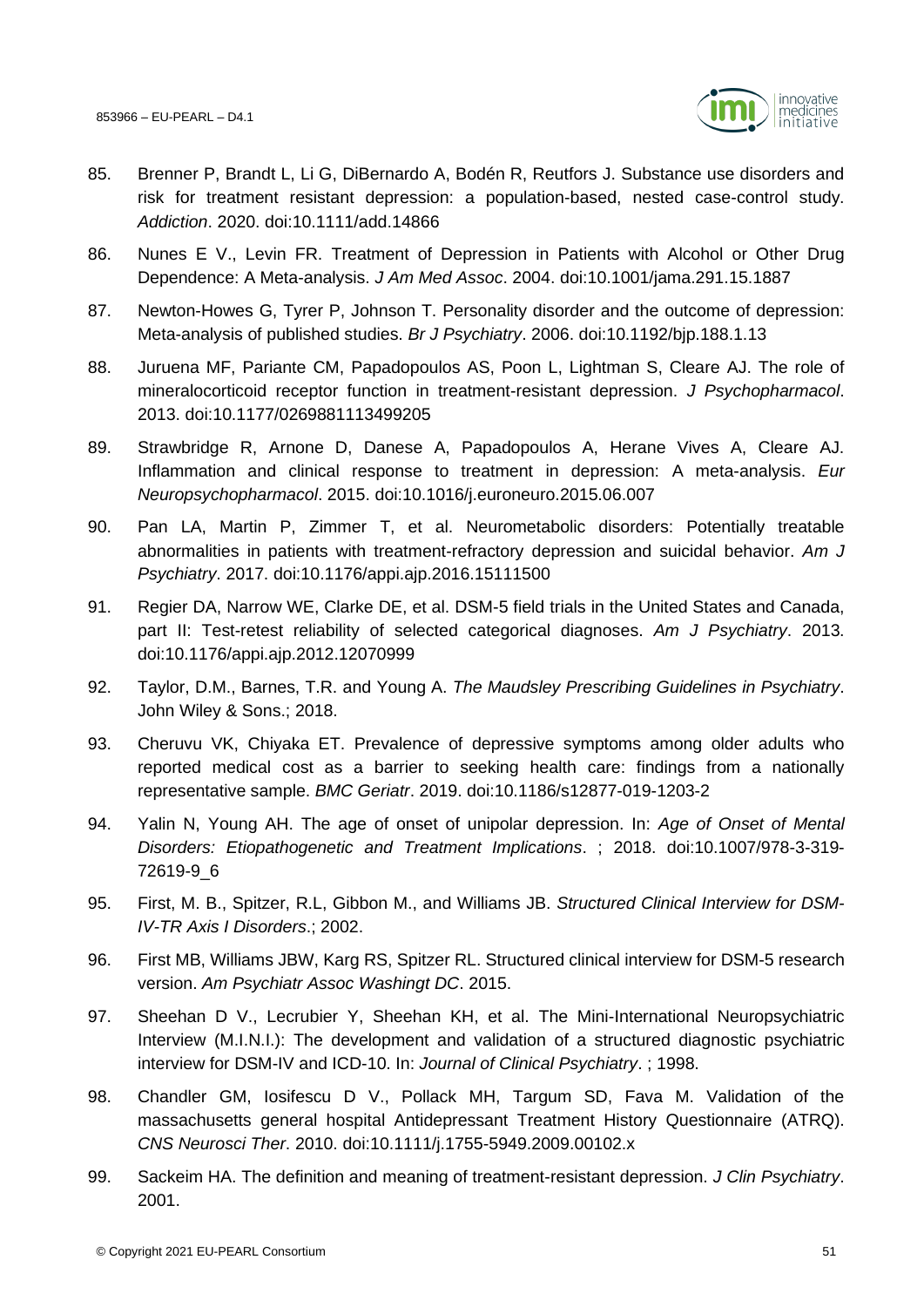

- 100. Desseilles M, Witte J, Chang TE, et al. Assessing the adequacy of past antidepressant trials: A clinician's guide to the antidepressant treatment response questionnaire. *J Clin Psychiatry*. 2011. doi:10.4088/JCP.11ac07225
- 101. Sackeim HA, Aaronson ST, Bunker MT, et al. The assessment of resistance to antidepressant treatment: Rationale for the Antidepressant Treatment History Form: Short Form (ATHF-SF). *J Psychiatr Res*. 2019. doi:10.1016/j.jpsychires.2019.03.021
- 102. Ruhé HG, Van Rooijen G, Spijker J, Peeters FPML, Schene AH. Staging methods for treatment resistant depression. A systematic review. *J Affect Disord*. 2012. doi:10.1016/j.jad.2011.02.020
- 103. Thase ME, Rush AJ. When at first you don't succeed: Sequential strategies for antidepressant nonresponders. In: *Journal of Clinical Psychiatry*. ; 1997.
- 104. Fekadu A, Wooderson S, Donaldson C, et al. A multidimensional tool to quantify treatment resistance in depression: The Maudsley staging method. *J Clin Psychiatry*. 2009. doi:10.4088/JCP.08m04309
- 105. Van Belkum SM, Geugies H, Lysen TS, et al. Validity of the maudsley staging method in predicting treatment-resistant depression outcome using the netherlands study of depression and anxiety. *J Clin Psychiatry*. 2018. doi:10.4088/JCP.17m11475
- 106. HAMILTON M. A rating scale for depression. *J Neurol Neurosurg Psychiatry*. 1960. doi:10.1136/jnnp.23.1.56
- 107. Montgomery SA, Asberg M. A new depression scale designed to be sensitive to change. *Br J Psychiatry*. 1979. doi:10.1192/bjp.134.4.382
- 108. Rush AJ, Trivedi MH, Ibrahim HM, et al. The 16-item Quick Inventory of Depressive Symptomatology (QIDS), clinician rating (QIDS-C), and self-report (QIDS-SR): A psychometric evaluation in patients with chronic major depression. *Biol Psychiatry*. 2003. doi:10.1016/S0006- 3223(02)01866-8
- 109. Beck AT, Ward CH, Mendelson M, Mock J, Erbaugh J. An Inventory for Measuring Depression. *Arch Gen Psychiatry*. 1961. doi:10.1001/archpsyc.1961.01710120031004
- 110. Kroenke K, Spitzer RL, Williams JBW. The PHQ-9: Validity of a brief depression severity measure. *J Gen Intern Med*. 2001. doi:10.1046/j.1525-1497.2001.016009606.x
- 111. Guy W. Rating Clinician-rated | Clinical Global Impression (CGI). *ECDEU Assess Man Psychopharmacol*. 1976.
- 112. DVRush AS, Pincus H, First M. Sheehan disability scale. *Handb Psychiatr Meas*. 2000.
- 113. Deshpande P, Sudeepthi Bl, Rajan S, Abdul Nazir C. Patient-reported outcomes: A new era in clinical research. *Perspect Clin Res*. 2011. doi:10.4103/2229-3485.86879
- 114. Frank E, Prien RF, Jarrett RB, et al. Conceptualization and rationale for consensus definitions of terms in major depressive disorder: Remission, recovery, relapse, and recurrence. *Arch Gen Psychiatry*. 1991. doi:10.1001/archpsyc.1991.01810330075011
- 115. Hawley CJ, Gale TM, Sivakumaran T. Defining remission by cut off score on the MADRS: Selecting the optimal value. *J Affect Disord*. 2002. doi:10.1016/S0165-0327(01)00451-7
- 116. Zimmerman M, Posternak MA, Chelminski I. Defining remission on the montgomery-asberg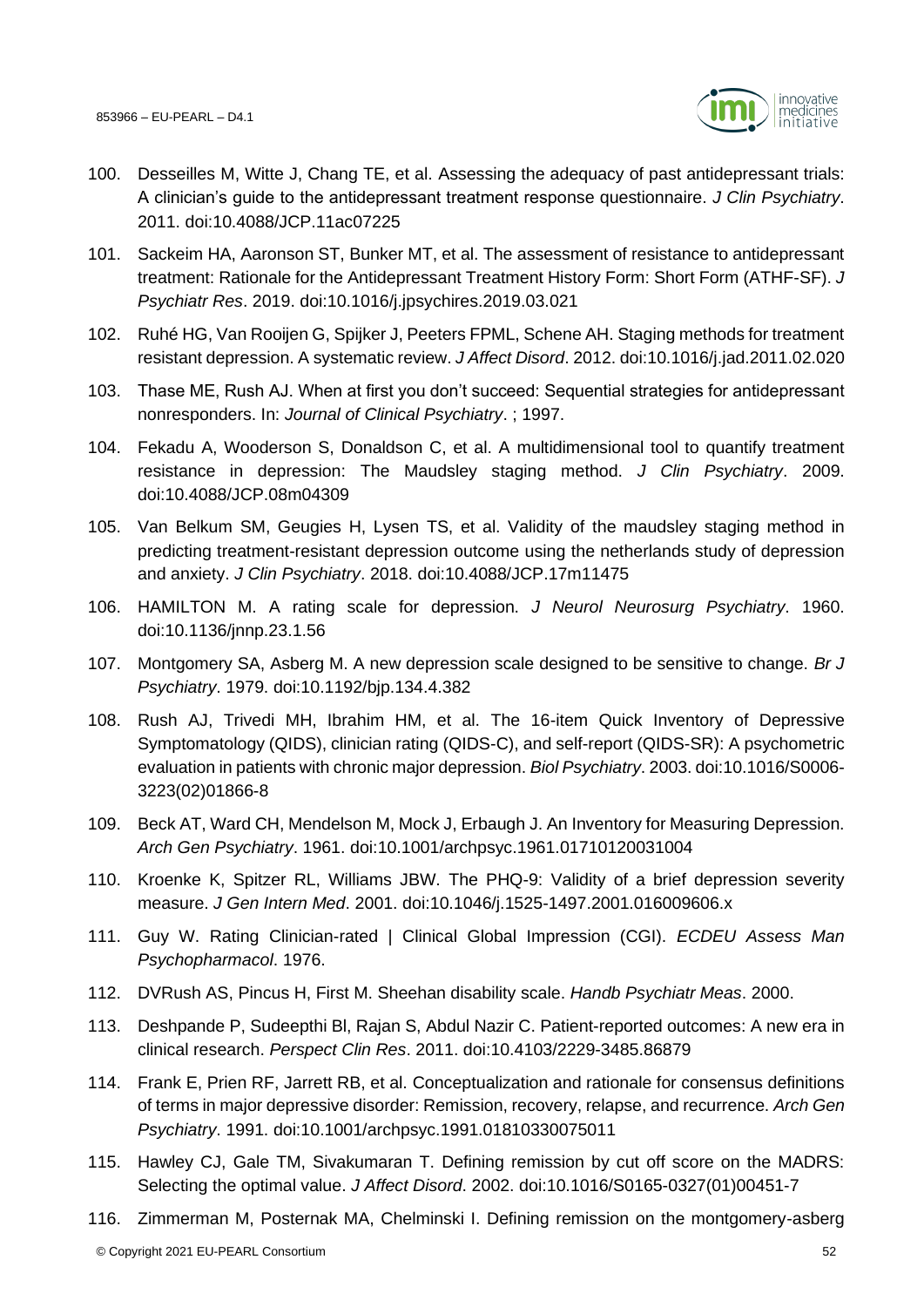

depression rating scale. *J Clin Psychiatry*. 2004. doi:10.4088/JCP.v65n0204

- 117. Uher R, Perlis RH, Placentino A, et al. Self-report and clinician-rated measures of depression severity: Can one replace the other? *Depress Anxiety*. 2012. doi:10.1002/da.21993
- 118. Dunlop BW, Li T, Kornstein SG, et al. Concordance between clinician and patient ratings as predictors of response, remission, and recurrence in major depressive disorder. *J Psychiatr Res*. 2011. doi:10.1016/j.jpsychires.2010.04.032
- 119. Fried EI. The 52 symptoms of major depression: Lack of content overlap among seven common depression scales. *J Affect Disord*. 2017. doi:10.1016/j.jad.2016.10.019
- 120. HAMILTON M. THE ASSESSMENT OF ANXIETY STATES BY RATING. *Br J Med Psychol*. 1959. doi:10.1111/j.2044-8341.1959.tb00467.x
- 121. Carhart-Harris RL, Bolstridge M, Rucker J, et al. Psilocybin with psychological support for treatment-resistant depression: an open-label feasibility study. *The Lancet Psychiatry*. 2016. doi:10.1016/S2215-0366(16)30065-7
- 122. Felger JC, Li Z, Haroon E, et al. Inflammation is associated with decreased functional connectivity within corticostriatal reward circuitry in depression. *Mol Psychiatry*. 2016. doi:10.1038/mp.2015.168
- 123. Williams B, Mancia G, Spiering W, et al. 2018 ESC/ESH Guidelines for themanagement of arterial hypertension. *Eur Heart J*. 2018. doi:10.1093/eurheartj/ehy339
- 124. Cattaneo A, Ferrari C, Turner L, et al. Whole-blood expression of inflammasome- and glucocorticoid-related mRNAs correctly separates treatment-resistant depressed patients from drug-free and responsive patients in the BIODEP study. *Transl Psychiatry*. 2020. doi:10.1038/s41398-020-00874-7
- 125. Wittenberg GM, Greene J, Vértes PE, Drevets WC, Bullmore ET. Major Depressive Disorder Is Associated With Differential Expression of Innate Immune and Neutrophil-Related Gene Networks in Peripheral Blood: A Quantitative Review of Whole-Genome Transcriptional Data From Case-Control Studies. *Biol Psychiatry*. 2020. doi:10.1016/j.biopsych.2020.05.006
- 126. Lynall ME, Turner L, Bhatti J, et al. Peripheral Blood Cell–Stratified Subgroups of Inflamed Depression. *Biol Psychiatry*. 2020. doi:10.1016/j.biopsych.2019.11.017
- 127. Uher R, Tansey KE, Dew T, et al. An inflammatory biomarker as a differential predictor of outcome of depression treatment with escitalopram and nortriptyline. *Am J Psychiatry*. 2014. doi:10.1176/appi.ajp.2014.14010094
- 128. Chamberlain SR, Cavanagh J, De Boer P, et al. Treatment-resistant depression and peripheral C-reactive protein. *Br J Psychiatry*. 2019. doi:10.1192/bjp.2018.66
- 129. Nouraei H, Firouzabadi N, Mandegary A, et al. Glucocorticoid receptor genetic variants and response to fluoxetine in major depressive disorder. *J Neuropsychiatry Clin Neurosci*. 2018. doi:10.1176/appi.neuropsych.16120322
- 130. O'Connell CP, Goldstein-Piekarski AN, Nemeroff CB, et al. Antidepressant outcomes predicted by Genetic variation in corticotropin-releasing hormone binding protein. *Am J Psychiatry*. 2018. doi:10.1176/appi.ajp.2017.17020172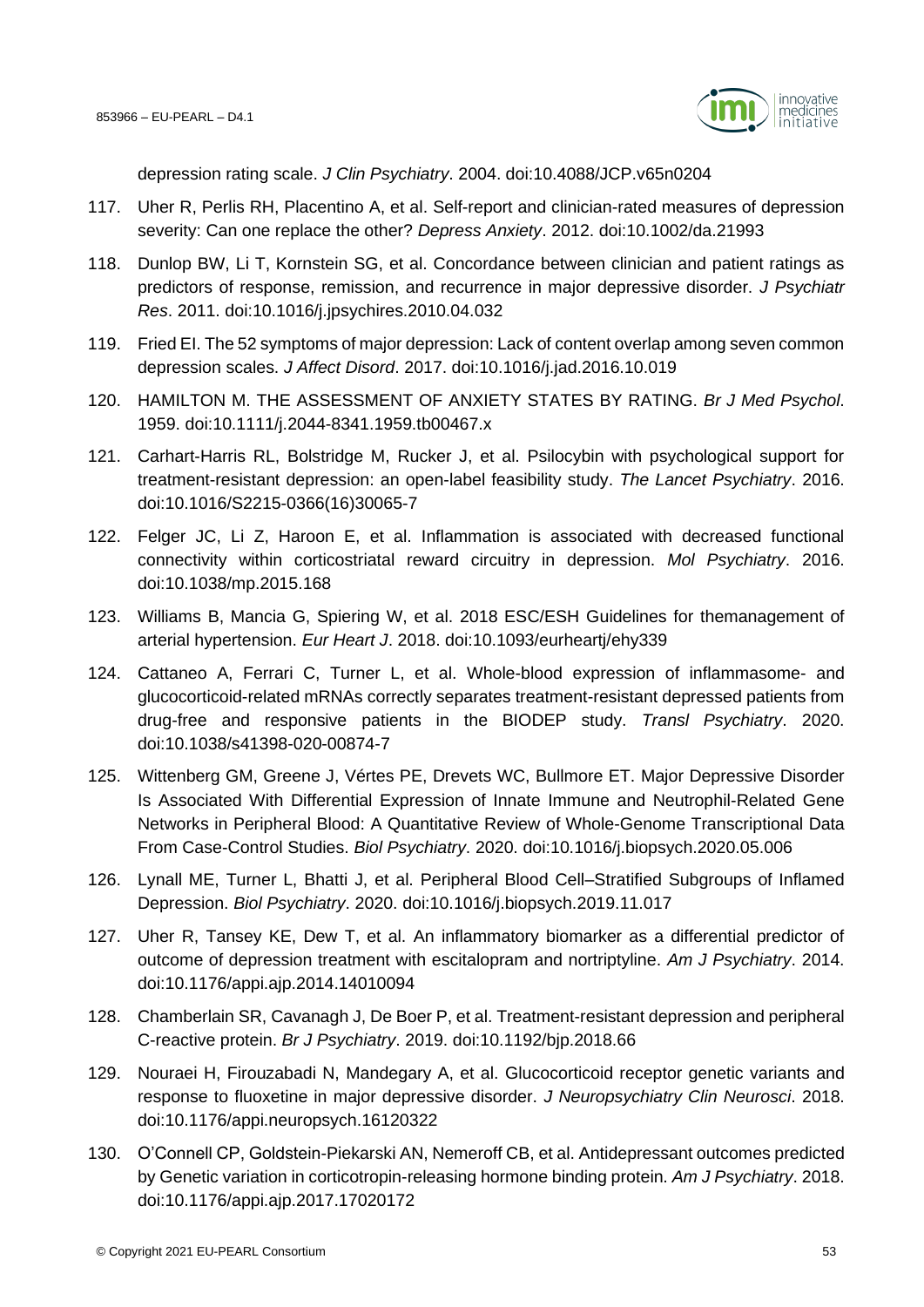

- 131. Uhr M, Tontsch A, Namendorf C, et al. Polymorphisms in the Drug Transporter Gene ABCB1 Predict Antidepressant Treatment Response in Depression. *Neuron*. 2008. doi:10.1016/j.neuron.2007.11.017
- 132. Porcelli S, Fabbri C, Serretti A. Meta-analysis of serotonin transporter gene promoter polymorphism (5-HTTLPR) association with antidepressant efficacy. *Eur Neuropsychopharmacol*. 2012. doi:10.1016/j.euroneuro.2011.10.003
- 133. Murphy GM, Kremer C, Rodrigues HE, Schatzberg AF. Pharmacogenetics of antidepressant medication intolerance. *Am J Psychiatry*. 2003. doi:10.1176/appi.ajp.160.10.1830
- 134. Anttila S, Huuhka K, Huuhka M, et al. Interaction between 5-HT1A and BDNF genotypes increases the risk of treatment-resistant depression. *J Neural Transm*. 2007. doi:10.1007/s00702-007-0705-9
- 135. Akil H, Gordon J, Hen R, et al. Treatment resistant depression: A multi-scale, systems biology approach. *Neurosci Biobehav Rev*. 2018. doi:10.1016/j.neubiorev.2017.08.019
- 136. Krystal AD, Pizzagalli DA, Mathew SJ, et al. The first implementation of the NIMH FAST-FAIL approach to psychiatric drug development. *Nat Rev Drug Discov*. 2018. doi:10.1038/nrd.2018.222
- 137. Chevance A, Ravaud P, Tomlinson A, et al. Identifying outcomes for depression that matter to patients, informal caregivers, and health-care professionals: qualitative content analysis of a large international online survey. *The Lancet Psychiatry*. 2020. doi:10.1016/S2215- 0366(20)30191-7
- 138. Mäntylä FL. Major Depressive Disorder A Patient Perspective to Recovery. https://www.inspirethemind.org/blog/major-depressive-disorder-a-patient-perspective-torecovery.
- 139. Keyloun KR, Hansen RN, Hepp Z, Gillard P, Thase ME, Devine EB. Adherence and Persistence Across Antidepressant Therapeutic Classes: A Retrospective Claims Analysis Among Insured US Patients with Major Depressive Disorder (MDD). *CNS Drugs*. 2017. doi:10.1007/s40263-017-0417-0
- 140. ten Doesschate MC, Bockting CLH, Schene AH. Adherence to continuation and maintenance antidepressant use in recurrent depression. *J Affect Disord*. 2009. doi:10.1016/j.jad.2008.07.011
- 141. Ho SC, Chong HY, Chaiyakunapruk N, Tangiisuran B, Jacob SA. Clinical and economic impact of non-adherence to antidepressants in major depressive disorder: A systematic review. *J Affect Disord*. 2016. doi:10.1016/j.jad.2015.12.029
- 142. Holma IAK, Holma KM, Melartin TK, Isometsä ET. Treatment attitudes and adherence of psychiatric patients with major depressive disorder: A five-year prospective study. *J Affect Disord*. 2010. doi:10.1016/j.jad.2010.04.022
- 143. Laursen DRT, Paludan-Müller AS, Hróbjartsson A. Randomized clinical trials with run-in periodsfrequency, characteristics and reporting. *Clin Epidemiol*. 2019. doi:10.2147/CLEP.S188752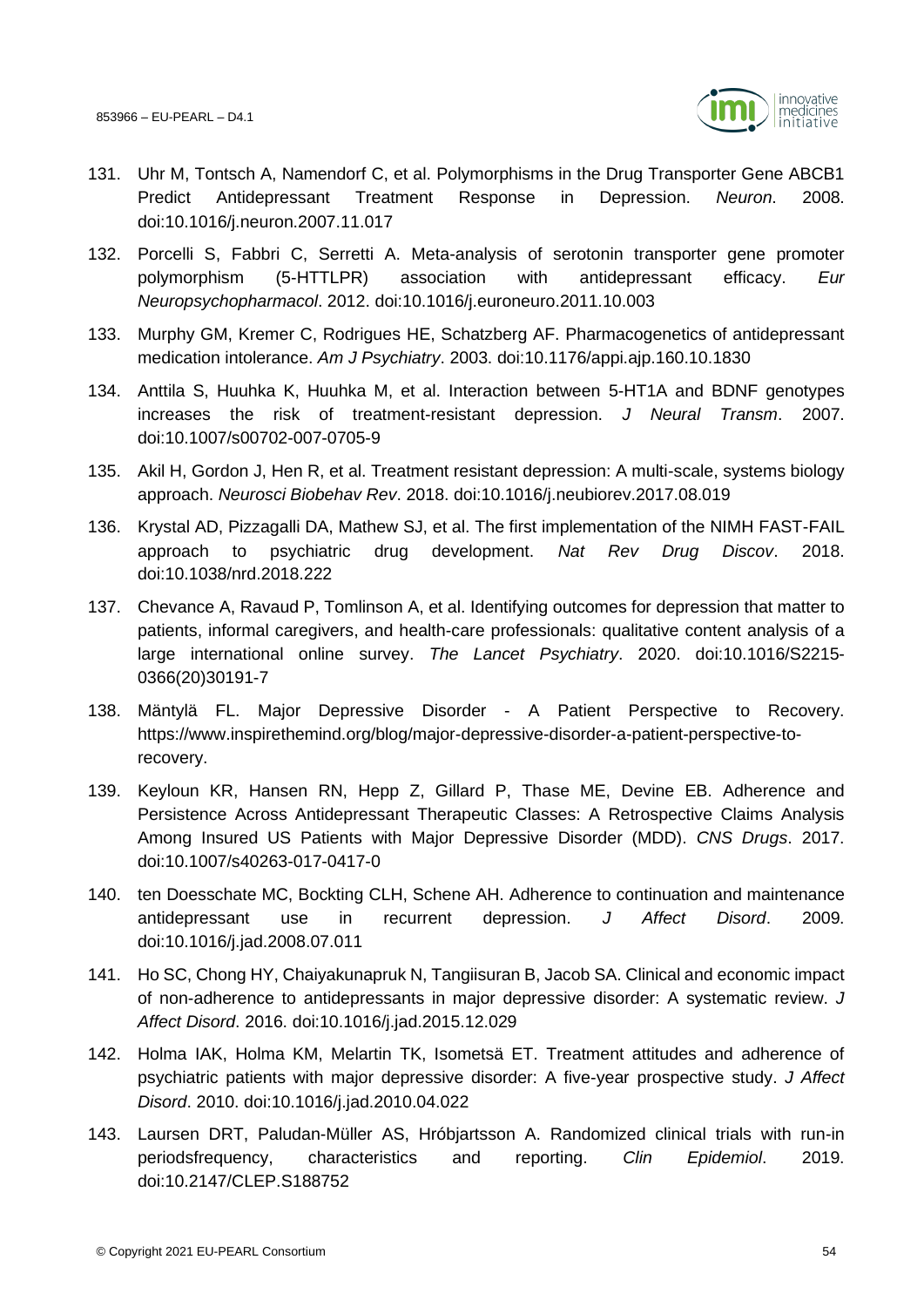853966 – EU-PEARL – D4.1



### **Annexes**

### **Annex I: Tables**

#### *Table 1: Overview of current definitions of treatment-resistance in MDD.*

|                                         | FDA (2018)                                                  | <b>EMA (2013)</b>                                                                                            | <b>Salloum and</b><br>Papakostas (2019)                                                                                                                                                                    | Gaynes et al. (2020)                                              | <b>McAllister-Williams</b><br>et al. (2020)                    | <b>Identified issues -</b><br>problems                                                                                                                                                      |
|-----------------------------------------|-------------------------------------------------------------|--------------------------------------------------------------------------------------------------------------|------------------------------------------------------------------------------------------------------------------------------------------------------------------------------------------------------------|-------------------------------------------------------------------|----------------------------------------------------------------|---------------------------------------------------------------------------------------------------------------------------------------------------------------------------------------------|
| <b>Previous</b><br>AD<br><b>courses</b> | No response to<br>more than one<br>prior<br>antidepressant. | At least two failed trials.                                                                                  | A continuous spectrum starting<br>with one failed trial.                                                                                                                                                   | A minimum of two prior<br>treatment failures.                     | At least two treatment trials<br>(one in some cases).          | Different criteria for TRD-PRD<br>in regulatory statements and<br>clinical studies.                                                                                                         |
| <b>AD</b> dose                          | Adequate dose<br>(not specified).                           | Adequate dose (not<br>specified).                                                                            | Adequate dose (or at minimal<br>plasma levels). There should<br>be a differentiation between<br>minimally effective treatment<br>and optimal treatment. It<br>should be clearly defined from<br>the onset. | Confirmation of <i>prior</i><br>adequate dose (not<br>specified). | Therapeutic dosage<br>adequate for target<br>engagement.       | What is an adequate dosage<br>(maximum licensed dosage?<br>maximum dose tolerated?<br>minimally effective dose?<br>lowest approved dose?<br>other?).<br>ADs have wide therapeutic<br>index. |
| <b>Treatmen</b><br>t duration           | Adequate<br>duration (not<br>specified).                    | Sufficient length of time<br>(not specified) for TRD<br>definition; 4-6 weeks for<br>clinical trials in TRD. | Sufficient duration (not<br>specified). It should be clearly<br>defined from the onset.                                                                                                                    | Confirmation of prior<br>adequate duration (minimum<br>4 weeks).  | Doses should be<br>maintained (not specified<br>for how long). | For how long should a specific<br>treatment be maintained?                                                                                                                                  |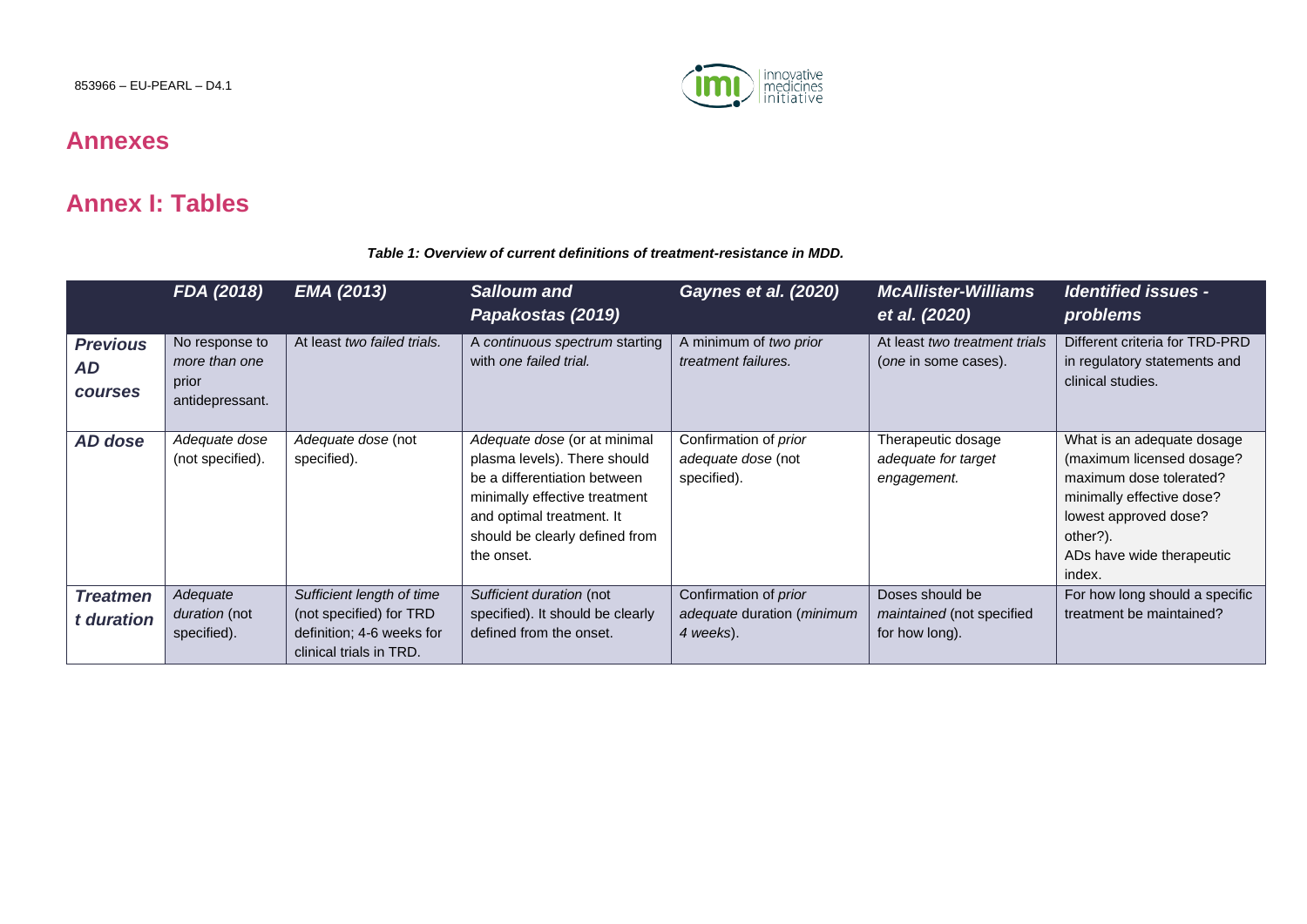

|                                         | FDA (2018)                                                                       | <b>EMA (2013)</b>                                                                                                                                                        | <b>Salloum and</b><br>Papakostas (2019)                                                                                                                                                                                                                     | <b>Gaynes et al. (2020)</b>                                                                                                                                                                                    | <b>McAllister-Williams</b><br>et al. (2020)                                                                                                                                              | <b>Identified issues -</b><br>problems                                                              |
|-----------------------------------------|----------------------------------------------------------------------------------|--------------------------------------------------------------------------------------------------------------------------------------------------------------------------|-------------------------------------------------------------------------------------------------------------------------------------------------------------------------------------------------------------------------------------------------------------|----------------------------------------------------------------------------------------------------------------------------------------------------------------------------------------------------------------|------------------------------------------------------------------------------------------------------------------------------------------------------------------------------------------|-----------------------------------------------------------------------------------------------------|
| <b>Type of</b><br>previous<br>treatment | Not specified.                                                                   | Antidepressants of same<br>or different class.                                                                                                                           | Not specified. Augmentation<br>therapies, psychotherapy and<br>other evidence-based brain<br>stimulation therapies should<br>be reflected when calculating<br>treatment strength. Treatment<br>with<br>ECT or ketamine should be<br>ascribed higher scores. | Any intervention tested and<br>identified as a treatment for<br>TRD: pharmacologic<br>treatments, non-<br>pharmacologic devices or<br>procedures, psychotherapy,<br>complementary and<br>alternative medicine. | Past treatment trials,<br>whether psychological,<br>pharmacological or<br>neurostimulatory. The<br>types of medication<br>previously used may inform<br>subsequent treatment<br>choices. | Which drugs count as<br>efficacious besides<br>SSRI/SNRI?<br>Other interventions?<br>Psychotherapy? |
| <b>Recomme</b><br>nded<br>tools         | Primary<br>endpoint:<br>HAMD17,<br>MADRS.<br>Secondary<br>endpoint: CGI,<br>SDS. | Primary endpoint: HAMD<br>(preferably the 17-item),<br>and the MADRS.<br>Secondary endpoint:<br>changes in global<br>assessment (e.g., CGI)<br>or in social functioning. | Validated scales (not<br>specified).                                                                                                                                                                                                                        | Patient-reported instruments<br>to be preferred.                                                                                                                                                               | Both symptoms rating<br>scales and measures of<br>psychosocial functions.                                                                                                                | Different criteria for TRD-PRD<br>patients? Different scales<br>more sensitive to change?           |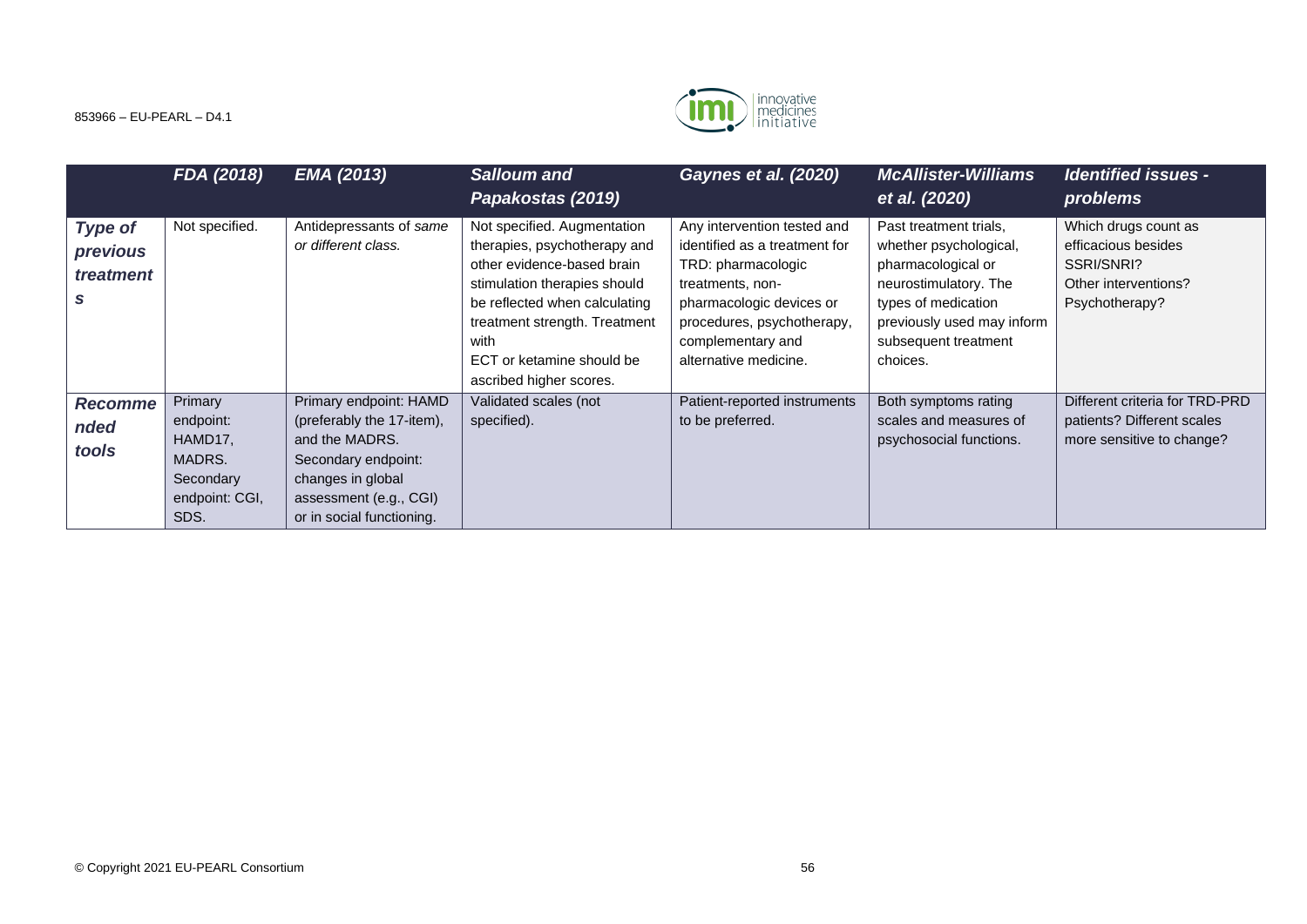

#### *Table 2: Main consensus recommendations on TRD/PRD regulatory clinical trials.*

| <b>Consensus key points</b> |                                                                                                                                                                                                                                                                                             |               |  |  |  |  |
|-----------------------------|---------------------------------------------------------------------------------------------------------------------------------------------------------------------------------------------------------------------------------------------------------------------------------------------|---------------|--|--|--|--|
|                             | Recommendations which can be implemented immediately within current<br><b>Level of</b>                                                                                                                                                                                                      |               |  |  |  |  |
| practice                    |                                                                                                                                                                                                                                                                                             | consensus     |  |  |  |  |
|                             | <b>TRD and PRD definitions</b>                                                                                                                                                                                                                                                              |               |  |  |  |  |
| 1                           | A definition of TRD for clinical trials conducted for regulatory purposes is necessary.                                                                                                                                                                                                     | <b>Strong</b> |  |  |  |  |
| $\overline{2}$              | A definition of PRD - as a distinct group from TRD - for clinical trials conducted for<br>regulatory purposes is recommended.                                                                                                                                                               | Moderate      |  |  |  |  |
|                             | <b>Previous antidepressant treatments</b>                                                                                                                                                                                                                                                   |               |  |  |  |  |
| 3                           | Failing at least two prior antidepressant treatments $-$ in the current episode $-$ is<br>necessary to define TRD.                                                                                                                                                                          | <b>Strong</b> |  |  |  |  |
| 4                           | A partial response to one single antidepressant treatment $-$ in the current episode $-$ is<br>sufficient to define PRD.                                                                                                                                                                    | Moderate      |  |  |  |  |
| 5                           | There is no maximum number of previous antidepressant treatments for patients<br>recommended to be included in TRD (and PRD) regulatory trials, but all documentable<br>life-time treatment response should be recorded to define the TRD (and PRD) stage of<br>a patient (see also below). | Moderate      |  |  |  |  |
| 6                           | TRD (and PRD) definition (and differentiation) should be based on the current<br>depressive episode only, and in the past two years only; if the current episode has<br>lasted more than two years, treatments prior to the last two years should not be<br>considered.                     | Weak          |  |  |  |  |
| $\overline{7}$              | To define TRD (and PRD), response to previous antidepressant treatments (within the<br>current episode and in the past two years) can be ascertained retrospectively using<br>structured interviews and clinical documentation.                                                             | Moderate      |  |  |  |  |
| Type,                       | dose, and duration of an 'adequate' antidepressant treatment trial                                                                                                                                                                                                                          |               |  |  |  |  |
| 8                           | To define TRD, the two different treatment failures must involve two established<br>medications for MDD, with different mechanisms of action.                                                                                                                                               | Moderate      |  |  |  |  |
| 9                           | Regulatory clinical trials for TRD (and PRD) may include patients who failed to respond<br>(or partially responded) to augmentation/combination treatment strategies, but these<br>need to be primarily based on medical records.                                                           | <b>Strong</b> |  |  |  |  |
| 10                          | Regulatory clinical trials for TRD (and PRD) may include patients who failed to respond<br>(or partially responded) to brain stimulation treatments, such as transcranial magnetic<br>stimulation (TMS) and electroconvulsive therapy (ECT).                                                | Moderate      |  |  |  |  |
| 11                          | Regulatory clinical trials for TRD (and PRD) should not include patients who failed to<br>respond (or partially responded) to vagus nerve stimulation (VNS) and deep brain<br>stimulation (DBS).                                                                                            | Moderate      |  |  |  |  |
| 12                          | Regulatory clinical trials for TRD (and PRD) may include patients who failed to respond<br>(or partially responded) to structured psychotherapy.                                                                                                                                            | <b>Strong</b> |  |  |  |  |
| 13                          | The minimum effective dose of a medication indicated in MDD is enough to define a<br>treatment failure for the purpose of establishing TRD (and PRD).                                                                                                                                       | Moderate      |  |  |  |  |
| 14                          | For conventional medications for MDD, a treatment given for at least four weeks in<br>duration is sufficient to define a treatment failure for the purpose of establishing TRD<br>(and PRD).                                                                                                | Moderate      |  |  |  |  |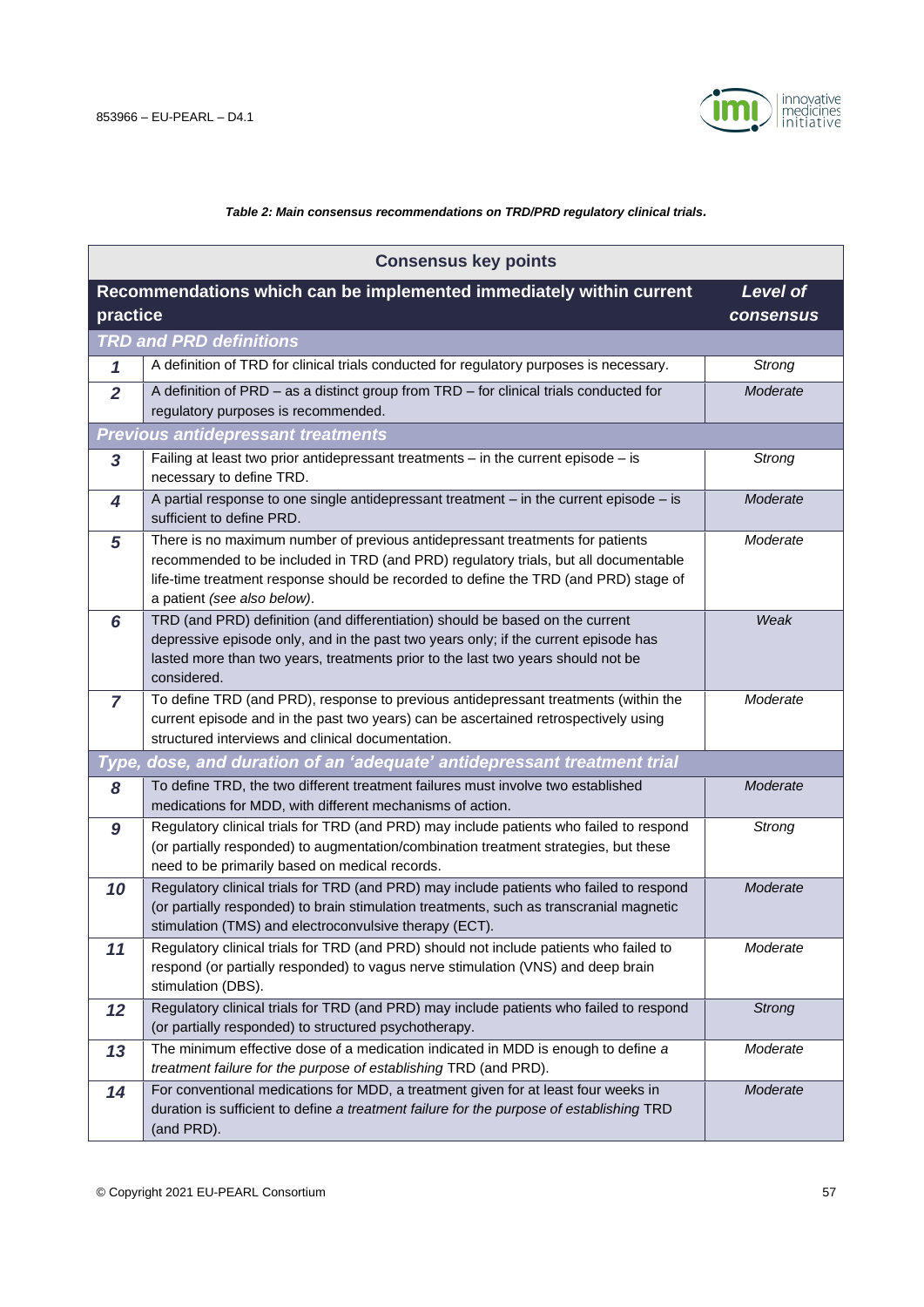

| <b>Consensus key points</b> |                                                                                                                                                                                                                                                                                                                                                                                                                  |                              |  |  |
|-----------------------------|------------------------------------------------------------------------------------------------------------------------------------------------------------------------------------------------------------------------------------------------------------------------------------------------------------------------------------------------------------------------------------------------------------------|------------------------------|--|--|
| practice                    | Recommendations which can be implemented immediately within current                                                                                                                                                                                                                                                                                                                                              | Level of<br><b>consensus</b> |  |  |
| 15                          | Patients' discontinuation of treatment before the completion of the fourth week, should<br>not be considered as a treatment failure for the purpose of establishing TRD (and PRD).                                                                                                                                                                                                                               | <b>Strong</b>                |  |  |
|                             | <b>Clinical presentation of TRD and PRD patients</b>                                                                                                                                                                                                                                                                                                                                                             |                              |  |  |
| 16                          | No specific types of symptoms of MDD should either be prerequisite, or excluded, from<br>the definition of TRD (and PRD), but symptoms and specifiers should always be<br>recorded.                                                                                                                                                                                                                              | <b>Strong</b>                |  |  |
| 17                          | Patients with bipolar depression should be excluded from TRD (and PRD) studies, as<br>this is a separate condition from unipolar depression (MDD).                                                                                                                                                                                                                                                               | <b>Strong</b>                |  |  |
| 18                          | Patients with comorbid personality disorders or other mental disorders should be<br>excluded from TRD (and PRD) studies only when their onset is properly documented as<br>independent and antecedent to the MDD diagnosis.                                                                                                                                                                                      | Moderate                     |  |  |
| 19                          | Patients with comorbid substance use disorder that is active and severe should always<br>be excluded from TRD (and PRD) studies, independently from the onset; in contrast,<br>patients with comorbid substance use disorder that is active and mild/moderate should<br>be excluded from TRD (and PRD) studies only when the onset is properly documented<br>as independent and antecedent to the MDD diagnosis. | Moderate                     |  |  |
|                             | <b>Diagnostic tools and measures of outcome</b>                                                                                                                                                                                                                                                                                                                                                                  |                              |  |  |
| 20                          | Maudsley Staging Model is the suggested instrument to define the degree of treatment<br>resistance historically.                                                                                                                                                                                                                                                                                                 | Moderate                     |  |  |
| 21                          | Clinician administered MADRS10 is the suggested outcome instrument to assess<br>treatment response (and remission) and, together with patient-reported QIDS-SR, can<br>be used to assess TRD and PRD status.                                                                                                                                                                                                     | Moderate                     |  |  |
| 22                          | Criteria for remission, response, and partial response should not be relaxed in<br>regulatory clinical trials for TRD (and PRD); shorter versions of the traditional scales,<br>such as the HAMD6 and the MADRS6, should not be currently preferred to traditional<br>scales, although may become more relevant in the future with fast-acting interventions.                                                    | Moderate                     |  |  |
|                             | Recommendations which can be implemented in future research                                                                                                                                                                                                                                                                                                                                                      |                              |  |  |
| 23                          | Future research should be more patient-centred, recognizing, and targeting different<br>clinical phenotypes of TRD and PRD underpinned by a specific biological mechanism.                                                                                                                                                                                                                                       | Strong                       |  |  |
| 24                          | For future research, diagnostic and history-taking instruments should be implemented in<br>clinical cohorts and electronic health records, to allow a reliable, comprehensive, and<br>multidimensional evaluation of the patient.                                                                                                                                                                                | <b>Strong</b>                |  |  |
| 25                          | Currently, no biomarker has been validated in clinical practice or in clinical trials to<br>identify TRD (and PRD) patients, or to further stratify them; however, collection of<br>biological samples for subsequent subgroup or stratified analyses is recommended.                                                                                                                                            | Moderate                     |  |  |
| 26                          | Patients' preferences, perspectives, and reported outcomes should be included in future<br>TRD (and PRD) diagnostic tools and outcome measures.                                                                                                                                                                                                                                                                  | <b>Strong</b>                |  |  |
| 27                          | The usefulness of adherence assessment using blood levels or other methods (also in a<br>run-in period) should be assessed through research, before deciding whether it should<br>be implemented in future clinical trials.                                                                                                                                                                                      | Moderate                     |  |  |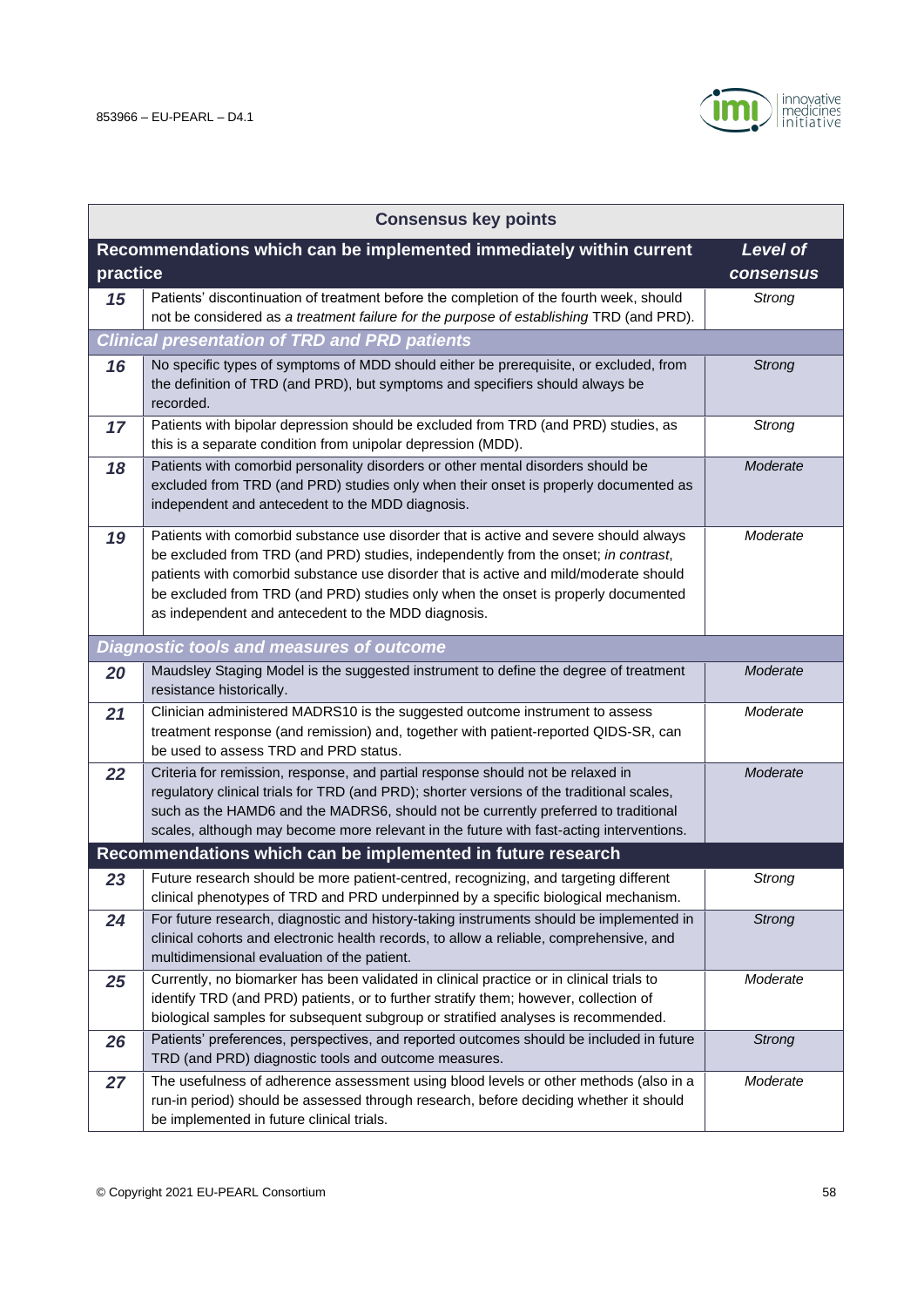

## **Annex II: Initial questionnaire for experts**

In order to gather experts' opinion on these gaps in knowledge, we have prepared the following questionnaire that we would kindly ask you to fill out. Please write as much or as little as you prefer, but please do try to answer all questions, even if just with a yes or a no. Please also remember that your answers will be ultimately used to improve the quality of future regulatory clinical trials in PRD-TRD, so keep this priority in mind.

- 1. Do you think that it is useful to have a definition of TRD for clinical trials conducted for regulatory purposes?
- 2. Do you think that it is useful to differentiate between TRD and PRD? If so, should it be based only on history (response to previous antidepressants) or also on current depressive symptoms while on antidepressants? How can patients' preferences and attitudes be included in this definition?
- 3. How many failed prior treatment trials do you think are necessary to define PRD-TRD? Should the number of failed trials include the current episode? If it is two or more, should at least one antidepressant trial be done prospectively as part of a regulatory clinical trial, before testing the novel compound? Should a maximum number of failed previous treatment for patients be included in regulatory trials, to select a group which is still amenable to some improvement?
- 4. Do you think that some types of symptoms should either be prerequisite, o should be excluded, from the definition of TRD? For example, should the presence of melancholic, atypical or anxious symptoms be only recorded, or should it be used to guide inclusion or exclusion? How about comorbidity with personality disorders or substance abuse?
- 5. Are there any genetic markers that you would suggest in the identification of TRD patients, or to further stratify them? Are these tests ready to be used currently (sufficient validity, sensitivity, and specificity)?
- 6. Which dosage should be considered when defining a treatment failure, the minimal approved dosage or the maximum approved dosage? Or something else? How do we assess compliance? Should medications level be conducted at least to confirm current treatment failure?
- 7. How long do you think a treatment trial must last before considering it a failure? At least 4 weeks? At least 8 weeks? More?
- 8. Which antidepressants history scale or staging model would you use to define PRD or TRD, among the ones discussed above?
- 9. Which depressive symptoms scales and score would you use to define PRD or TRD in someone who is currently on antidepressants? Should the core symptoms scales (like HDRS6 and the MADRS6) be used instead of the full scales?
- 10. Should the criteria for full/partial response and for remission (for example, 50% drop in score or HAMD<7) be relaxed in regulatory clinical trial for PRD-TRD, to allow for the fact that these patients are unlikely to show full improvement even with new medications?
- 11. Should the definition of TRD for regulatory purpose of clinical trials include failure to augmentation/combination of antidepressants? What about failure to psychotherapeutic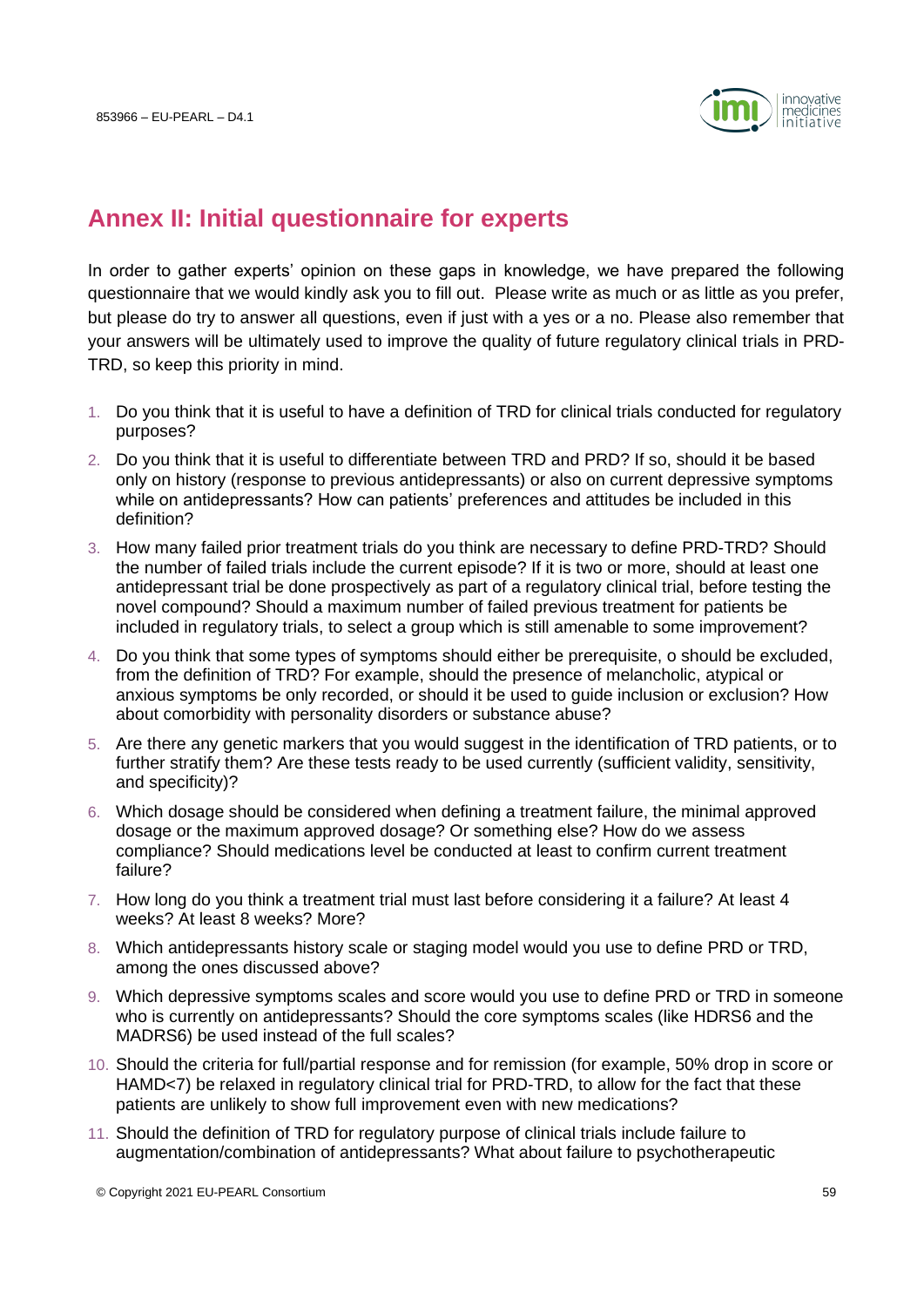

interventions or brain stimulation? Or should patients who have failed at these strategies be excluded from PRD-TRD regulatory trials, to minimize the variability of the study population and maximizing the chances of identify a therapeutic effect?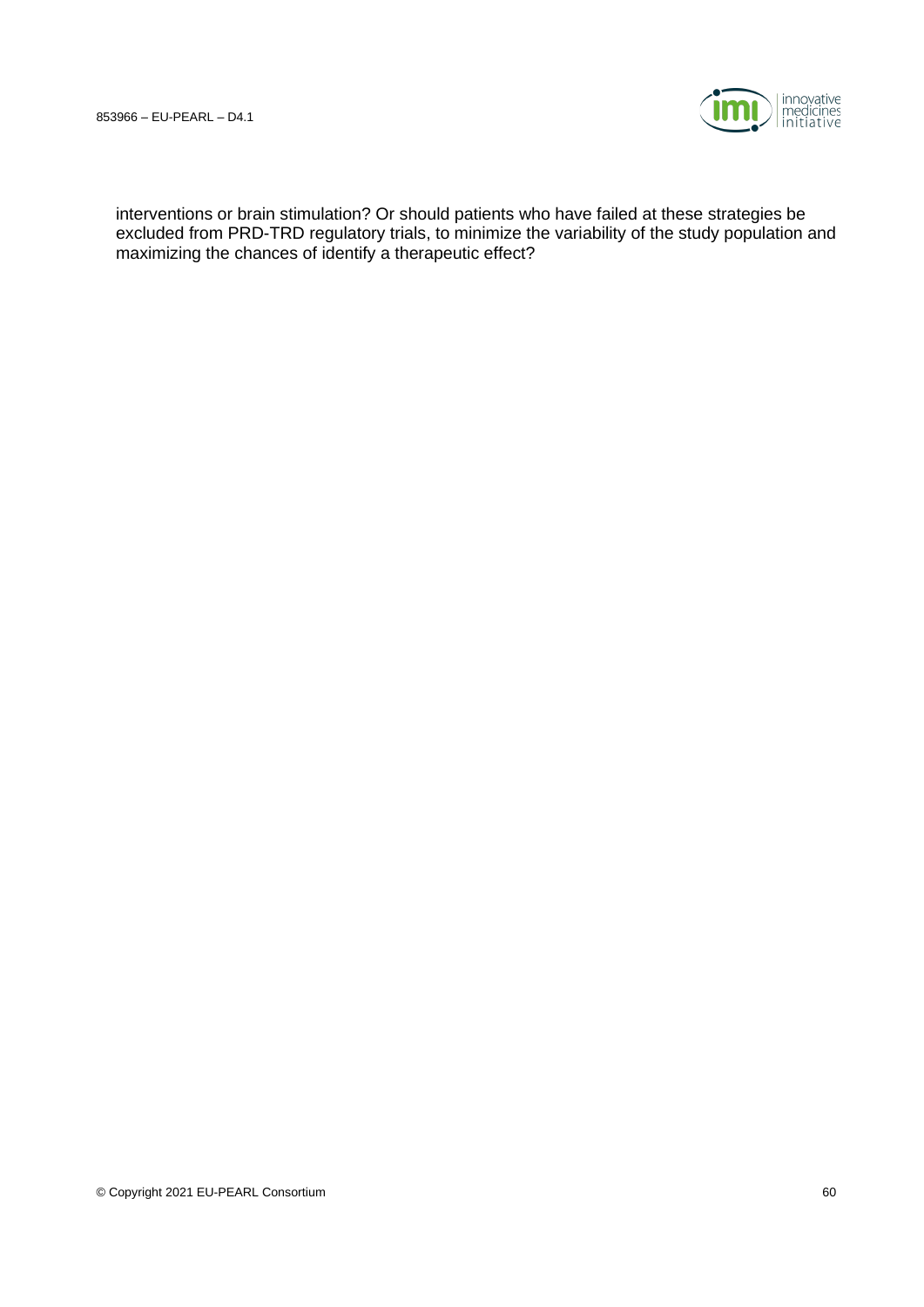<span id="page-60-0"></span>

# **Annex III: Experts Meeting participants and schedule**

EU-PEARL WP4

### **Consensus Meeting**

*22nd May 2020* 

Morning session: 09<sup>00</sup>-12<sup>00</sup> BST / 04<sup>00</sup>-07<sup>00</sup> EDT / 01<sup>00</sup>-04<sup>00</sup> PDT Afternoon session: 15<sup>00</sup>-18<sup>00</sup> BST / 10<sup>00</sup>-13<sup>00</sup> EDT / 07<sup>00</sup>-10<sup>00</sup> PDT

### **Treatment-response in Major Depressive Disorder**

| International experts: |                                   |                   |                      |  |  |
|------------------------|-----------------------------------|-------------------|----------------------|--|--|
| Morning session        | lan Anderson                      | Afternoon session | Pierre Blier         |  |  |
|                        | <b>Bruno Aouizerate</b>           |                   | <b>Ulrich Hegerl</b> |  |  |
|                        | <b>Volker Arolt</b>               |                   | Andrew D. Krystal    |  |  |
|                        | <b>Bernhard Baune</b>             |                   | Andrew H. Miller     |  |  |
|                        | Michael Bauer                     |                   | Charles B. Nemeroff  |  |  |
|                        | <b>Anthony Cleare</b>             |                   | David Nutt           |  |  |
|                        | <b>Philip Cowen</b>               |                   | Claus Normann        |  |  |
|                        | <b>Ted Dinan</b>                  |                   | Stefano Pallanti     |  |  |
|                        | Andrea Fagiolini                  |                   | Luca Pani            |  |  |
|                        | <b>Nicol Ferrier</b>              |                   | Roger McIntyre       |  |  |
|                        | <b>Marion Leboyer</b>             |                   | Allan F. Schatzberg  |  |  |
|                        | <b>Hamish McAllister-Williams</b> |                   | Richard C. Shelton   |  |  |
|                        | Andreas Meyer-Lindenberg          |                   | Lakshmi Yatham       |  |  |
|                        | <b>Brenda Penninx</b>             |                   | Roland Zahn          |  |  |
|                        | Allan Young                       |                   |                      |  |  |

**Participants**

#### **EU-PEARL WP4 leaders:**

Yanina Flossbach Stefan Gold Eduard Maron Christian Otte Carmine M. Pariante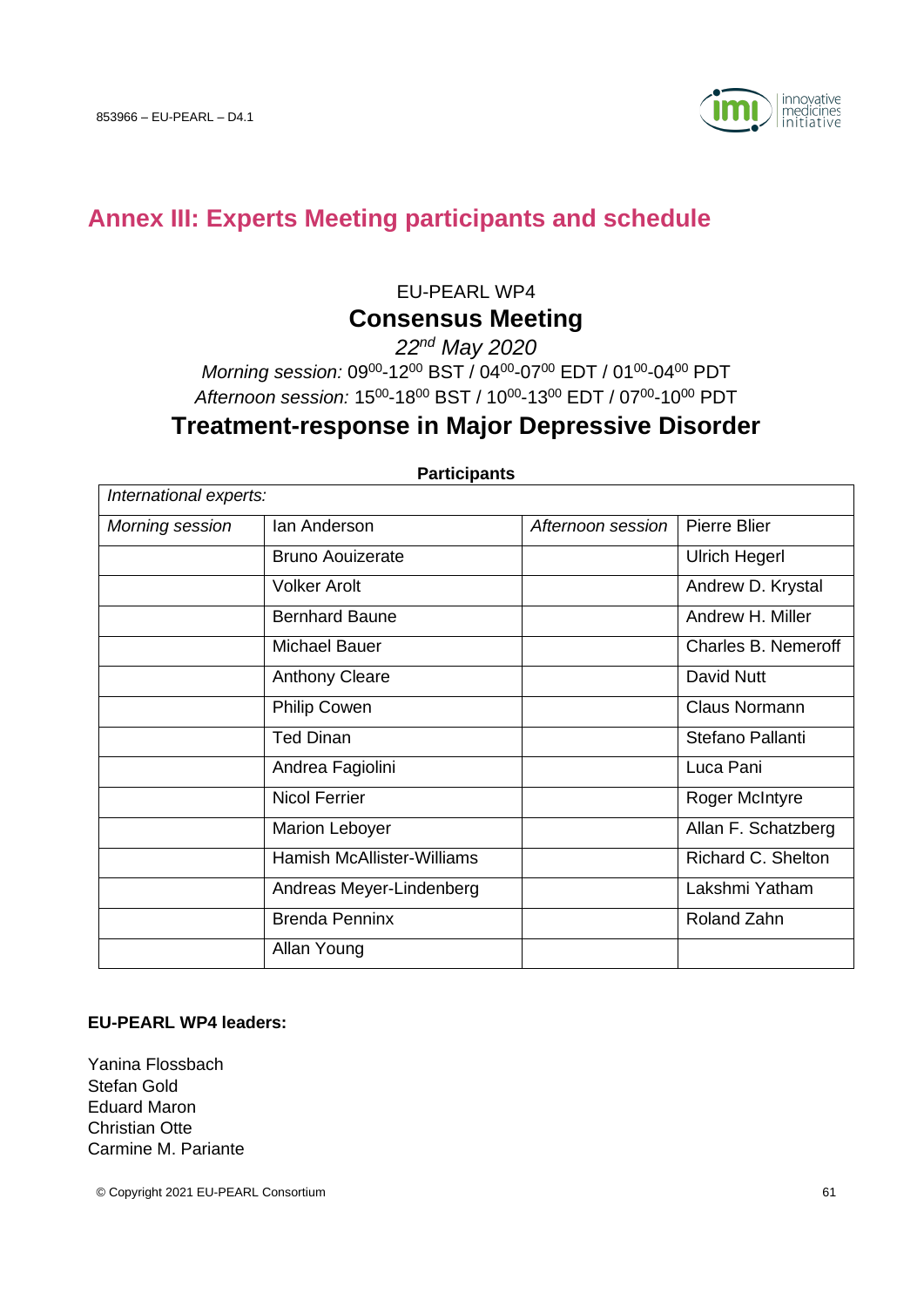

Josep Antoni Ramos-Quiroga Adam Savitz

#### **EU-PEARL WP4 contributors:**

Francesco Benedetti Gara Arteaga Henriquez Witte Hoogendijk Heddie Martynowicz Mark Schmidt Luca Sforzini Courtney Worrell

| <b>Schedule (BST)</b>                      | <b>Session</b>                                                                                                      | <b>Chair</b>                                            | <b>Speakers</b>                                                           |
|--------------------------------------------|---------------------------------------------------------------------------------------------------------------------|---------------------------------------------------------|---------------------------------------------------------------------------|
| $9^{00} - 9^{15}$<br>$15^{00} - 15^{15}$   | Introduction                                                                                                        |                                                         | Carmine M. Pariante                                                       |
| $9^{15} - 9^{25}$<br>$15^{15} - 15^{25}$   | $1st$ topic - Is it helpful to<br>separate TRD vs PRD or is it<br>all a continuous spectrum?                        | Carmine M.<br>Pariante                                  | Bernhard Baune & Ted Dinan<br>Charles B. Nemeroff &<br>Richard C. Shelton |
| $9^{25} - 9^{45}$<br>$15^{25} - 15^{45}$   | 1 <sup>st</sup> topic discussion                                                                                    |                                                         | Whole group                                                               |
| $9^{45} - 9^{55}$<br>$15^{45} - 15^{55}$   | $2nd$ topic - Can we really<br>assess treatment failure<br>historically, beyond the current<br>episode?             | Christian<br>Otte<br>Stefan M.<br>Gold                  | Nicol Ferrier & Brenda<br>Penninx<br>Roger McIntyre & Luca Pani           |
| $9^{55} - 10^{15}$<br>$15^{55} - 16^{15}$  | 2 <sup>nd</sup> topic discussion                                                                                    |                                                         | Whole group                                                               |
| $10^{15} - 10^{30}$<br>$16^{15} - 16^{30}$ | Future research - Clinical<br>practice vs. Regulatory needs                                                         | Carmine M.<br>Pariante                                  | lan Anderson<br>Lakshmi Yatham                                            |
| $10^{30} - 10^{45}$<br>$16^{30} - 16^{45}$ | <b>Break</b>                                                                                                        |                                                         |                                                                           |
| $10^{45} - 10^{55}$<br>$16^{45} - 16^{55}$ | $3rd$ topic – Is 4 weeks of AD at<br>the minimal therapeutic dose<br>enough to demonstrate<br>treatment resistance? | Josep Antoni<br>Ramos-<br>Quiroga<br><b>Adam Savitz</b> | Philip Cowen & Michael<br><b>Bauer</b><br>Ulrich Hegerl & David Nutt      |
| $10^{55} - 11^{15}$<br>$16^{55} - 17^{15}$ | 3 <sup>rd</sup> topic discussion                                                                                    |                                                         | Whole group                                                               |
| $11^{15} - 11^{25}$<br>$17^{15} - 17^{25}$ | 4 <sup>th</sup> topic - Is TRD comorbid<br>with personality disorder or<br>substance abuse a different              | Yanina<br>Flossbach                                     | Allan Young & Anthony<br>Cleare                                           |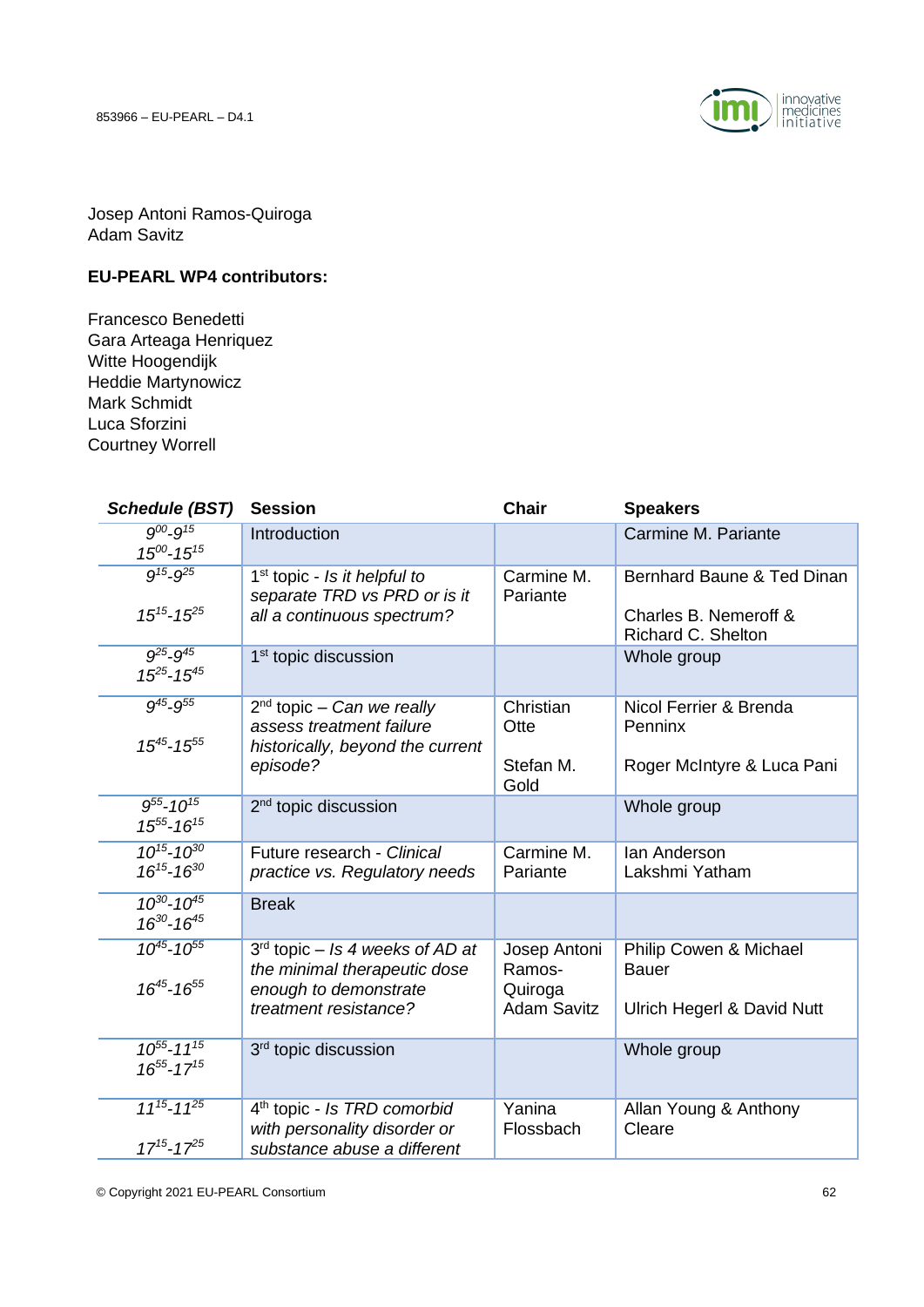

|                                            | psychiatric disorder?                                   | Eduard<br>Maron        | Pierre Blier & Alan F.<br>Schatzberg |
|--------------------------------------------|---------------------------------------------------------|------------------------|--------------------------------------|
| $11^{25} - 11^{45}$<br>$17^{25} - 17^{45}$ | $4th$ topic discussion                                  |                        | Whole group                          |
| $11^{45} - 12^{00}$<br>$17^{45} - 18^{00}$ | Future research – Cluster of<br>symptoms and biomarkers | Carmine M.<br>Pariante | Andrea Fagiolini<br>Andrew H. Miller |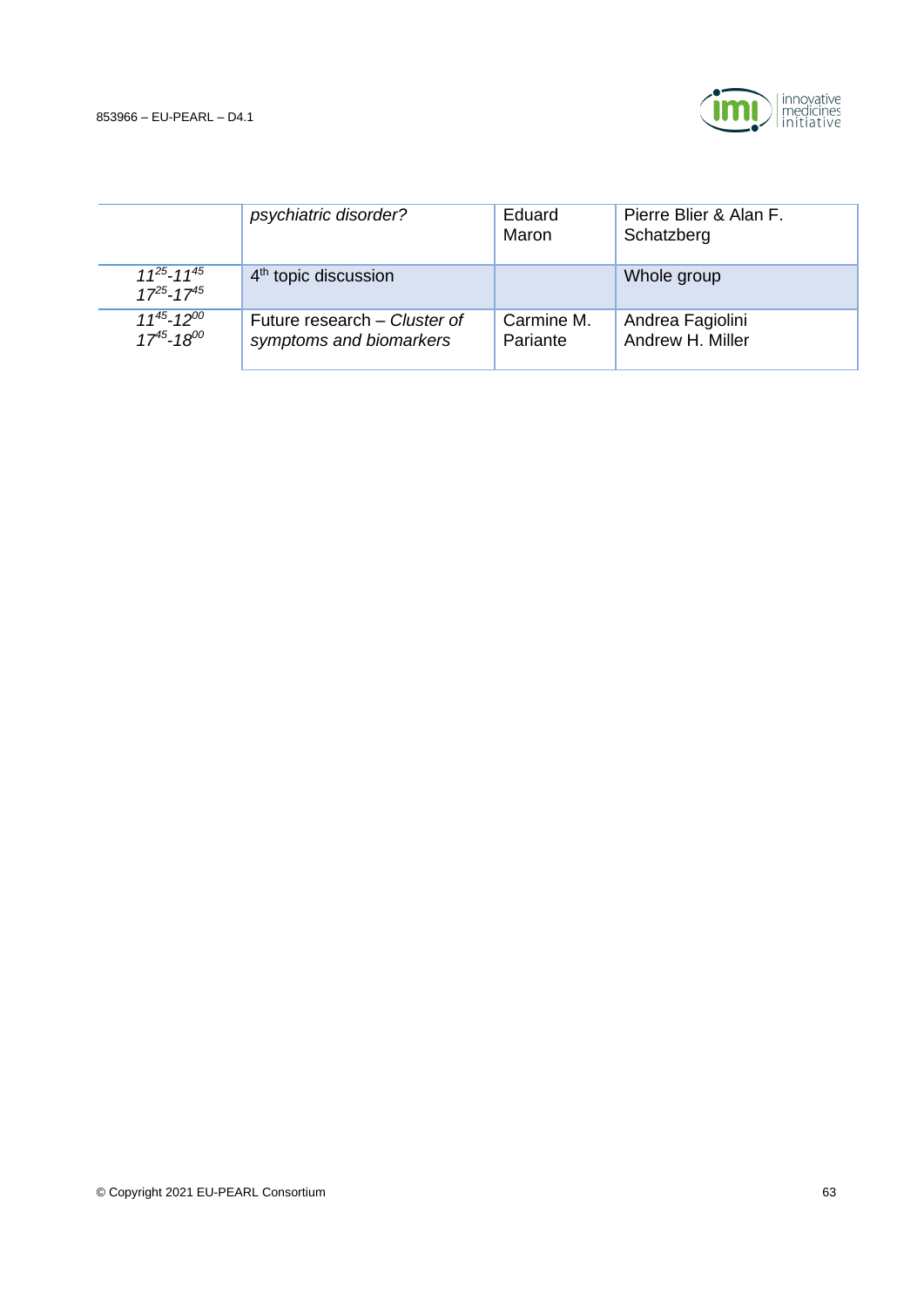

## EU-PEARL WP4 **Stakeholder Meeting**

### *9 th October 2020*

15<sup>00</sup>-17<sup>00</sup> BST (London time) / 10<sup>00</sup>-12<sup>00</sup> EDT (New York time)

# **Treatment-response in Major Depressive Disorder**

| <b>Schedule (BST)</b> | <b>Session</b>                                                               |
|-----------------------|------------------------------------------------------------------------------|
| $15^{00} - 15^{10}$   | Introduction                                                                 |
| $15^{10} - 15^{35}$   | EU-PEARL project and main objectives in MDD – defining TRD and<br><b>PRD</b> |
| $15^{35} - 15^{50}$   | Operational criteria for TRD and PRD definitions                             |
| $15^{50} - 16^{15}$   | Discussion - Whole group                                                     |
| $16^{15} - 16^{30}$   | Future clinical trials and platform trials in TRD and PRD                    |
| $16^{30} - 16^{55}$   | Discussion - Whole group                                                     |
| $16^{55} - 17^{00}$   | <b>Concluding remarks</b>                                                    |

### **Participants**

| <b>Name</b>             | <b>Affiliation</b> |  |  |
|-------------------------|--------------------|--|--|
| Georgios Aistlaitner    | <b>BfArM</b>       |  |  |
| Alun Bedding            | Roche              |  |  |
| Francesco Benedetti     | <b>HSR</b>         |  |  |
| Roberto Furlan          | <b>HSR</b>         |  |  |
| <b>Stefan Gold</b>      | Charité            |  |  |
| Gara Harteaga Henriquez | <b>VHIR</b>        |  |  |
| Anne Kaminski           | Janssen            |  |  |
| Melisa Kose             | <b>KCL</b>         |  |  |
| Fanni-Laura Mäntylä     | <b>GAMIAN</b>      |  |  |
| Jadwiga Martynowicz     | Janssen            |  |  |

© Copyright 2021 EU-PEARL Consortium 64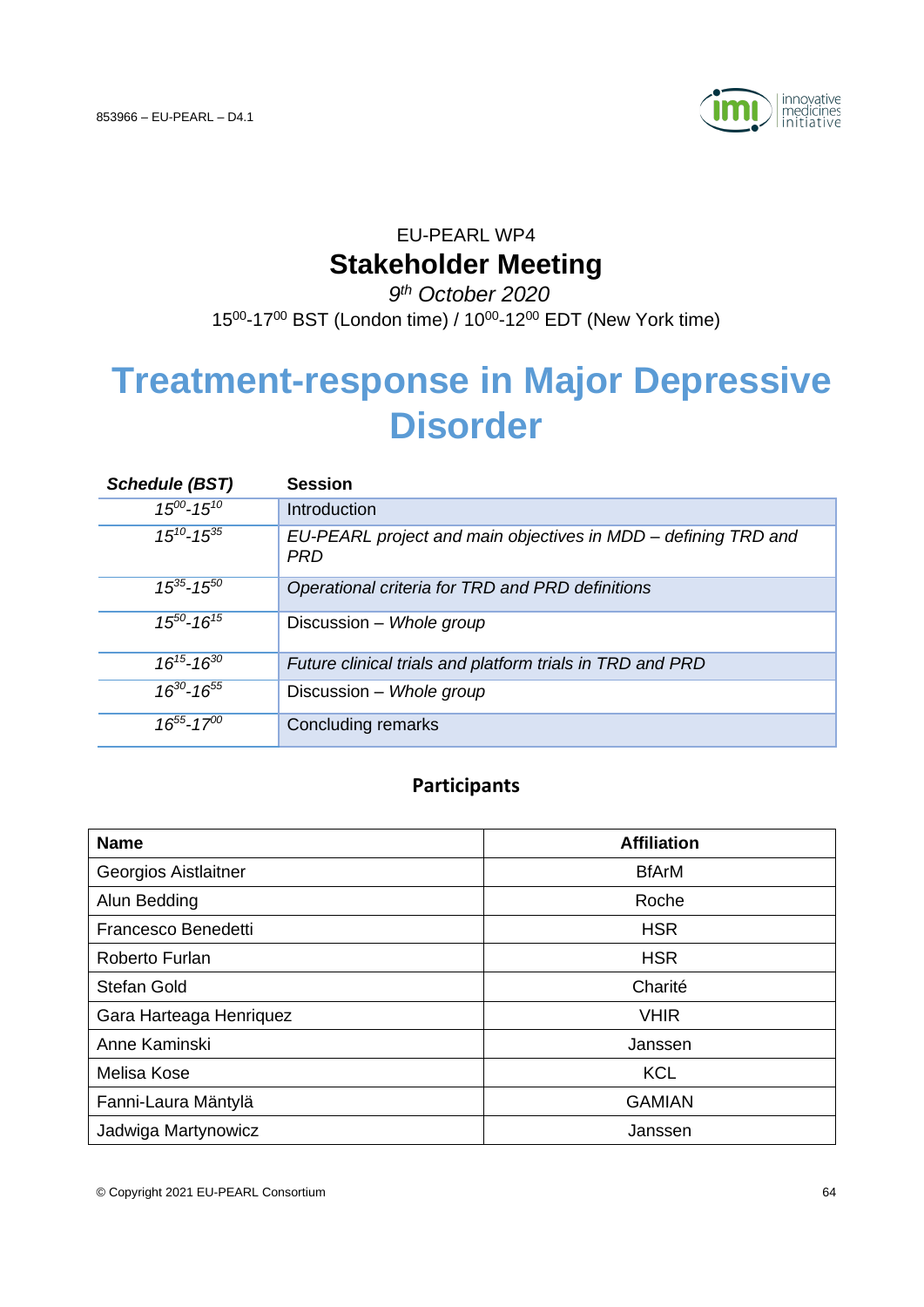

| Elisa Melloni                 | <b>HSR</b>     |  |  |
|-------------------------------|----------------|--|--|
| Christina Müller              | <b>TriNetX</b> |  |  |
| <b>Carmine Maria Pariante</b> | <b>KCL</b>     |  |  |
| <b>Adam Savitz</b>            | Janssen        |  |  |
| Mark Schmidt                  | Janssen        |  |  |
| Luca Sforzini                 | <b>KCL</b>     |  |  |
| Cécile Spiertz                | Janssen        |  |  |
| <b>Andrew Thomson</b>         | <b>EMA</b>     |  |  |
| Edwin van de Ketterij         | <b>EATRIS</b>  |  |  |
| <b>Courtney Worrell</b>       | <b>KCL</b>     |  |  |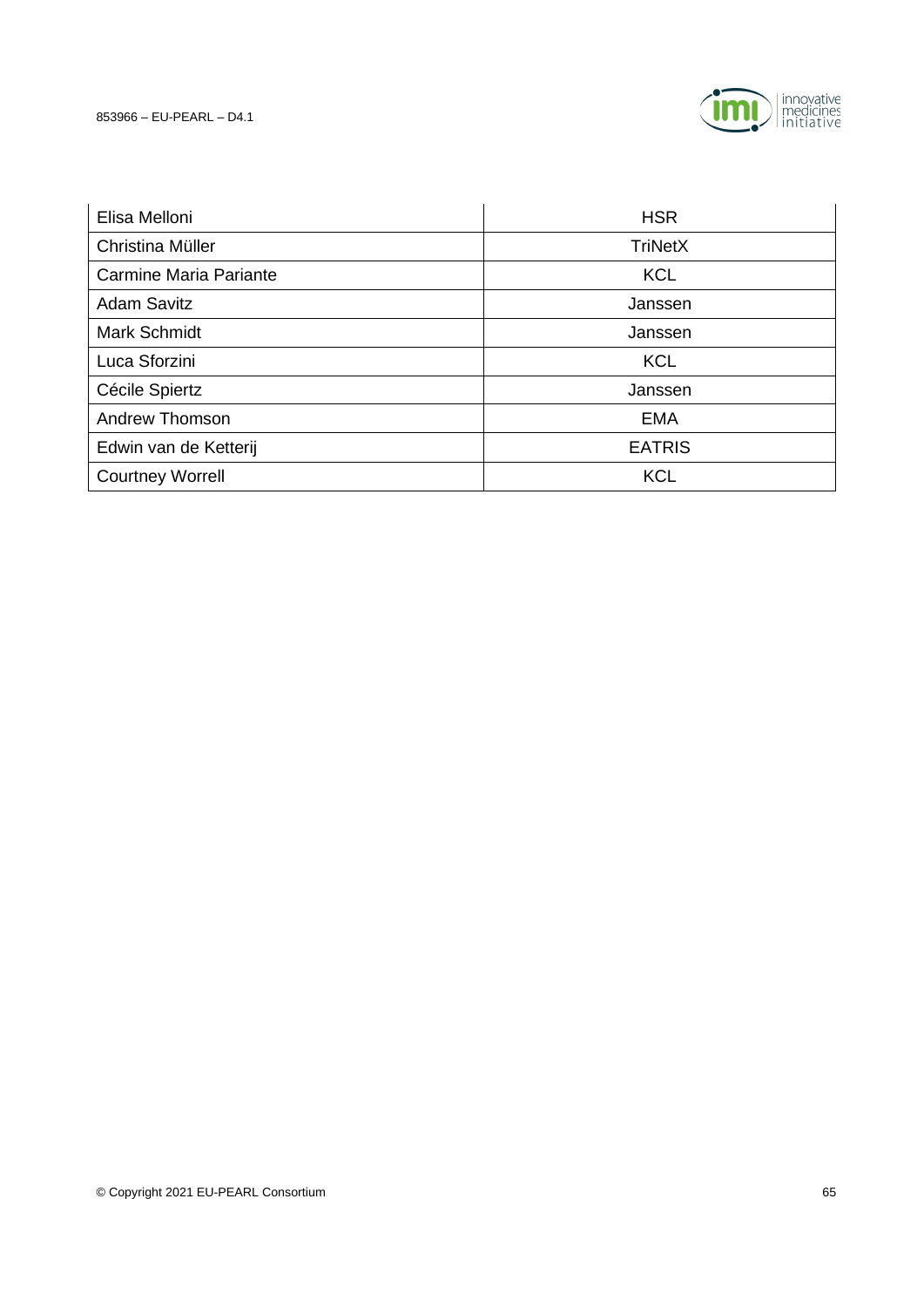

### **Annex IV: Disclaimer**

This document reflects the majority views of the experts (See

). Authorship reflects having been part of the process and accepting the consensus statements without necessarily personally endorsing every single recommendation (see level of consensus of each recommendation). Also, the views expressed in this article are the personal views of the author(s) and may not be understood or quoted as being made on behalf of or reflecting the position of the regulatory agency/agencies or organisations with which the author(s) is/are employed/affiliated. This deliverable reflects only the authors' view and the JU is not responsible for any use that may be made of the information it contains.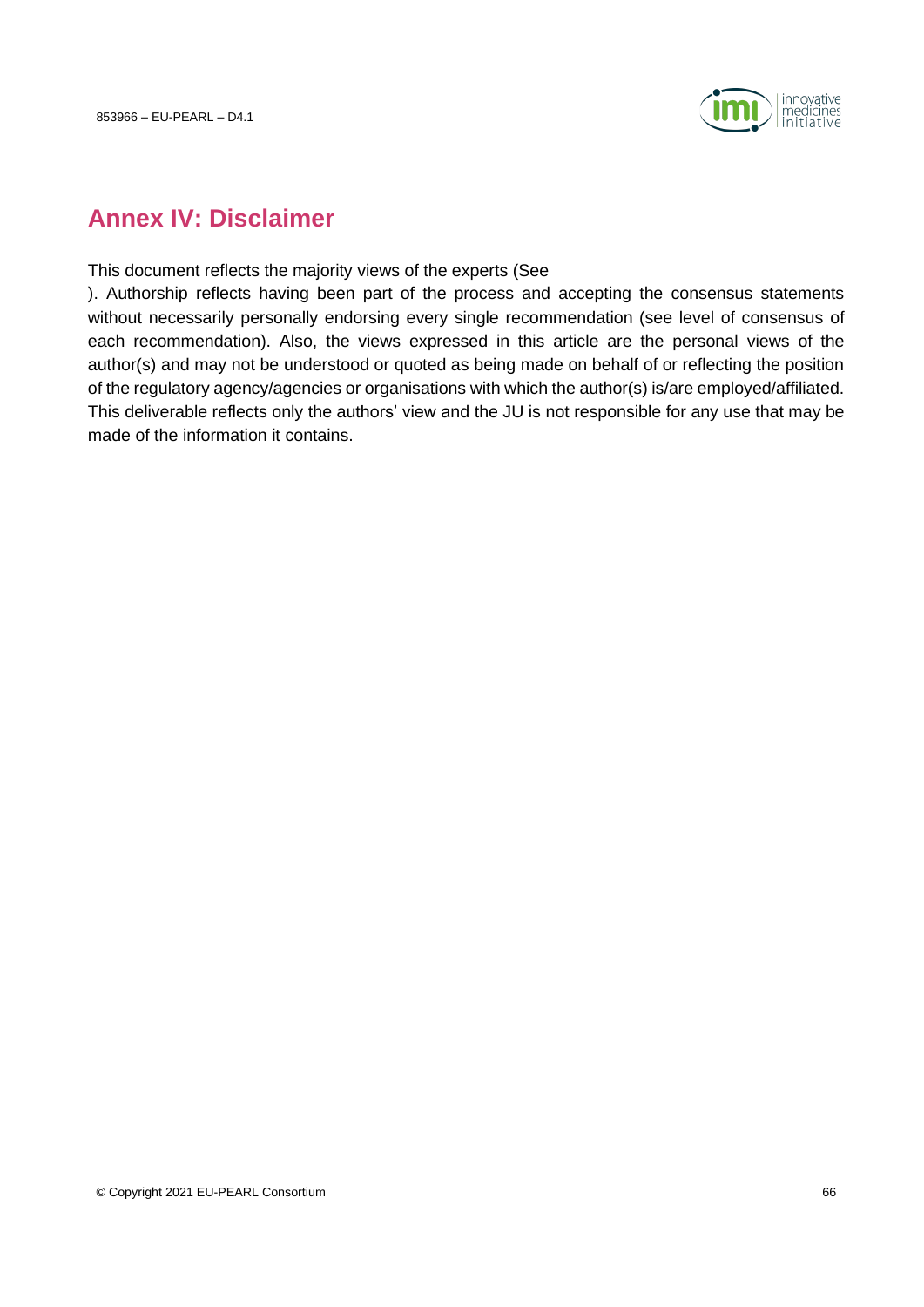

### <span id="page-66-0"></span>**Annex V: Full list of contributors to D4.1 and acknowledgement**

**EU-PEARL members:** Luca Sforzini<sup>1</sup>, Courtney Worrell<sup>1</sup>, Melisa Kose<sup>1</sup>, Gara Arteaga-Henríquez<sup>37,38,39</sup>, Francesco Benedetti<sup>40,41</sup>, Stefan M. Gold<sup>42,43,44</sup>, Witte J. G. Hoogendijk<sup>45</sup>, Eduard Maron<sup>46</sup>, Heddie Martynowicz<sup>47</sup>, Christian Otte<sup>42</sup>, Mark E. Schmidt<sup>48</sup>, Edwin van de Ketterij<sup>49</sup>, Katherine Woo<sup>47</sup>, Yanina Flossbach<sup>50</sup>, J. Antoni Ramos-Quiroga<sup>37,39,51</sup>, Adam J. Savitz<sup>52</sup>, and Carmine M. Pariante<sup>1,9</sup>.

**External contributors:** Ian M. Anderson<sup>2</sup>, Bruno Aouizerate<sup>3</sup>, Volker Arolt<sup>4,5</sup>, Michael Bauer<sup>6</sup>, Bernhard T. Baune<sup>4,7</sup>, Pierre Blier<sup>8</sup>, Anthony Cleare<sup>1,9</sup>, Philip J. Cowen<sup>10</sup>, Timothy G. Dinan<sup>11</sup>, Andrea Fagiolini<sup>12</sup>, I. Nicol Ferrier<sup>13,14</sup>, Ulrich Hegerl<sup>15</sup>, Andrew D. Krystal<sup>16</sup>, Marion Leboyer<sup>17</sup>, R. Hamish McAllister-Williams<sup>13,14</sup>, Roger S. McIntyre<sup>18</sup>, Andreas Meyer-Lindenberg<sup>19</sup>, Andrew H. Miller<sup>20</sup>, Charles B. Nemeroff<sup>21</sup>, Claus Normann<sup>22</sup>, David Nutt<sup>23</sup>, Stefano Pallanti<sup>24</sup>, Luca Pani<sup>25</sup>, Brenda W. J. H. Penninx<sup>26</sup>, Alan F. Schatzberg<sup>27</sup>, Richard C. Shelton<sup>28</sup>, Lakshmi N. Yatham<sup>29</sup>, Allan H. Young<sup>1,9</sup>, Roland Zahn<sup>1,9</sup>, Georgios Aislaitner<sup>30</sup>, Florence Butlen-Ducuing<sup>31</sup>, Christine Fletcher<sup>32</sup>, Marion Haberkamp<sup>30</sup>, Thomas Laughren<sup>33</sup>, Fanni-Laura Mäntylä<sup>34</sup>, Koen Schruers<sup>35</sup>, Andrew Thomson<sup>36</sup>.

#### **Affiliations:**

<sup>1</sup>King's College London, Institute of Psychiatry, Psychology and Neuroscience, Department of Psychological Medicine, London, UK. <sup>2</sup>Neuroscience and Psychiatry Unit, Division of Neuroscience and Experimental Psychology, School of Biological Sciences, Faculty of Biological, Medical and Human Sciences, The University of Manchester and Manchester Academic Health Sciences Centre, Manchester, UK. <sup>3</sup>Department of General and Academic Psychiatry, Centre Hospitalier Charles Perrens, Laboratory of Nutrition and Integrative Neurobiology (UMR INRAE 1286), University of Bordeaux, Bordeaux, France. <sup>4</sup>Department of Psychiatry and Psychotherapy, University of Münster, Münster, Germany. <sup>5</sup>Otto Creutzfeldt Center for Cognitive and Behavioral Neuroscience, University of Münster, Münster, Germany. <sup>6</sup>Department of Psychiatry and Psychotherapy, University Hospital Carl Gustav Carus, Medical Faculty, Technische Universität Dresden, Dresden, Germany. <sup>7</sup>Department of Psychiatry, Melbourne Medical School and The Florey Institute of Neuroscience and Mental Health, The University of Melbourne, Parkville, VIC, Australia. <sup>8</sup>Mood Disorders Research Unit, The Royal's Institute of Mental Health Research, Ottawa, ON, Canada; Department of Psychiatry, University of Ottawa, Ottawa, ON, Canada; Department of Cellular and Molecular Medicine, University of Ottawa, Ottawa, ON, Canada. <sup>9</sup>National Institute for Health Research Mental Health Biomedical Research Centre, South London and Maudsley NHS Foundation Trust and King's College London, London, UK. <sup>10</sup>Medical Sciences Division, Department of Psychiatry, University of Oxford, Oxford, UK. <sup>11</sup>APC Microbiome Ireland, Cork, Ireland; Department of Psychiatry and Neurobehavioral Sciences, University College Cork, Cork, Ireland. <sup>12</sup>Department of Molecular Medicine, Division of Psychiatry, University of Siena, Siena, Italy. <sup>13</sup> Translational and Clinical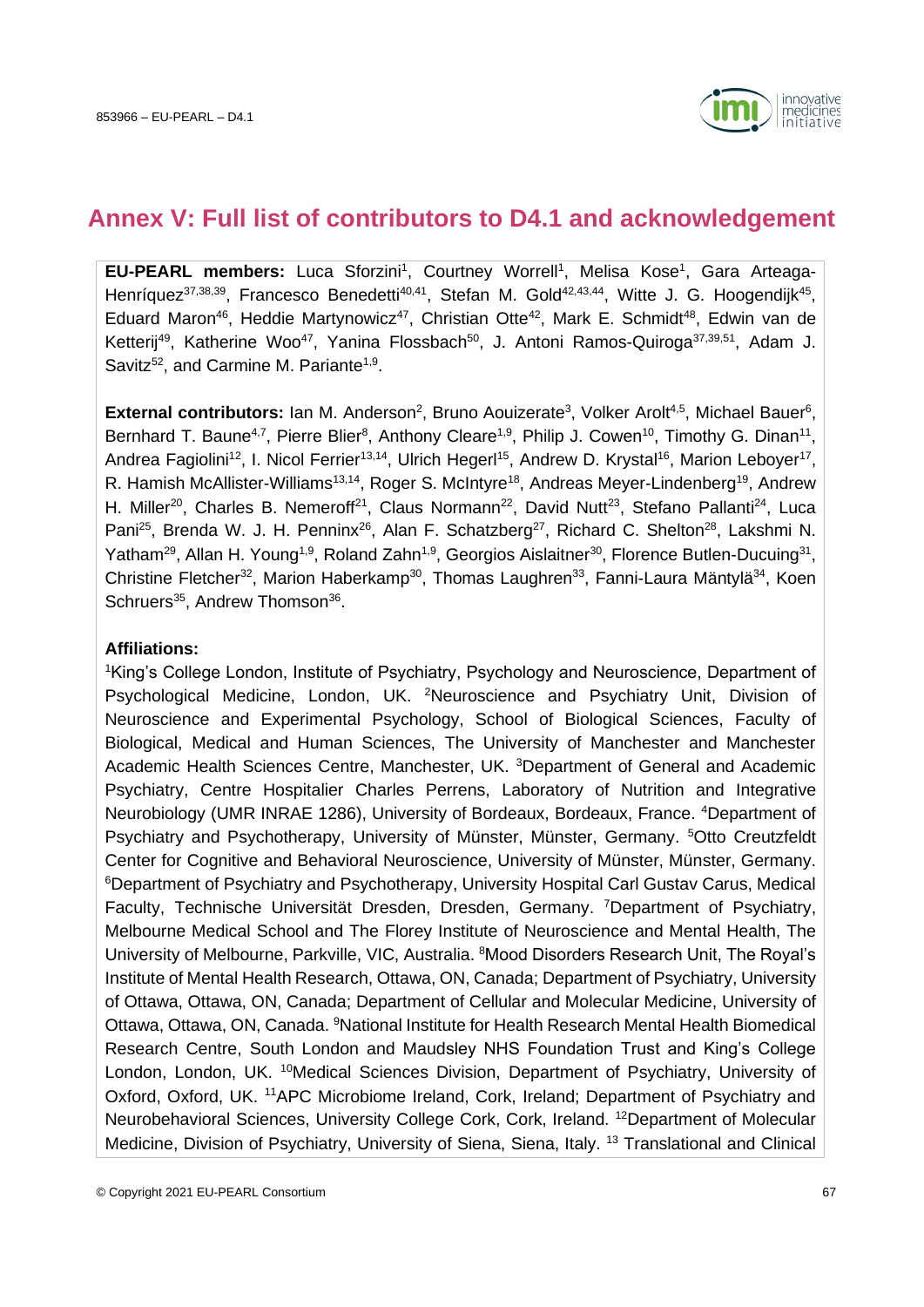

Research Institute, Newcastle University, Newcastle upon Tyne, UK. <sup>14</sup>Cumbria, Northumberland, Tyne and Wear NHS Foundation Trust, Newcastle, UK. <sup>15</sup>Depression Research Center of the German Depression Foundation and Department of Psychiatry, Psychosomatics and Psychotherapy, Goethe University, Frankfurt, Germany. <sup>16</sup>Department of Psychiatry, University of California, San Francisco, San Francisco, CA, USA; Department of Psychiatry and Behavioral Sciences, Duke University School of Medicine, Durham, NC, USA. <sup>17</sup>Université Paris Est Creteil (UPEC), AP-HP, Hôpitaux Universitaires Henri Mondor, Département Médico-Universitaire d'Addictologie et Psychiatrie (DMU IMPACT), INSERM U955, IMRB, translational Neuropsychiatry lab, Fondation FondaMental F-94010 Creteil, France. <sup>18</sup>Department of Psychiatry, University of Toronto, Toronto, ON, Canada; Department of Pharmacology and Toxicology, University of Toronto, Toronto, ON, Canada; Mood Disorders Psychopharmacology Unit, University Health Network, Toronto, ON, Canada; Brain and Cognition Discovery Foundation, Toronto, ON, Canada. <sup>19</sup>Department of Psychiatry and Psychotherapy, Central Institute of Mental Health, Medical Faculty Mannheim, Heidelberg University, Square J5, 68159, Mannheim, Germany. <sup>20</sup>Department of Psychiatry and Behavioral Sciences, Emory University School of Medicine, Atlanta, GA, 30322, USA. <sup>21</sup>Department of Psychiatry, University of Texas at Austin, Dell Medical School, Austin, TX, USA. <sup>22</sup>Department for Psychiatry and Psychotherapy, Medical Center – University of Freiburg, Faculty of Medicine University of Freiburg, Hauptstrasse 5, 79104, Freiburg, Germany. <sup>23</sup>Centre for Neuropsychopharmacology, Division of Psychiatry, Imperial College, London, UK. <sup>24</sup>Istituto di Neuroscience, University of Florence, Italy; Albert Einstein College of Medicine, New York, USA. <sup>25</sup>Department of Psychiatry and Behavioral Sciences, Psychiatry University of Miami, Miami, FL, USA; Department of Biomedical, Metabolic & Neural Sciences, University of Modena, Modena, Italy; VeraSci, Durham, NC, USA. <sup>26</sup>Department of Psychiatry, Amsterdam UMC, Vrije Universiteit and GGZinGeest, Amsterdam, the Netherlands. <sup>27</sup>Department of Psychiatry and Behavioral Sciences, Stanford University, Stanford, CA, USA. <sup>28</sup>Department of Psychiatry, University of Alabama at Birmingham, Birmingham, AL, USA. <sup>29</sup>Department of Psychiatry, University of British Columbia, Vancouver, British Columbia, Canada. <sup>30</sup>Federal Institute for Drugs and Medical Devices (Bundesinstitut für Arzneimittel und Medizinprodukte, BfArM), Bonn, Germany. <sup>31</sup>Office of Therapies for Neurological and Psychiatric disorders, Human Medicines Division, European Medicines Agency, Amsterdam, the Netherlands. <sup>32</sup>Biostatistics, GlaxoSmithKline. <sup>33</sup>Laughren Psychopharm Consulting, LLC. 34GAMIAN-Europe (Global Alliance of Mental Illness Advocacy Networks-Europe), Brussels, Belgium. 35Department of Psychiatry and Psychology, School for Mental Health and Neuroscience, EURON, Maastricht University Medical Centre, Maastricht, the Netherlands;

Faculty of Psychology, Center for Experimental and Learning Psychology, University of Leuven, Leuven, Belgium. <sup>36</sup>Data, Analytics and Methodology Taskforce, European Medicines Agency, Amsterdam, the Netherlands. <sup>37</sup>Department of Psychiatry, Hospital Universitari Vall d'Hebron (HUVH), Barcelona, Catalonia, Spain. <sup>38</sup> Biomedical Network Research Centre on Mental Health (CIBERSAM), Madrid, Spain. 39Department of Psychiatry and Forensic Medicine, Universitat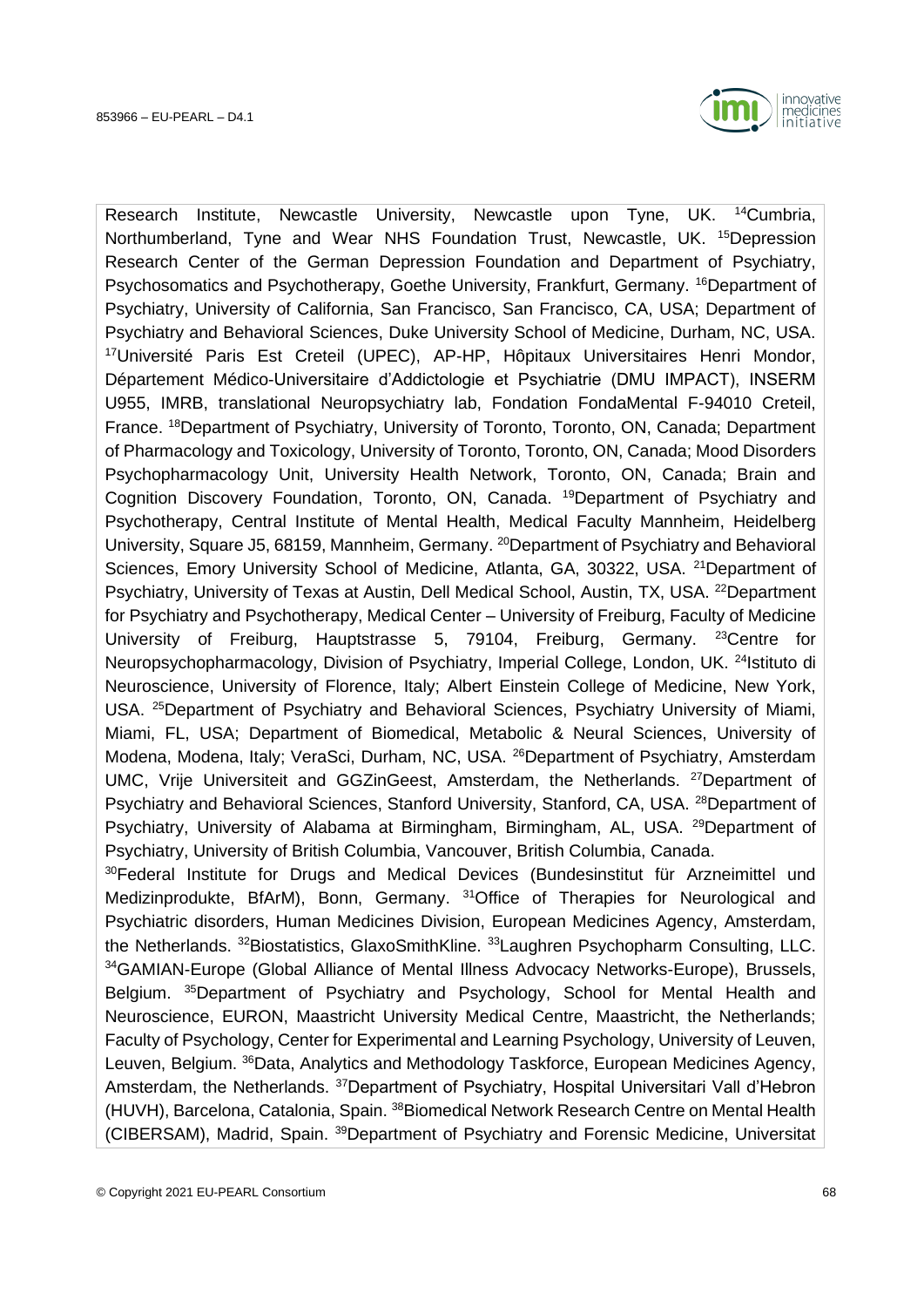

Autònoma de Barcelona, Barcelona, Catalonia Spain. <sup>40</sup>Vita-Salute San Raffaele University, Milan, Italy. <sup>41</sup>Division of Neuroscience, Psychiatry and Clinical Psychobiology, IRCCS San Raffaele Scientific Institute, Milan, Italy. <sup>42</sup>Charité – Universitätsmedizin Berlin, Department of Psychiatry and Psychotherapy, Campus Benjamin Franklin, Berlin, Germany. <sup>43</sup>Charité – Universitätsmedizin Berlin, Department of Psychosomatic Medicine, Campus Benjamin Franklin, Berlin, Germany. <sup>44</sup>University Medical Center Hamburg-Eppendorf, Institute of Neuroimmunology and Multiple Sclerosis (INIMS), Center for Molecular Neurobiology, Hamburg, Germany. <sup>45</sup>Department of Psychiatry, Erasmus University Medical Centre, Rotterdam, the Netherlands. <sup>46</sup>Department of Psychiatry, University of Tartu, Tartu, Estonia; Faculty of Medicine, Department of Medicine, Centre for Neuropsychopharmacology, Division of Brain Sciences, Imperial College London, London, UK; Documental Ltd, Tallin, Estonia. <sup>47</sup>Quantitative Sciences, Janssen Research & Development, LLC, USA. <sup>48</sup>Experimental Medicine, Janssen Research & Development, Janssen Pharmaceutica NV, Beerse, Belgium. <sup>49</sup>European Infrastructure for Translational Medicine (EATRIS), Amsterdam, Netherlands. <sup>50</sup>Neuroscience, Global Drug Development, Novartis Pharma AG, Basel, Switzerland. <sup>51</sup>Department of Psychiatry and Forensic Medicine, Universitat Autònoma de Barcelona, Barcelona, Catalonia Spain. Group of Psychiatry, Mental Health and Addictions, Vall d'Hebron Research Institute (VHIR), Barcelona, Catalonia, Spain; Biomedical Network Research Centre on Mental Health (CIBERSAM), Barcelona, Catalonia, Spain. <sup>52</sup>Department of Neuroscience, Janssen Research & Development, LLC, Titusville, NJ, USA.

LS and CMP are principal authors with full access to all of the data in this consensus report, and are responsible for writing all the different versions of the manuscript. CW, MK and all the authors involved within the EU-PEARL project (GA-H, FB, SMG, WJGH, EM, HM, CO, MES, EvdK, KW, YF, JAR-Q, AJS) contributed to the conception and design of the work, data acquisition, and initial drafting of the manuscript. All other authors contributed substantially to the writing of the manuscript and the consensus recommendations. All authors contributed to the critical revision of the manuscript for intellectual content and all are responsible for the content of this consensus paper.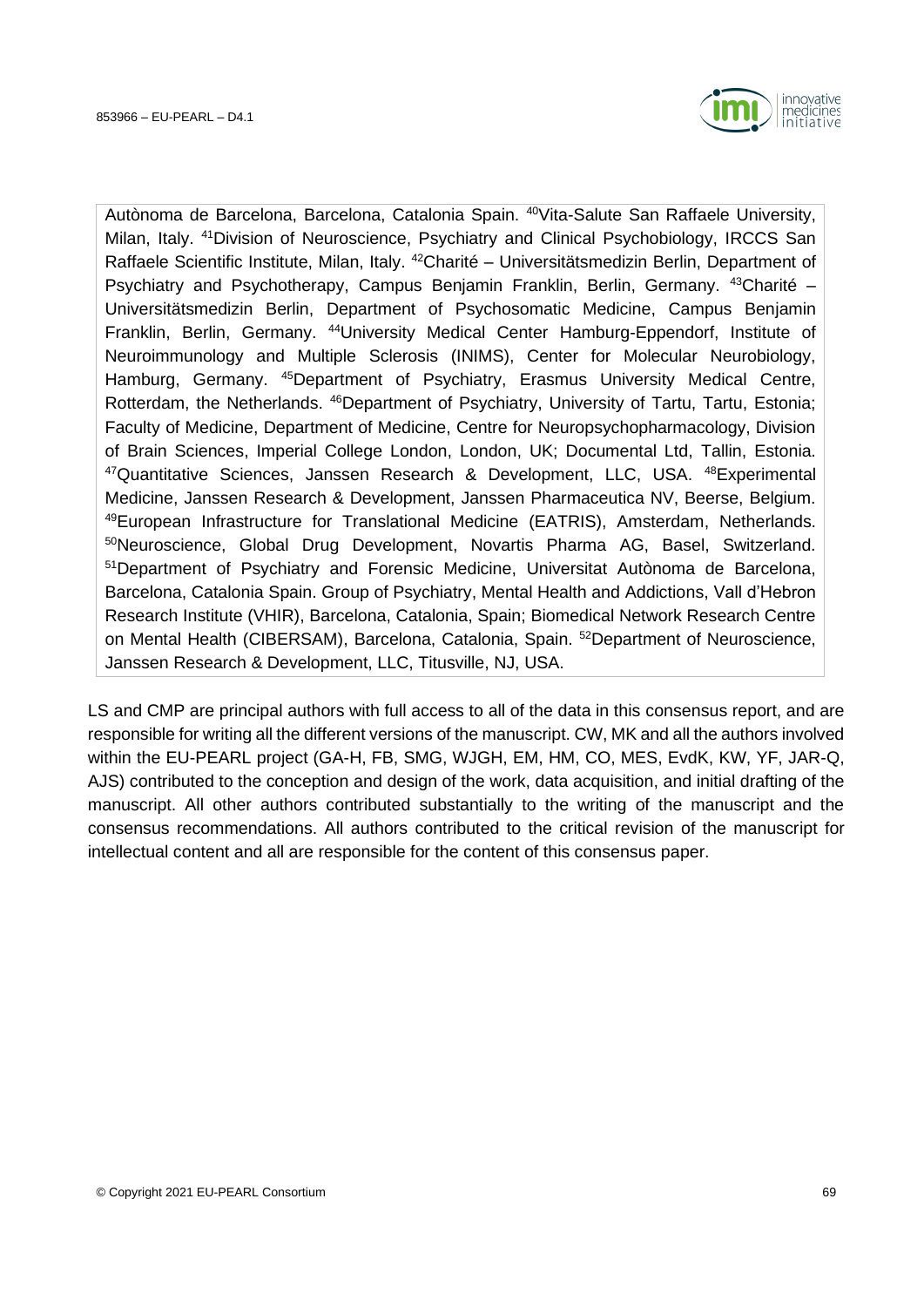

### **Annex VI: Declaration of interests**

LS reports grant from European Commission (EU-PEARL, IMI2 Grant Agreement no. 853966), during the conduct of the study.

CW reports grant from European Commission (EU-PEARL, IMI2 Grant Agreement no. 853966), during the conduct of the study.

MK reports grant from European Commission (EU-PEARL, IMI2 Grant Agreement no. 853966), during the conduct of the study.

IMA has nothing to disclose.

BA reports personal fees from Lundbeck, personal fees and non-financial support from Janssen-Cilag, personal fees from Sanofi, personal fees from Eli Lilly, outside the submitted work; and has served on the advisory board of Janssen-Cilag.

VA reports personal fees from Astra-Zeneca, personal fees from Gilead Sciences, personal fees from Janssen, personal fees from Lundbeck, personal fees from Neuraxpharm, personal fees from Otsuka, personal fees from Sanofi/Genzyme, personal fees from Servier, grants from European Union-Horizon 2020, grants from Medical Faculty Muenster- Interdisciplinary Center for Clinical Research, outside the submitted work; and Has served on Advisory Boards for Allergan, Astra-Zeneca, Janssen, Lundbeck, Neuraxpharm, Otsuka, Sanofi/Genzyme, Servier and Trommsdorff.

MB reports grants from Deutsche Forschungsgemeinschaft (DFG), grants from European Commission, grants from Bundesministerium für Bildung und Forschung (BMBF), personal fees from Aristo, personal fees from GH Research, personal fees from Hexal, personal fees from Janssen, personal fees from Janssen-Cilag, personal fees from Neuraxpharm, personal fees from Novartis, personal fees from Sandoz, personal fees from Shire International, personal fees from Sunovion, personal fees from Takeda, outside the submitted work.

BTB reports personal fees from AstraZeneca, personal fees from Lundbeck, personal fees from Pfizer, personal fees from Takeda, personal fees from Servier, personal fees from Bristol Myers Squibb, personal fees from Otsuka, personal fees from LivaNova, personal fees from Janssen-Cilag, outside the submitted work.

PB reports personal fees from Allergan, personal fees from Eisai, personal fees from Janssen, personal fees from Lundbeck, personal fees from Otsuka, personal fees from Pfizer, personal fees from Pierre Fabre Médicaments, personal fees from Takeda, outside the submitted work; and Expert testimony was provided on behalf of Allergan, Bristol Myers Squibb and Otsuka.

AJC reports personal fees from Lundbeck, personal fees from Janssen, personal fees from Livanova,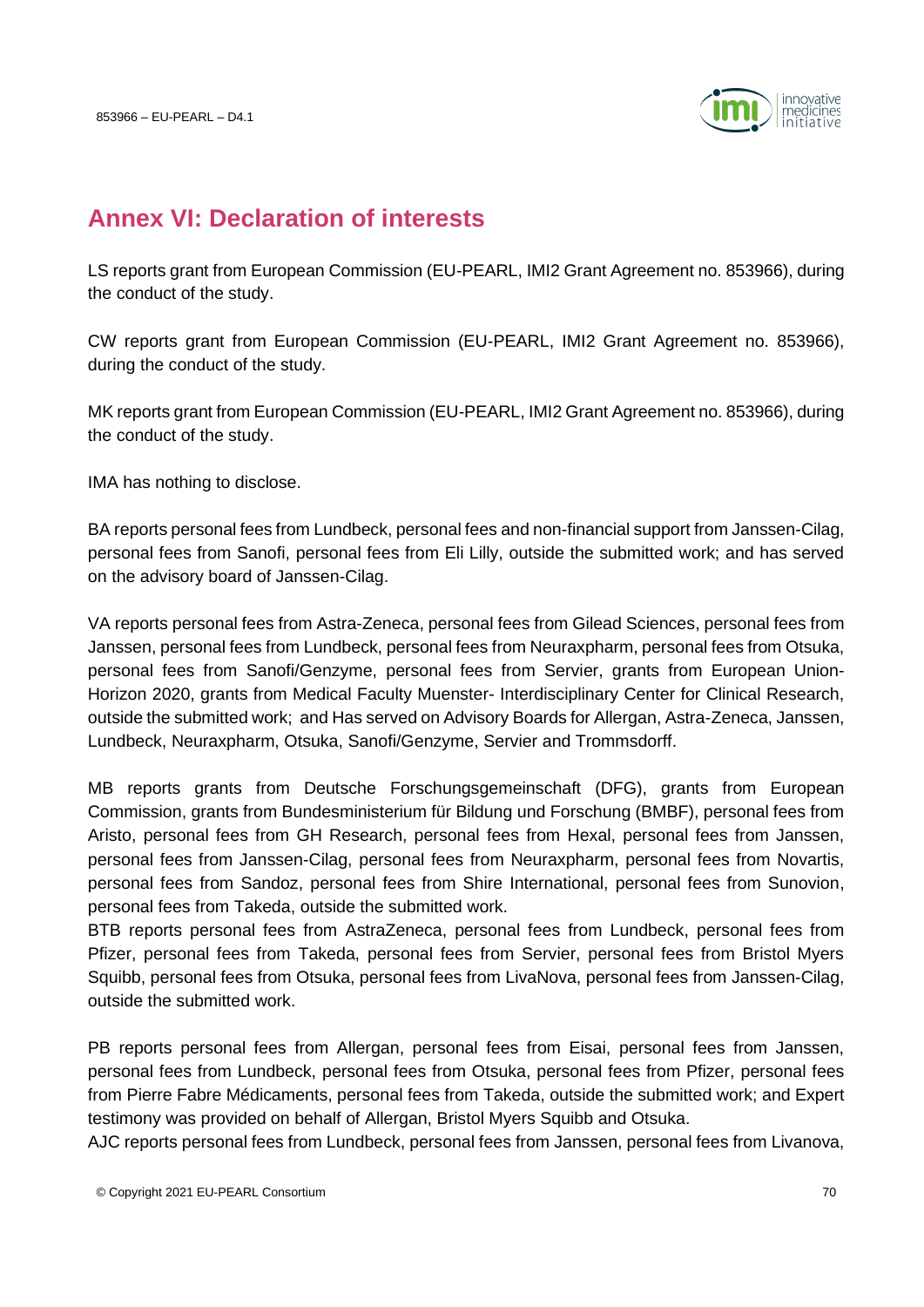

personal fees from Allergan, personal fees from NICE, grants from Medical Research Council (UK), grants from Wellcome Trust (UK), grants from National Institute for Health Research (UK), grants from Protexin Probiotics International Ltd., outside the submitted work.

PJC has a patent for Ebselen in treatment-resistant depression pending.

TGD has nothing to disclose.

AF reports grants and personal fees from Angelini, grants and personal fees from Apsen, grants and personal fees from Boheringer Ingelheim, grants and personal fees from Daiichi Sankyo, grants and personal fees from Doc Generici, grants and personal fees from Glaxo Smith Kline, grants and personal fees from Italfarmaco, grants and personal fees from Lundbeck , grants and personal fees from Janssen, grants and personal fees from Mylan, grants and personal fees from Neuraxpharm, grants and personal fees from Otsuka, grants and personal fees from Pfizer, grants and personal fees from Recordati, grants and personal fees from Sanofi Aventis, grants and personal fees from Sunovion, grants and personal fees from Vifor, outside the submitted work.

INF has nothing to disclose.

UH reports personal fees from Janssen, personal fees from Servier, personal fees from Medice, outside the submitted work.

ADK reports grants and personal fees from Janssen Pharmaceuticals, grants from Axsome Pharmaceutics, grants from Reveal Biosensors, grants from The Ray and Dagmar Dolby Family Fund, grants from National Institutes of Health, personal fees from Adare, personal fees from Axsome Therapeutics, personal fees from Big Health, personal fees from Eisai, personal fees from Evecxia, personal fees from Ferring Pharmaceuticals, personal fees from Galderma, personal fees from Harmony Biosciences, personal fees from Idorsia, personal fees from Jazz Pharmaceuticals, personal fees from Millenium Pharmaceuticals, personal fees from Merck, personal fees from Neurocrine Biosciences, personal fees from Neurawell, personal fees from Pernix, personal fees from Otsuka Pharmaceuticals, personal fees from Sage, personal fees from Takeda, personal fees from Harmony, outside the submitted work.

ML has nothing to disclose.

RHM-W reports personal fees from Janssen-Cilag, personal fees from LivaNova, personal fees from Lundbeck, personal fees from P1 Vital Ltd, personal fees from Pfizer, personal fees from Sage Therapeutics, personal fees from Sunovian, non-financial support from MagStim, grants from AstraZeneca, personal fees from My Tomorrows, personal fees from OCM Communications s.n.c, personal fees from Syntropharma, outside the submitted work.

RSM reports grants from CIHR, grants from GACD, grants from Chinese National Natural Research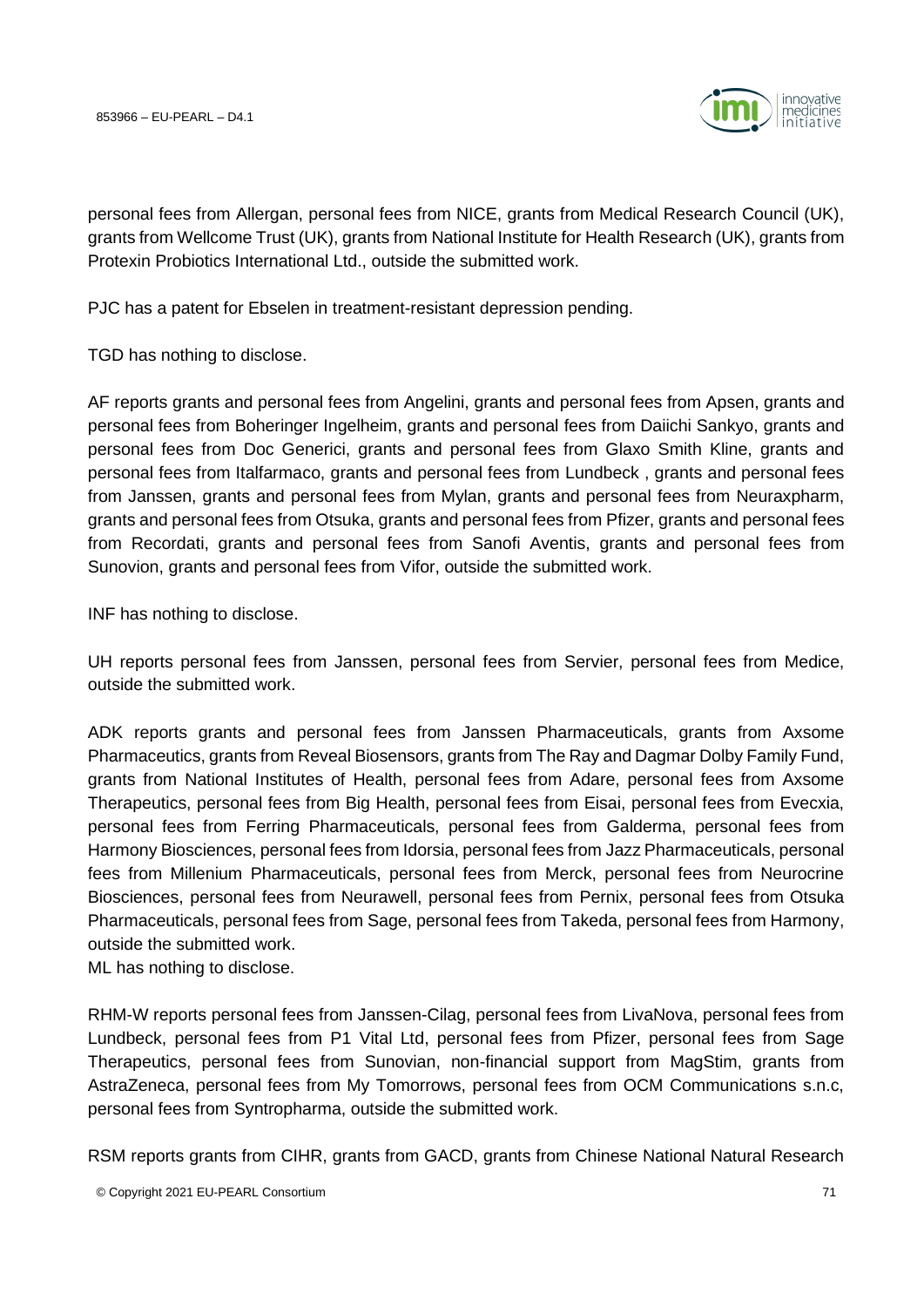

Foundation, personal fees from Lundbeck, personal fees from Janssen, personal fees from Purdue, personal fees from Pfizer, personal fees from Otsuka, personal fees from Allergan, personal fees from Takeda, personal fees from Neurocrine, personal fees from Sunovion, personal fees from Eisai, personal fees from Minerva, personal fees from Intra-Cellular, personal fees from Abbvie, other from AltMed, outside the submitted work.

AM-L reports personal fees from Agence Nationale de la Recherche, personal fees from American Association for the Advancement of Science, personal fees from Brain Mind Institute, personal fees from Brainsway, personal fees from Catania International Summer School of Neuroscience (CISSN), personal fees from Daimler und Benz Stiftung, personal fees from Fondation FondaMental, personal fees from Janssen-Cilag GmbH, personal fees from Lundbeck A/S, personal fees from Lundbeck Int. Neuroscience Foundation, personal fees from MedinCell, personal fees from Sage Therapeutics, personal fees from Techspert.io, personal fees from Thieme Verlag, personal fees from von Behring Röntgen Stiftung, personal fees from BAG Psychiatrie Oberbayern, personal fees from Biotest AG, personal fees from Forum Werkstatt Karlsruhe, personal fees from International Society of Psychiatric Genetics, personal fees from Brentwood, personal fees from Klinik für Psychiatrie und Psychotherapie Ingolstadt, personal fees from Lundbeck SAS France, personal fees from med Update GmbH, personal fees from Merz-Stiftung, personal fees from Siemens Healthineers, outside the submitted work.

AHM reports personal fees from Boehringer Ingelheim, outside the submitted work.

CBN reports grants from National Institutes of Health (NIH), personal fees from ANeuroTech (division of Anima BV), personal fees from Taisho Pharmaceutical, Inc, personal fees from Takeda, personal fees from Signant Health, personal fees from Sunovion Pharmaceuticals, Inc, personal fees from Janssen Research & Development LLC, personal fees from Magstim, Inc, personal fees from Navitor Pharmaceuticals, Inc, personal fees from Intra-Cellular Therapies, Inc, personal fees and other from EMA Wellness, personal fees from Acadia Pharmaceuticals, personal fees from Axsome, personal fees from Sage, personal fees from BioXcel Therapeutics, personal fees from Silo Pharma, personal fees from XW Pharma, personal fees from Neuritek, personal fees from Engrail Therapeutics, personal fees from Brain and Behavior Research Foundation (BBRF), personal fees and other from Anxiety and Depression Association of America (ADAA), personal fees from Skyland Trail, personal fees from Signant Health, personal fees from Laureate Institute for Brain Research (LIBR), Inc, personal fees from Magnolia CNS, other from Gratitude America, other from Xhale Smart, Inc, other from Xhale, other from Seattle Genetics, other from Antares, other from BI Gen Holdings, Inc, other from Corcept Therapeutics Pharmaceuticals Company, from null, outside the submitted work; In addition, CBN has a patent Method and devices for transdermal delivery of lithium (US 6, 375, 990B1) issued, and a patent Method of assessing antidepressant drug therapy via transport inhibition of monoamine neurotransmitters by ex vivo assay (US 7, 148, 027B2) issued.

CN reports personal fees from Johnson/Janssen-Cilag, outside the submitted work.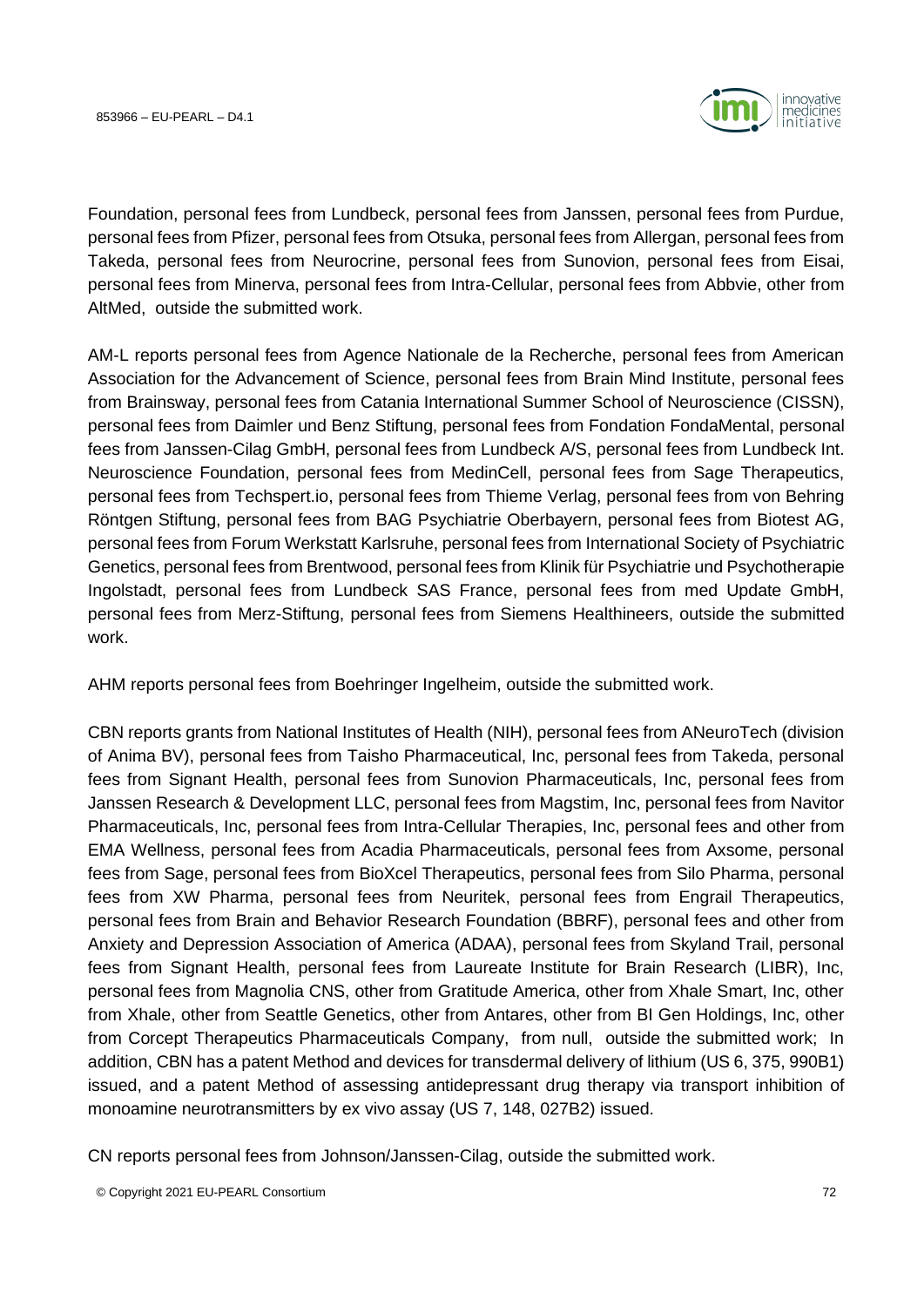

DN reports personal fees from British National Formulary, personal fees from Ranvier, personal fees from Opiant, personal fees from COMPASS Pathways, personal fees from AWAKN, personal fees from Psyched Wellness, personal fees from Lundbeck, personal fees from BMS/Otsuka, personal fees from Janssen, personal fees from Takeda, grants from Wellcome Trust, MRC, other from P1vital, other from Awakn, other from Psyched Wellness, other from Equasy Enterprises, other from Alcarelle, outside the submitted work; and Expert witness related to psychotropic drugs in several legal cases. Edited/written more than 34 books, some purchased by pharmaceutical companies.

SP reports grants from R21 NIMH (R21DA042271-01), outside the submitted work.

LP reports personal fees from University of Modena and Reggio Emilia, personal fees from University of Miami, personal fees from EDRA-LSWR Publishing Company, personal fees from Inpeco SA Total Lab Automation Company, personal fees from VeraSci, Durham, USA, personal fees from AbbVie USA, personal fees from Acadia USA, personal fees from BCG Switzerland, personal fees from Boehringer Ingelheim International GmbH, personal fees from Compass Pathways, personal fees from Ferrer Spain, personal fees from Gedeon-Richter, Hungary, personal fees from Johnson & Johnson USA, personal fees from NeuroCog Trials USA, personal fees from Novartis-Gene Therapies, Switzerland, personal fees from Otsuka USA, personal fees from Pfizer Global USA, personal fees from PharmaMar Spain, personal fees from Relmada USA, personal fees from Takeda USA, personal fees from Vifor Switzerland, outside the submitted work.

BWJHP reports grants from Boehringer Ingelheim, grants from Janssen Research, outside the submitted work.

AFS reports personal fees from Axsome, personal fees and other from Delpor, personal fees and other from NeuraWell, personal fees from ANeuroTech, personal fees from Signant, personal fees from Otsuka, personal fees from EMA Wellness, personal fees and other from Owl Insights, personal fees and other from Alto, personal fees and other from Verso, personal fees from Compass, personal fees from Janssen, personal fees from Tris, personal fees from Schwabe, personal fees from Boehringer Ingelheim, personal fees from McKinsey, other from Corcept, other from Merck, other from Seattle Genetics, other from XHale, other from Intersect, other from Epiodyne, outside the submitted work.

RCS reports grants from Agency for Healthcare Research and Quality, grants and personal fees from Allergan, grants from Assurex Health, grants from Avanir Pharmaceuticals, grants and personal fees from Cerecor, Inc, personal fees from Clintara LLC, grants from Genomind, grants and personal fees from Janssen Pharmaceutica, personal fees from Medtronic, Inc., grants from Novartis, Inc., personal fees from Pfizer, Inc., grants and personal fees from Otsuka Pharmaceuticals, grants and personal fees from Acadia Pharmaceuticals, grants from Alkermes, PLC, grants and personal fees from Takeda Pharmaceuticals, grants from NeuroRx Inc., outside the submitted work.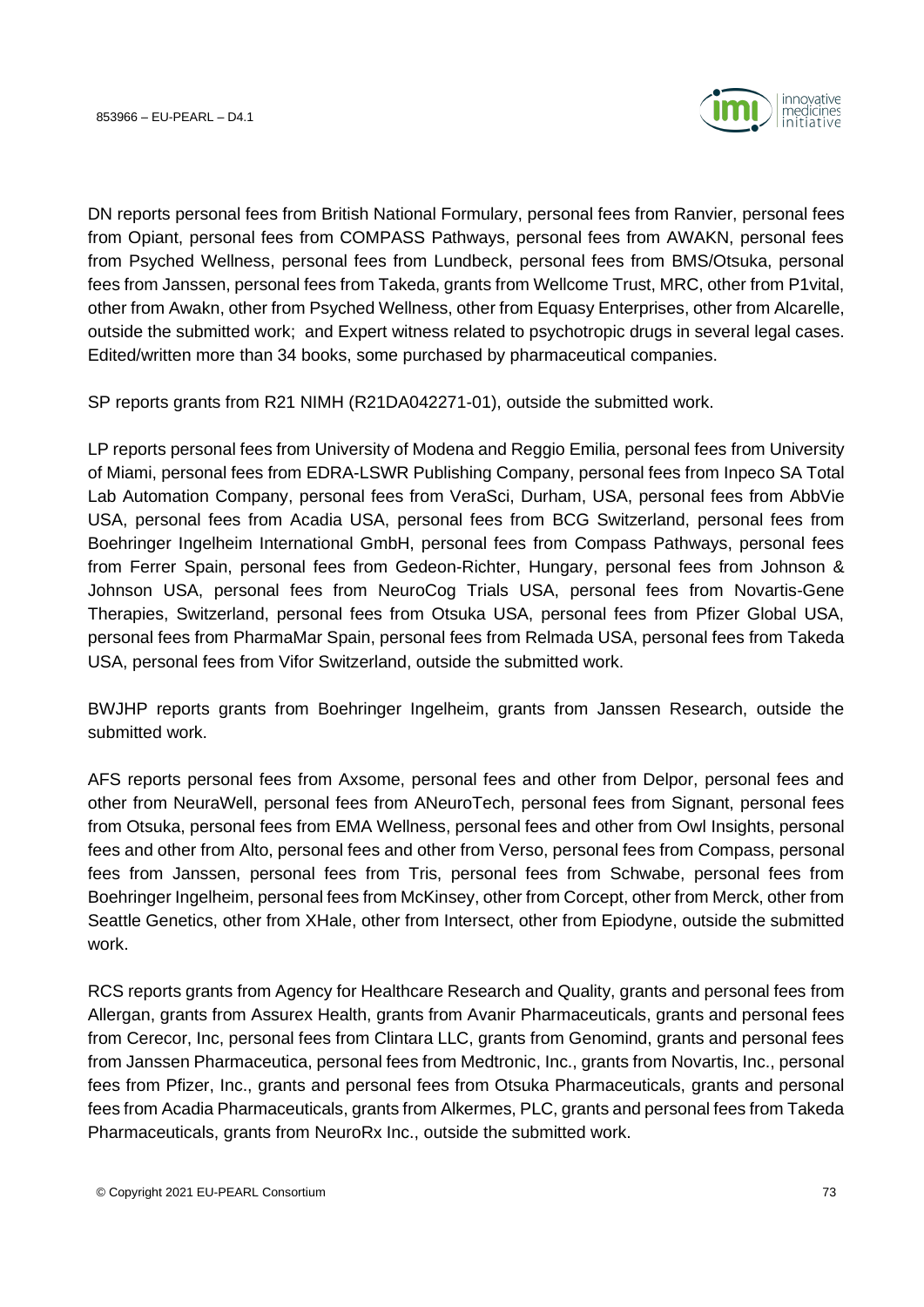

LNY reports personal fees from Alkermes, grants and personal fees from Allergan, personal fees from CANMAT, grants and personal fees from CIHR, grants and personal fees from Dainippon Sumitomo, grants and personal fees from Intracellular Therapies, grants and personal fees from Lundbeck, personal fees from Merck, personal fees from Otsuka, personal fees from Sanofi, personal fees from Sunovion, outside the submitted work.

AHY reports personal fees from King's College London, personal fees from Sumitomo Dainippon Pharma, grants from MRC (UK), grants from Wellcome Trust (UK), grants from NIHR (UK), outside the submitted work; and Principal Investigator in the Restore-Life VNS registry study funded by LivaNova. Principal Investigator on ESKETINTRD3004: "An Open-label, Long-term, Safety and Efficacy Study of Intranasal Esketamine in Treatment-resistant Depression." Principal Investigator on "The Effects of Psilocybin on Cognitive Function in Healthy Participants." Principal Investigator on "The Safety and Efficacy of Psilocybin in Participants with Treatment-Resistant Depression (P-TRD)".

RZ reports personal fees from The London Depression Institute, personal fees from Lundbeck, personal fees from Janssen, personal fees from Depsee Ltd, personal fees from Scients Institute, Palo Alto, outside the submitted work; and Co-Investigator on a LivaNova Funded observational study of Vagus Nerve Stimulation for Depression. Collaborated with EMIS PLC for a study. Affiliated with the D'Or Institute of Research and Education, Rio de Janeiro.

GA reports personal fees from BfArM (Federal Institute for Drugs and Medical Devices), personal fees from EMA (No money, honoraria or other kind of compensation paid for services rendered. Only travel and accommodation expenses are covered together with travel allowance from EMA), personal fees from University of Thessaly (Greece) and University of Nicosia (Cyprus) (Honoraria for lectures in Postgraduate Program) outside the submitted work.

FB-D has nothing to disclose.

CF reports personal fees and other from GSK, outside the submitted work.

MH reports personal fees from BfArM, personal fees from EMA (No money, honoraria or other kind of compensation paid for services rendered. Only travel and accommodation expenses are covered together with travel allowance from EMA), personal fees from Forum-Institut, outside the submitted work.

TL reports personal fees from Massachusetts General Hospital Clinical Trials Network and Institute, personal fees from Acadia, personal fees from Alairion, personal fees from Antares, personal fees from Aptinyx, personal fees from Arbor, personal fees from AxsomeBetterLife, personal fees from Biohaven, personal fees from Cadent, personal fees from Cereval, personal fees from Cingulate, personal fees from Corteyxme, personal fees from Eleusis, personal fees from Emerald Lake Safety, personal fees from Greenwich, personal fees from Harmony, personal fees from Janssen, personal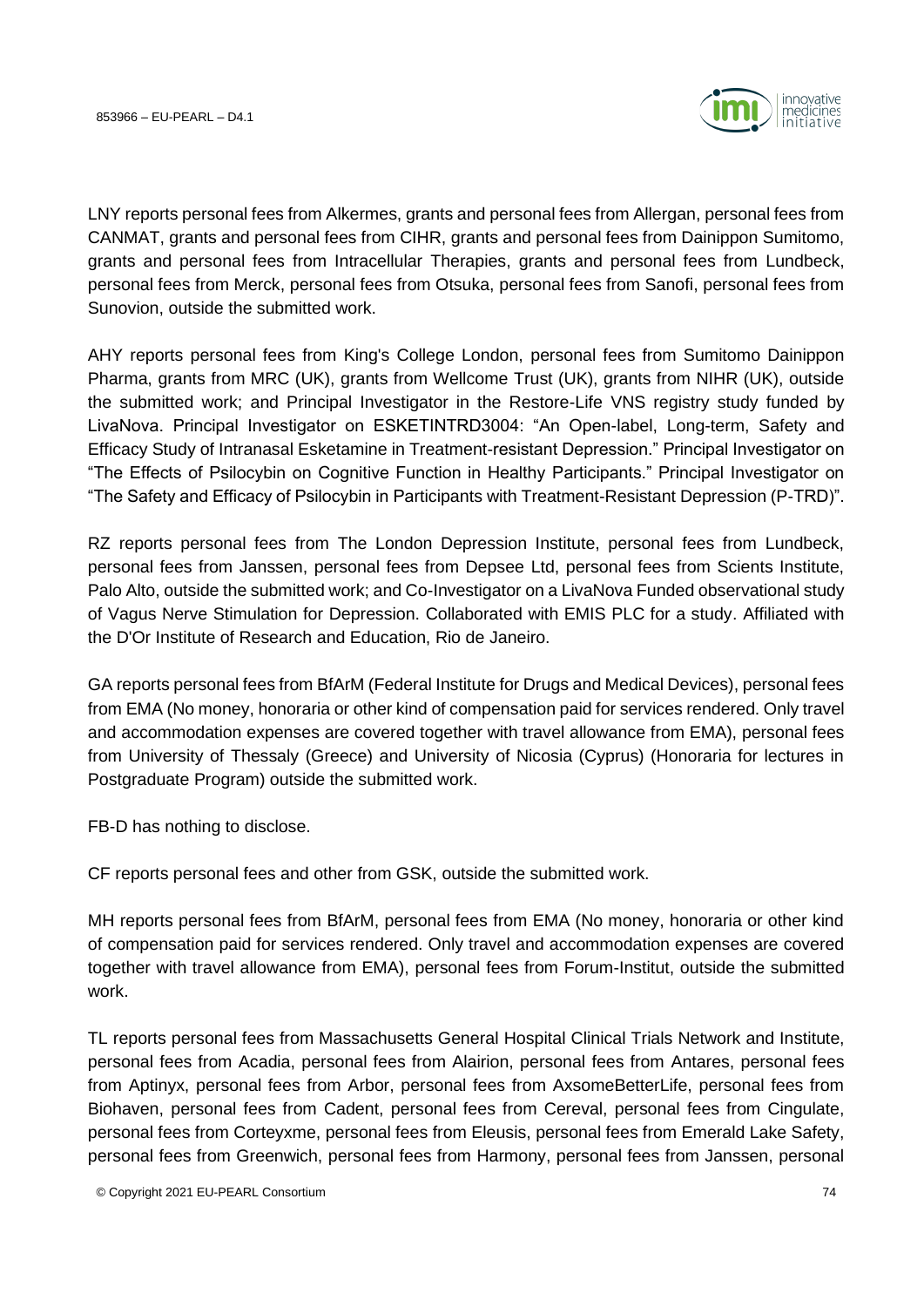

fees from Karuna, personal fees from KemPharm, personal fees from LB Pharmaceuticals, personal fees from LevoTx, personal fees from MAPS, personal fees from Merck, personal fees from Minerva, personal fees from Neurocrine Biosciences, personal fees from Neuronetics, personal fees from Noema, personal fees from Novartis Pharma AG, personal fees from Novartis US, personal fees from Praxis Biosciences, personal fees from Promentis, personal fees from Tonix, personal fees from Vallon, personal fees from Waypoint, outside the submitted work.

F-LM reports personal fees from HUS Helsinki University Hospital, non-financial support from European Patients' Forum, outside the submitted work.

KS has nothing to disclose.

AT has nothing to disclose.

GA-H reports grants from European Commission (EU-PEARL, IMI2 Grant Agreement no. 853966), during the conduct of the study; grants from European Union's Horizon 2020 Research and Innovation Program (grant agreement no.728018), outside the submitted work.

FB reports grants from European Commission (EU-PEARL, IMI2 Grant Agreement no. 853966), during the conduct of the study.

SMG reports grants from European Commission (EU-PEARL, IMI2 Grant Agreement no. 853966), during the conduct of the study; personal fees from Almirall SA, personal fees from Celgene, personal fees from Forum für Medizinische Fortbildung (FomF), personal fees from Mylan GmbH, non-financial support from GAIA Group, grants from Deutsche Forschungsgemeinschaft, grants from German Federal Ministry of Health, grants from National Multiple Sclerosis Society, outside the submitted work.

WJGH reports grants from European Commission (EU-PEARL, IMI2 Grant Agreement no. 853966), during the conduct of the study.

EM reports grants from European Commission (EU-PEARL, IMI2 Grant Agreement no. 853966), during the conduct of the study; personal fees from Lundbeck, personal fees from Janssen-Cilag, outside the submitted work.

JM reports non-financial support from EU-PEARL Project, during the conduct of the study; personal fees from Janssen, outside the submitted work.

CO reports grants from European Commission (EU-PEARL, IMI2 Grant Agreement no. 853966), during the conduct of the study; personal fees from Ferring, personal fees from Janssen, personal fees from Lundbeck, personal fees from SAGE Therapeutics, personal fees from Fortbildungskolleg,